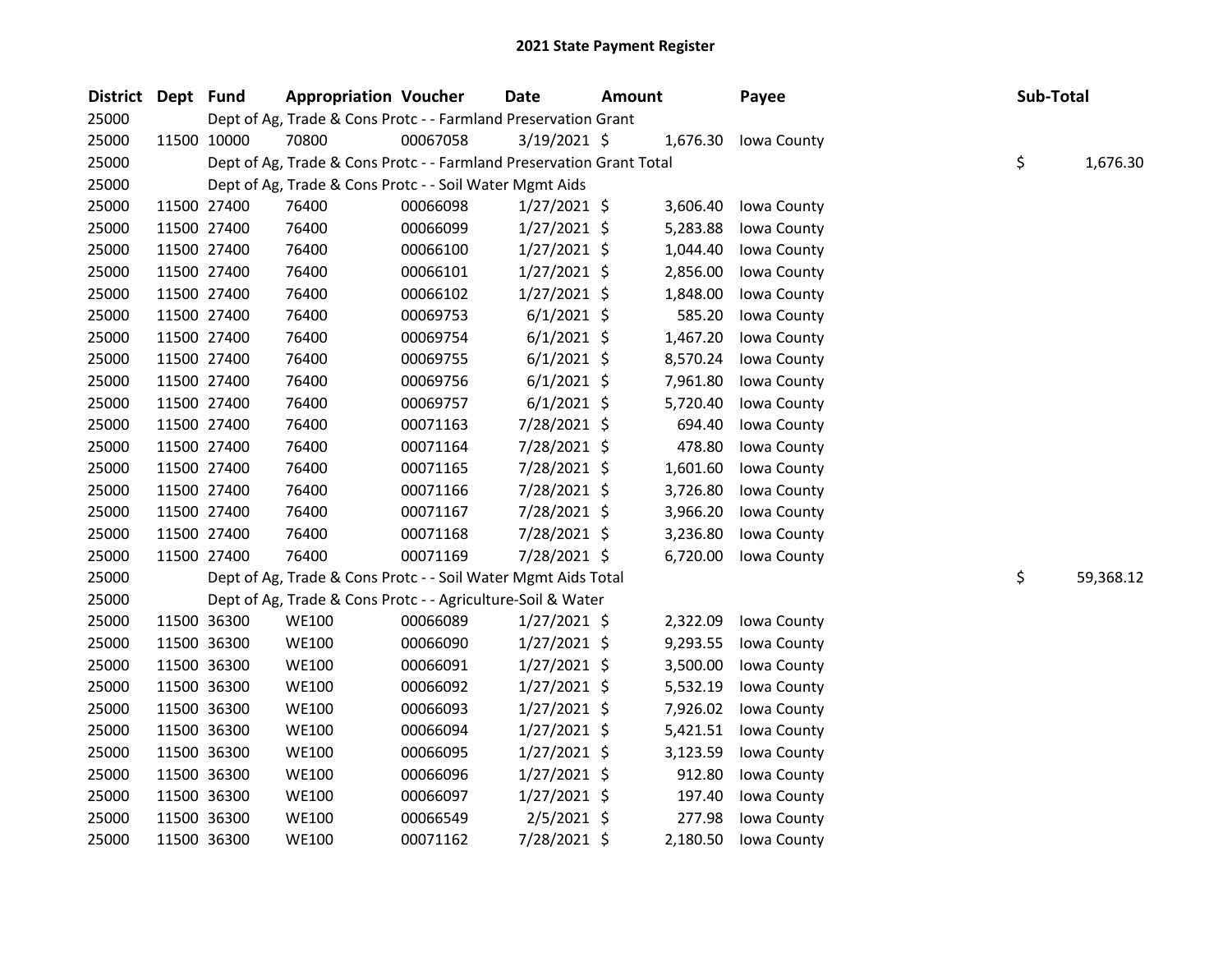| District Dept Fund |             | <b>Appropriation Voucher</b>                                          |          | Date           | Amount |           | Payee                 | Sub-Total |           |
|--------------------|-------------|-----------------------------------------------------------------------|----------|----------------|--------|-----------|-----------------------|-----------|-----------|
| 25000              | 11500 36300 | <b>WE100</b>                                                          | 00071196 | 7/28/2021 \$   |        | 11,476.50 | Iowa County           |           |           |
| 25000              |             | Dept of Ag, Trade & Cons Protc - - Agriculture-Soil & Water Total     |          |                |        |           |                       | \$        | 52,164.13 |
| 25000              |             | Wisconsin Historical Society - - General Program Operations-Prf       |          |                |        |           |                       |           |           |
| 25000              | 24500 10000 | 14100                                                                 | 00033447 | $9/3/2021$ \$  |        |           | 30.00 Iowa County     |           |           |
| 25000              |             | Wisconsin Historical Society - - General Program Operations-Prf Total |          |                |        |           |                       | \$        | 30.00     |
| 25000              |             | Dept of Natural Resources - - GPO - Federal Funds                     |          |                |        |           |                       |           |           |
| 25000              | 37000 10000 | 94100                                                                 | 00501201 | 8/27/2021 \$   |        | 647.50    | Iowa County           |           |           |
| 25000              | 37000 10000 | 94100                                                                 | 00517699 | 11/26/2021 \$  |        | 3,264.09  | Iowa County           |           |           |
| 25000              |             | Dept of Natural Resources - - GPO - Federal Funds Total               |          |                |        |           |                       | \$        | 3,911.59  |
| 25000              |             | Dept of Natural Resources - - Gen Program Ops-State Funds             |          |                |        |           |                       |           |           |
| 25000              | 37000 21200 | 16100                                                                 | 00455092 | $1/6/2021$ \$  |        | 112.86    | Iowa County           |           |           |
| 25000              | 37000 21200 | 16100                                                                 | 00479074 | $5/5/2021$ \$  |        | 150.00    | Iowa County           |           |           |
| 25000              | 37000 21200 | 16100                                                                 | 00490898 | $6/21/2021$ \$ |        | 186.74    | Iowa County           |           |           |
| 25000              | 37000 21200 | 16100                                                                 | 00490899 | $6/21/2021$ \$ |        | 101.47    | Iowa County           |           |           |
| 25000              | 37000 21200 | 16100                                                                 | 00499843 | 7/30/2021 \$   |        | 212.06    | Iowa County           |           |           |
| 25000              | 37000 21200 | 16100                                                                 | 00509930 | 9/30/2021 \$   |        | 234.21    | Iowa County           |           |           |
| 25000              | 37000 21200 | 16100                                                                 | 00510632 | $9/24/2021$ \$ |        | 16.35     | Iowa County           |           |           |
| 25000              |             | Dept of Natural Resources - - Gen Program Ops-State Funds Total       |          |                |        |           |                       | \$        | 1,013.69  |
| 25000              |             | Dept of Natural Resources - - Wildlife Damage Claims & Abat           |          |                |        |           |                       |           |           |
| 25000              | 37000 21200 | 55300                                                                 | 00458541 | $1/22/2021$ \$ |        | 2,932.26  | Iowa County           |           |           |
| 25000              | 37000 21200 | 55300                                                                 | 00479306 | $5/7/2021$ \$  |        | 2,939.22  | Iowa County           |           |           |
| 25000              | 37000 21200 | 55300                                                                 | 00500768 | $8/3/2021$ \$  |        | 7,784.05  | Iowa County           |           |           |
| 25000              | 37000 21200 | 55300                                                                 | 00517729 | 11/12/2021 \$  |        | 923.46    | Iowa County           |           |           |
| 25000              |             | Dept of Natural Resources - - Wildlife Damage Claims & Abat Total     |          |                |        |           |                       | \$        | 14,578.99 |
| 25000              |             | Dept of Natural Resources - - Resaids - County Cons Aids              |          |                |        |           |                       |           |           |
| 25000              | 37000 21200 | 56300                                                                 | 00498877 | 7/26/2021 \$   |        |           | 2,030.00 Iowa County  |           |           |
| 25000              |             | Dept of Natural Resources - - Resaids - County Cons Aids Total        |          |                |        |           |                       | \$        | 2,030.00  |
| 25000              |             | Dept of Natural Resources - - Resaids - Forest Croplnd & Mfl          |          |                |        |           |                       |           |           |
| 25000              | 37000 21200 | 56600                                                                 | 00509468 | $9/17/2021$ \$ |        |           | 20,330.53 Iowa County |           |           |
| 25000              |             | Dept of Natural Resources - - Resaids - Forest CropInd & Mfl Total    |          |                |        |           |                       | \$        | 20,330.53 |
| 25000              |             | Dept of Natural Resources - - Ra- Cnty Snow Trail & Area Aid          |          |                |        |           |                       |           |           |
| 25000              | 37000 21200 | 57400                                                                 | 00481050 | $5/14/2021$ \$ |        | 64,326.50 | Iowa County           |           |           |
| 25000              | 37000 21200 | 57400                                                                 | 00513726 | 10/13/2021 \$  |        | 22,845.00 | Iowa County           |           |           |
| 25000              | 37000 21200 | 57400                                                                 | 00515096 | 10/18/2021 \$  |        | 45,690.00 | Iowa County           |           |           |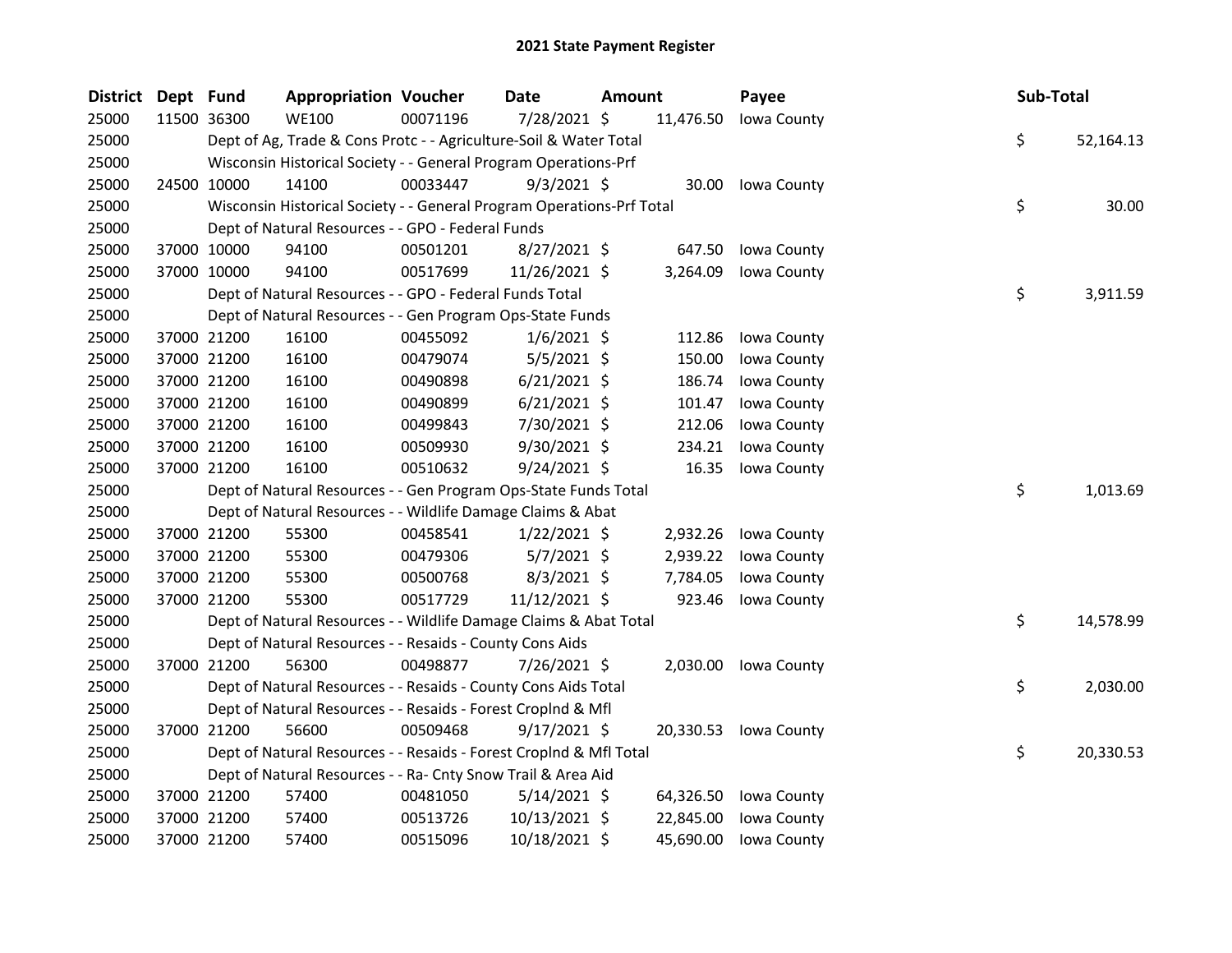| <b>District</b> | Dept Fund |             | <b>Appropriation Voucher</b>                                       |          | Date           |                                                                    | <b>Amount</b> | Payee       | Sub-Total |            |
|-----------------|-----------|-------------|--------------------------------------------------------------------|----------|----------------|--------------------------------------------------------------------|---------------|-------------|-----------|------------|
| 25000           |           |             |                                                                    |          |                | Dept of Natural Resources - - Ra- Cnty Snow Trail & Area Aid Total |               |             | \$        | 132,861.50 |
| 25000           |           |             | Dept of Natural Resources - - Resaids - Pymt In Lieu Tax Fed       |          |                |                                                                    |               |             |           |            |
| 25000           |           | 37000 21200 | 58400                                                              | 00510755 | $9/28/2021$ \$ |                                                                    | 293.00        | Iowa County |           |            |
| 25000           |           |             | Dept of Natural Resources - - Resaids - Pymt In Lieu Tax Fed Total |          |                |                                                                    |               |             | \$        | 293.00     |
| 25000           |           |             | WI Dept of Transportation - - Eldly&Disa Co/Aid Sf                 |          |                |                                                                    |               |             |           |            |
| 25000           |           | 39500 21100 | 16800                                                              | 00664191 | $3/15/2021$ \$ |                                                                    | 79,889.00     | Iowa County |           |            |
| 25000           |           |             | WI Dept of Transportation - - Eldly&Disa Co/Aid Sf Total           |          |                |                                                                    |               |             | \$        | 79,889.00  |
| 25000           |           |             | WI Dept of Transportation - - Hwy Sfty Loc Aid Ffd                 |          |                |                                                                    |               |             |           |            |
| 25000           |           | 39500 21100 | 18500                                                              | 00663603 | $3/11/2021$ \$ |                                                                    | 3,637.84      | Iowa County |           |            |
| 25000           |           | 39500 21100 | 18500                                                              | 00663608 | $3/11/2021$ \$ |                                                                    | 2,214.96      | Iowa County |           |            |
| 25000           |           | 39500 21100 | 18500                                                              | 00685089 | $4/27/2021$ \$ |                                                                    | 1,604.44      | Iowa County |           |            |
| 25000           |           | 39500 21100 | 18500                                                              | 00685091 | $4/27/2021$ \$ |                                                                    | 929.72        | Iowa County |           |            |
| 25000           |           | 39500 21100 | 18500                                                              | 00706076 | $6/14/2021$ \$ |                                                                    | 1,467.00      | Iowa County |           |            |
| 25000           |           | 39500 21100 | 18500                                                              | 00709065 | $6/21/2021$ \$ |                                                                    | 2,397.98      | Iowa County |           |            |
| 25000           |           | 39500 21100 | 18500                                                              | 00724116 | 7/23/2021 \$   |                                                                    | 1,139.60      | Iowa County |           |            |
| 25000           |           | 39500 21100 | 18500                                                              | 00724121 | 7/23/2021 \$   |                                                                    | 1,067.62      | Iowa County |           |            |
| 25000           |           | 39500 21100 | 18500                                                              | 00748766 | $9/21/2021$ \$ |                                                                    | 1,872.96      | Iowa County |           |            |
| 25000           |           | 39500 21100 | 18500                                                              | 00748767 | 9/21/2021 \$   |                                                                    | 1,392.64      | Iowa County |           |            |
| 25000           |           | 39500 21100 | 18500                                                              | 00748768 | $9/21/2021$ \$ |                                                                    | 1,460.12      | Iowa County |           |            |
| 25000           |           | 39500 21100 | 18500                                                              | 00748771 | $9/21/2021$ \$ |                                                                    | 713.28        | Iowa County |           |            |
| 25000           |           | 39500 21100 | 18500                                                              | 00765043 | 10/22/2021 \$  |                                                                    | 689.28        | Iowa County |           |            |
| 25000           |           | 39500 21100 | 18500                                                              | 00765044 | 10/22/2021 \$  |                                                                    | 942.00        | Iowa County |           |            |
| 25000           |           | 39500 21100 | 18500                                                              | 00777311 | 11/24/2021 \$  |                                                                    | 1,609.62      | Iowa County |           |            |
| 25000           |           | 39500 21100 | 18500                                                              | 00777315 | 11/24/2021 \$  |                                                                    | 1,408.77      | Iowa County |           |            |
| 25000           |           |             | WI Dept of Transportation - - Hwy Sfty Loc Aid Ffd Total           |          |                |                                                                    |               |             | \$        | 24,547.83  |
| 25000           |           |             | WI Dept of Transportation - - Trans Aids To Co.-Sf                 |          |                |                                                                    |               |             |           |            |
| 25000           |           | 39500 21100 | 19000                                                              | 00631624 | $1/4/2021$ \$  |                                                                    | 245,093.73    | Iowa County |           |            |
| 25000           |           | 39500 21100 | 19000                                                              | 00710719 | $7/6/2021$ \$  |                                                                    | 490,187.46    | Iowa County |           |            |
| 25000           |           | 39500 21100 | 19000                                                              | 00751278 | $10/4/2021$ \$ |                                                                    | 245,093.74    | Iowa County |           |            |
| 25000           |           |             | WI Dept of Transportation - - Trans Aids To Co.-Sf Total           |          |                |                                                                    |               |             | \$        | 980,374.93 |
| 25000           |           |             | WI Dept of Transportation - - Aero Assistance Sfd                  |          |                |                                                                    |               |             |           |            |
| 25000           |           | 39500 21100 | 26400                                                              | 00674023 | $4/5/2021$ \$  |                                                                    | 19,691.96     | Iowa County |           |            |
| 25000           |           | 39500 21100 | 26400                                                              | 00778997 | $12/1/2021$ \$ |                                                                    | 3,654.30      | Iowa County |           |            |
| 25000           |           |             | WI Dept of Transportation - - Aero Assistance Sfd Total            |          |                |                                                                    |               |             | \$        | 23,346.26  |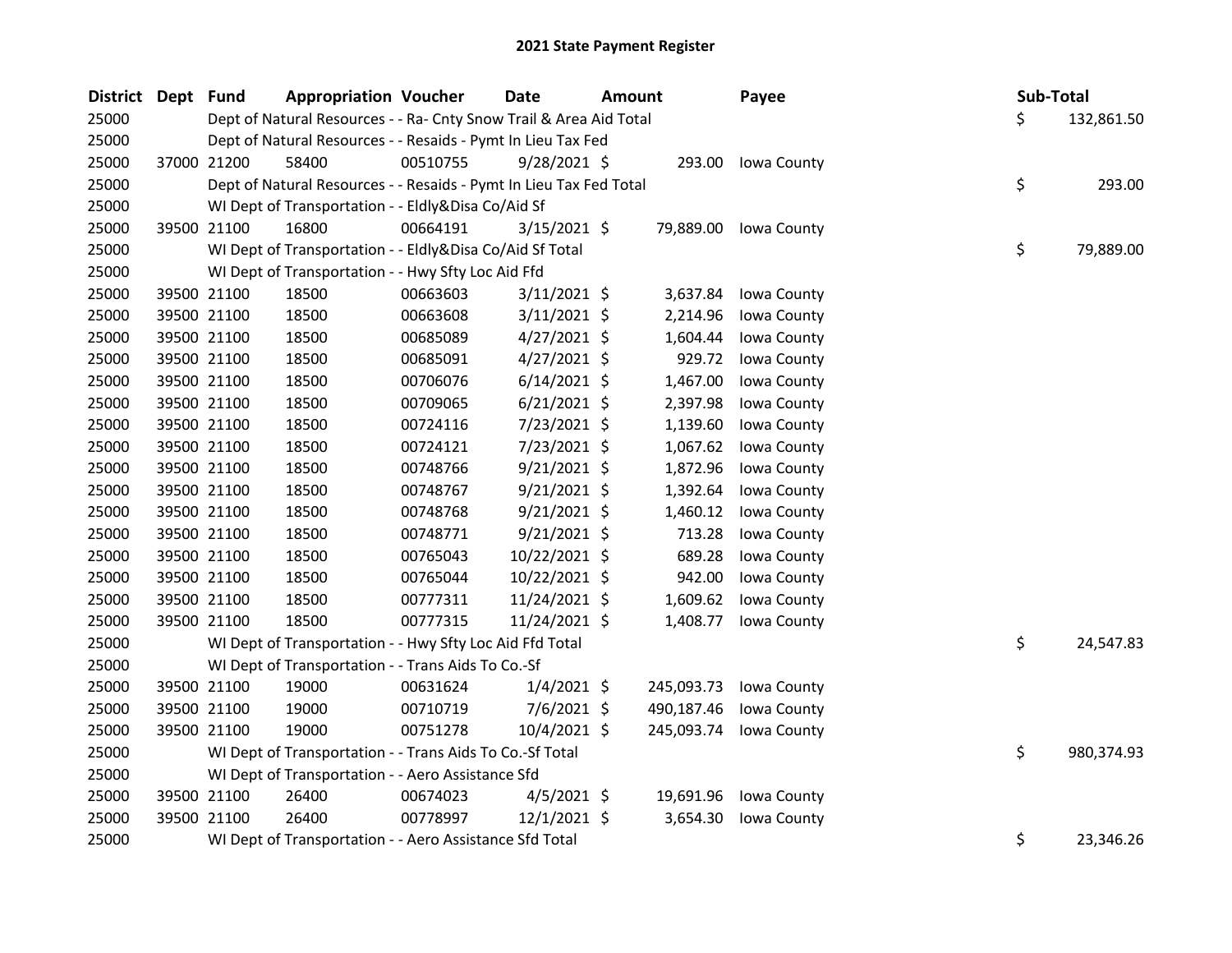| <b>District</b> | Dept Fund |             | <b>Appropriation Voucher</b>                             |          | <b>Date</b>    | <b>Amount</b> |            | Payee       | Sub-Total |            |
|-----------------|-----------|-------------|----------------------------------------------------------|----------|----------------|---------------|------------|-------------|-----------|------------|
| 25000           |           |             | WI Dept of Transportation - - Aero Assistance Lfd        |          |                |               |            |             |           |            |
| 25000           |           | 39500 21100 | 27400                                                    | 00674023 | $4/5/2021$ \$  |               | 4,922.99   | Iowa County |           |            |
| 25000           |           | 39500 21100 | 27400                                                    | 00778997 | $12/1/2021$ \$ |               | 3,654.30   | Iowa County |           |            |
| 25000           |           |             | WI Dept of Transportation - - Aero Assistance Lfd Total  |          |                |               |            |             | \$.       | 8,577.29   |
| 25000           |           |             | WI Dept of Transportation - - Loc Rd Imp Prg St Fd       |          |                |               |            |             |           |            |
| 25000           |           | 39500 21100 | 27800                                                    | 00650700 | $2/8/2021$ \$  |               | 150,579.75 | Iowa County |           |            |
| 25000           |           | 39500 21100 | 27800                                                    | 00777262 | $12/1/2021$ \$ |               | 3,750.39   | Iowa County |           |            |
| 25000           |           |             | WI Dept of Transportation - - Loc Rd Imp Prg St Fd Total |          |                |               |            |             | \$        | 154,330.14 |
| 25000           |           |             | WI Dept of Transportation - - Aero Assistance Ffd        |          |                |               |            |             |           |            |
| 25000           |           | 39500 21100 | 28400                                                    | 00778997 | $12/1/2021$ \$ |               | 65,777.43  | Iowa County |           |            |
| 25000           |           |             | WI Dept of Transportation - - Aero Assistance Ffd Total  |          |                |               |            |             | \$        | 65,777.43  |
| 25000           |           |             | WI Dept of Transportation - - St Hwy Rehab, Sf           |          |                |               |            |             |           |            |
| 25000           |           | 39500 21100 | 36300                                                    | 00629963 | $1/15/2021$ \$ |               | 5.00       | Iowa County |           |            |
| 25000           |           | 39500 21100 | 36300                                                    | 00691213 | 5/21/2021 \$   |               | 10.00      | Iowa County |           |            |
| 25000           |           | 39500 21100 | 36300                                                    | 00755482 | 10/22/2021 \$  |               | 12.50      | Iowa County |           |            |
| 25000           |           |             | WI Dept of Transportation - - St Hwy Rehab, Sf Total     |          |                |               |            |             | \$        | 27.50      |
| 25000           |           |             | WI Dept of Transportation - - Hwy Mgmt & Opers Sf        |          |                |               |            |             |           |            |
| 25000           |           | 39500 21100 | 36500                                                    | 00643512 | $1/22/2021$ \$ |               | 378.00     | Iowa County |           |            |
| 25000           |           | 39500 21100 | 36500                                                    | 00643518 | $1/22/2021$ \$ |               | 378.00     | Iowa County |           |            |
| 25000           |           | 39500 21100 | 36500                                                    | 00643523 | $1/22/2021$ \$ |               | 2,444.27   | Iowa County |           |            |
| 25000           |           | 39500 21100 | 36500                                                    | 00654359 | $2/17/2021$ \$ |               | 432.00     | Iowa County |           |            |
| 25000           |           | 39500 21100 | 36500                                                    | 00654716 | $2/17/2021$ \$ |               | 5,572.80   | Iowa County |           |            |
| 25000           |           | 39500 21100 | 36500                                                    | 00685711 | $4/27/2021$ \$ |               | 4,964.38   | Iowa County |           |            |
| 25000           |           | 39500 21100 | 36500                                                    | 00686357 | $4/29/2021$ \$ |               | 405.00     | Iowa County |           |            |
| 25000           |           | 39500 21100 | 36500                                                    | 00699392 | 5/27/2021 \$   |               | 405.00     | Iowa County |           |            |
| 25000           |           | 39500 21100 | 36500                                                    | 00699850 | 5/27/2021 \$   |               | 405.00     | Iowa County |           |            |
| 25000           |           | 39500 21100 | 36500                                                    | 00720280 | 7/13/2021 \$   |               | 405.00     | Iowa County |           |            |
| 25000           |           | 39500 21100 | 36500                                                    | 00735897 | 8/19/2021 \$   |               | 405.00     | Iowa County |           |            |
| 25000           |           | 39500 21100 | 36500                                                    | 00735901 | $8/19/2021$ \$ |               | 405.00     | Iowa County |           |            |
| 25000           |           | 39500 21100 | 36500                                                    | 00773259 | 11/12/2021 \$  |               | 405.00     | Iowa County |           |            |
| 25000           |           | 39500 21100 | 36500                                                    | 00779971 | 12/3/2021 \$   |               | 405.00     | Iowa County |           |            |
| 25000           |           |             | WI Dept of Transportation - - Hwy Mgmt & Opers Sf Total  |          |                |               |            |             | \$        | 17,409.45  |
| 25000           |           |             | WI Dept of Transportation - - Routine Maint Sf           |          |                |               |            |             |           |            |
| 25000           |           | 39500 21100 | 36800                                                    | 00636372 | $1/5/2021$ \$  |               | 41,305.26  | Iowa County |           |            |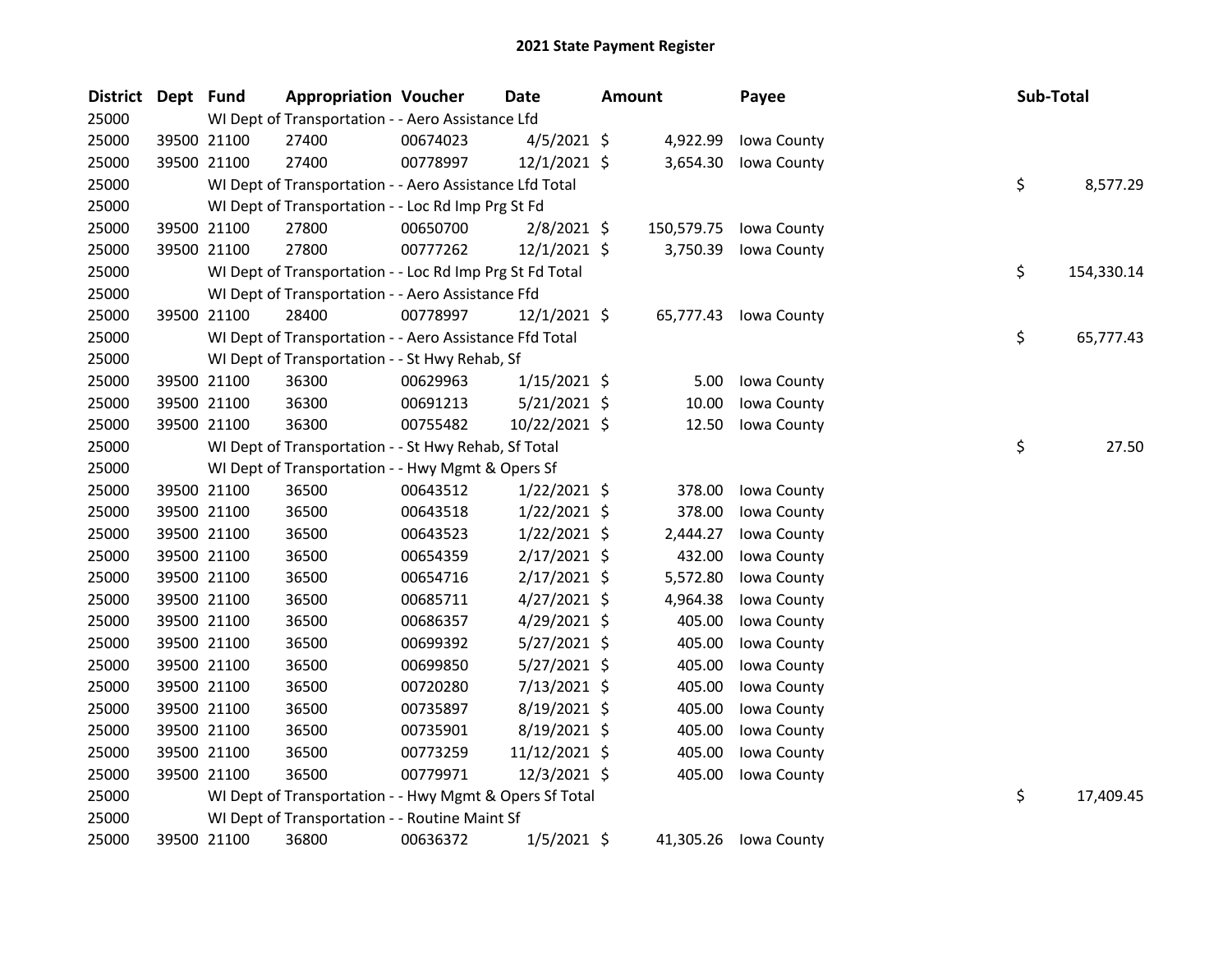| District Dept Fund |             | <b>Appropriation Voucher</b> |          | <b>Date</b>    | <b>Amount</b> | Payee       | Sub-Total |
|--------------------|-------------|------------------------------|----------|----------------|---------------|-------------|-----------|
| 25000              | 39500 21100 | 36800                        | 00640399 | $1/15/2021$ \$ | 83,703.64     | Iowa County |           |
| 25000              | 39500 21100 | 36800                        | 00641367 | $1/19/2021$ \$ | 2,057.77      | Iowa County |           |
| 25000              | 39500 21100 | 36800                        | 00641463 | 1/20/2021 \$   | 22,151.69     | Iowa County |           |
| 25000              | 39500 21100 | 36800                        | 00641464 | 1/20/2021 \$   | 13,241.20     | Iowa County |           |
| 25000              | 39500 21100 | 36800                        | 00641465 | $1/20/2021$ \$ | 4,287.94      | Iowa County |           |
| 25000              | 39500 21100 | 36800                        | 00641466 | $1/20/2021$ \$ | 2,505.58      | Iowa County |           |
| 25000              | 39500 21100 | 36800                        | 00643512 | $1/22/2021$ \$ | 130.27        | Iowa County |           |
| 25000              | 39500 21100 | 36800                        | 00643518 | $1/22/2021$ \$ | 594.76        | Iowa County |           |
| 25000              | 39500 21100 | 36800                        | 00643519 | $1/22/2021$ \$ | 1,406.72      | Iowa County |           |
| 25000              | 39500 21100 | 36800                        | 00643523 | $1/22/2021$ \$ | 8,799.01      | Iowa County |           |
| 25000              | 39500 21100 | 36800                        | 00647558 | $2/2/2021$ \$  | 35,403.00     | Iowa County |           |
| 25000              | 39500 21100 | 36800                        | 00653912 | $2/16/2021$ \$ | 13,400.43     | Iowa County |           |
| 25000              | 39500 21100 | 36800                        | 00654359 | $2/17/2021$ \$ | 5,092.75      | Iowa County |           |
| 25000              | 39500 21100 | 36800                        | 00654716 | $2/17/2021$ \$ | 7,002.12      | Iowa County |           |
| 25000              | 39500 21100 | 36800                        | 00656519 | $2/22/2021$ \$ | 1,265.31      | Iowa County |           |
| 25000              | 39500 21100 | 36800                        | 00656522 | $2/22/2021$ \$ | 2,126.34      | Iowa County |           |
| 25000              | 39500 21100 | 36800                        | 00656523 | $2/22/2021$ \$ | 9,879.52      | Iowa County |           |
| 25000              | 39500 21100 | 36800                        | 00656524 | $2/22/2021$ \$ | 7,719.90      | Iowa County |           |
| 25000              | 39500 21100 | 36800                        | 00656525 | $2/22/2021$ \$ | 3,444.50      | Iowa County |           |
| 25000              | 39500 21100 | 36800                        | 00656526 | $2/22/2021$ \$ | 371,980.40    | Iowa County |           |
| 25000              | 39500 21100 | 36800                        | 00660809 | $3/2/2021$ \$  | 211,748.30    | Iowa County |           |
| 25000              | 39500 21100 | 36800                        | 00664653 | $3/12/2021$ \$ | 1,698.69      | Iowa County |           |
| 25000              | 39500 21100 | 36800                        | 00670922 | $3/26/2021$ \$ | 225,194.00    | Iowa County |           |
| 25000              | 39500 21100 | 36800                        | 00681637 | $4/19/2021$ \$ | 228,036.56    | Iowa County |           |
| 25000              | 39500 21100 | 36800                        | 00682496 | $4/21/2021$ \$ | 400.39        | Iowa County |           |
| 25000              | 39500 21100 | 36800                        | 00685084 | $4/27/2021$ \$ | 116,706.02    | Iowa County |           |
| 25000              | 39500 21100 | 36800                        | 00685711 | $4/27/2021$ \$ | 4,187.49      | Iowa County |           |
| 25000              | 39500 21100 | 36800                        | 00686357 | $4/29/2021$ \$ | 5,382.62      | Iowa County |           |
| 25000              | 39500 21100 | 36800                        | 00698718 | $5/26/2021$ \$ | 1,133.47      | Iowa County |           |
| 25000              | 39500 21100 | 36800                        | 00699392 | $5/27/2021$ \$ | 1,337.63      | Iowa County |           |
| 25000              | 39500 21100 | 36800                        | 00699850 | $5/27/2021$ \$ | 3,494.16      | Iowa County |           |
| 25000              | 39500 21100 | 36800                        | 00706061 | $6/11/2021$ \$ | 23,046.94     | Iowa County |           |
| 25000              | 39500 21100 | 36800                        | 00706062 | $6/11/2021$ \$ | 120,913.28    | Iowa County |           |
| 25000              | 39500 21100 | 36800                        | 00723688 | 7/22/2021 \$   | 116,116.45    | Iowa County |           |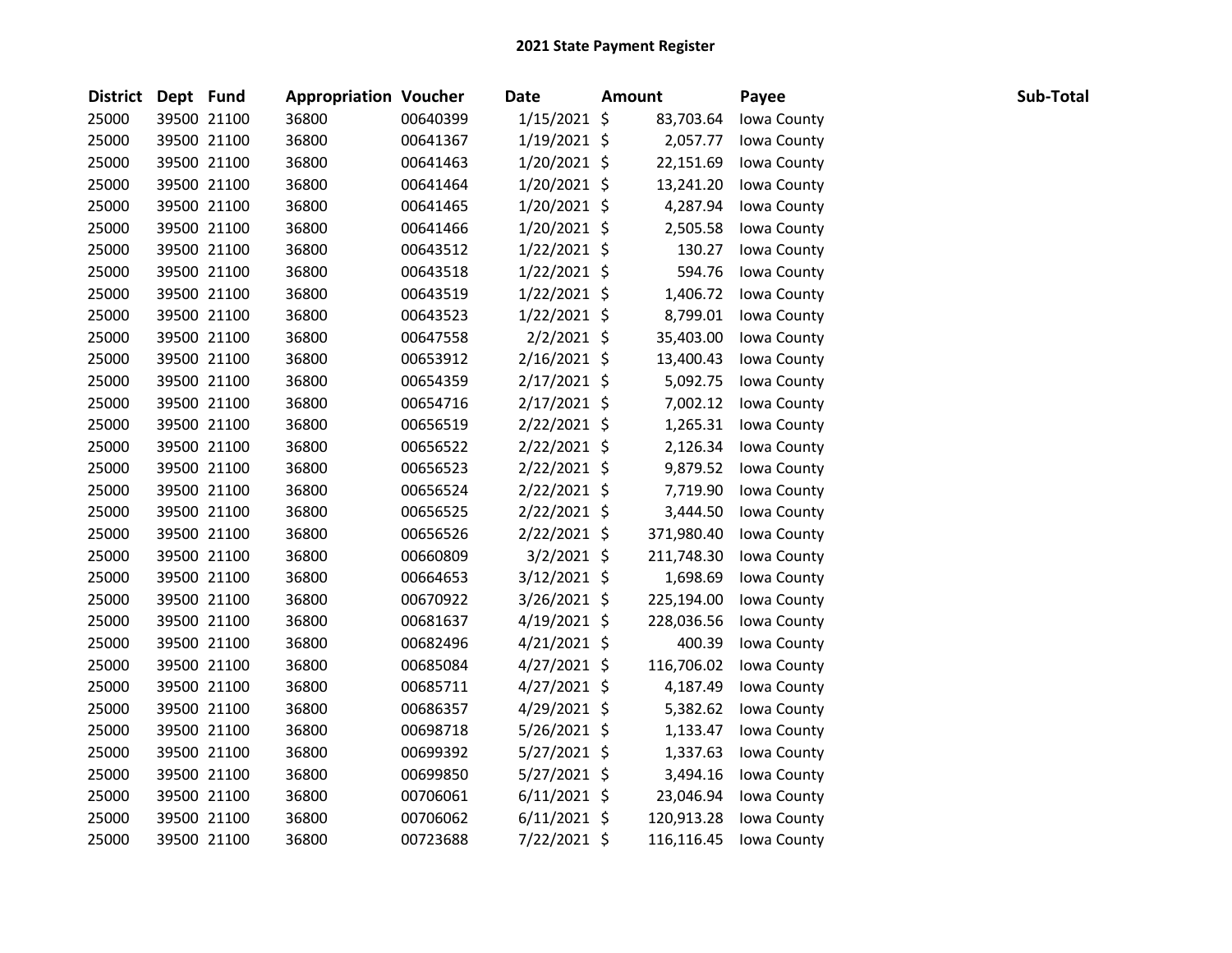| <b>District</b> | Dept Fund   |             | <b>Appropriation Voucher</b>                                 |          | Date           | <b>Amount</b> |            | Payee       |    | Sub-Total    |
|-----------------|-------------|-------------|--------------------------------------------------------------|----------|----------------|---------------|------------|-------------|----|--------------|
| 25000           |             | 39500 21100 | 36800                                                        | 00723689 | 7/22/2021 \$   |               | 159,788.74 | Iowa County |    |              |
| 25000           |             | 39500 21100 | 36800                                                        | 00725123 | 7/26/2021 \$   |               | 49,933.73  | Iowa County |    |              |
| 25000           |             | 39500 21100 | 36800                                                        | 00725124 | 7/26/2021 \$   |               | 73,292.50  | Iowa County |    |              |
| 25000           |             | 39500 21100 | 36800                                                        | 00735425 | 8/18/2021 \$   |               | 52,056.25  | Iowa County |    |              |
| 25000           |             | 39500 21100 | 36800                                                        | 00735426 | 8/18/2021 \$   |               | 50,624.20  | Iowa County |    |              |
| 25000           |             | 39500 21100 | 36800                                                        | 00735897 | 8/19/2021 \$   |               | 13,322.18  | Iowa County |    |              |
| 25000           |             | 39500 21100 | 36800                                                        | 00735901 | 8/19/2021 \$   |               | 4,517.15   | Iowa County |    |              |
| 25000           |             | 39500 21100 | 36800                                                        | 00750073 | $9/23/2021$ \$ |               | 129,340.23 | Iowa County |    |              |
| 25000           |             | 39500 21100 | 36800                                                        | 00750444 | $9/23/2021$ \$ |               | 92,601.33  | Iowa County |    |              |
| 25000           |             | 39500 21100 | 36800                                                        | 00754815 | $9/29/2021$ \$ |               | 124,155.78 | Iowa County |    |              |
| 25000           |             | 39500 21100 | 36800                                                        | 00754816 | 9/29/2021 \$   |               | 222,254.56 | Iowa County |    |              |
| 25000           |             | 39500 21100 | 36800                                                        | 00754819 | 9/29/2021 \$   |               | 78,253.49  | Iowa County |    |              |
| 25000           |             | 39500 21100 | 36800                                                        | 00772853 | 11/12/2021 \$  |               | 56,398.80  | Iowa County |    |              |
| 25000           |             | 39500 21100 | 36800                                                        | 00773259 | 11/12/2021 \$  |               | 3,038.94   | Iowa County |    |              |
| 25000           |             | 39500 21100 | 36800                                                        | 00773695 | 11/15/2021 \$  |               | 75,122.79  | Iowa County |    |              |
| 25000           |             | 39500 21100 | 36800                                                        | 00774111 | 11/15/2021 \$  |               | 115,575.67 | Iowa County |    |              |
| 25000           |             | 39500 21100 | 36800                                                        | 00775028 | 11/17/2021 \$  |               | 44,968.86  | Iowa County |    |              |
| 25000           |             | 39500 21100 | 36800                                                        | 00775698 | 11/19/2021 \$  |               | 463.69     | Iowa County |    |              |
| 25000           |             | 39500 21100 | 36800                                                        | 00779971 | 12/3/2021 \$   |               | 2,561.57   | Iowa County |    |              |
| 25000           |             | 39500 21100 | 36800                                                        | 00780548 | $12/6/2021$ \$ |               | 2,084.20   | Iowa County |    |              |
| 25000           |             | 39500 21100 | 36800                                                        | 00780559 | 12/6/2021 \$   |               | 150,516.60 | Iowa County |    |              |
| 25000           |             |             | WI Dept of Transportation - - Routine Maint Sf Total         |          |                |               |            |             | \$ | 3,197,765.37 |
| 25000           |             |             | WI Dept of Transportation - - Adm & Planning Sfd             |          |                |               |            |             |    |              |
| 25000           |             | 39500 21100 | 36900                                                        | 00640419 | $1/15/2021$ \$ |               | 25.00      | Iowa County |    |              |
| 25000           |             | 39500 21100 | 36900                                                        | 00640420 | $1/15/2021$ \$ |               | 20.00      | Iowa County |    |              |
| 25000           |             |             | WI Dept of Transportation - - Adm & Planning Sfd Total       |          |                |               |            |             | \$ | 45.00        |
| 25000           |             |             | WI Dept of Transportation - - St Hwy Rehab Fed Fd            |          |                |               |            |             |    |              |
| 25000           |             | 39500 21100 | 38300                                                        | 00629963 | $1/15/2021$ \$ |               | 20.00      | Iowa County |    |              |
| 25000           |             | 39500 21100 | 38300                                                        | 00691213 | $5/21/2021$ \$ |               | 40.00      | Iowa County |    |              |
| 25000           |             | 39500 21100 | 38300                                                        | 00755482 | 10/22/2021 \$  |               | 12.50      | Iowa County |    |              |
| 25000           |             |             | WI Dept of Transportation - - St Hwy Rehab Fed Fd Total      |          |                |               |            |             | \$ | 72.50        |
| 25000           |             |             | Department of Corrections - - Corrections Contracts And Agre |          |                |               |            |             |    |              |
| 25000           |             | 41000 10000 | 11400                                                        | 00402098 | $1/4/2021$ \$  |               | 1,235.04   | Iowa County |    |              |
| 25000           | 41000 10000 |             | 11400                                                        | 00402867 | $1/7/2021$ \$  |               | 3,102.48   | Iowa County |    |              |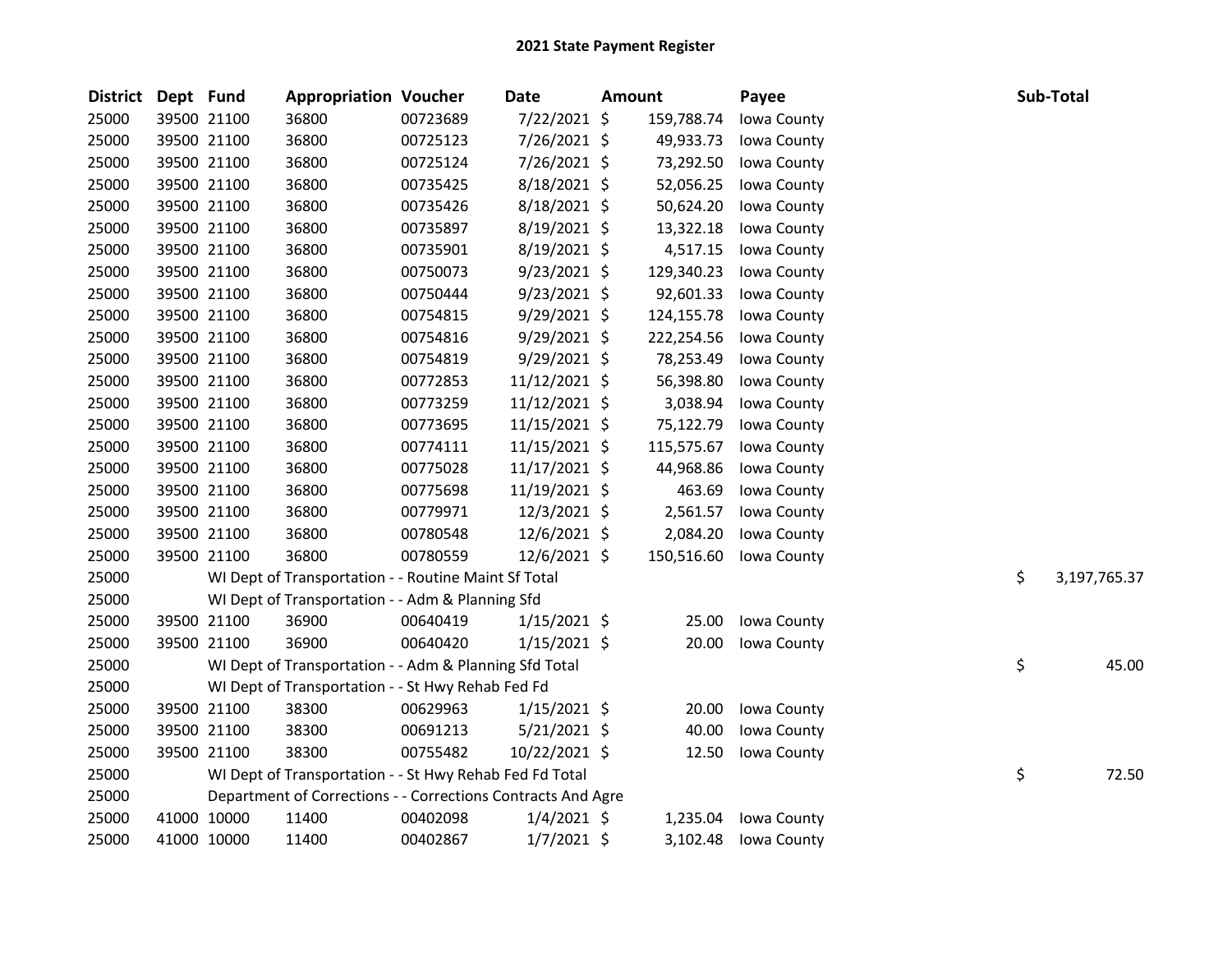| <b>District</b> | Dept Fund |             | <b>Appropriation Voucher</b>                                       |          | <b>Date</b>    | <b>Amount</b> |            | Payee                                                                                                         | Sub-Total |           |
|-----------------|-----------|-------------|--------------------------------------------------------------------|----------|----------------|---------------|------------|---------------------------------------------------------------------------------------------------------------|-----------|-----------|
| 25000           |           | 41000 10000 | 11400                                                              | 00409303 | 2/12/2021 \$   |               | 4,477.02   | Iowa County                                                                                                   |           |           |
| 25000           |           | 41000 10000 | 11400                                                              | 00409309 | $2/12/2021$ \$ |               | 771.90     | Iowa County                                                                                                   |           |           |
| 25000           |           | 41000 10000 | 11400                                                              | 00409390 | $2/12/2021$ \$ |               | 3,294.96   | Iowa County                                                                                                   |           |           |
| 25000           |           | 41000 10000 | 11400                                                              | 00414082 | 3/10/2021 \$   |               | 2,881.76   | Iowa County                                                                                                   |           |           |
| 25000           |           | 41000 10000 | 11400                                                              | 00415718 | $3/15/2021$ \$ |               | 1,286.50   | Iowa County                                                                                                   |           |           |
| 25000           |           | 41000 10000 | 11400                                                              | 00415738 | $3/15/2021$ \$ |               | 411.68     | Iowa County                                                                                                   |           |           |
| 25000           |           | 41000 10000 | 11400                                                              | 00419191 | $4/6/2021$ \$  |               | 771.90     | Iowa County                                                                                                   |           |           |
| 25000           |           | 41000 10000 | 11400                                                              | 00419348 | $4/6/2021$ \$  |               | 257.30     | Iowa County                                                                                                   |           |           |
| 25000           |           | 41000 10000 | 11400                                                              | 00430279 | $6/7/2021$ \$  |               | 668.98     | Iowa County                                                                                                   |           |           |
| 25000           |           | 41000 10000 | 11400                                                              | 00436800 | $7/7/2021$ \$  |               | 2,315.70   | Iowa County                                                                                                   |           |           |
| 25000           |           | 41000 10000 | 11400                                                              | 00442857 | 8/5/2021 \$    |               | 205.84     | Iowa County                                                                                                   |           |           |
| 25000           |           | 41000 10000 | 11400                                                              | 00442864 | $8/5/2021$ \$  |               | 926.28     | Iowa County                                                                                                   |           |           |
| 25000           |           | 41000 10000 | 11400                                                              | 00442868 | $8/5/2021$ \$  |               | 874.82     | Iowa County                                                                                                   |           |           |
| 25000           |           | 41000 10000 | 11400                                                              | 00442871 | 8/5/2021 \$    |               | 771.90     | Iowa County                                                                                                   |           |           |
| 25000           |           | 41000 10000 | 11400                                                              | 00446243 | 8/25/2021 \$   |               | 2,521.54   | Iowa County                                                                                                   |           |           |
| 25000           |           | 41000 10000 | 11400                                                              | 00448863 | 9/9/2021 \$    |               | 3,514.16   | Iowa County                                                                                                   |           |           |
| 25000           |           | 41000 10000 | 11400                                                              | 00454133 | 10/5/2021 \$   |               | 7,300.50   | Iowa County                                                                                                   |           |           |
| 25000           |           | 41000 10000 | 11400                                                              | 00460769 | 11/8/2021 \$   |               | 3,155.46   | Iowa County                                                                                                   |           |           |
| 25000           |           | 41000 10000 | 11400                                                              | 00467961 | 12/15/2021 \$  |               |            | 1,646.72 Iowa County                                                                                          |           |           |
| 25000           |           |             | Department of Corrections - - Corrections Contracts And Agre Total |          |                |               |            |                                                                                                               | \$        | 42,392.44 |
| 25000           |           |             |                                                                    |          |                |               |            | Department of Corrections - - Reimbursing Counties For Probation, Extended Supervision And Parole Holds       |           |           |
| 25000           |           | 41000 10000 | 11600                                                              | 00459502 | 10/29/2021 \$  |               |            | 840.00 Iowa County                                                                                            |           |           |
| 25000           |           |             |                                                                    |          |                |               |            | Department of Corrections - - Reimbursing Counties For Probation, Extended Supervision And Parole Holds Total | \$        | 840.00    |
| 25000           |           |             | Department of Health Services - - State/Federal Aids               |          |                |               |            |                                                                                                               |           |           |
| 25000           |           | 43500 10000 | 00000                                                              | 92106    | $1/4/2021$ \$  |               | 68,669.00  | Iowa County                                                                                                   |           |           |
| 25000           |           | 43500 10000 | 00000                                                              | 92107    | $2/1/2021$ \$  |               | 70,260.00  | Iowa County                                                                                                   |           |           |
| 25000           |           | 43500 10000 | 00000                                                              | 92108    | $3/1/2021$ \$  |               | 31,651.00  | Iowa County                                                                                                   |           |           |
| 25000           |           | 43500 10000 | 00000                                                              | 92109    | $4/1/2021$ \$  |               | 64,086.00  | Iowa County                                                                                                   |           |           |
| 25000           |           | 43500 10000 | 00000                                                              | 92110    | $5/3/2021$ \$  |               | 32,312.00  | Iowa County                                                                                                   |           |           |
| 25000           |           | 43500 10000 | 00000                                                              | 92111    | $6/1/2021$ \$  |               | 110,549.00 | Iowa County                                                                                                   |           |           |
| 25000           |           | 43500 10000 | 00000                                                              | 92200    | $7/1/2021$ \$  |               | 43,038.00  | Iowa County                                                                                                   |           |           |
| 25000           |           | 43500 10000 | 00000                                                              | 92201    | $8/2/2021$ \$  |               | 141,138.00 | Iowa County                                                                                                   |           |           |
| 25000           |           | 43500 10000 | 00000                                                              | 92202    | $9/1/2021$ \$  |               | 30,999.00  | Iowa County                                                                                                   |           |           |
| 25000           |           | 43500 10000 | 00000                                                              | 92204    | 10/1/2021 \$   |               | 35,616.00  | Iowa County                                                                                                   |           |           |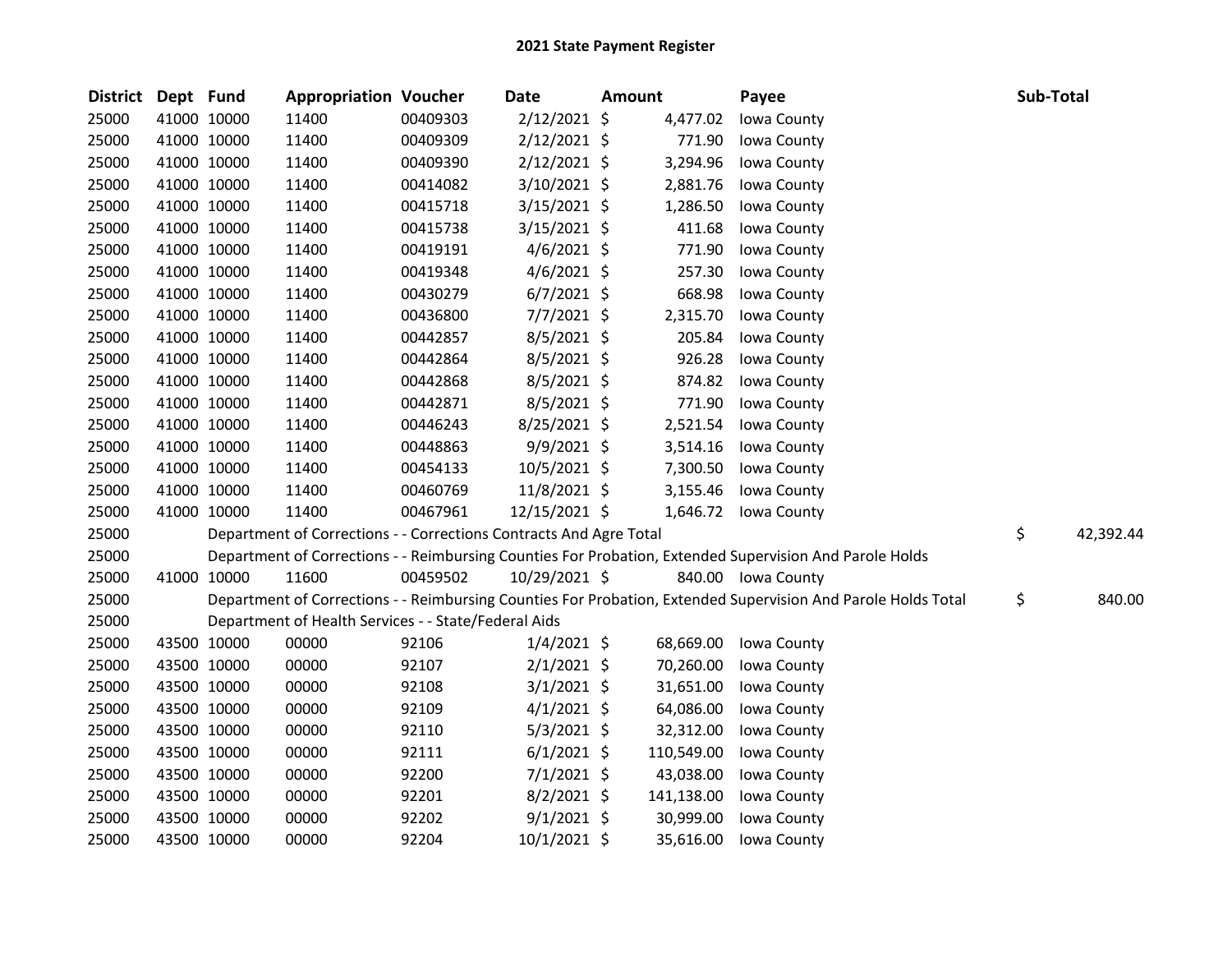| <b>District</b> | Dept Fund |             | <b>Appropriation Voucher</b>                                           |          | <b>Date</b>    | Amount |           | Payee       | Sub-Total |            |
|-----------------|-----------|-------------|------------------------------------------------------------------------|----------|----------------|--------|-----------|-------------|-----------|------------|
| 25000           |           | 43500 10000 | 00000                                                                  | 92206    | 11/1/2021 \$   |        | 33,213.00 | Iowa County |           |            |
| 25000           |           | 43500 10000 | 00000                                                                  | 92207    | 12/1/2021 \$   |        | 36,778.00 | Iowa County |           |            |
| 25000           |           |             | Department of Health Services - - State/Federal Aids Total             |          |                |        |           |             | \$        | 698,309.00 |
| 25000           |           |             | Department of Health Services - - Federal Project Aids                 |          |                |        |           |             |           |            |
| 25000           |           | 43500 10000 | 15000                                                                  | 00405674 | $2/12/2021$ \$ |        | 36,235.70 | Iowa County |           |            |
| 25000           |           | 43500 10000 | 15000                                                                  | 00405876 | $2/12/2021$ \$ |        | 27,362.96 | Iowa County |           |            |
| 25000           |           | 43500 10000 | 15000                                                                  | 00418638 | $4/16/2021$ \$ |        | 33,098.96 | Iowa County |           |            |
| 25000           |           | 43500 10000 | 15000                                                                  | 00436577 | 7/16/2021 \$   |        | 48,628.04 | Iowa County |           |            |
| 25000           |           | 43500 10000 | 15000                                                                  | 00436581 | 7/16/2021 \$   |        | 5,721.96  | Iowa County |           |            |
| 25000           |           | 43500 10000 | 15000                                                                  | 00443854 | $9/3/2021$ \$  |        | 23,139.37 | Iowa County |           |            |
| 25000           |           | 43500 10000 | 15000                                                                  | 00453690 | 10/22/2021 \$  |        | 1,560.00  | Iowa County |           |            |
| 25000           |           | 43500 10000 | 15000                                                                  | 00459686 | 11/19/2021 \$  |        | 4,880.00  | Iowa County |           |            |
| 25000           |           | 43500 10000 | 15000                                                                  | 00468048 | 12/31/2021 \$  |        | 5,400.00  | Iowa County |           |            |
| 25000           |           |             | Department of Health Services - - Federal Project Aids Total           |          |                |        |           |             | \$        | 186,026.99 |
| 25000           |           |             | Department of Health Services - - General Program Operations           |          |                |        |           |             |           |            |
| 25000           |           | 43500 10000 | 40100                                                                  | 00421242 | $4/13/2021$ \$ |        | 15.00     | Iowa County |           |            |
| 25000           |           | 43500 10000 | 40100                                                                  | 00424942 | $5/4/2021$ \$  |        | 1.50      | Iowa County |           |            |
| 25000           |           | 43500 10000 | 40100                                                                  | 00429773 | $6/2/2021$ \$  |        | 1.50      | Iowa County |           |            |
| 25000           |           |             | Department of Health Services - - General Program Operations Total     |          |                |        |           |             | \$        | 18.00      |
| 25000           |           |             | Department of Health Services - - Medical Assistance State Admin       |          |                |        |           |             |           |            |
| 25000           |           | 43500 10000 | 44000                                                                  | 00421242 | $4/13/2021$ \$ |        | 15.00     | Iowa County |           |            |
| 25000           |           | 43500 10000 | 44000                                                                  | 00424942 | $5/4/2021$ \$  |        | 1.50      | Iowa County |           |            |
| 25000           |           | 43500 10000 | 44000                                                                  | 00429773 | $6/2/2021$ \$  |        | 1.50      | Iowa County |           |            |
| 25000           |           |             | Department of Health Services - - Medical Assistance State Admin Total |          |                |        |           |             | \$        | 18.00      |
| 25000           |           |             | Department of Health Services - - Interagency And Intra-Agency P       |          |                |        |           |             |           |            |
| 25000           |           | 43500 10000 | 86700                                                                  | 00404585 | $2/12/2021$ \$ |        | 3,185.00  | Iowa County |           |            |
| 25000           |           | 43500 10000 | 86700                                                                  | 00410445 | $3/11/2021$ \$ |        | 380.00    | Iowa County |           |            |
| 25000           |           |             | Department of Health Services - - Interagency And Intra-Agency P Total |          |                |        |           |             | \$        | 3,565.00   |
| 25000           |           |             | Dept of Children and Families - - Fees For Administrative Servic       |          |                |        |           |             |           |            |
| 25000           |           | 43700 10000 | 23100                                                                  | 00080564 | $2/16/2021$ \$ |        | 30.00     | Iowa County |           |            |
| 25000           |           | 43700 10000 | 23100                                                                  | 00083420 | 4/20/2021 \$   |        | 45.00     | Iowa County |           |            |
| 25000           |           | 43700 10000 | 23100                                                                  | 00087303 | 7/23/2021 \$   |        | 15.00     | Iowa County |           |            |
| 25000           |           | 43700 10000 | 23100                                                                  | 00090920 | 11/2/2021 \$   |        | 10.00     | Iowa County |           |            |
| 25000           |           |             | Dept of Children and Families - - Fees For Administrative Servic Total |          |                |        |           |             | \$        | 100.00     |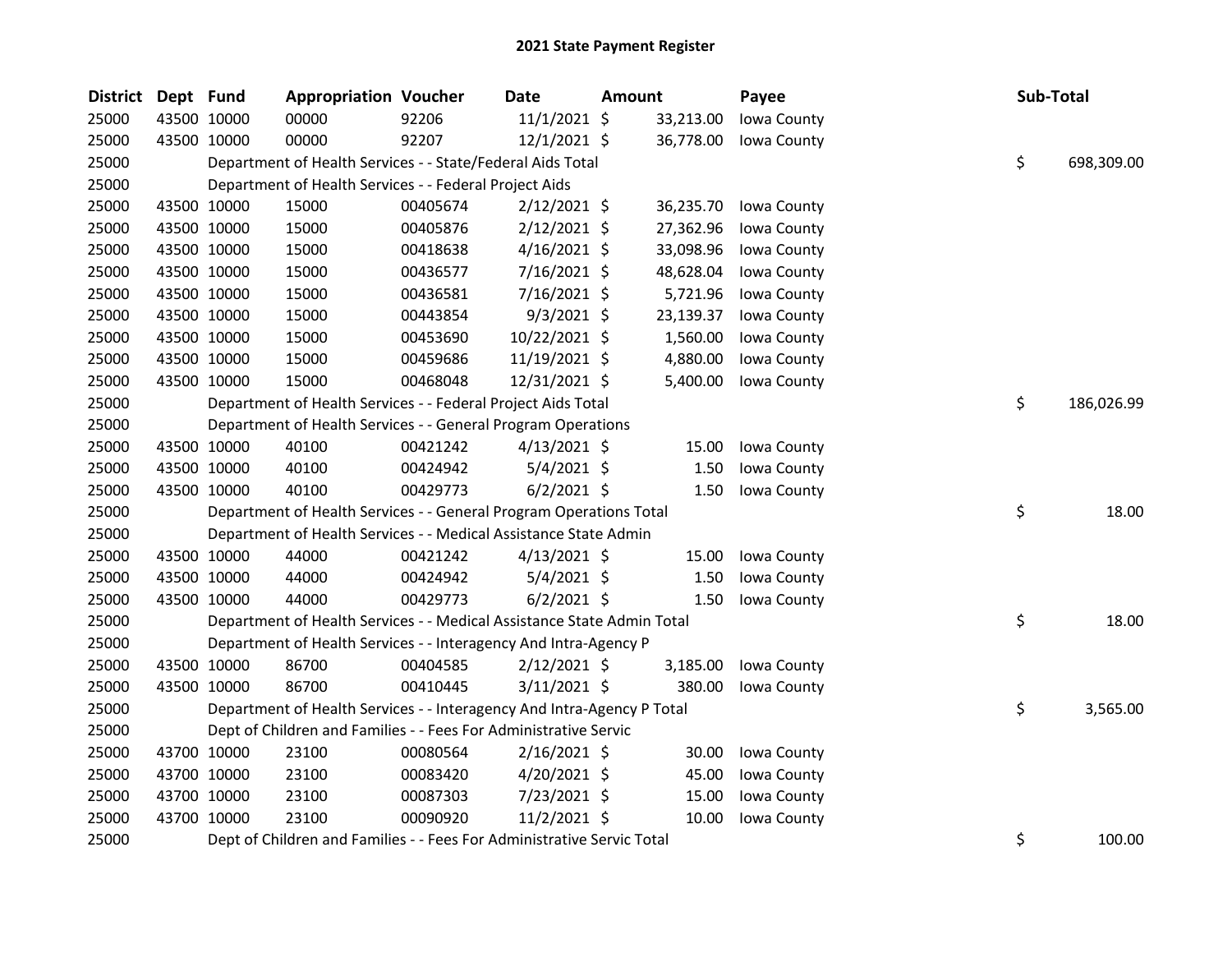| District Dept Fund |             | <b>Appropriation Voucher</b>                         |          | <b>Date</b>    | <b>Amount</b> |            | Payee       | Sub-Total |            |
|--------------------|-------------|------------------------------------------------------|----------|----------------|---------------|------------|-------------|-----------|------------|
| 25000              |             | Dept of Children and Families - - General Aids       |          |                |               |            |             |           |            |
| 25000              | 43700 10000 | 99000                                                | 00078998 | $1/5/2021$ \$  |               | 3,192.31   | Iowa County |           |            |
| 25000              | 43700 10000 | 99000                                                | 00079741 | 1/29/2021 \$   |               | 40,937.73  | Iowa County |           |            |
| 25000              | 43700 10000 | 99000                                                | 00079937 | $2/1/2021$ \$  |               | 6.97       | Iowa County |           |            |
| 25000              | 43700 10000 | 99000                                                | 00080154 | 2/5/2021 \$    |               | 6,591.72   | Iowa County |           |            |
| 25000              | 43700 10000 | 99000                                                | 00080260 | 2/5/2021 \$    |               | 8.85       | Iowa County |           |            |
| 25000              | 43700 10000 | 99000                                                | 00081230 | $3/5/2021$ \$  |               | 62,450.00  | Iowa County |           |            |
| 25000              | 43700 10000 | 99000                                                | 00081309 | $3/5/2021$ \$  |               | 127.50     | Iowa County |           |            |
| 25000              | 43700 10000 | 99000                                                | 00081988 | 3/22/2021 \$   |               | 1,674.00   | Iowa County |           |            |
| 25000              | 43700 10000 | 99000                                                | 00082629 | $4/5/2021$ \$  |               | 85,561.88  | Iowa County |           |            |
| 25000              | 43700 10000 | 99000                                                | 00082630 | $4/5/2021$ \$  |               | 11,905.85  | Iowa County |           |            |
| 25000              | 43700 10000 | 99000                                                | 00083885 | 4/30/2021 \$   |               | 52,213.56  | Iowa County |           |            |
| 25000              | 43700 10000 | 99000                                                | 00084098 | 5/5/2021 \$    |               | 38,884.39  | Iowa County |           |            |
| 25000              | 43700 10000 | 99000                                                | 00085612 | $6/7/2021$ \$  |               | 39,020.43  | Iowa County |           |            |
| 25000              | 43700 10000 | 99000                                                | 00086546 | $7/1/2021$ \$  |               | 829.00     | Iowa County |           |            |
| 25000              | 43700 10000 | 99000                                                | 00086674 | 7/8/2021 \$    |               | 25,731.69  | Iowa County |           |            |
| 25000              | 43700 10000 | 99000                                                | 00087549 | 7/30/2021 \$   |               | 40,897.84  | Iowa County |           |            |
| 25000              | 43700 10000 | 99000                                                | 00087683 | 7/30/2021 \$   |               | 11,717.00  | Iowa County |           |            |
| 25000              | 43700 10000 | 99000                                                | 00087919 | 8/5/2021 \$    |               | 4,809.09   | Iowa County |           |            |
| 25000              | 43700 10000 | 99000                                                | 00088169 | 8/13/2021 \$   |               | 8,536.00   | Iowa County |           |            |
| 25000              | 43700 10000 | 99000                                                | 00088923 | 9/7/2021 \$    |               | 368,099.01 | Iowa County |           |            |
| 25000              | 43700 10000 | 99000                                                | 00089101 | $9/10/2021$ \$ |               | 12,345.12  | Iowa County |           |            |
| 25000              | 43700 10000 | 99000                                                | 00089894 | $10/5/2021$ \$ |               | 18,752.82  | Iowa County |           |            |
| 25000              | 43700 10000 | 99000                                                | 00090743 | 10/29/2021 \$  |               | 44,149.30  | Iowa County |           |            |
| 25000              | 43700 10000 | 99000                                                | 00091009 | $11/5/2021$ \$ |               | 21,390.35  | Iowa County |           |            |
| 25000              | 43700 10000 | 99000                                                | 00092205 | 12/6/2021 \$   |               | 36,553.35  | Iowa County |           |            |
| 25000              |             | Dept of Children and Families - - General Aids Total |          |                |               |            |             | \$        | 936,385.76 |
| 25000              |             | Dept of Workforce Development - - Auxiliary Services |          |                |               |            |             |           |            |
| 25000              | 44500 10000 | 13000                                                | 00310340 | $1/4/2021$ \$  |               | 10.00      | Iowa County |           |            |
| 25000              | 44500 10000 | 13000                                                | 00313429 | $2/2/2021$ \$  |               | 80.00      | Iowa County |           |            |
| 25000              | 44500 10000 | 13000                                                | 00317059 | $3/2/2021$ \$  |               | 25.00      | Iowa County |           |            |
| 25000              | 44500 10000 | 13000                                                | 00320867 | $4/2/2021$ \$  |               | 40.00      | Iowa County |           |            |
| 25000              | 44500 10000 | 13000                                                | 00324412 | $5/4/2021$ \$  |               | 40.00      | Iowa County |           |            |
| 25000              | 44500 10000 | 13000                                                | 00327605 | $6/2/2021$ \$  |               | 15.00      | Iowa County |           |            |
|                    |             |                                                      |          |                |               |            |             |           |            |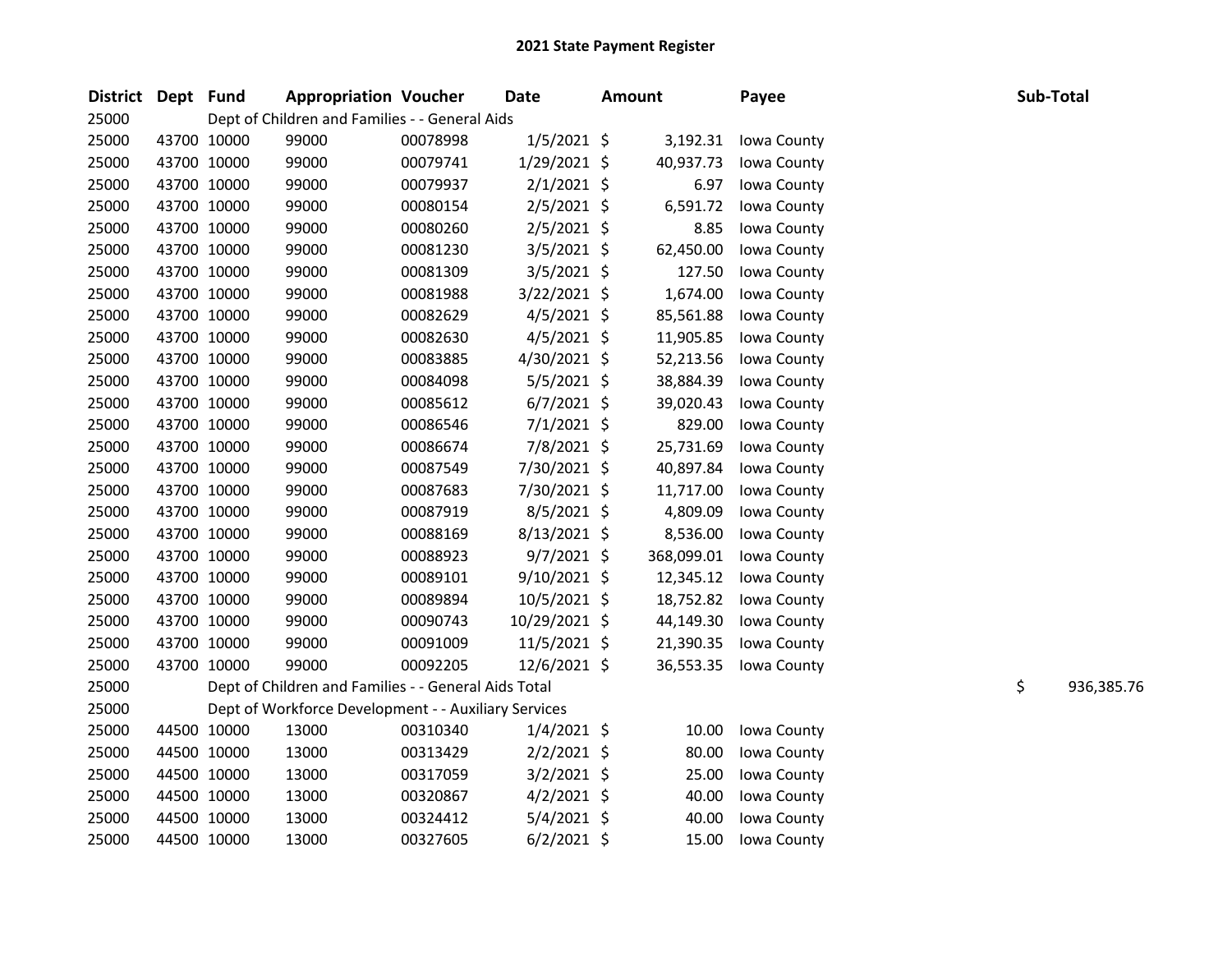| District | Dept Fund   |             | <b>Appropriation Voucher</b>                                   |          | Date           | <b>Amount</b> |            | Payee                 | Sub-Total |            |
|----------|-------------|-------------|----------------------------------------------------------------|----------|----------------|---------------|------------|-----------------------|-----------|------------|
| 25000    |             | 44500 10000 | 13000                                                          | 00331389 | $7/2/2021$ \$  |               | 10.00      | Iowa County           |           |            |
| 25000    |             | 44500 10000 | 13000                                                          | 00335289 | $8/3/2021$ \$  |               | 10.00      | Iowa County           |           |            |
| 25000    | 44500 10000 |             | 13000                                                          | 00343069 | 10/4/2021 \$   |               | 10.00      | Iowa County           |           |            |
| 25000    | 44500 10000 |             | 13000                                                          | 00347108 | $11/2/2021$ \$ |               | 10.00      | Iowa County           |           |            |
| 25000    |             |             | Dept of Workforce Development - - Auxiliary Services Total     |          |                |               |            |                       | \$        | 250.00     |
| 25000    |             |             | Department of Justice - - Drug Trafficking Resp Grants         |          |                |               |            |                       |           |            |
| 25000    |             | 45500 10000 | 20800                                                          | 00094925 | $2/19/2021$ \$ |               | 16,763.92  | Iowa County           |           |            |
| 25000    |             | 45500 10000 | 20800                                                          | 00101637 | $9/3/2021$ \$  |               | 33,231.70  | Iowa County           |           |            |
| 25000    |             |             | Department of Justice - - Drug Trafficking Resp Grants Total   |          |                |               |            |                       | \$        | 49,995.62  |
| 25000    |             |             | Department of Justice - - Officer training reimbursement       |          |                |               |            |                       |           |            |
| 25000    |             | 45500 10000 | 21400                                                          | 00105639 | 11/22/2021 \$  |               | 5,920.00   | Iowa County           |           |            |
| 25000    |             |             | Department of Justice - - Officer training reimbursement Total |          |                |               |            |                       | \$        | 5,920.00   |
| 25000    |             |             | Department of Justice - - Crime Laboratories, Dna              |          |                |               |            |                       |           |            |
| 25000    |             | 45500 10000 | 22100                                                          | 00100334 | 7/14/2021 \$   |               | 610.00     | Iowa County           |           |            |
| 25000    |             |             | Department of Justice - - Crime Laboratories, Dna Total        |          |                |               |            |                       | \$        | 610.00     |
| 25000    |             |             | Department of Justice - - Drug Crimes Enforcement, Local       |          |                |               |            |                       |           |            |
| 25000    |             | 45500 10000 | 22500                                                          | 00094178 | $2/9/2021$ \$  |               | 9,338.00   | Iowa County           |           |            |
| 25000    |             |             | Department of Justice - - Drug Crimes Enforcement, Local Total |          |                |               |            |                       | \$        | 9,338.00   |
| 25000    |             |             | Department of Justice - - Law Enforcement Train, Local         |          |                |               |            |                       |           |            |
| 25000    |             | 45500 10000 | 23100                                                          | 00095041 | $2/22/2021$ \$ |               |            | 1,921.92 Iowa County  |           |            |
| 25000    |             | 45500 10000 | 23100                                                          | 00104853 | 11/29/2021 \$  |               | 2,802.74   | Iowa County           |           |            |
| 25000    |             |             | Department of Justice - - Law Enforcement Train, Local Total   |          |                |               |            |                       | \$        | 4,724.66   |
| 25000    |             |             | Department of Justice - - Federal Aid, Local Assistance        |          |                |               |            |                       |           |            |
| 25000    |             | 45500 10000 | 25100                                                          | 00094152 | 2/23/2021 \$   |               | 50,926.00  | Iowa County           |           |            |
| 25000    |             | 45500 10000 | 25100                                                          | 00094924 | 2/19/2021 \$   |               | 7,129.78   | Iowa County           |           |            |
| 25000    |             | 45500 10000 | 25100                                                          | 00099261 | $6/16/2021$ \$ |               | 2,344.77   | Iowa County           |           |            |
| 25000    | 45500 10000 |             | 25100                                                          | 00101575 | 8/27/2021 \$   |               | 4,443.33   | Iowa County           |           |            |
| 25000    |             | 45500 10000 | 25100                                                          | 00104488 | 11/3/2021 \$   |               | 150,000.00 | Iowa County           |           |            |
| 25000    |             | 45500 10000 | 25100                                                          | 00104519 | 11/4/2021 \$   |               | 7,069.71   | Iowa County           |           |            |
| 25000    |             | 45500 10000 | 25100                                                          | 00104907 | 11/26/2021 \$  |               | 2,070.72   | Iowa County           |           |            |
| 25000    | 45500 10000 |             | 25100                                                          | 00105900 | 12/1/2021 \$   |               | 14,167.00  | Iowa County           |           |            |
| 25000    |             |             | Department of Justice - - Federal Aid, Local Assistance Total  |          |                |               |            |                       | \$        | 238,151.31 |
| 25000    |             |             | Department of Justice - - Alt Prosecution Alcohol Drugs        |          |                |               |            |                       |           |            |
| 25000    |             | 45500 10000 | 27100                                                          | 00095052 | 2/23/2021 \$   |               |            | 31,477.52 Iowa County |           |            |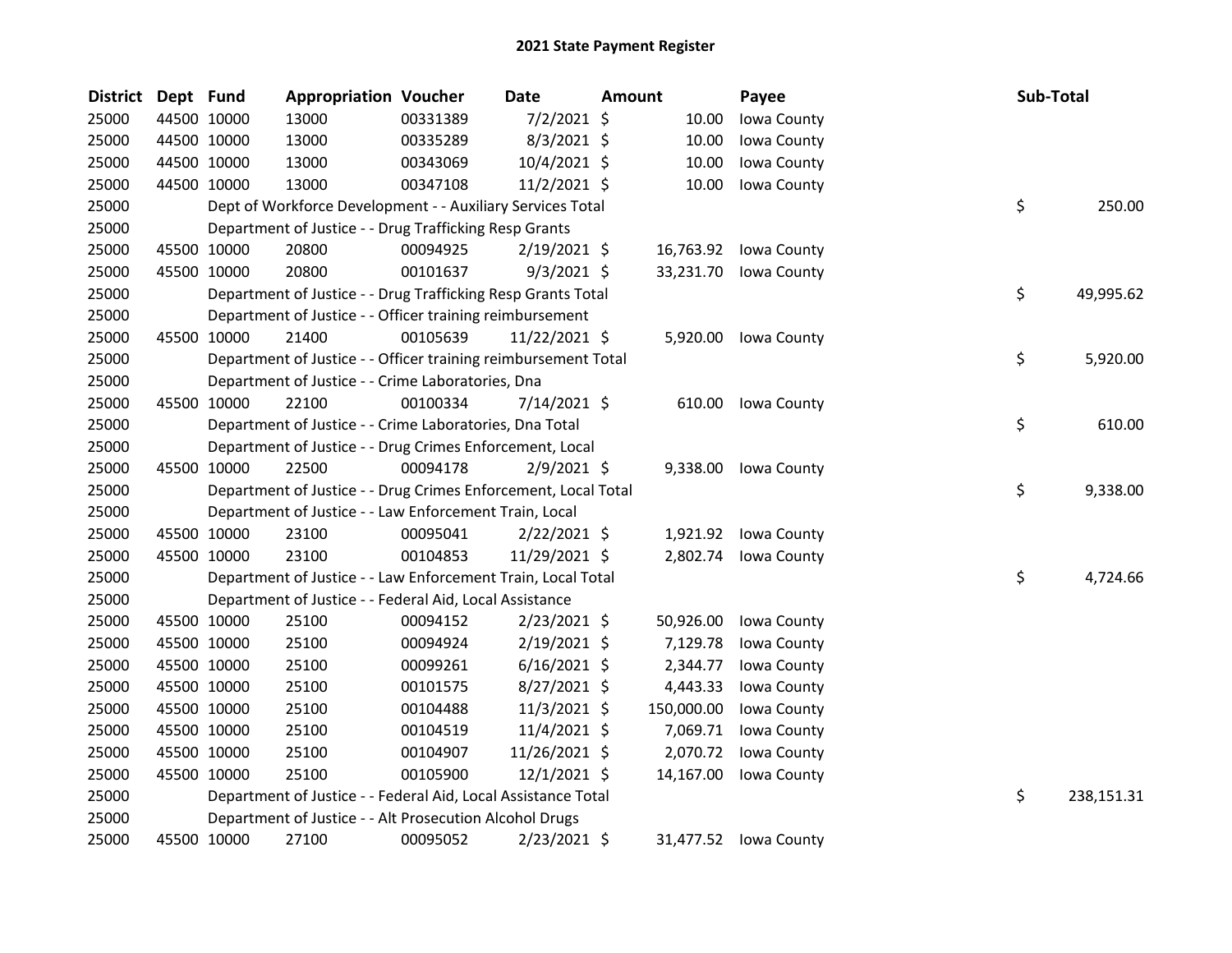| District Dept Fund |             | <b>Appropriation Voucher</b>                                           |          | <b>Date</b>    | Amount |           | Payee                 | Sub-Total |           |
|--------------------|-------------|------------------------------------------------------------------------|----------|----------------|--------|-----------|-----------------------|-----------|-----------|
| 25000              | 45500 10000 | 27100                                                                  | 00097924 | 5/14/2021 \$   |        | 7,017.34  | Iowa County           |           |           |
| 25000              | 45500 10000 | 27100                                                                  | 00101868 | 8/31/2021 \$   |        | 24,414.66 | Iowa County           |           |           |
| 25000              | 45500 10000 | 27100                                                                  | 00104831 | 11/18/2021 \$  |        | 8,348.35  | Iowa County           |           |           |
| 25000              |             | Department of Justice - - Alt Prosecution Alcohol Drugs Total          |          |                |        |           |                       | \$        | 71,257.87 |
| 25000              |             | Department of Justice - - Crime Victim Witness Assist                  |          |                |        |           |                       |           |           |
| 25000              | 45500 10000 | 53200                                                                  | 00100533 | $7/15/2021$ \$ |        |           | 15,702.86 Iowa County |           |           |
| 25000              |             | Department of Justice - - Crime Victim Witness Assist Total            |          |                |        |           |                       | \$        | 15,702.86 |
| 25000              |             | Department of Justice - - County Reimb Victim-Witness                  |          |                |        |           |                       |           |           |
| 25000              | 45500 10000 | 53900                                                                  | 00095438 | $3/5/2021$ \$  |        |           | 11,416.71 Iowa County |           |           |
| 25000              |             | Department of Justice - - County Reimb Victim-Witness Total            |          |                |        |           |                       | \$        | 11,416.71 |
| 25000              |             | Department of Military Affairs - - Emergency Response Equipment        |          |                |        |           |                       |           |           |
| 25000              | 46500 10000 | 30800                                                                  | 00088060 | $1/19/2021$ \$ |        | 7,335.79  | Iowa County           |           |           |
| 25000              |             | Department of Military Affairs - - Emergency Response Equipment Total  |          |                |        |           |                       | \$        | 7,335.79  |
| 25000              |             | Department of Military Affairs - - Local Emer Planning Grants          |          |                |        |           |                       |           |           |
| 25000              | 46500 10000 | 33700                                                                  | 00090223 | $2/22/2021$ \$ |        |           | 7,404.02 Iowa County  |           |           |
| 25000              |             | Department of Military Affairs - - Local Emer Planning Grants Total    |          |                |        |           |                       | \$        | 7,404.02  |
| 25000              |             | Department of Military Affairs - - Federal Aid, Local Assistance       |          |                |        |           |                       |           |           |
| 25000              | 46500 10000 | 34200                                                                  | 00089206 | $2/4/2021$ \$  |        | 33,514.26 | Iowa County           |           |           |
| 25000              | 46500 10000 | 34200                                                                  | 00093572 | 5/10/2021 \$   |        | 25,498.48 | Iowa County           |           |           |
| 25000              |             | Department of Military Affairs - - Federal Aid, Local Assistance Total |          |                |        |           |                       | \$        | 59,012.74 |
| 25000              |             | Department of Veterans Affairs - - County Grants                       |          |                |        |           |                       |           |           |
| 25000              | 48500 58200 | 26700                                                                  | 00091429 | $3/12/2021$ \$ |        |           | 10,000.00 Iowa County |           |           |
| 25000              |             | Department of Veterans Affairs - - County Grants Total                 |          |                |        |           |                       | \$        | 10,000.00 |
| 25000              |             | Department of Administration - - Low-Income Assistance Grants          |          |                |        |           |                       |           |           |
| 25000              | 50500 23500 | 37100                                                                  | 00145748 | $5/17/2021$ \$ |        | 850.00    | Iowa County           |           |           |
| 25000              | 50500 23500 | 37100                                                                  | 00146443 | $6/1/2021$ \$  |        | 400.00    | Iowa County           |           |           |
| 25000              | 50500 23500 | 37100                                                                  | 00147851 | $6/29/2021$ \$ |        | 894.68    | Iowa County           |           |           |
| 25000              | 50500 23500 | 37100                                                                  | 00148957 | $7/15/2021$ \$ |        | 1,605.32  | Iowa County           |           |           |
| 25000              | 50500 23500 | 37100                                                                  | 00154838 | 11/18/2021 \$  |        | 12,341.72 | Iowa County           |           |           |
| 25000              | 50500 23500 | 37100                                                                  | 00157280 | 12/29/2021 \$  |        | 13,110.62 | Iowa County           |           |           |
| 25000              |             | Department of Administration - - Low-Income Assistance Grants Total    |          |                |        |           |                       | \$        | 29,202.34 |
| 25000              |             | Department of Administration - - Land Information Program; Loca        |          |                |        |           |                       |           |           |
| 25000              | 50500 26900 | 17300                                                                  | 00137313 | $1/11/2021$ \$ |        | 25,000.00 | Iowa County           |           |           |
| 25000              | 50500 26900 | 17300                                                                  | 00138449 | 1/29/2021 \$   |        | 1,000.00  | Iowa County           |           |           |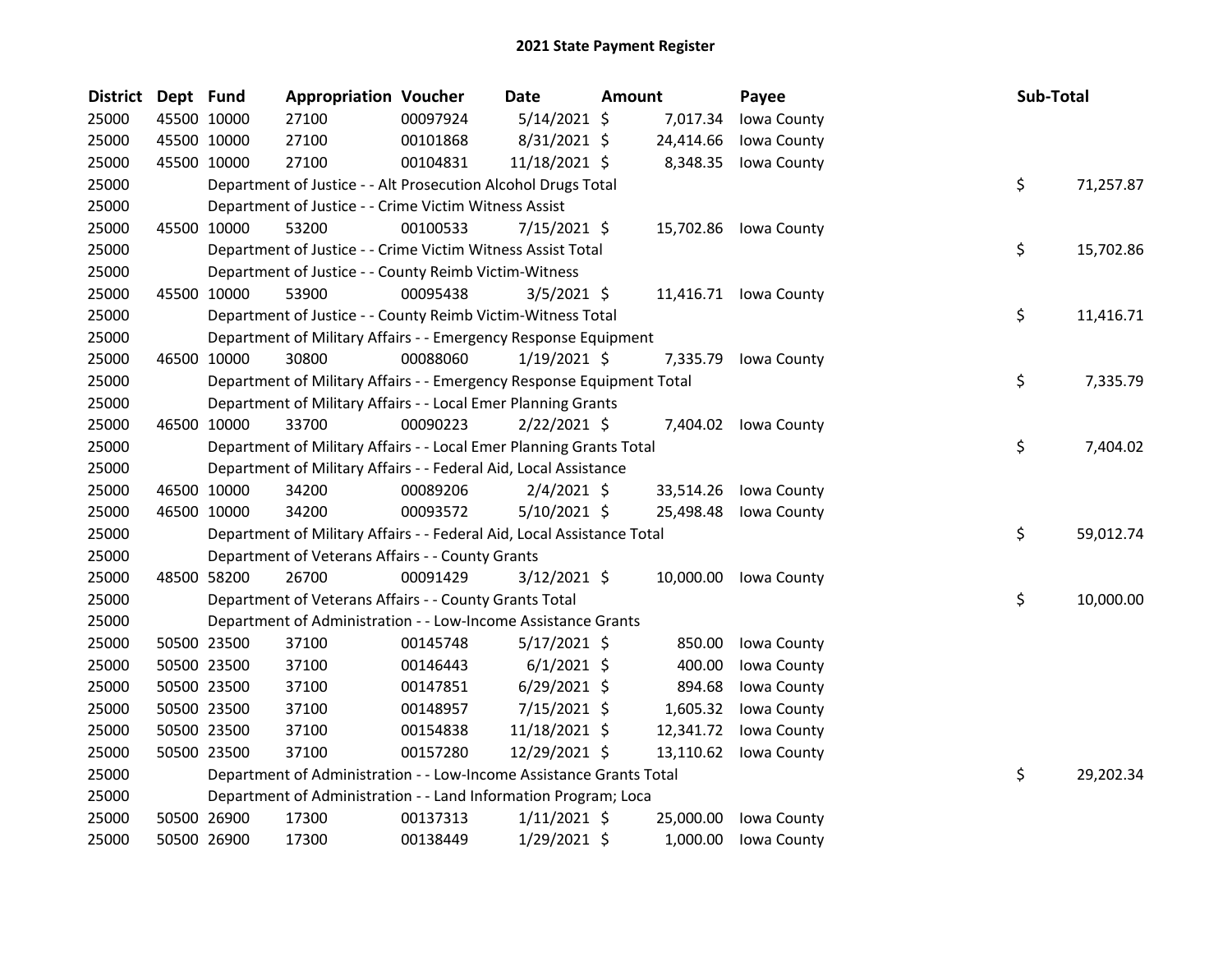| <b>District</b> | Dept Fund |             | <b>Appropriation Voucher</b>                                          |          | <b>Date</b>    | <b>Amount</b> | Payee                                                                                                   | Sub-Total        |
|-----------------|-----------|-------------|-----------------------------------------------------------------------|----------|----------------|---------------|---------------------------------------------------------------------------------------------------------|------------------|
| 25000           |           | 50500 26900 | 17300                                                                 | 00139558 | $4/6/2021$ \$  | 57,592.00     | Iowa County                                                                                             |                  |
| 25000           |           | 50500 26900 | 17300                                                                 | 00146901 | $6/15/2021$ \$ | 25,000.00     | Iowa County                                                                                             |                  |
| 25000           |           | 50500 26900 | 17300                                                                 | 00154577 | 11/15/2021 \$  | 25,000.00     | Iowa County                                                                                             |                  |
| 25000           |           | 50500 26900 | 17300                                                                 | 00156241 | 12/10/2021 \$  | 20,000.00     | Iowa County                                                                                             |                  |
| 25000           |           |             | Department of Administration - - Land Information Program; Loca Total |          |                |               |                                                                                                         | \$<br>153,592.00 |
| 25000           |           |             |                                                                       |          |                |               | Public Defender Board - - Transcript, Discovery and Records Provided to the Public Defender Board       |                  |
| 25000           |           | 55000 10000 | 10600                                                                 | 00278887 | $2/22/2021$ \$ | 7.80          | Iowa County                                                                                             |                  |
| 25000           |           | 55000 10000 | 10600                                                                 | 00306363 | $9/30/2021$ \$ | 1,920.00      | Iowa County                                                                                             |                  |
| 25000           |           | 55000 10000 | 10600                                                                 | 00313520 | 11/26/2021 \$  |               | 4.75 Iowa County                                                                                        |                  |
| 25000           |           |             |                                                                       |          |                |               | Public Defender Board - - Transcript, Discovery and Records Provided to the Public Defender Board Total | \$<br>1,932.55   |
| 25000           |           |             | Department of Revenue - - GPR Earned                                  |          |                |               |                                                                                                         |                  |
| 25000           |           | 56600 10000 | 100GE                                                                 | 00192174 | $2/22/2021$ \$ | 3.00          | Iowa County                                                                                             |                  |
| 25000           |           |             | Department of Revenue - - GPR Earned Total                            |          |                |               |                                                                                                         | \$<br>3.00       |
| 25000           |           |             | Department of Revenue - - Misc Revenue Holding Clearing               |          |                |               |                                                                                                         |                  |
| 25000           |           | 56600 10000 | 99500                                                                 | 00188823 | $1/8/2021$ \$  | 297.73        | Iowa County                                                                                             |                  |
| 25000           |           | 56600 10000 | 99500                                                                 | 00189161 | $1/11/2021$ \$ | 22.40         | Iowa County                                                                                             |                  |
| 25000           |           | 56600 10000 | 99500                                                                 | 00190050 | $1/25/2021$ \$ | 284.69        | Iowa County                                                                                             |                  |
| 25000           |           | 56600 10000 | 99500                                                                 | 00190890 | $2/5/2021$ \$  | 564.24        | Iowa County                                                                                             |                  |
| 25000           |           | 56600 10000 | 99500                                                                 | 00191623 | $2/16/2021$ \$ | 807.00        | Iowa County                                                                                             |                  |
| 25000           |           | 56600 10000 | 99500                                                                 | 00191985 | $2/22/2021$ \$ | 32.94         | Iowa County                                                                                             |                  |
| 25000           |           | 56600 10000 | 99500                                                                 | 00192589 | $3/1/2021$ \$  | 25.00         | Iowa County                                                                                             |                  |
| 25000           |           | 56600 10000 | 99500                                                                 | 00192590 | $3/1/2021$ \$  | 45.21         | Iowa County                                                                                             |                  |
| 25000           |           | 56600 10000 | 99500                                                                 | 00192591 | $3/1/2021$ \$  | 43,693.73     | Iowa County                                                                                             |                  |
| 25000           |           | 56600 10000 | 99500                                                                 | 00193486 | $3/5/2021$ \$  | 1,094.21      | Iowa County                                                                                             |                  |
| 25000           |           | 56600 10000 | 99500                                                                 | 00193487 | $3/5/2021$ \$  | 1,586.60      | Iowa County                                                                                             |                  |
| 25000           |           | 56600 10000 | 99500                                                                 | 00194063 | $3/8/2021$ \$  | 12,899.54     | Iowa County                                                                                             |                  |
| 25000           |           | 56600 10000 | 99500                                                                 | 00194915 | $3/15/2021$ \$ | 14,380.42     | Iowa County                                                                                             |                  |
| 25000           |           | 56600 10000 | 99500                                                                 | 00195755 | $3/22/2021$ \$ | 10,501.11     | Iowa County                                                                                             |                  |
| 25000           |           | 56600 10000 | 99500                                                                 | 00196442 | $3/29/2021$ \$ | 9,636.23      | Iowa County                                                                                             |                  |
| 25000           |           | 56600 10000 | 99500                                                                 | 00197182 | $4/5/2021$ \$  | 5,460.38      | Iowa County                                                                                             |                  |
| 25000           |           | 56600 10000 | 99500                                                                 | 00197756 | $4/7/2021$ \$  | 130.90        | Iowa County                                                                                             |                  |
| 25000           |           | 56600 10000 | 99500                                                                 | 00197757 | $4/7/2021$ \$  | 1,017.53      | Iowa County                                                                                             |                  |
| 25000           |           | 56600 10000 | 99500                                                                 | 00198397 | $4/12/2021$ \$ | 6,100.09      | Iowa County                                                                                             |                  |
| 25000           |           | 56600 10000 | 99500                                                                 | 00199135 | 4/20/2021 \$   | 5,211.74      | Iowa County                                                                                             |                  |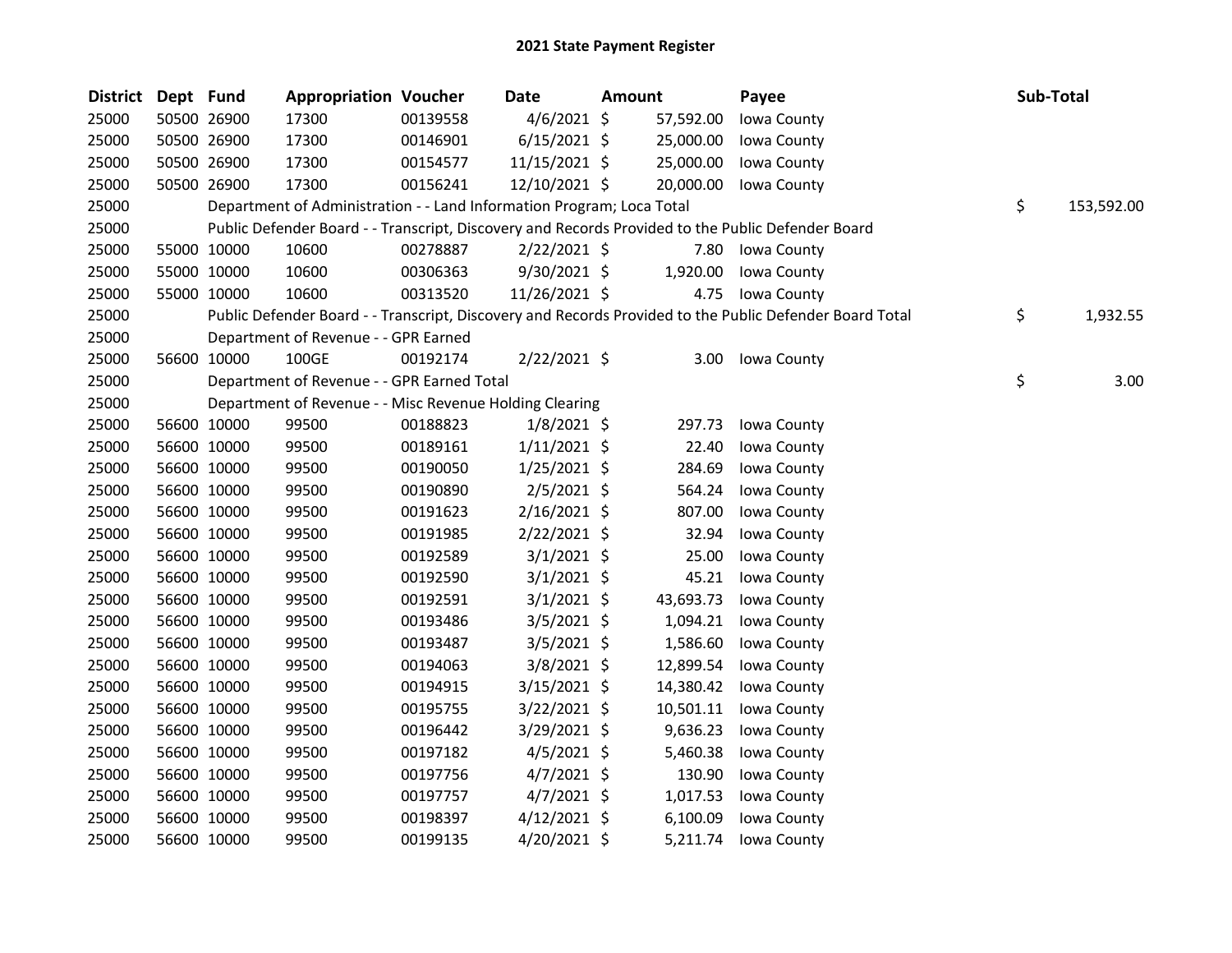| District | Dept Fund |             | <b>Appropriation Voucher</b> |          | Date           | <b>Amount</b> | Payee       | Sub-Total |
|----------|-----------|-------------|------------------------------|----------|----------------|---------------|-------------|-----------|
| 25000    |           | 56600 10000 | 99500                        | 00199769 | $4/26/2021$ \$ | 8,369.42      | Iowa County |           |
| 25000    |           | 56600 10000 | 99500                        | 00200389 | 5/3/2021 \$    | 5,803.04      | Iowa County |           |
| 25000    |           | 56600 10000 | 99500                        | 00201129 | 5/7/2021 \$    | 898.62        | Iowa County |           |
| 25000    |           | 56600 10000 | 99500                        | 00201583 | 5/10/2021 \$   | 3,061.62      | Iowa County |           |
| 25000    |           | 56600 10000 | 99500                        | 00202214 | $5/17/2021$ \$ | 3,883.57      | Iowa County |           |
| 25000    |           | 56600 10000 | 99500                        | 00202918 | $5/24/2021$ \$ | 7,063.70      | Iowa County |           |
| 25000    |           | 56600 10000 | 99500                        | 00203639 | $6/1/2021$ \$  | 8,777.94      | Iowa County |           |
| 25000    |           | 56600 10000 | 99500                        | 00204356 | $6/7/2021$ \$  | 957.71        | Iowa County |           |
| 25000    |           | 56600 10000 | 99500                        | 00204357 | $6/7/2021$ \$  | 443.01        | Iowa County |           |
| 25000    |           | 56600 10000 | 99500                        | 00204736 | $6/7/2021$ \$  | 2,014.06      | Iowa County |           |
| 25000    |           | 56600 10000 | 99500                        | 00205334 | $6/14/2021$ \$ | 1,510.80      | Iowa County |           |
| 25000    |           | 56600 10000 | 99500                        | 00205838 | $6/21/2021$ \$ | 1,597.69      | Iowa County |           |
| 25000    |           | 56600 10000 | 99500                        | 00208061 | $6/28/2021$ \$ | 1,331.68      | Iowa County |           |
| 25000    |           | 56600 10000 | 99500                        | 00208502 | 7/6/2021 \$    | 1,257.78      | Iowa County |           |
| 25000    |           | 56600 10000 | 99500                        | 00208937 | 7/8/2021 \$    | 531.00        | Iowa County |           |
| 25000    |           | 56600 10000 | 99500                        | 00210162 | 7/19/2021 \$   | 385.32        | Iowa County |           |
| 25000    |           | 56600 10000 | 99500                        | 00210784 | 7/26/2021 \$   | 1,935.62      | Iowa County |           |
| 25000    |           | 56600 10000 | 99500                        | 00211689 | 8/6/2021 \$    | 150.00        | Iowa County |           |
| 25000    |           | 56600 10000 | 99500                        | 00212113 | 8/9/2021 \$    | 1,583.71      | Iowa County |           |
| 25000    |           | 56600 10000 | 99500                        | 00212628 | $8/16/2021$ \$ | 101.00        | Iowa County |           |
| 25000    |           | 56600 10000 | 99500                        | 00213120 | 8/23/2021 \$   | 256.92        | Iowa County |           |
| 25000    |           | 56600 10000 | 99500                        | 00213542 | 8/30/2021 \$   | 777.20        | Iowa County |           |
| 25000    |           | 56600 10000 | 99500                        | 00214298 | 9/8/2021 \$    | 1.89          | Iowa County |           |
| 25000    |           | 56600 10000 | 99500                        | 00214785 | $9/13/2021$ \$ | 951.45        | Iowa County |           |
| 25000    |           | 56600 10000 | 99500                        | 00215312 | 9/20/2021 \$   | 66.00         | Iowa County |           |
| 25000    |           | 56600 10000 | 99500                        | 00215678 | $9/27/2021$ \$ | 95.00         | Iowa County |           |
| 25000    |           | 56600 10000 | 99500                        | 00216125 | 10/4/2021 \$   | 169.00        | Iowa County |           |
| 25000    |           | 56600 10000 | 99500                        | 00216549 | 10/7/2021 \$   | 77.07         | Iowa County |           |
| 25000    |           | 56600 10000 | 99500                        | 00217043 | 10/12/2021 \$  | 501.15        | Iowa County |           |
| 25000    |           | 56600 10000 | 99500                        | 00217487 | 10/18/2021 \$  | 975.40        | Iowa County |           |
| 25000    |           | 56600 10000 | 99500                        | 00218094 | 10/25/2021 \$  | 901.33        | Iowa County |           |
| 25000    |           | 56600 10000 | 99500                        | 00219146 | 11/5/2021 \$   | 43.05         | Iowa County |           |
| 25000    |           | 56600 10000 | 99500                        | 00219147 | 11/5/2021 \$   | 869.11        | Iowa County |           |
| 25000    |           | 56600 10000 | 99500                        | 00219983 | 11/16/2021 \$  | 187.00        | Iowa County |           |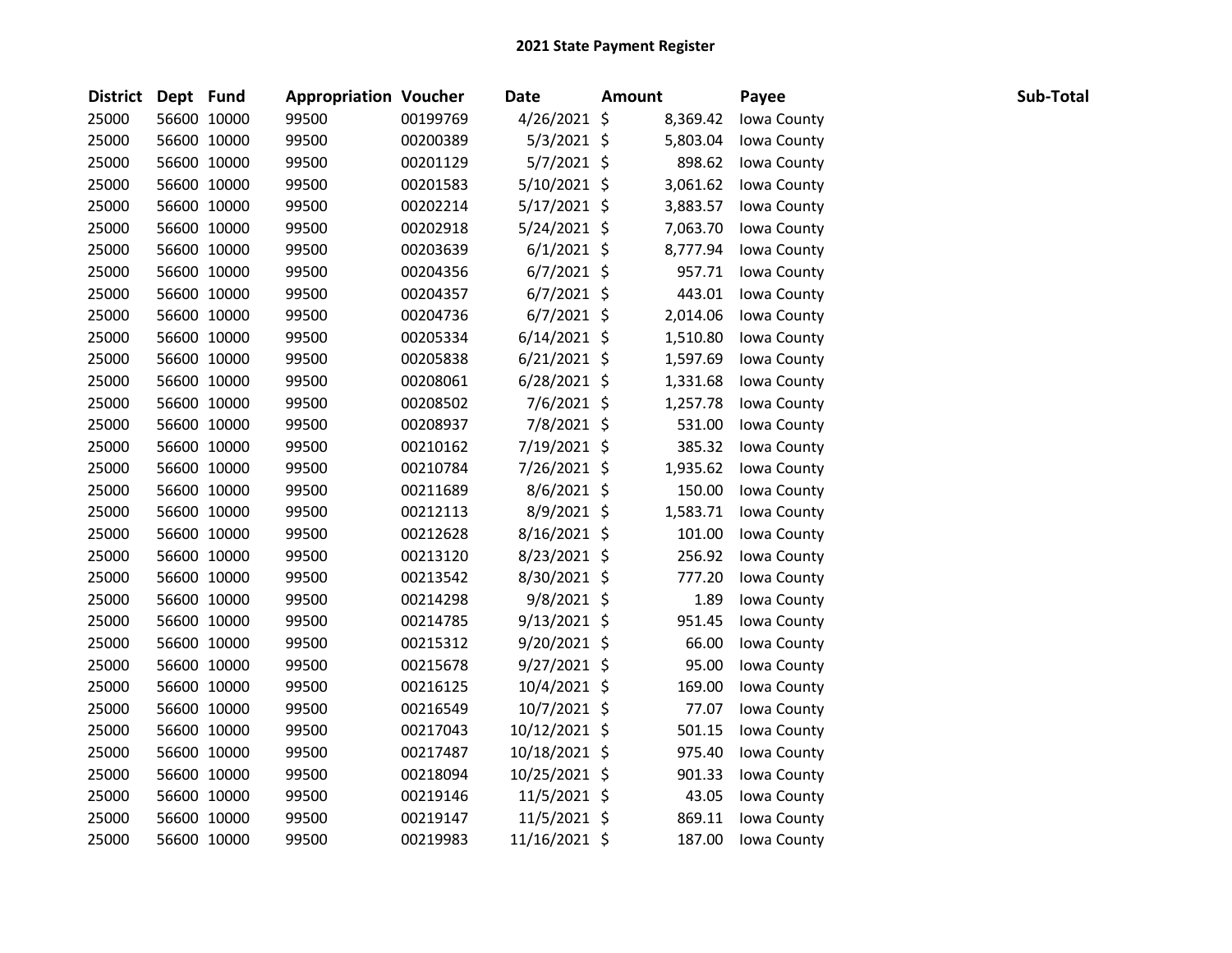| <b>District</b> | Dept Fund |             | <b>Appropriation Voucher</b>                                          |          | Date           | Amount                   | Payee                  |    | Sub-Total    |
|-----------------|-----------|-------------|-----------------------------------------------------------------------|----------|----------------|--------------------------|------------------------|----|--------------|
| 25000           |           | 56600 10000 | 99500                                                                 | 00221288 | 12/7/2021 \$   | 502.79                   | Iowa County            |    |              |
| 25000           |           | 56600 10000 | 99500                                                                 | 00221289 | 12/7/2021 \$   | 644.00                   | Iowa County            |    |              |
| 25000           |           | 56600 10000 | 99500                                                                 | 00221290 | 12/7/2021 \$   | 371.58                   | Iowa County            |    |              |
| 25000           |           | 56600 10000 | 99500                                                                 | 00222635 | 12/28/2021 \$  | 200.50                   | Iowa County            |    |              |
| 25000           |           |             | Department of Revenue - - Misc Revenue Holding Clearing Total         |          |                |                          |                        | \$ | 173,039.42   |
| 25000           |           |             | Circuit Courts - - Circuit Court Costs                                |          |                |                          |                        |    |              |
| 25000           |           | 62500 10000 | 10500                                                                 | 00002101 | $1/29/2021$ \$ | 28,861.00                | Iowa County            |    |              |
| 25000           |           | 62500 10000 | 10500                                                                 | 00002234 | $7/26/2021$ \$ | 60,970.00                | Iowa County            |    |              |
| 25000           |           |             | Circuit Courts - - Circuit Court Costs Total                          |          |                |                          |                        | \$ | 89,831.00    |
| 25000           |           |             | Shared Revenue and Tax Relief - - County And Municipal Aid            |          |                |                          |                        |    |              |
| 25000           |           | 83500 10000 | 10500                                                                 | 00081407 | 7/26/2021 \$   | 17,527.56                | Iowa County            |    |              |
| 25000           |           | 83500 10000 | 10500                                                                 | 00088508 | 11/15/2021 \$  |                          | 99,322.85 Iowa County  |    |              |
| 25000           |           |             | Shared Revenue and Tax Relief - - County And Municipal Aid Total      |          |                |                          |                        | \$ | 116,850.41   |
| 25000           |           |             | Shared Revenue and Tax Relief - - Exempt Computer Aid                 |          |                |                          |                        |    |              |
| 25000           |           | 83500 10000 | 10900                                                                 | 00083339 | 7/26/2021 \$   |                          | 139,365.23 Iowa County |    |              |
| 25000           |           |             | Shared Revenue and Tax Relief - - Exempt Computer Aid Total           |          |                |                          |                        | \$ | 139,365.23   |
| 25000           |           |             | Shared Revenue and Tax Relief - - Utility Aid                         |          |                |                          |                        |    |              |
| 25000           |           | 83500 10000 | 11000                                                                 | 00081407 | 7/26/2021 \$   | 37,927.10                | Iowa County            |    |              |
| 25000           |           | 83500 10000 | 11000                                                                 | 00088508 | 11/15/2021 \$  | 236,799.04               | Iowa County            |    |              |
| 25000           |           |             | Shared Revenue and Tax Relief - - Utility Aid Total                   |          |                |                          |                        | \$ | 274,726.14   |
| 25000           |           |             | Shared Revenue and Tax Relief - - Personal Property Aid               |          |                |                          |                        |    |              |
| 25000           |           | 83500 10000 | 11100                                                                 | 00076525 | $5/3/2021$ \$  |                          | 130,617.25 Iowa County |    |              |
| 25000           |           |             | Shared Revenue and Tax Relief - - Personal Property Aid Total         |          |                |                          |                        | \$ | 130,617.25   |
| 25000           |           |             | Shared Revenue and Tax Relief - - School Lvy Tx/First Dollar Cr       |          |                |                          |                        |    |              |
| 25000           |           | 83500 10000 | 30200                                                                 | 00082663 | 7/26/2021 \$   | 4,161,796.79 Iowa County |                        |    |              |
| 25000           |           | 83500 10000 | 30200                                                                 | 00086059 | 7/26/2021 \$   |                          | 838,021.82 Iowa County |    |              |
| 25000           |           |             | Shared Revenue and Tax Relief - - School Lvy Tx/First Dollar Cr Total |          |                |                          |                        | \$ | 4,999,818.61 |
| 25000           |           |             | Shared Revenue and Tax Relief - - County Sales Tax Reptd/Distd        |          |                |                          |                        |    |              |
| 25000           |           | 83500 10000 | 43100                                                                 | 00073883 | 1/29/2021 \$   | 177,322.18               | Iowa County            |    |              |
| 25000           |           | 83500 10000 | 43100                                                                 | 00073971 | 2/26/2021 \$   | 192,458.15               | Iowa County            |    |              |
| 25000           |           | 83500 10000 | 43100                                                                 | 00074684 | $3/31/2021$ \$ | 132,867.99               | Iowa County            |    |              |
| 25000           |           | 83500 10000 | 43100                                                                 | 00079127 | 4/30/2021 \$   | 185,305.68               | Iowa County            |    |              |
| 25000           |           | 83500 10000 | 43100                                                                 | 00079931 | $5/28/2021$ \$ | 212,456.66               | Iowa County            |    |              |
| 25000           |           | 83500 10000 | 43100                                                                 | 00080662 | 6/30/2021 \$   | 242,946.90               | Iowa County            |    |              |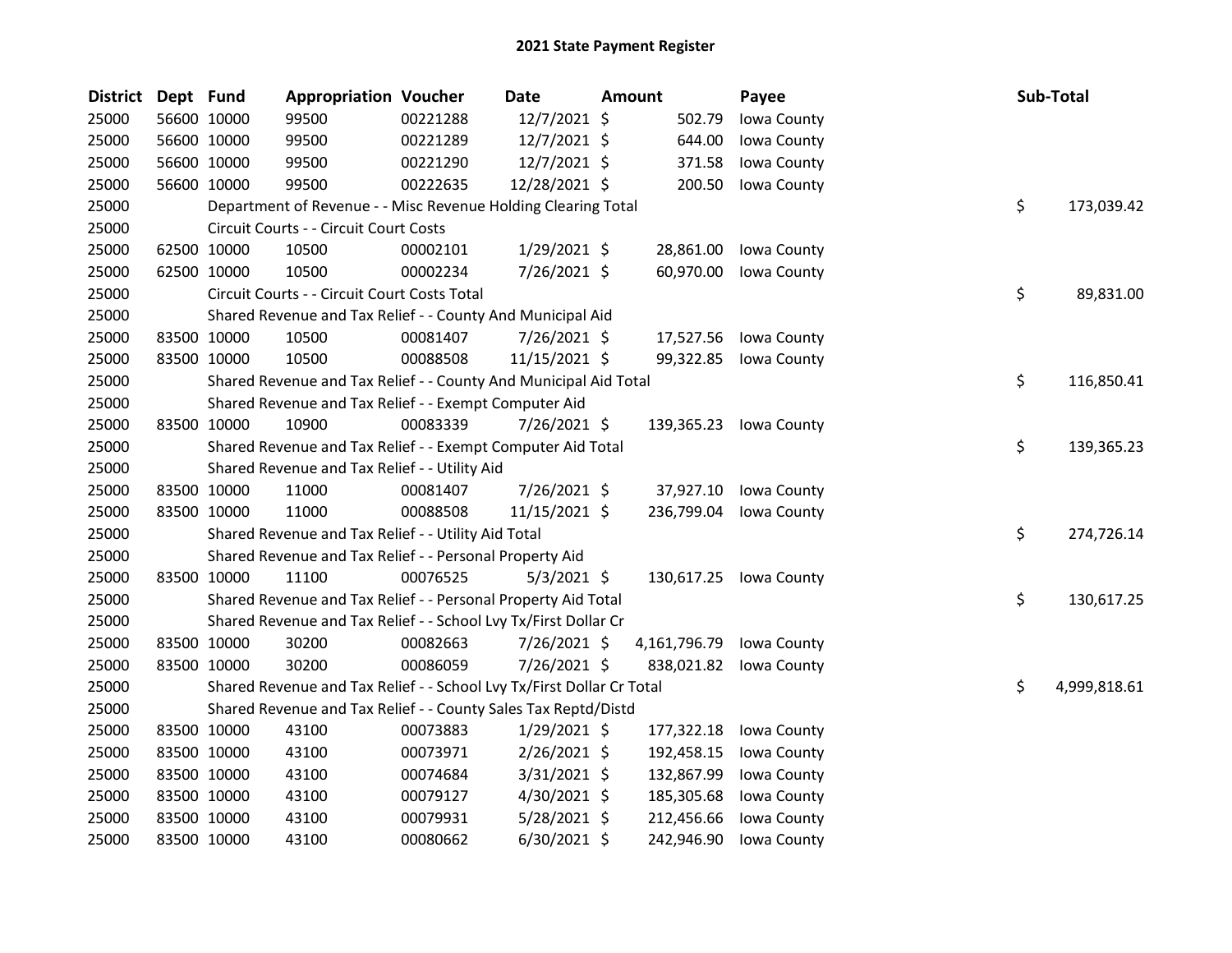| <b>District</b> | Dept Fund |             | <b>Appropriation Voucher</b>                                         |          | Date           | <b>Amount</b> |              | Payee       |   | <b>Sub-Total</b> |
|-----------------|-----------|-------------|----------------------------------------------------------------------|----------|----------------|---------------|--------------|-------------|---|------------------|
| 25000           |           | 83500 10000 | 43100                                                                | 00086204 | 7/30/2021 \$   |               | 250,496.81   | Iowa County |   |                  |
| 25000           |           | 83500 10000 | 43100                                                                | 00086767 | $8/31/2021$ \$ |               | 218,555.07   | Iowa County |   |                  |
| 25000           |           | 83500 10000 | 43100                                                                | 00087069 | $9/30/2021$ \$ |               | 245,641.82   | Iowa County |   |                  |
| 25000           |           | 83500 10000 | 43100                                                                | 00087758 | 10/29/2021 \$  |               | 234,543.57   | Iowa County |   |                  |
| 25000           |           | 83500 10000 | 43100                                                                | 00089768 | 11/30/2021 \$  |               | 214,472.51   | Iowa County |   |                  |
| 25000           |           | 83500 10000 | 43100                                                                | 00089852 | 12/30/2021 \$  |               | 250,068.59   | Iowa County |   |                  |
| 25000           |           |             | Shared Revenue and Tax Relief - - County Sales Tax Reptd/Distd Total |          |                |               |              |             |   | 2,557,135.93     |
| 25000           |           |             | Shared Revenue and Tax Relief - - Lottery & Gaming Credit            |          |                |               |              |             |   |                  |
| 25000           |           | 83500 52100 | 36300                                                                | 00074542 | $3/22/2021$ \$ |               | 1.292.723.78 | Jowa County |   |                  |
| 25000           |           |             | Shared Revenue and Tax Relief - - Lottery & Gaming Credit Total      |          |                |               |              |             | Ś | 1,292,723.78     |
| 25000 Total     |           |             |                                                                      |          |                |               |              |             |   | 17,158,032.98    |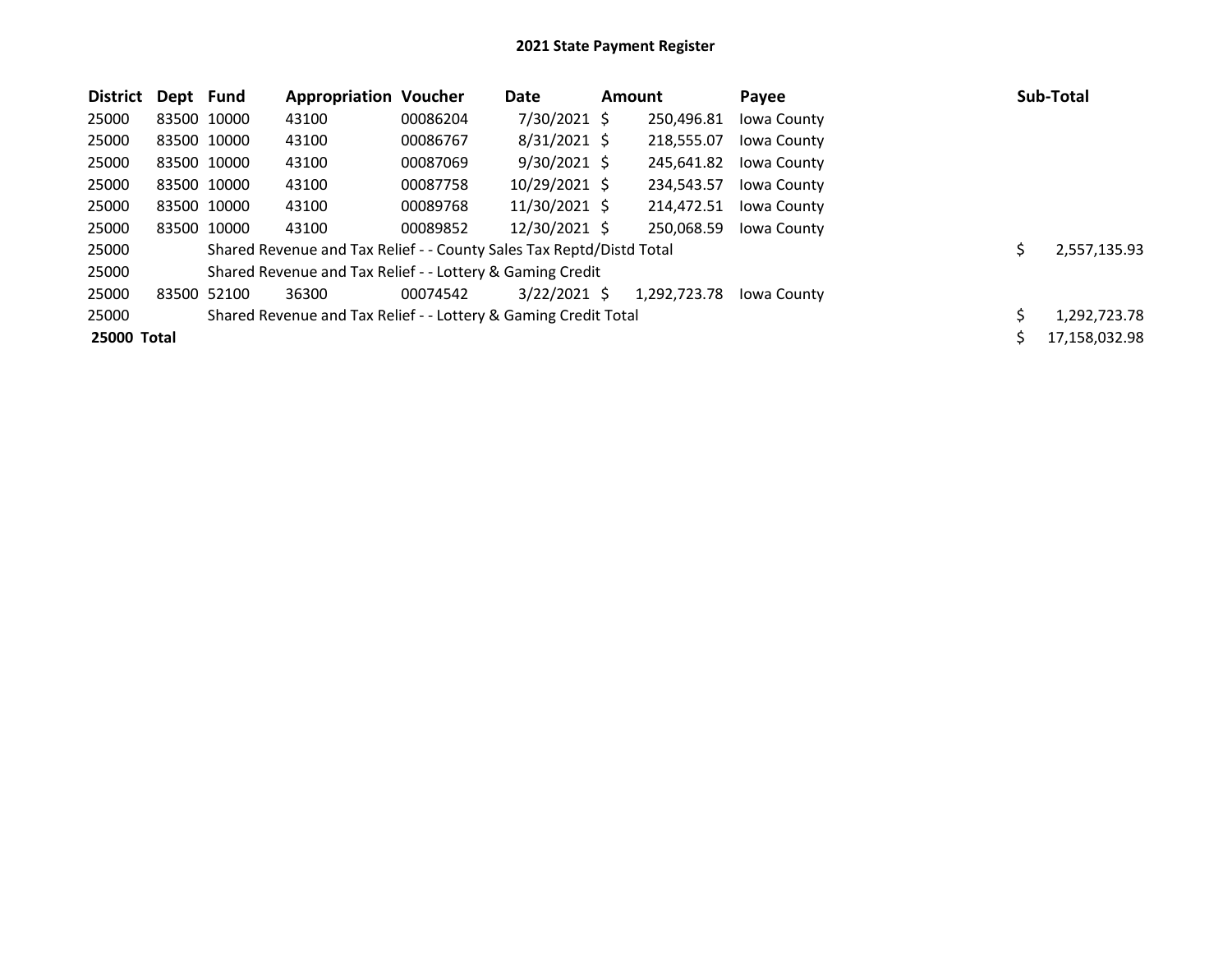| District Dept Fund | <b>Appropriation Voucher</b>                                                    |          | <b>Date</b>             | <b>Amount</b> |           | Payee                   | Sub-Total |            |
|--------------------|---------------------------------------------------------------------------------|----------|-------------------------|---------------|-----------|-------------------------|-----------|------------|
| 25002              | Dept of Safety & Prof Services - - Fire Dues Distribution                       |          |                         |               |           |                         |           |            |
| 25002              | 16500 10000<br>22500                                                            | 00040879 | $7/16/2021$ \$          |               |           | 6,596.73 Town Of Arena  |           |            |
| 25002              | Dept of Safety & Prof Services - - Fire Dues Distribution Total                 |          |                         |               |           |                         | \$        | 6,596.73   |
| 25002              | Dept of Natural Resources - - Aids In Lieu Of Taxes - Gener                     |          |                         |               |           |                         |           |            |
| 25002              | 37000 10000<br>50300                                                            | 00461062 | $2/2/2021$ \$           |               |           | 2,944.90 Town Of Arena  |           |            |
| 25002              | 37000 10000<br>50300                                                            | 00461063 | $2/2/2021$ \$           |               | 23,728.65 | Town Of Arena           |           |            |
| 25002              | 37000 10000<br>50300                                                            | 00475318 | $4/21/2021$ \$          |               | 109.51    | Town Of Arena           |           |            |
| 25002              | 37000 10000<br>50300                                                            | 00475319 | $4/21/2021$ \$          |               | 28.50     | Town Of Arena           |           |            |
| 25002              | 37000 10000<br>50300                                                            | 00475320 | $4/21/2021$ \$          |               |           | 1,256.33 Town Of Arena  |           |            |
| 25002              | Dept of Natural Resources - - Aids In Lieu Of Taxes - Gener Total               |          |                         |               |           |                         | \$        | 28,067.89  |
| 25002              | Dept of Natural Resources - - Resaids - Cnty Forst, Cl & Mfl                    |          |                         |               |           |                         |           |            |
| 25002              | 37000 21200<br>57100                                                            | 00487793 | $6/14/2021$ \$          |               |           | 1,308.19 Town Of Arena  |           |            |
| 25002              | Dept of Natural Resources - - Resaids - Cnty Forst, Cl & Mfl Total              |          |                         |               |           |                         | \$        | 1,308.19   |
| 25002              | Dept of Natural Resources - - Fin Asst For Responsible Units                    |          |                         |               |           |                         |           |            |
| 25002              | 37000 27400<br>67000                                                            | 00483992 | $5/21/2021$ \$          |               |           | 1,070.69 Town Of Arena  |           |            |
| 25002              | Dept of Natural Resources - - Fin Asst For Responsible Units Total              |          |                         |               |           |                         | \$        | 1,070.69   |
| 25002              | WI Dept of Transportation - - Trns Aids To Mnc.-Sf                              |          |                         |               |           |                         |           |            |
| 25002              | 39500 21100<br>19100                                                            | 00632320 | $1/4/2021$ \$           |               |           | 50,943.78 Town Of Arena |           |            |
| 25002              | 39500 21100<br>19100                                                            | 00667927 | $4/5/2021$ \$           |               |           | 50,943.78 Town Of Arena |           |            |
| 25002              | 39500 21100<br>19100                                                            | 00711415 | $7/6/2021$ \$           |               |           | 50,943.78 Town Of Arena |           |            |
| 25002              | 39500 21100<br>19100                                                            | 00751974 | $10/4/2021$ \$          |               |           | 50,943.78 Town Of Arena |           |            |
| 25002              | WI Dept of Transportation - - Trns Aids To Mnc.-Sf Total                        |          |                         |               |           |                         | \$        | 203,775.12 |
| 25002              | Department of Health Services - - Prepaid Medical Transport Reimbursement       |          |                         |               |           |                         |           |            |
| 25002              | 16300<br>43500 10000                                                            |          | AMBULANCE 11/15/2021 \$ |               |           | 2,000.00 Town Of Arena  |           |            |
| 25002              | Department of Health Services - - Prepaid Medical Transport Reimbursement Total |          |                         |               |           |                         | \$        | 2,000.00   |
| 25002              | Department of Revenue - - Gifts And Grants                                      |          |                         |               |           |                         |           |            |
| 25002              | 56600 10000<br>12100                                                            | 00206759 | $6/25/2021$ \$          |               |           | 78,396.75 Town Of Arena |           |            |
| 25002              | Department of Revenue - - Gifts And Grants Total                                |          |                         |               |           |                         | \$        | 78,396.75  |
| 25002              | Shared Revenue and Tax Relief - - County And Municipal Aid                      |          |                         |               |           |                         |           |            |
| 25002              | 83500 10000<br>10500                                                            | 00081383 | 7/26/2021 \$            |               |           | 3,833.43 Town Of Arena  |           |            |
| 25002              | 83500 10000<br>10500                                                            | 00088483 | 11/15/2021 \$           |               |           | 19,722.78 Town Of Arena |           |            |
| 25002              | Shared Revenue and Tax Relief - - County And Municipal Aid Total                |          |                         |               |           |                         | \$        | 23,556.21  |
| 25002              | Shared Revenue and Tax Relief - - Exempt Computer Aid                           |          |                         |               |           |                         |           |            |
| 25002              | 83500 10000<br>10900                                                            | 00084004 | 7/26/2021 \$            |               |           | 34.30 Town Of Arena     |           |            |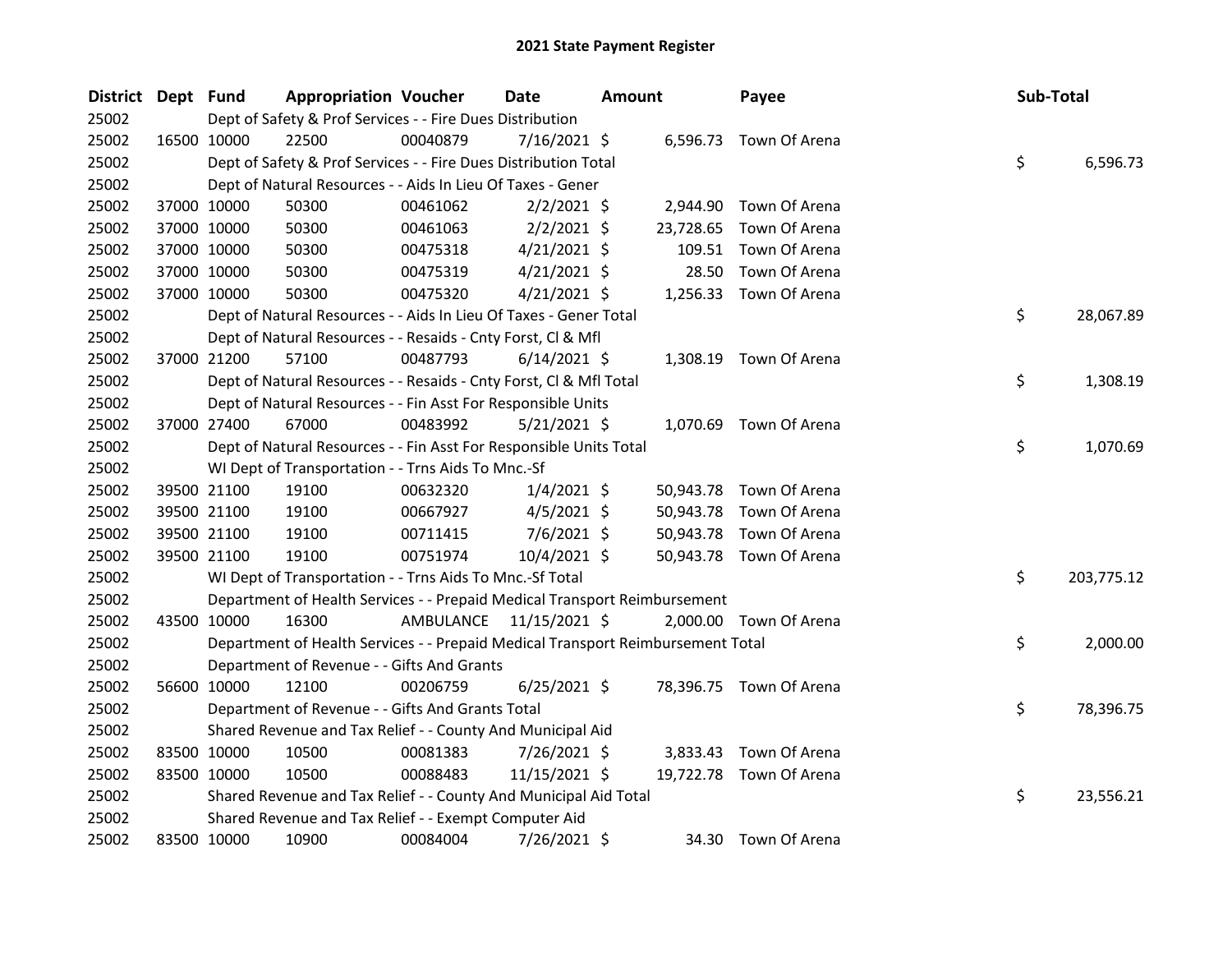| <b>District</b> | Dept        | Fund | <b>Appropriation Voucher</b>                                    |          | Date            | <b>Amount</b> |          | Payee         | Sub-Total |            |
|-----------------|-------------|------|-----------------------------------------------------------------|----------|-----------------|---------------|----------|---------------|-----------|------------|
| 25002           |             |      | Shared Revenue and Tax Relief - - Exempt Computer Aid Total     |          |                 |               |          |               | Ş         | 34.30      |
| 25002           |             |      | Shared Revenue and Tax Relief - - Utility Aid                   |          |                 |               |          |               |           |            |
| 25002           | 83500 10000 |      | 11000                                                           | 00081383 | $7/26/2021$ \$  |               | 86.31    | Town Of Arena |           |            |
| 25002           | 83500 10000 |      | 11000                                                           | 00088483 | $11/15/2021$ \$ |               | 499.03   | Town Of Arena |           |            |
| 25002           |             |      | Shared Revenue and Tax Relief - - Utility Aid Total             |          |                 |               |          |               | \$        | 585.34     |
| 25002           |             |      | Shared Revenue and Tax Relief - - Personal Property Aid         |          |                 |               |          |               |           |            |
| 25002           | 83500 10000 |      | 11100                                                           | 00077182 | $5/3/2021$ \$   |               | 433.07   | Town Of Arena |           |            |
| 25002           |             |      | Shared Revenue and Tax Relief - - Personal Property Aid Total   |          |                 |               |          |               | \$        | 433.07     |
| 25002           |             |      | Shared Revenue and Tax Relief - - Lottery & Gaming Credit       |          |                 |               |          |               |           |            |
| 25002           | 83500 52100 |      | 36300                                                           | 00074200 | $3/22/2021$ \$  |               | 2.601.22 | Town Of Arena |           |            |
| 25002           |             |      | Shared Revenue and Tax Relief - - Lottery & Gaming Credit Total |          |                 |               |          |               |           | 2,601.22   |
| 25002 Total     |             |      |                                                                 |          |                 |               |          |               |           | 348,425.51 |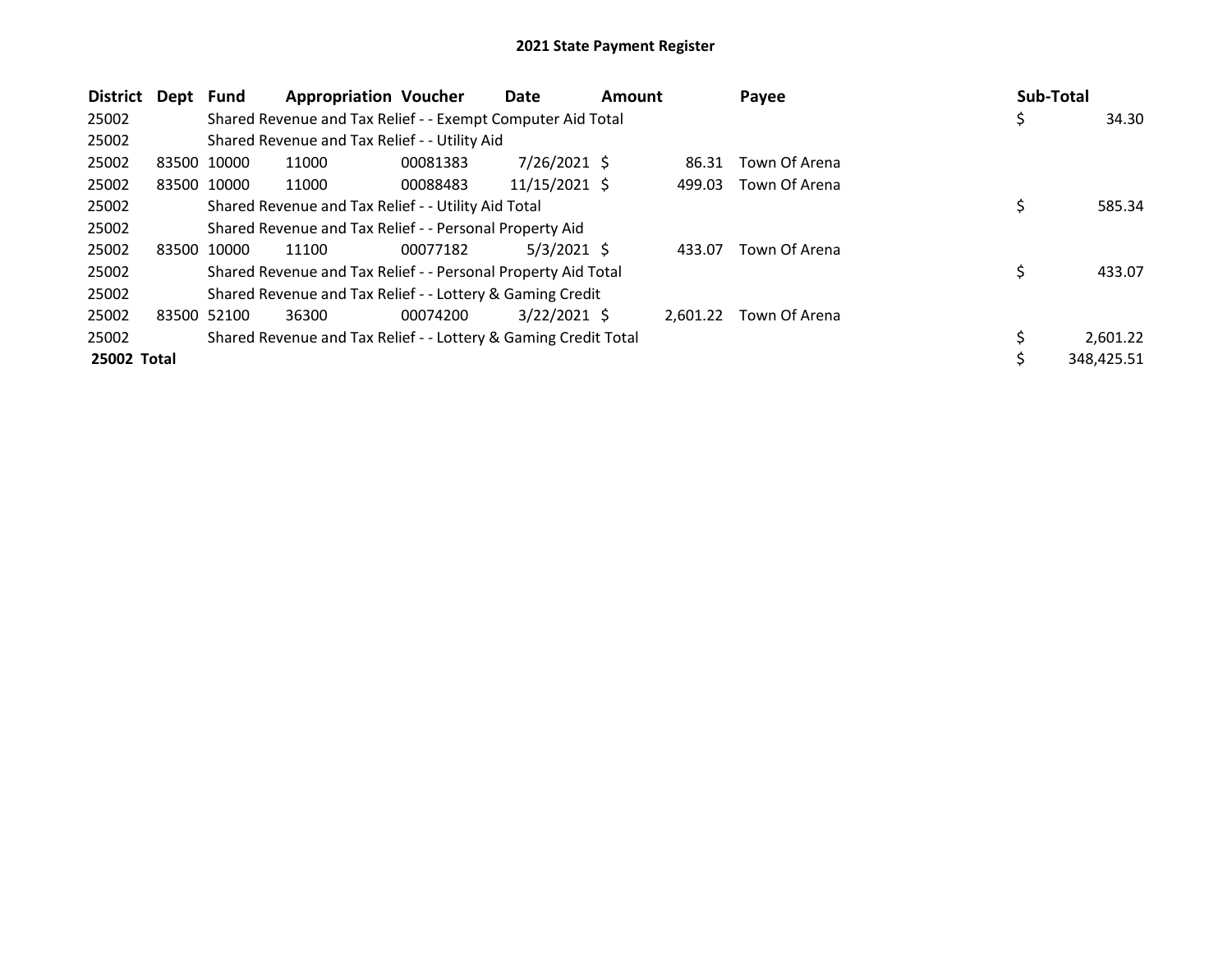| District Dept Fund |             | <b>Appropriation Voucher</b>                                       |          | <b>Date</b>    | <b>Amount</b> |           | Payee                     | Sub-Total |            |
|--------------------|-------------|--------------------------------------------------------------------|----------|----------------|---------------|-----------|---------------------------|-----------|------------|
| 25004              |             | Dept of Safety & Prof Services - - Fire Dues Distribution          |          |                |               |           |                           |           |            |
| 25004              | 16500 10000 | 22500                                                              | 00040883 | $7/16/2021$ \$ |               |           | 5,711.28 Town Of Brigham  |           |            |
| 25004              |             | Dept of Safety & Prof Services - - Fire Dues Distribution Total    |          |                |               |           |                           | \$        | 5,711.28   |
| 25004              |             | Dept of Natural Resources - - Aids In Lieu Of Taxes - Gener        |          |                |               |           |                           |           |            |
| 25004              | 37000 10000 | 50300                                                              | 00461237 | $2/2/2021$ \$  |               | 7,816.73  | Town Of Brigham           |           |            |
| 25004              | 37000 10000 | 50300                                                              | 00476621 | $4/21/2021$ \$ |               | 505.68    | Town Of Brigham           |           |            |
| 25004              | 37000 10000 | 50300                                                              | 00476623 | $4/21/2021$ \$ |               | 535.08    | Town Of Brigham           |           |            |
| 25004              |             | Dept of Natural Resources - - Aids In Lieu Of Taxes - Gener Total  |          |                |               |           |                           | \$        | 8,857.49   |
| 25004              |             | Dept of Natural Resources - - Seg Earned                           |          |                |               |           |                           |           |            |
| 25004              | 37000 21200 | 100SE                                                              | 00456012 | $1/12/2021$ \$ |               | 612.15    | Town Of Brigham           |           |            |
| 25004              | 37000 21200 | 100SE                                                              | 00473970 | $4/15/2021$ \$ |               |           | 1,538.21 Town Of Brigham  |           |            |
| 25004              |             | Dept of Natural Resources - - Seg Earned Total                     |          |                |               |           |                           | \$        | 2,150.36   |
| 25004              |             | Dept of Natural Resources - - Resaids - Cnty Forst, Cl & Mfl       |          |                |               |           |                           |           |            |
| 25004              | 37000 21200 | 57100                                                              | 00487794 | $6/14/2021$ \$ |               |           | 1,062.38 Town Of Brigham  |           |            |
| 25004              |             | Dept of Natural Resources - - Resaids - Cnty Forst, Cl & Mfl Total |          |                |               |           |                           | \$        | 1,062.38   |
| 25004              |             | Dept of Natural Resources - - Aids In Lieu Of Taxes - Sum S        |          |                |               |           |                           |           |            |
| 25004              | 37000 21200 | 57900                                                              | 00476620 | $4/21/2021$ \$ |               | 19.88     | Town Of Brigham           |           |            |
| 25004              | 37000 21200 | 57900                                                              | 00476622 | $4/21/2021$ \$ |               | 654.87    | Town Of Brigham           |           |            |
| 25004              |             | Dept of Natural Resources - - Aids In Lieu Of Taxes - Sum S Total  |          |                |               |           |                           | \$        | 674.75     |
| 25004              |             | Dept of Natural Resources - - Fin Asst For Responsible Units       |          |                |               |           |                           |           |            |
| 25004              | 37000 27400 | 67000                                                              | 00483587 | $5/21/2021$ \$ |               |           | 4,397.57 Town Of Brigham  |           |            |
| 25004              |             | Dept of Natural Resources - - Fin Asst For Responsible Units Total |          |                |               |           |                           | \$        | 4,397.57   |
| 25004              |             | WI Dept of Transportation - - Trns Aids To Mnc.-Sf                 |          |                |               |           |                           |           |            |
| 25004              | 39500 21100 | 19100                                                              | 00632321 | $1/4/2021$ \$  |               | 37,968.03 | Town Of Brigham           |           |            |
| 25004              | 39500 21100 | 19100                                                              | 00667928 | $4/5/2021$ \$  |               | 37,968.03 | Town Of Brigham           |           |            |
| 25004              | 39500 21100 | 19100                                                              | 00711416 | 7/6/2021 \$    |               | 37,968.03 | Town Of Brigham           |           |            |
| 25004              | 39500 21100 | 19100                                                              | 00751975 | 10/4/2021 \$   |               | 37,968.03 | Town Of Brigham           |           |            |
| 25004              |             | WI Dept of Transportation - - Trns Aids To Mnc.-Sf Total           |          |                |               |           |                           | \$        | 151,872.12 |
| 25004              |             | Department of Revenue - - Gifts And Grants                         |          |                |               |           |                           |           |            |
| 25004              | 56600 10000 | 12100                                                              | 00206760 | $6/25/2021$ \$ |               |           | 55,997.68 Town Of Brigham |           |            |
| 25004              |             | Department of Revenue - - Gifts And Grants Total                   |          |                |               |           |                           | \$        | 55,997.68  |
| 25004              |             | Shared Revenue and Tax Relief - - County And Municipal Aid         |          |                |               |           |                           |           |            |
| 25004              | 83500 10000 | 10500                                                              | 00081384 | 7/26/2021 \$   |               | 2,424.33  | Town Of Brigham           |           |            |
| 25004              | 83500 10000 | 10500                                                              | 00088484 | 11/15/2021 \$  |               | 13,737.86 | Town Of Brigham           |           |            |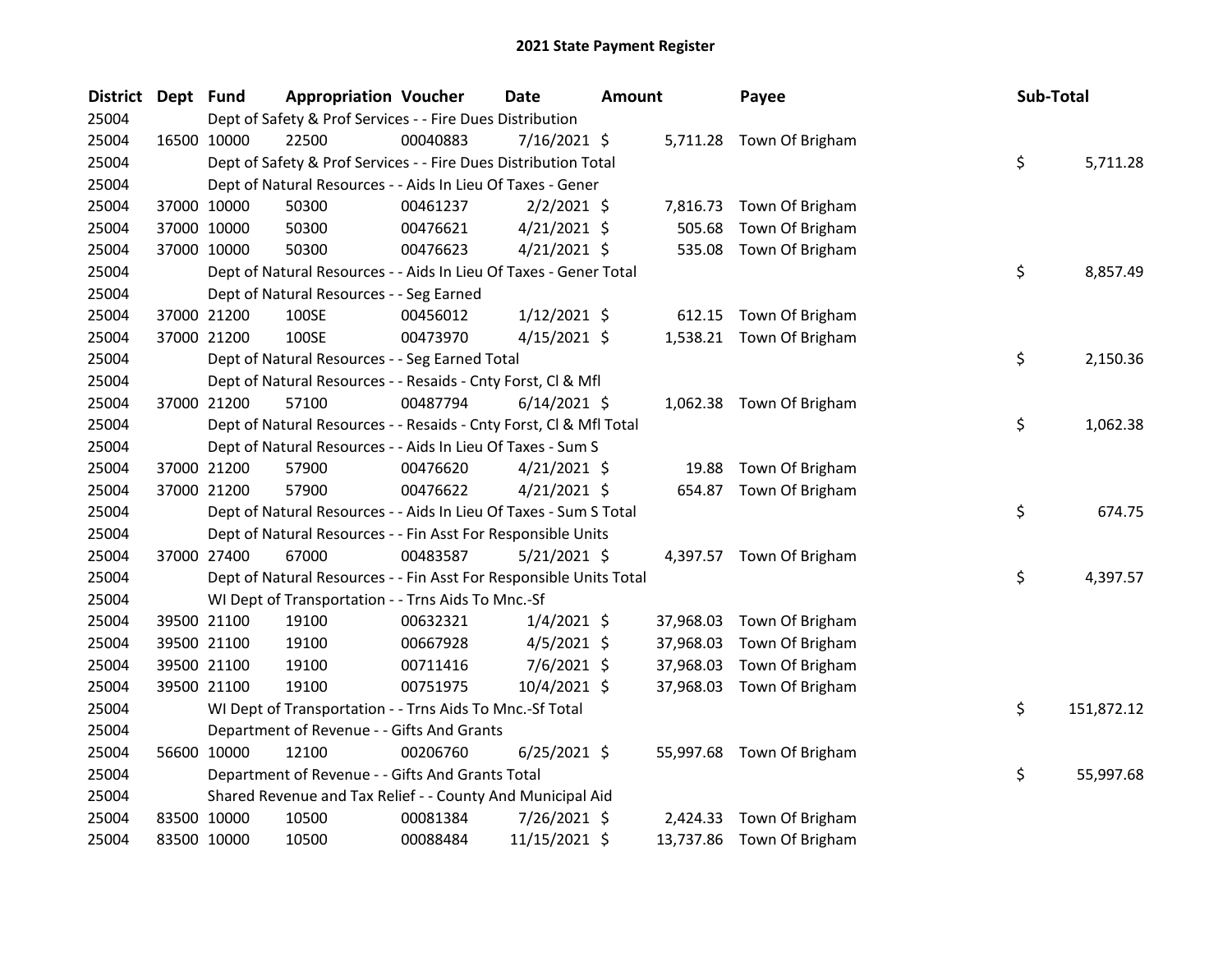| <b>District</b> | Dept Fund   |             | <b>Appropriation Voucher</b>                                        |          | Date           | <b>Amount</b> |          | Payee                    | Sub-Total |            |
|-----------------|-------------|-------------|---------------------------------------------------------------------|----------|----------------|---------------|----------|--------------------------|-----------|------------|
| 25004           |             |             | Shared Revenue and Tax Relief - - County And Municipal Aid Total    |          |                |               |          |                          | \$        | 16,162.19  |
| 25004           |             |             | Shared Revenue and Tax Relief - - Exempt Computer Aid               |          |                |               |          |                          |           |            |
| 25004           | 83500       | 10000       | 10900                                                               | 00084005 | $7/26/2021$ \$ |               | 124.71   | Town Of Brigham          |           |            |
| 25004           |             |             | Shared Revenue and Tax Relief - - Exempt Computer Aid Total         |          |                |               |          |                          | \$        | 124.71     |
| 25004           |             |             | Shared Revenue and Tax Relief - - Utility Aid                       |          |                |               |          |                          |           |            |
| 25004           | 83500       | 10000       | 11000                                                               | 00081384 | $7/26/2021$ \$ |               | 1,245.73 | Town Of Brigham          |           |            |
| 25004           |             | 83500 10000 | 11000                                                               | 00088484 | 11/15/2021 \$  |               |          | 7,187.54 Town Of Brigham |           |            |
| 25004           |             |             | Shared Revenue and Tax Relief - - Utility Aid Total                 |          |                |               |          |                          | \$        | 8,433.27   |
| 25004           |             |             | Shared Revenue and Tax Relief - - Personal Property Aid             |          |                |               |          |                          |           |            |
| 25004           |             | 83500 10000 | 11100                                                               | 00077183 | $5/3/2021$ \$  |               |          | 1,218.55 Town Of Brigham |           |            |
| 25004           |             |             | Shared Revenue and Tax Relief - - Personal Property Aid Total       |          |                |               |          |                          | \$        | 1,218.55   |
| 25004           |             |             | Shared Revenue and Tax Relief - - Payments For Municipal Svcs       |          |                |               |          |                          |           |            |
| 25004           | 83500 10000 |             | 50100                                                               | 00073625 | $2/1/2021$ \$  |               | 2,168.57 | Town Of Brigham          |           |            |
| 25004           |             |             | Shared Revenue and Tax Relief - - Payments For Municipal Svcs Total |          |                |               |          |                          |           | 2,168.57   |
| 25004 Total     |             |             |                                                                     |          |                |               |          |                          |           | 258,830.92 |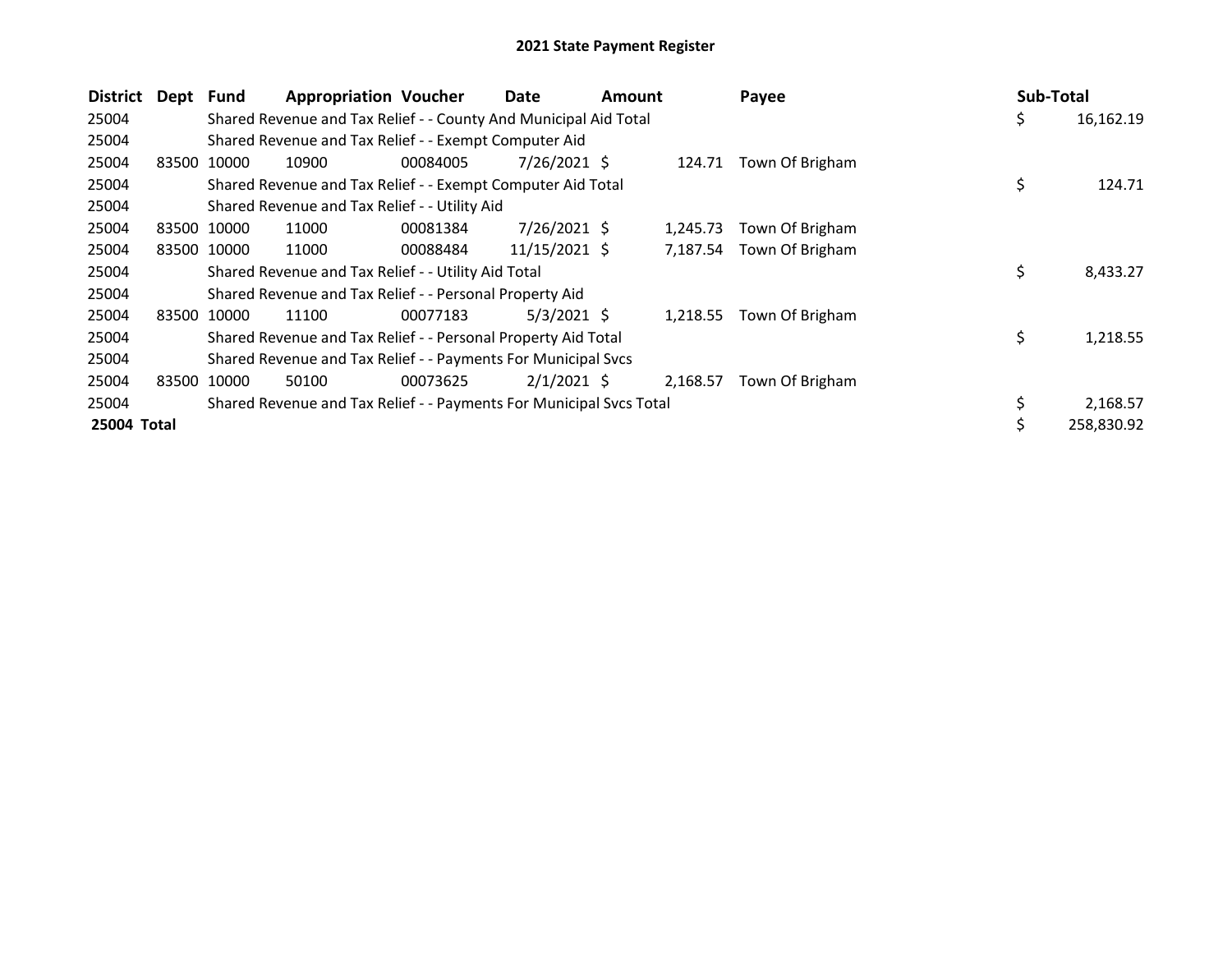| District Dept Fund |             |                                                                    | <b>Appropriation Voucher</b> | <b>Date</b>     | <b>Amount</b> | Payee                   | Sub-Total       |
|--------------------|-------------|--------------------------------------------------------------------|------------------------------|-----------------|---------------|-------------------------|-----------------|
| 25006              |             | Dept of Safety & Prof Services - - Fire Dues Distribution          |                              |                 |               |                         |                 |
| 25006              | 16500 10000 | 22500                                                              | 00040884                     | 7/15/2021 \$    |               | 1,757.41 Town Of Clyde  |                 |
| 25006              |             | Dept of Safety & Prof Services - - Fire Dues Distribution Total    |                              |                 |               |                         | \$<br>1,757.41  |
| 25006              |             | Dept of Natural Resources - - Aids In Lieu Of Taxes - Gener        |                              |                 |               |                         |                 |
| 25006              |             | 37000 10000<br>50300                                               | 00461238                     | $2/1/2021$ \$   |               | 14,457.28 Town Of Clyde |                 |
| 25006              | 37000 10000 | 50300                                                              | 00461239                     | $2/1/2021$ \$   | 11,485.99     | Town Of Clyde           |                 |
| 25006              |             | 37000 10000<br>50300                                               | 00476638                     | $4/21/2021$ \$  | 143.69        | Town Of Clyde           |                 |
| 25006              |             | Dept of Natural Resources - - Aids In Lieu Of Taxes - Gener Total  |                              |                 |               |                         | \$<br>26,086.96 |
| 25006              |             | Dept of Natural Resources - - Resaids - Cnty Forst, Cl & Mfl       |                              |                 |               |                         |                 |
| 25006              | 37000 21200 | 57100                                                              | 00487795                     | $6/14/2021$ \$  |               | 1,061.36 Town Of Clyde  |                 |
| 25006              |             | Dept of Natural Resources - - Resaids - Cnty Forst, Cl & Mfl Total |                              |                 |               |                         | \$<br>1,061.36  |
| 25006              |             | Dept of Natural Resources - - Aids In Lieu Of Taxes - Sum S        |                              |                 |               |                         |                 |
| 25006              | 37000 21200 | 57900                                                              | 00476637                     | $4/21/2021$ \$  |               | 20.75 Town Of Clyde     |                 |
| 25006              |             | Dept of Natural Resources - - Aids In Lieu Of Taxes - Sum S Total  |                              |                 |               |                         | \$<br>20.75     |
| 25006              |             | Dept of Natural Resources - - Fin Asst For Responsible Units       |                              |                 |               |                         |                 |
| 25006              | 37000 27400 | 67000                                                              | 00483834                     | $5/21/2021$ \$  |               | 808.36 Town Of Clyde    |                 |
| 25006              |             | Dept of Natural Resources - - Fin Asst For Responsible Units Total |                              |                 |               |                         | \$<br>808.36    |
| 25006              |             | WI Dept of Transportation - - Trns Aids To Mnc.-Sf                 |                              |                 |               |                         |                 |
| 25006              |             | 39500 21100<br>19100                                               | 00632322                     | $1/4/2021$ \$   |               | 18,757.35 Town Of Clyde |                 |
| 25006              |             | 39500 21100<br>19100                                               | 00667929                     | $4/5/2021$ \$   |               | 18,757.35 Town Of Clyde |                 |
| 25006              | 39500 21100 | 19100                                                              | 00711417                     | $7/6/2021$ \$   |               | 18,757.35 Town Of Clyde |                 |
| 25006              |             | 19100<br>39500 21100                                               | 00751976                     | $10/4/2021$ \$  |               | 18,757.35 Town Of Clyde |                 |
| 25006              |             | WI Dept of Transportation - - Trns Aids To Mnc.-Sf Total           |                              |                 |               |                         | \$<br>75,029.40 |
| 25006              |             | Department of Revenue - - Gifts And Grants                         |                              |                 |               |                         |                 |
| 25006              |             | 56600 10000<br>12100                                               | 00206761                     | $6/25/2021$ \$  |               | 16,432.96 Town Of Clyde |                 |
| 25006              |             | Department of Revenue - - Gifts And Grants Total                   |                              |                 |               |                         | \$<br>16,432.96 |
| 25006              |             | Department of Revenue - - Misc Revenue Holding Clearing            |                              |                 |               |                         |                 |
| 25006              |             | 56600 10000<br>99500                                               | 00188822                     | $1/8/2021$ \$   |               | 187.76 Town Of Clyde    |                 |
| 25006              |             | Department of Revenue - - Misc Revenue Holding Clearing Total      |                              |                 |               |                         | \$<br>187.76    |
| 25006              |             | Shared Revenue and Tax Relief - - County And Municipal Aid         |                              |                 |               |                         |                 |
| 25006              | 83500 10000 | 10500                                                              | 00088485                     | $11/15/2021$ \$ |               | 8,346.79 Town Of Clyde  |                 |
| 25006              |             | Shared Revenue and Tax Relief - - County And Municipal Aid Total   |                              |                 |               |                         | \$<br>8,346.79  |
| 25006              |             | Shared Revenue and Tax Relief - - Exempt Computer Aid              |                              |                 |               |                         |                 |
| 25006              | 83500 10000 | 10900                                                              | 00084006                     | 7/26/2021 \$    |               | 4.16 Town Of Clyde      |                 |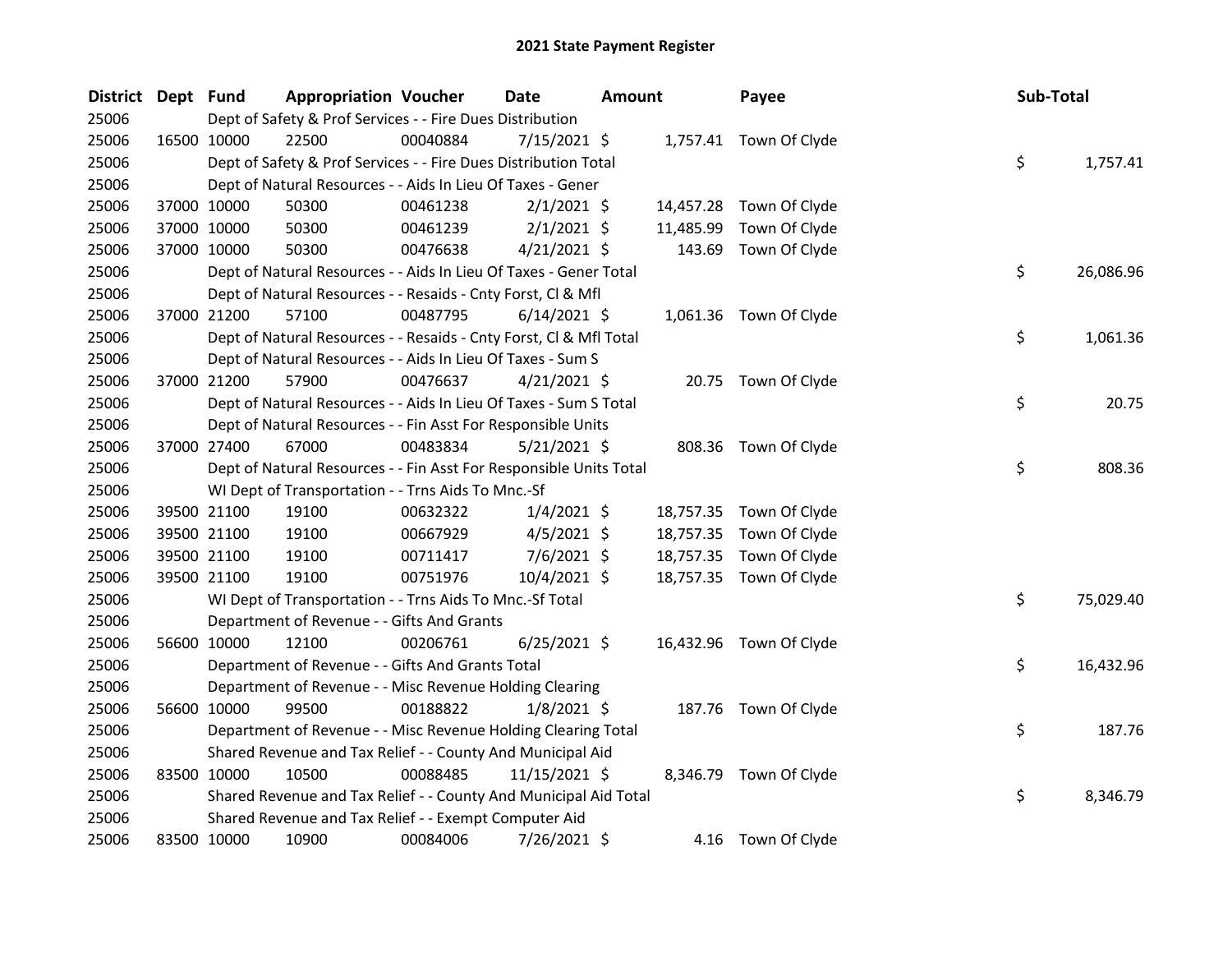| <b>District Dept Fund</b> |  | <b>Appropriation Voucher</b>                                | Date | Amount | Payee | Sub-Total |            |
|---------------------------|--|-------------------------------------------------------------|------|--------|-------|-----------|------------|
| 25006                     |  | Shared Revenue and Tax Relief - - Exempt Computer Aid Total |      |        |       |           | 4.16       |
| 25006 Total               |  |                                                             |      |        |       |           | 129,735.91 |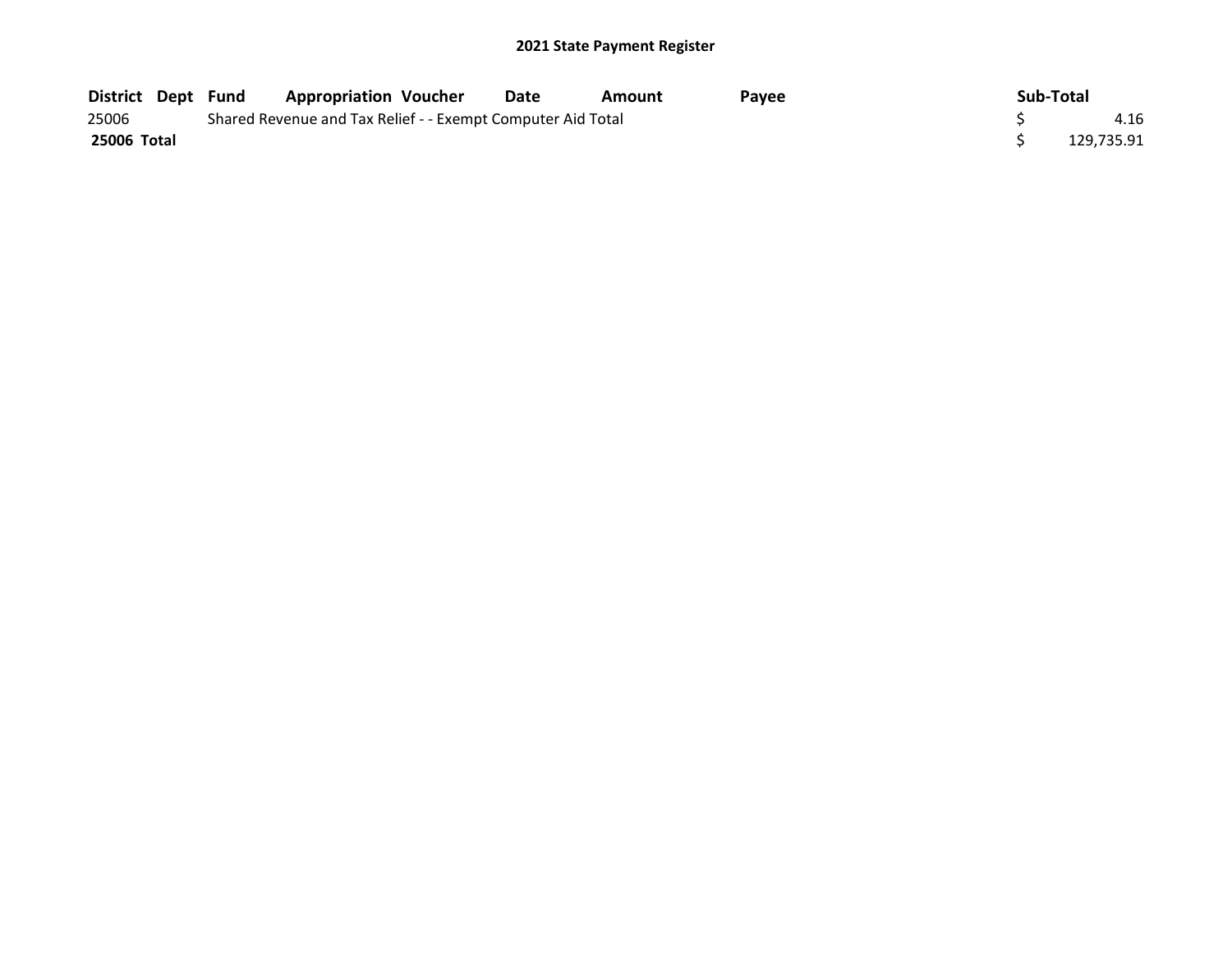| District Dept Fund |             |             | <b>Appropriation Voucher</b>                                       |          | <b>Date</b>    | <b>Amount</b> |           | Payee                        | Sub-Total |            |
|--------------------|-------------|-------------|--------------------------------------------------------------------|----------|----------------|---------------|-----------|------------------------------|-----------|------------|
| 25008              |             |             | Dept of Safety & Prof Services - - Fire Dues Distribution          |          |                |               |           |                              |           |            |
| 25008              | 16500 10000 |             | 22500                                                              | 00040887 | $7/16/2021$ \$ |               |           | 9,291.28 Town Of Dodgeville  |           |            |
| 25008              |             |             | Dept of Safety & Prof Services - - Fire Dues Distribution Total    |          |                |               |           |                              | \$        | 9,291.28   |
| 25008              |             |             | Dept of Natural Resources - - Aids In Lieu Of Taxes - Gener        |          |                |               |           |                              |           |            |
| 25008              |             | 37000 10000 | 50300                                                              | 00461173 | $2/2/2021$ \$  |               |           | 2,244.59 Town Of Dodgeville  |           |            |
| 25008              |             | 37000 10000 | 50300                                                              | 00461174 | $2/2/2021$ \$  |               | 12,492.42 | Town Of Dodgeville           |           |            |
| 25008              |             | 37000 10000 | 50300                                                              | 00476182 | $4/21/2021$ \$ |               |           | 3,335.99 Town Of Dodgeville  |           |            |
| 25008              |             |             | Dept of Natural Resources - - Aids In Lieu Of Taxes - Gener Total  |          |                |               |           |                              | \$        | 18,073.00  |
| 25008              |             |             | Dept of Natural Resources - - Resaids - Cnty Forst, Cl & Mfl       |          |                |               |           |                              |           |            |
| 25008              |             | 37000 21200 | 57100                                                              | 00487796 | $6/14/2021$ \$ |               |           | 1,214.62 Town Of Dodgeville  |           |            |
| 25008              |             |             | Dept of Natural Resources - - Resaids - Cnty Forst, Cl & Mfl Total |          |                |               |           |                              | \$        | 1,214.62   |
| 25008              |             |             | Dept of Natural Resources - - Aids In Lieu Of Taxes - Sum S        |          |                |               |           |                              |           |            |
| 25008              |             | 37000 21200 | 57900                                                              | 00476183 | $4/21/2021$ \$ |               |           | 1,077.76 Town Of Dodgeville  |           |            |
| 25008              |             |             | Dept of Natural Resources - - Aids In Lieu Of Taxes - Sum S Total  |          |                |               |           |                              | \$        | 1,077.76   |
| 25008              |             |             | Dept of Natural Resources - - Fin Asst For Responsible Units       |          |                |               |           |                              |           |            |
| 25008              |             | 37000 27400 | 67000                                                              | 00483547 | $5/21/2021$ \$ |               |           | 2,524.92 Town Of Dodgeville  |           |            |
| 25008              |             |             | Dept of Natural Resources - - Fin Asst For Responsible Units Total |          |                |               |           |                              | \$        | 2,524.92   |
| 25008              |             |             | WI Dept of Transportation - - Trns Aids To Mnc.-Sf                 |          |                |               |           |                              |           |            |
| 25008              |             | 39500 21100 | 19100                                                              | 00632323 | $1/4/2021$ \$  |               |           | 46,660.14 Town Of Dodgeville |           |            |
| 25008              |             | 39500 21100 | 19100                                                              | 00667930 | $4/5/2021$ \$  |               |           | 46,660.14 Town Of Dodgeville |           |            |
| 25008              |             | 39500 21100 | 19100                                                              | 00711418 | 7/6/2021 \$    |               | 46,660.14 | Town Of Dodgeville           |           |            |
| 25008              |             | 39500 21100 | 19100                                                              | 00751977 | 10/4/2021 \$   |               |           | 46,660.14 Town Of Dodgeville |           |            |
| 25008              |             |             | WI Dept of Transportation - - Trns Aids To Mnc.-Sf Total           |          |                |               |           |                              | \$        | 186,640.56 |
| 25008              |             |             | Department of Revenue - - Gifts And Grants                         |          |                |               |           |                              |           |            |
| 25008              |             | 56600 10000 | 12100                                                              | 00206762 | $6/25/2021$ \$ |               |           | 83,944.18 Town Of Dodgeville |           |            |
| 25008              |             |             | Department of Revenue - - Gifts And Grants Total                   |          |                |               |           |                              | \$        | 83,944.18  |
| 25008              |             |             | Shared Revenue and Tax Relief - - County And Municipal Aid         |          |                |               |           |                              |           |            |
| 25008              |             | 83500 10000 | 10500                                                              | 00081385 | 7/26/2021 \$   |               | 3,876.28  | Town Of Dodgeville           |           |            |
| 25008              |             | 83500 10000 | 10500                                                              | 00088486 | 11/15/2021 \$  |               |           | 21,965.58 Town Of Dodgeville |           |            |
| 25008              |             |             | Shared Revenue and Tax Relief - - County And Municipal Aid Total   |          |                |               |           |                              | \$        | 25,841.86  |
| 25008              |             |             | Shared Revenue and Tax Relief - - Exempt Computer Aid              |          |                |               |           |                              |           |            |
| 25008              |             | 83500 10000 | 10900                                                              | 00084007 | 7/26/2021 \$   |               |           | 443.77 Town Of Dodgeville    |           |            |
| 25008              |             |             | Shared Revenue and Tax Relief - - Exempt Computer Aid Total        |          |                |               |           |                              | \$        | 443.77     |
| 25008              |             |             | Shared Revenue and Tax Relief - - Utility Aid                      |          |                |               |           |                              |           |            |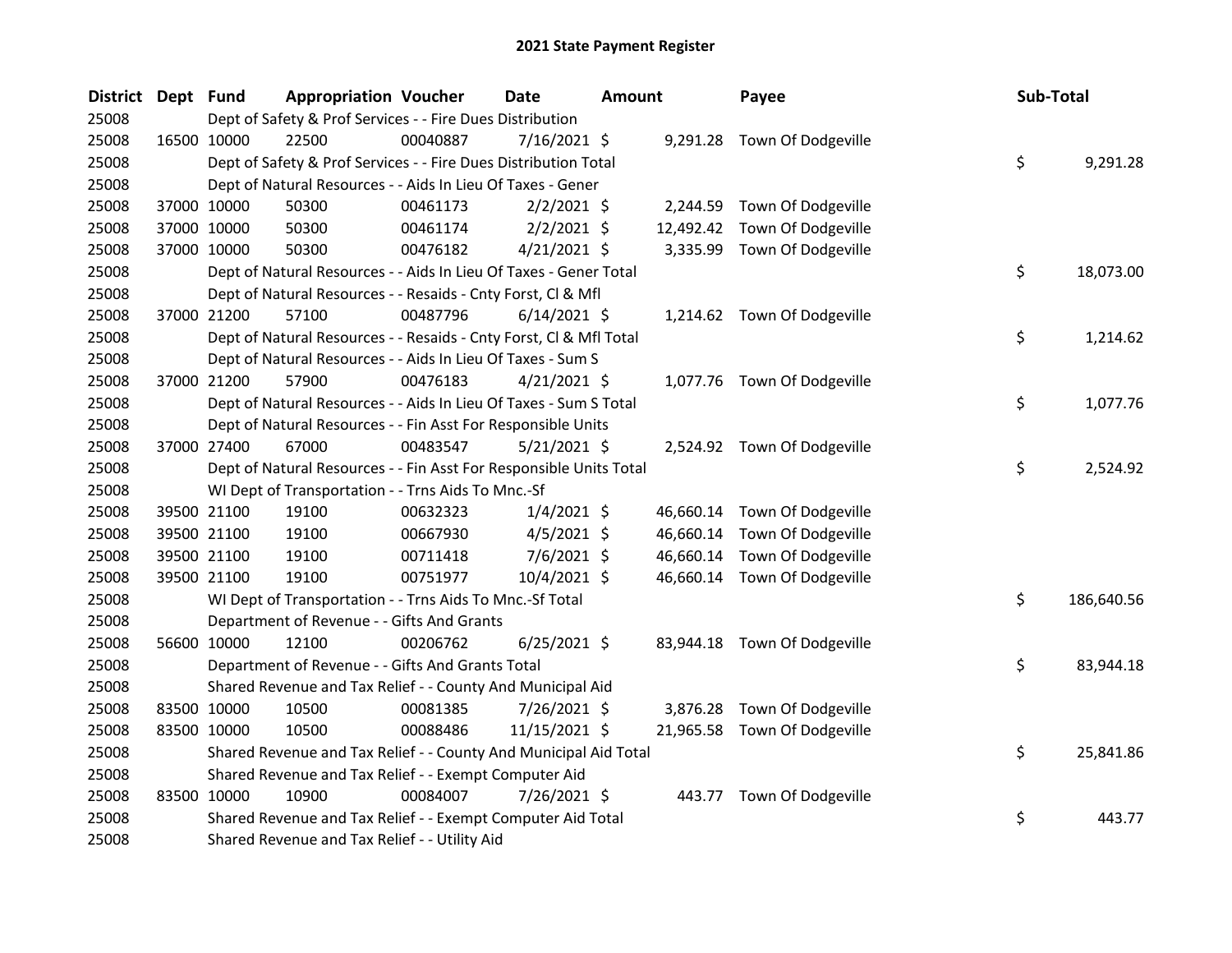| <b>District</b> | Dept Fund |             | <b>Appropriation Voucher</b>                                        |          | Date           | <b>Amount</b> |          | Payee              | <b>Sub-Total</b> |  |
|-----------------|-----------|-------------|---------------------------------------------------------------------|----------|----------------|---------------|----------|--------------------|------------------|--|
| 25008           |           | 83500 10000 | 11000                                                               | 00081385 | $7/26/2021$ \$ |               | 232.64   | Town Of Dodgeville |                  |  |
| 25008           |           | 83500 10000 | 11000                                                               | 00088486 | 11/15/2021 \$  |               | 1,322.73 | Town Of Dodgeville |                  |  |
| 25008           |           |             | Shared Revenue and Tax Relief - - Utility Aid Total                 |          |                |               |          |                    | 1,555.37         |  |
| 25008           |           |             | Shared Revenue and Tax Relief - - Personal Property Aid             |          |                |               |          |                    |                  |  |
| 25008           |           | 83500 10000 | 11100                                                               | 00077184 | $5/3/2021$ \$  |               | 2.429.63 | Town Of Dodgeville |                  |  |
| 25008           |           |             | Shared Revenue and Tax Relief - - Personal Property Aid Total       |          |                |               |          |                    | 2,429.63         |  |
| 25008           |           |             | Shared Revenue and Tax Relief - - Payments For Municipal Svcs       |          |                |               |          |                    |                  |  |
| 25008           |           | 83500 10000 | 50100                                                               | 00073626 | $2/1/2021$ \$  |               | 542.57   | Town Of Dodgeville |                  |  |
| 25008           |           |             | Shared Revenue and Tax Relief - - Payments For Municipal Svcs Total |          |                |               |          |                    | 542.57           |  |
| 25008 Total     |           |             |                                                                     |          |                |               |          |                    | 333,579.52       |  |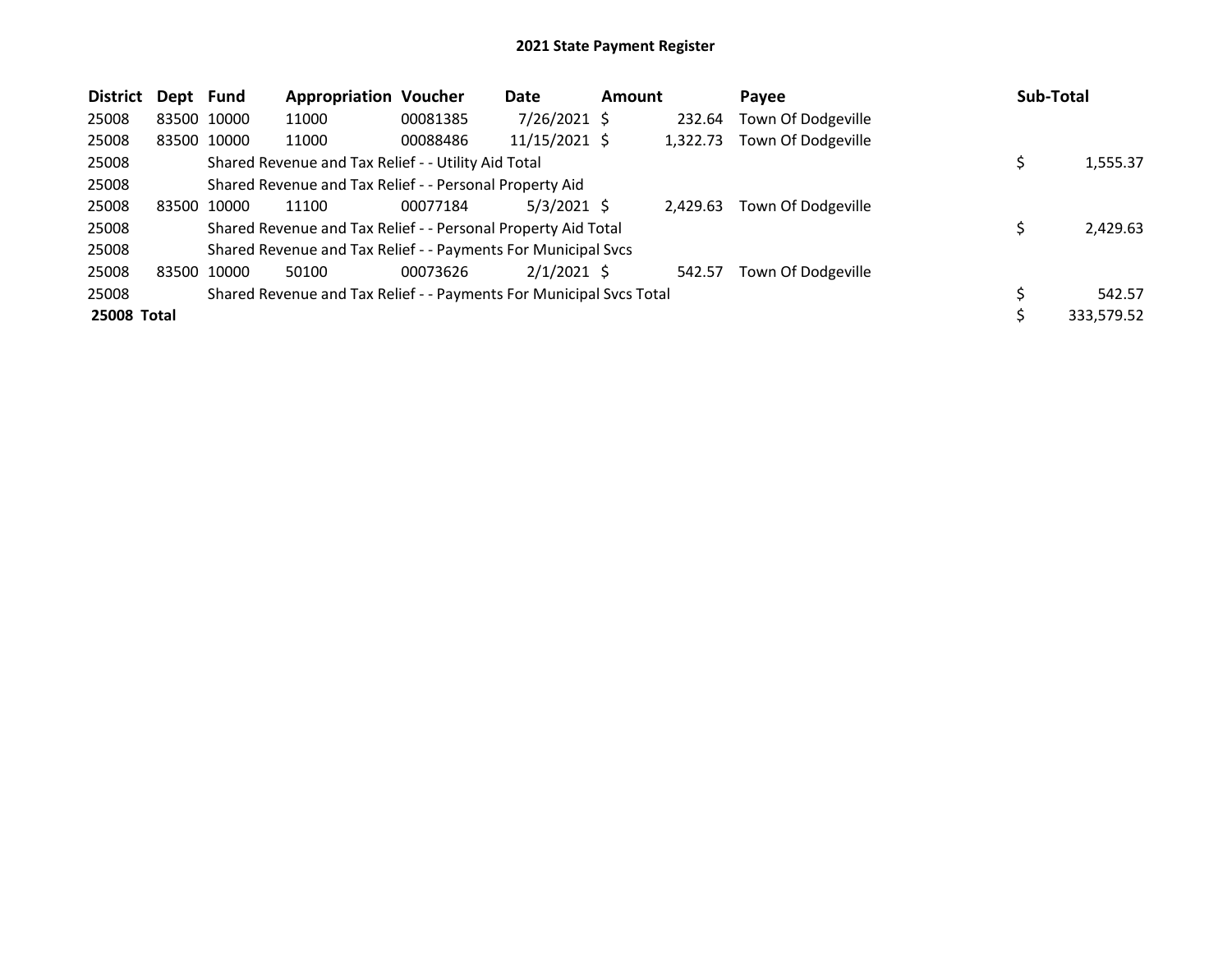| District Dept Fund |             | <b>Appropriation Voucher</b>                                       |          | <b>Date</b>    | Amount |        | Payee                  | Sub-Total |           |
|--------------------|-------------|--------------------------------------------------------------------|----------|----------------|--------|--------|------------------------|-----------|-----------|
| 25010              |             | Dept of Safety & Prof Services - - Fire Dues Distribution          |          |                |        |        |                        |           |           |
| 25010              | 16500 10000 | 22500                                                              | 00040888 | $7/16/2021$ \$ |        |        | 1,557.98 Town Of Eden  |           |           |
| 25010              |             | Dept of Safety & Prof Services - - Fire Dues Distribution Total    |          |                |        |        |                        | \$        | 1,557.98  |
| 25010              |             | Dept of Natural Resources - - Aids In Lieu Of Taxes - Gener        |          |                |        |        |                        |           |           |
| 25010              | 37000 10000 | 50300                                                              | 00476644 | $4/21/2021$ \$ |        |        | 124.38 Town Of Eden    |           |           |
| 25010              |             | Dept of Natural Resources - - Aids In Lieu Of Taxes - Gener Total  |          |                |        |        |                        | \$        | 124.38    |
| 25010              |             | Dept of Natural Resources - - Resaids - Cnty Forst, Cl & Mfl       |          |                |        |        |                        |           |           |
| 25010              | 37000 21200 | 57100                                                              | 00487797 | $6/14/2021$ \$ |        |        | 242.56 Town Of Eden    |           |           |
| 25010              |             | Dept of Natural Resources - - Resaids - Cnty Forst, Cl & Mfl Total |          |                |        |        |                        | \$        | 242.56    |
| 25010              |             | Dept of Natural Resources - - Aids In Lieu Of Taxes - Sum S        |          |                |        |        |                        |           |           |
| 25010              | 37000 21200 | 57900                                                              | 00476643 | $4/21/2021$ \$ |        | 822.90 | Town Of Eden           |           |           |
| 25010              | 37000 21200 | 57900                                                              | 00476645 | $4/21/2021$ \$ |        |        | 70.77 Town Of Eden     |           |           |
| 25010              |             | Dept of Natural Resources - - Aids In Lieu Of Taxes - Sum S Total  |          |                |        |        |                        | \$        | 893.67    |
| 25010              |             | Dept of Natural Resources - - Fin Asst For Responsible Units       |          |                |        |        |                        |           |           |
| 25010              | 37000 27400 | 67000                                                              | 00483880 | $5/21/2021$ \$ |        |        | 835.30 Town Of Eden    |           |           |
| 25010              |             | Dept of Natural Resources - - Fin Asst For Responsible Units Total |          |                |        |        |                        | \$        | 835.30    |
| 25010              |             | WI Dept of Transportation - - Trns Aids To Mnc.-Sf                 |          |                |        |        |                        |           |           |
| 25010              | 39500 21100 | 19100                                                              | 00632324 | $1/4/2021$ \$  |        |        | 23,428.62 Town Of Eden |           |           |
| 25010              | 39500 21100 | 19100                                                              | 00667931 | $4/5/2021$ \$  |        |        | 23,428.62 Town Of Eden |           |           |
| 25010              | 39500 21100 | 19100                                                              | 00711419 | $7/6/2021$ \$  |        |        | 23,428.62 Town Of Eden |           |           |
| 25010              | 39500 21100 | 19100                                                              | 00751978 | 10/4/2021 \$   |        |        | 23,428.62 Town Of Eden |           |           |
| 25010              |             | WI Dept of Transportation - - Trns Aids To Mnc.-Sf Total           |          |                |        |        |                        | \$        | 93,714.48 |
| 25010              |             | Department of Revenue - - Gifts And Grants                         |          |                |        |        |                        |           |           |
| 25010              | 56600 10000 | 12100                                                              | 00206763 | $6/25/2021$ \$ |        |        | 19,102.01 Town Of Eden |           |           |
| 25010              |             | Department of Revenue - - Gifts And Grants Total                   |          |                |        |        |                        | \$        | 19,102.01 |
| 25010              |             | Shared Revenue and Tax Relief - - County And Municipal Aid         |          |                |        |        |                        |           |           |
| 25010              | 83500 10000 | 10500                                                              | 00081386 | 7/26/2021 \$   |        |        | 1,983.41 Town Of Eden  |           |           |
| 25010              | 83500 10000 | 10500                                                              | 00088487 | 11/15/2021 \$  |        |        | 11,239.33 Town Of Eden |           |           |
| 25010              |             | Shared Revenue and Tax Relief - - County And Municipal Aid Total   |          |                |        |        |                        | \$        | 13,222.74 |
| 25010              |             | Shared Revenue and Tax Relief - - Exempt Computer Aid              |          |                |        |        |                        |           |           |
| 25010              | 83500 10000 | 10900                                                              | 00084008 | 7/26/2021 \$   |        |        | 23.90 Town Of Eden     |           |           |
| 25010              |             | Shared Revenue and Tax Relief - - Exempt Computer Aid Total        |          |                |        |        |                        | \$        | 23.90     |
| 25010              |             | Shared Revenue and Tax Relief - - Utility Aid                      |          |                |        |        |                        |           |           |
| 25010              | 83500 10000 | 11000                                                              | 00081386 | 7/26/2021 \$   |        |        | 15,513.33 Town Of Eden |           |           |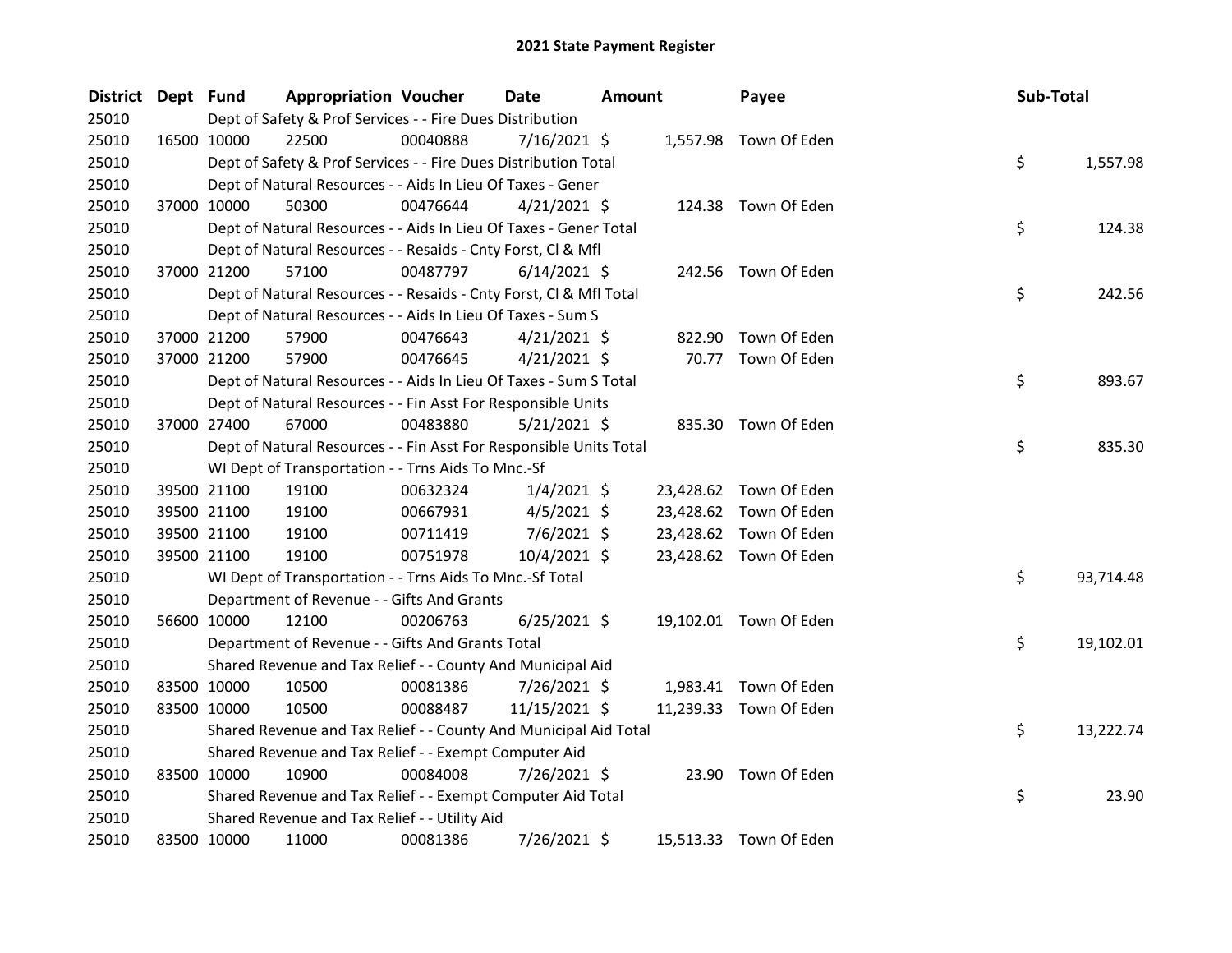| District Dept Fund |             |             | <b>Appropriation Voucher</b>                                  |          | Date          | <b>Amount</b> |           | Pavee        | Sub-Total |            |
|--------------------|-------------|-------------|---------------------------------------------------------------|----------|---------------|---------------|-----------|--------------|-----------|------------|
| 25010              |             | 83500 10000 | 11000                                                         | 00088487 | 11/15/2021 \$ |               | 98,372.64 | Town Of Eden |           |            |
| 25010              |             |             | Shared Revenue and Tax Relief - - Utility Aid Total           |          |               |               |           |              |           | 113,885.97 |
| 25010              |             |             | Shared Revenue and Tax Relief - - Personal Property Aid       |          |               |               |           |              |           |            |
| 25010              | 83500 10000 |             | 11100                                                         | 00077185 | $5/3/2021$ \$ |               | 462.10    | Town Of Eden |           |            |
| 25010              |             |             | Shared Revenue and Tax Relief - - Personal Property Aid Total |          |               |               |           |              |           | 462.10     |
| 25010 Total        |             |             |                                                               |          |               |               |           |              |           | 244,065.09 |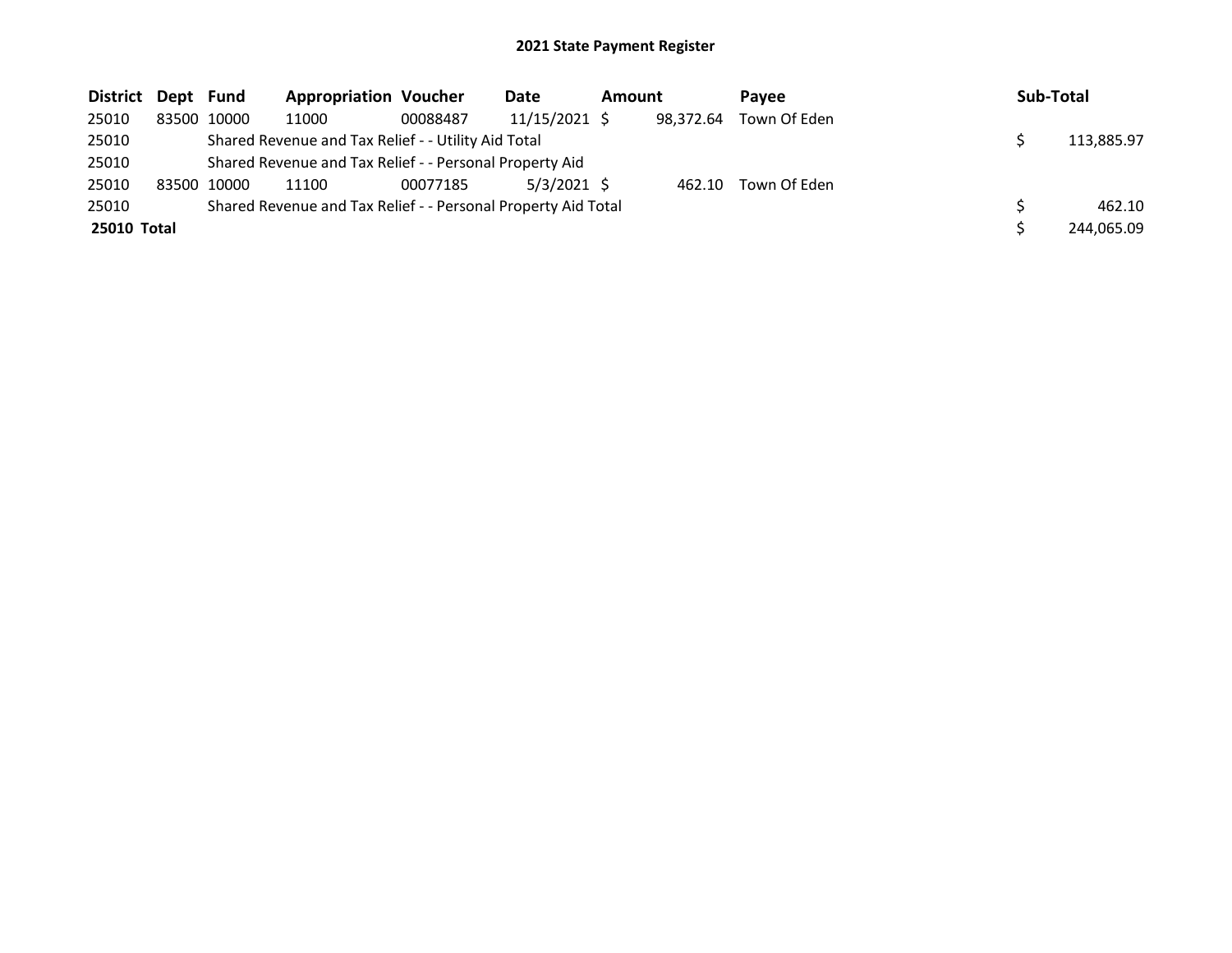| District Dept Fund |             | <b>Appropriation Voucher</b>                                       |          | <b>Date</b>    | <b>Amount</b> |           | Payee                      | Sub-Total |            |
|--------------------|-------------|--------------------------------------------------------------------|----------|----------------|---------------|-----------|----------------------------|-----------|------------|
| 25012              |             | Dept of Safety & Prof Services - - Fire Dues Distribution          |          |                |               |           |                            |           |            |
| 25012              | 16500 10000 | 22500                                                              | 00040889 | $7/16/2021$ \$ |               |           | 2,935.71 Town Of Highland  |           |            |
| 25012              |             | Dept of Safety & Prof Services - - Fire Dues Distribution Total    |          |                |               |           |                            | \$        | 2,935.71   |
| 25012              |             | Dept of Natural Resources - - Aids In Lieu Of Taxes - Gener        |          |                |               |           |                            |           |            |
| 25012              | 37000 10000 | 50300                                                              | 00461246 | $2/2/2021$ \$  |               | 4,959.38  | Town Of Highland           |           |            |
| 25012              | 37000 10000 | 50300                                                              | 00476656 | $4/21/2021$ \$ |               | 367.52    | Town Of Highland           |           |            |
| 25012              | 37000 10000 | 50300                                                              | 00476658 | $4/21/2021$ \$ |               |           | 142.11 Town Of Highland    |           |            |
| 25012              |             | Dept of Natural Resources - - Aids In Lieu Of Taxes - Gener Total  |          |                |               |           |                            | \$        | 5,469.01   |
| 25012              |             | Dept of Natural Resources - - Resaids - Cnty Forst, Cl & Mfl       |          |                |               |           |                            |           |            |
| 25012              | 37000 21200 | 57100                                                              | 00487798 | $6/14/2021$ \$ |               |           | 824.91 Town Of Highland    |           |            |
| 25012              |             | Dept of Natural Resources - - Resaids - Cnty Forst, CI & Mfl Total |          |                |               |           |                            | \$        | 824.91     |
| 25012              |             | Dept of Natural Resources - - Aids In Lieu Of Taxes - Sum S        |          |                |               |           |                            |           |            |
| 25012              | 37000 21200 | 57900                                                              | 00476657 | $4/21/2021$ \$ |               |           | 635.32 Town Of Highland    |           |            |
| 25012              |             | Dept of Natural Resources - - Aids In Lieu Of Taxes - Sum S Total  |          |                |               |           |                            | \$        | 635.32     |
| 25012              |             | Dept of Natural Resources - - Fin Asst For Responsible Units       |          |                |               |           |                            |           |            |
| 25012              | 37000 27400 | 67000                                                              | 00483390 | $5/21/2021$ \$ |               |           | 1,048.49 Town Of Highland  |           |            |
| 25012              |             | Dept of Natural Resources - - Fin Asst For Responsible Units Total |          |                |               |           |                            | \$        | 1,048.49   |
| 25012              |             | WI Dept of Transportation - - Trns Aids To Mnc.-Sf                 |          |                |               |           |                            |           |            |
| 25012              | 39500 21100 | 19100                                                              | 00632325 | $1/4/2021$ \$  |               |           | 46,686.42 Town Of Highland |           |            |
| 25012              | 39500 21100 | 19100                                                              | 00667932 | $4/5/2021$ \$  |               | 46,686.42 | Town Of Highland           |           |            |
| 25012              | 39500 21100 | 19100                                                              | 00711420 | $7/6/2021$ \$  |               | 46,686.42 | Town Of Highland           |           |            |
| 25012              | 39500 21100 | 19100                                                              | 00751979 | 10/4/2021 \$   |               |           | 46,686.42 Town Of Highland |           |            |
| 25012              |             | WI Dept of Transportation - - Trns Aids To Mnc.-Sf Total           |          |                |               |           |                            | \$        | 186,745.68 |
| 25012              |             | Department of Revenue - - Gifts And Grants                         |          |                |               |           |                            |           |            |
| 25012              | 56600 10000 | 12100                                                              | 00206764 | $6/25/2021$ \$ |               |           | 40,611.40 Town Of Highland |           |            |
| 25012              |             | Department of Revenue - - Gifts And Grants Total                   |          |                |               |           |                            | \$        | 40,611.40  |
| 25012              |             | Shared Revenue and Tax Relief - - County And Municipal Aid         |          |                |               |           |                            |           |            |
| 25012              | 83500 10000 | 10500                                                              | 00081387 | 7/26/2021 \$   |               | 2,861.86  | Town Of Highland           |           |            |
| 25012              | 83500 10000 | 10500                                                              | 00088488 | 11/15/2021 \$  |               |           | 16,217.22 Town Of Highland |           |            |
| 25012              |             | Shared Revenue and Tax Relief - - County And Municipal Aid Total   |          |                |               |           |                            | \$        | 19,079.08  |
| 25012              |             | Shared Revenue and Tax Relief - - Exempt Computer Aid              |          |                |               |           |                            |           |            |
| 25012              | 83500 10000 | 10900                                                              | 00084009 | 7/26/2021 \$   |               | 14.55     | Town Of Highland           |           |            |
| 25012              |             | Shared Revenue and Tax Relief - - Exempt Computer Aid Total        |          |                |               |           |                            | \$        | 14.55      |
| 25012              |             | Shared Revenue and Tax Relief - - Personal Property Aid            |          |                |               |           |                            |           |            |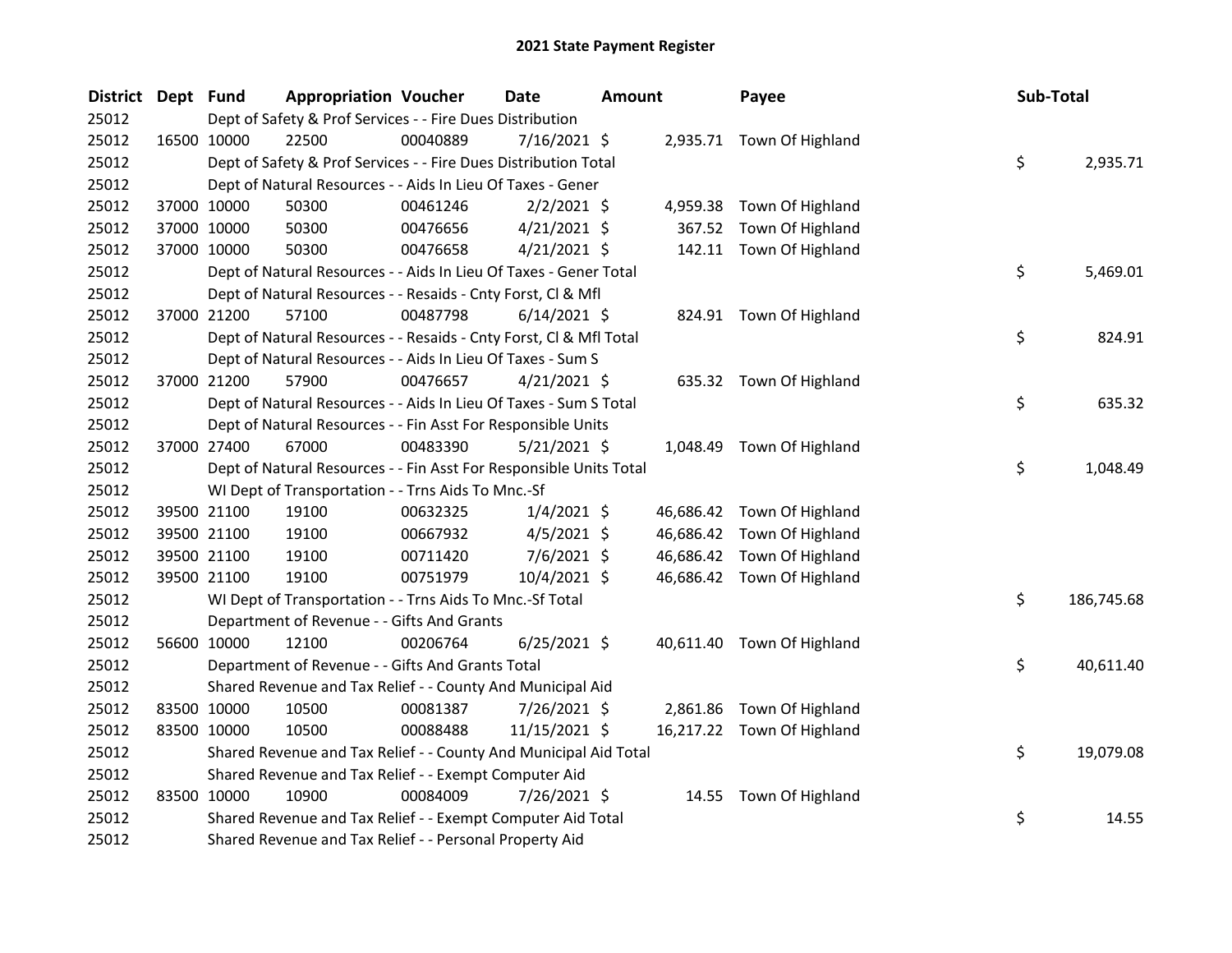| District    | Dept Fund |             | <b>Appropriation Voucher</b>                                        |          | Date          | Amount |  | Pavee                     | Sub-Total  |
|-------------|-----------|-------------|---------------------------------------------------------------------|----------|---------------|--------|--|---------------------------|------------|
| 25012       |           | 83500 10000 | 11100                                                               | 00077186 | 5/3/2021 \$   |        |  | 1,908.18 Town Of Highland |            |
| 25012       |           |             | Shared Revenue and Tax Relief - - Personal Property Aid Total       |          |               |        |  |                           | 1,908.18   |
| 25012       |           |             | Shared Revenue and Tax Relief - - Payments For Municipal Svcs       |          |               |        |  |                           |            |
| 25012       |           | 83500 10000 | 50100                                                               | 00073627 | $2/1/2021$ \$ |        |  | 165.92 Town Of Highland   |            |
| 25012       |           |             | Shared Revenue and Tax Relief - - Payments For Municipal Svcs Total |          |               |        |  |                           | 165.92     |
| 25012 Total |           |             |                                                                     |          |               |        |  |                           | 259,438.25 |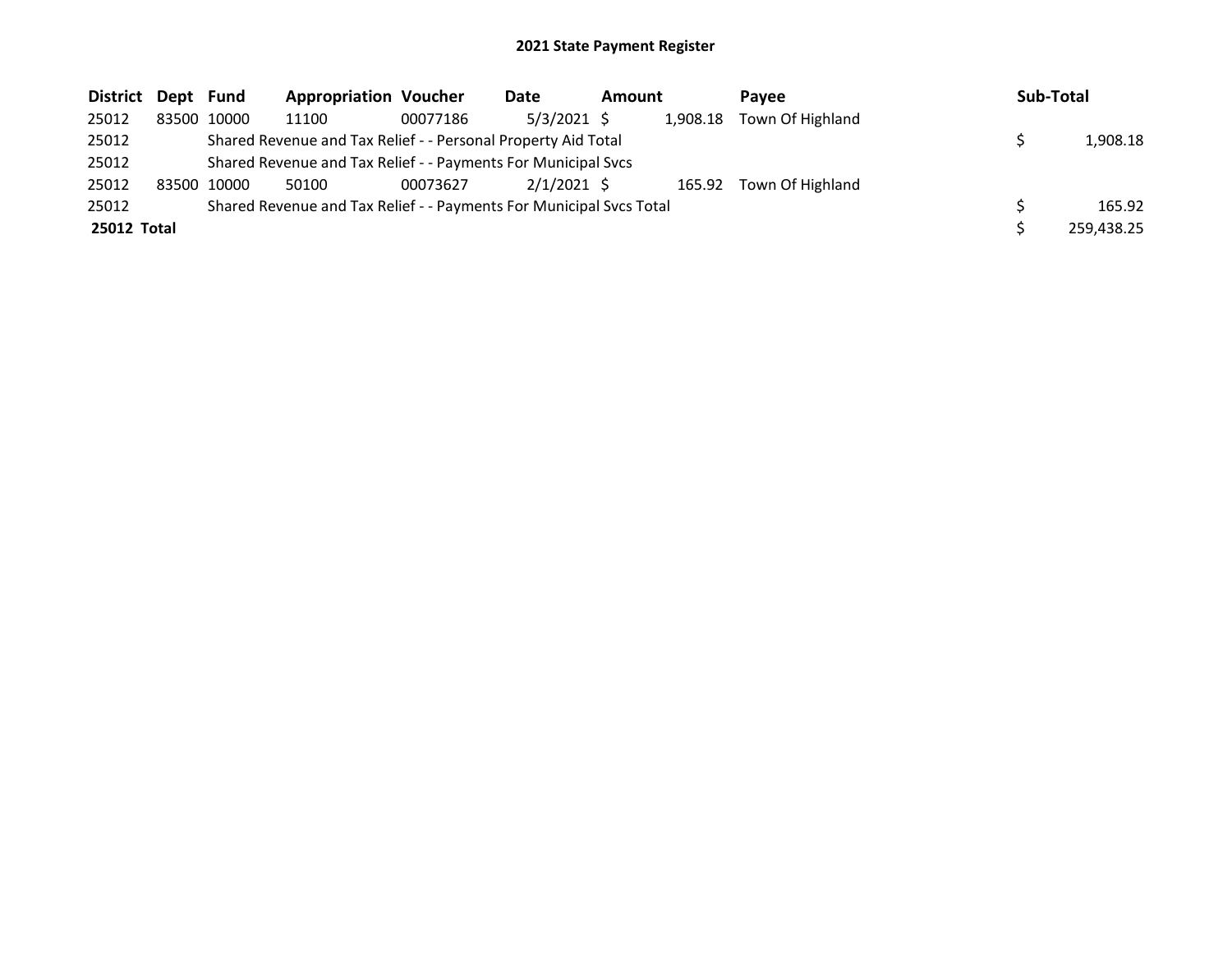| District Dept Fund | <b>Appropriation Voucher</b>                                       |          | Date           | <b>Amount</b> |           | Payee                    | Sub-Total |            |
|--------------------|--------------------------------------------------------------------|----------|----------------|---------------|-----------|--------------------------|-----------|------------|
| 25014              | Dept of Safety & Prof Services - - Fire Dues Distribution          |          |                |               |           |                          |           |            |
| 25014              | 16500 10000<br>22500                                               | 00040892 | 7/16/2021 \$   |               |           | 2,483.18 Town Of Linden  |           |            |
| 25014              | Dept of Safety & Prof Services - - Fire Dues Distribution Total    |          |                |               |           |                          | \$        | 2,483.18   |
| 25014              | Dept of Natural Resources - - Aids In Lieu Of Taxes - Gener        |          |                |               |           |                          |           |            |
| 25014              | 37000 10000<br>50300                                               | 00461194 | $2/2/2021$ \$  |               |           | 335.75 Town Of Linden    |           |            |
| 25014              | Dept of Natural Resources - - Aids In Lieu Of Taxes - Gener Total  |          |                |               |           |                          | \$        | 335.75     |
| 25014              | Dept of Natural Resources - - Seg Earned                           |          |                |               |           |                          |           |            |
| 25014              | 100SE<br>37000 21200                                               | 00456013 | $1/12/2021$ \$ |               |           | 3,861.81 Town Of Linden  |           |            |
| 25014              | Dept of Natural Resources - - Seg Earned Total                     |          |                |               |           |                          | \$        | 3,861.81   |
| 25014              | Dept of Natural Resources - - Resaids - Cnty Forst, Cl & Mfl       |          |                |               |           |                          |           |            |
| 25014              | 37000 21200<br>57100                                               | 00487799 | $6/14/2021$ \$ |               |           | 280.43 Town Of Linden    |           |            |
| 25014              | Dept of Natural Resources - - Resaids - Cnty Forst, Cl & Mfl Total |          |                |               |           |                          | \$        | 280.43     |
| 25014              | Dept of Natural Resources - - Fin Asst For Responsible Units       |          |                |               |           |                          |           |            |
| 25014              | 37000 27400<br>67000                                               | 00482991 | $5/21/2021$ \$ |               |           | 776.74 Town Of Linden    |           |            |
| 25014              | Dept of Natural Resources - - Fin Asst For Responsible Units Total |          |                |               |           |                          | \$        | 776.74     |
| 25014              | WI Dept of Transportation - - Trns Aids To Mnc.-Sf                 |          |                |               |           |                          |           |            |
| 25014              | 39500 21100<br>19100                                               | 00632326 | $1/4/2021$ \$  |               |           | 34,860.42 Town Of Linden |           |            |
| 25014              | 39500 21100<br>19100                                               | 00667933 | $4/5/2021$ \$  |               | 34,860.42 | Town Of Linden           |           |            |
| 25014              | 39500 21100<br>19100                                               | 00711421 | $7/6/2021$ \$  |               |           | 34,860.42 Town Of Linden |           |            |
| 25014              | 19100<br>39500 21100                                               | 00751980 | $10/4/2021$ \$ |               |           | 34,860.42 Town Of Linden |           |            |
| 25014              | WI Dept of Transportation - - Trns Aids To Mnc.-Sf Total           |          |                |               |           |                          | \$        | 139,441.68 |
| 25014              | Elections Commission - - General Program Ops, GPR                  |          |                |               |           |                          |           |            |
| 25014              | 51000 10000<br>10100                                               | 00005121 | $1/8/2021$ \$  |               |           | 202.95 Town Of Linden    |           |            |
| 25014              | Elections Commission - - General Program Ops, GPR Total            |          |                |               |           |                          | \$        | 202.95     |
| 25014              | Department of Revenue - - Gifts And Grants                         |          |                |               |           |                          |           |            |
| 25014              | 56600 10000<br>12100                                               | 00206765 | $6/25/2021$ \$ |               |           | 44,222.46 Town Of Linden |           |            |
| 25014              | Department of Revenue - - Gifts And Grants Total                   |          |                |               |           |                          | \$        | 44,222.46  |
| 25014              | Shared Revenue and Tax Relief - - County And Municipal Aid         |          |                |               |           |                          |           |            |
| 25014              | 83500 10000<br>10500                                               | 00081388 | 7/26/2021 \$   |               | 2,874.44  | Town Of Linden           |           |            |
| 25014              | 83500 10000<br>10500                                               | 00088489 | 11/15/2021 \$  |               |           | 16,288.52 Town Of Linden |           |            |
| 25014              | Shared Revenue and Tax Relief - - County And Municipal Aid Total   |          |                |               |           |                          | \$        | 19,162.96  |
| 25014              | Shared Revenue and Tax Relief - - Exempt Computer Aid              |          |                |               |           |                          |           |            |
| 25014              | 83500 10000<br>10900                                               | 00084010 | 7/26/2021 \$   |               | 4.16      | Town Of Linden           |           |            |
| 25014              | Shared Revenue and Tax Relief - - Exempt Computer Aid Total        |          |                |               |           |                          | \$        | 4.16       |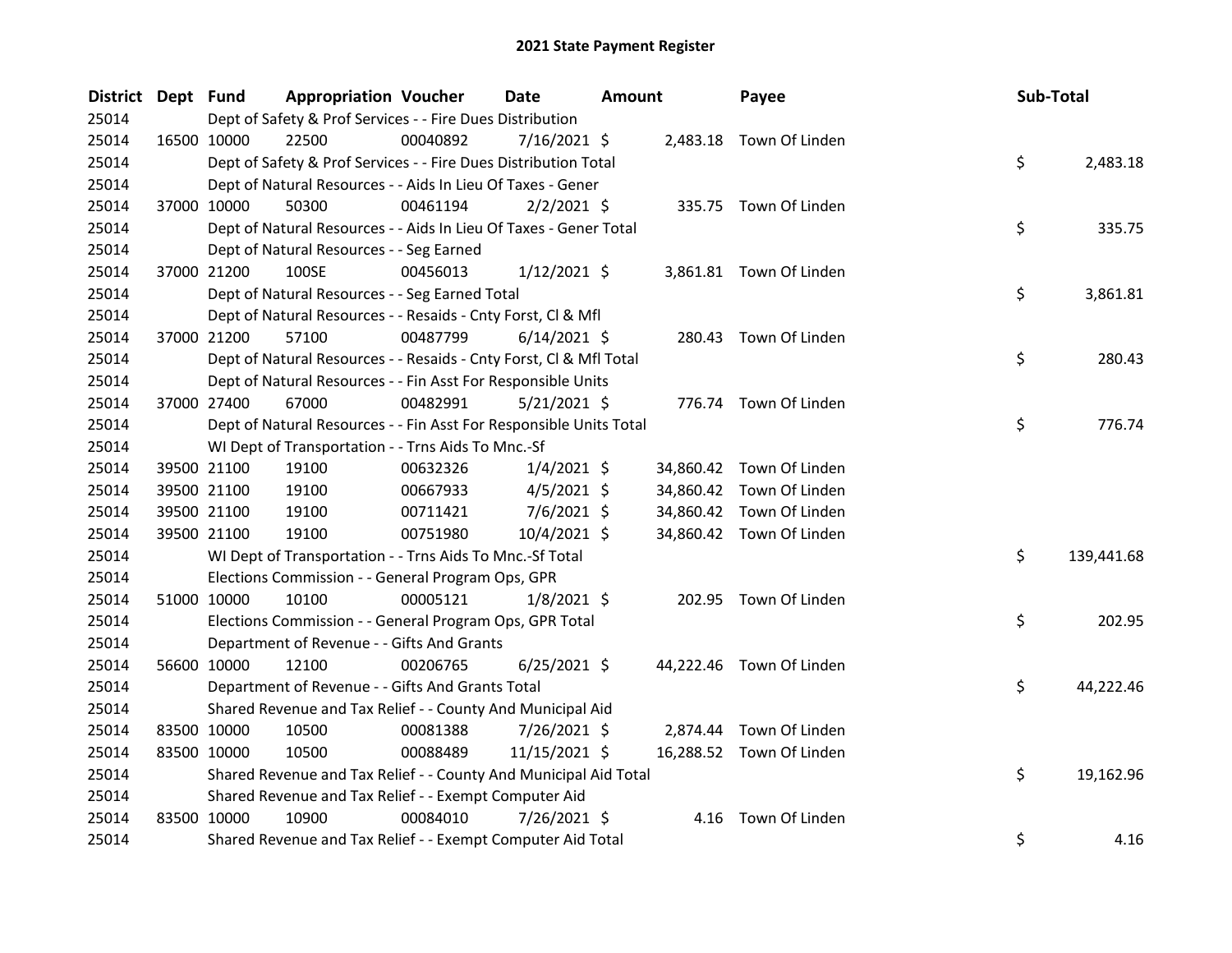| District Dept | Fund        | <b>Appropriation Voucher</b>                                  |          | Date          | Amount | Pavee                | Sub-Total |            |
|---------------|-------------|---------------------------------------------------------------|----------|---------------|--------|----------------------|-----------|------------|
| 25014         |             | Shared Revenue and Tax Relief - - Personal Property Aid       |          |               |        |                      |           |            |
| 25014         | 83500 10000 | 11100                                                         | 00077187 | $5/3/2021$ \$ |        | 46.70 Town Of Linden |           |            |
| 25014         |             | Shared Revenue and Tax Relief - - Personal Property Aid Total |          |               |        |                      |           | 46.70      |
| 25014 Total   |             |                                                               |          |               |        |                      |           | 210,818.82 |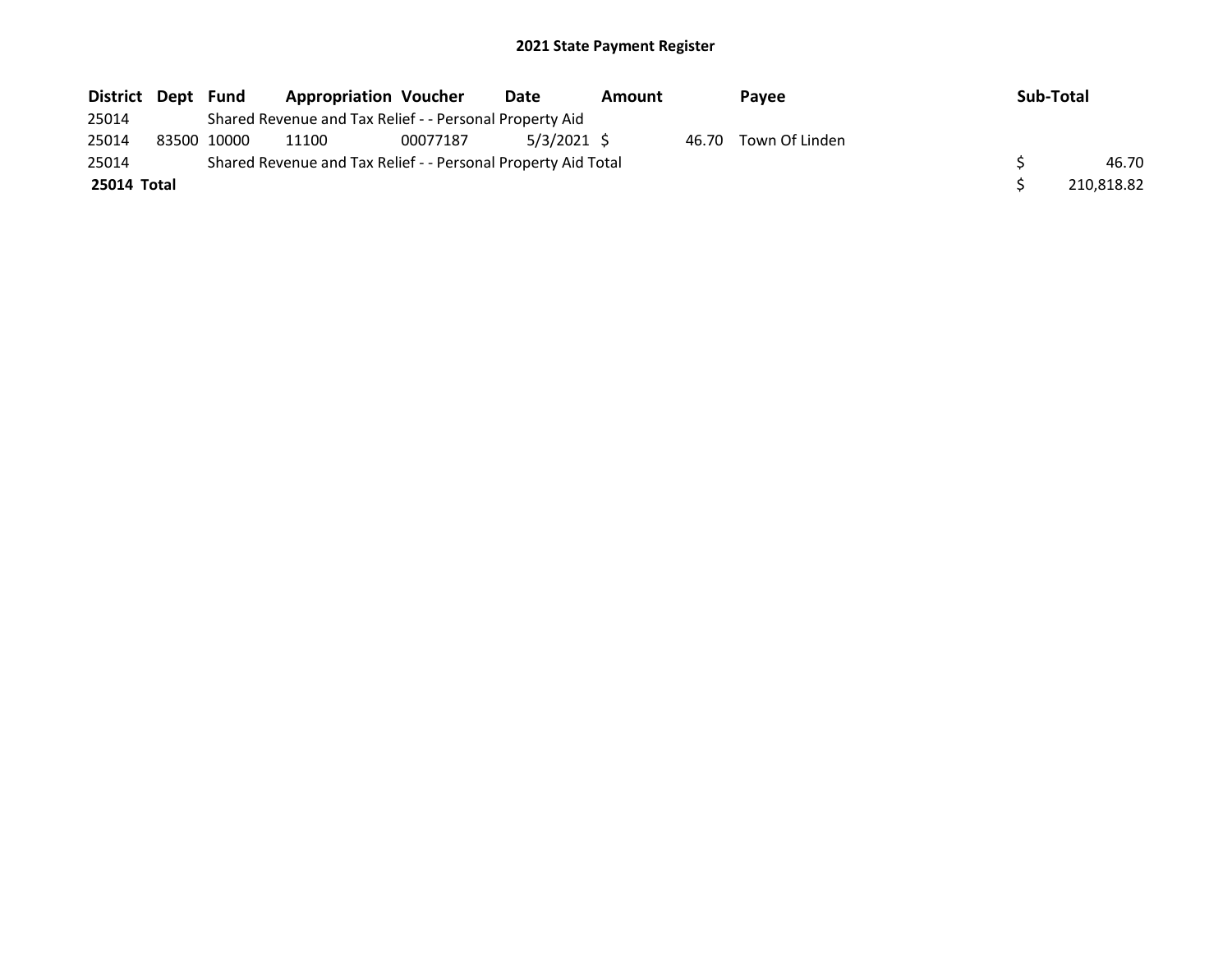| District Dept Fund |             |                                                           | <b>Appropriation Voucher</b>                                       |          | <b>Date</b>    | <b>Amount</b> |           | Payee            |  | Sub-Total |            |
|--------------------|-------------|-----------------------------------------------------------|--------------------------------------------------------------------|----------|----------------|---------------|-----------|------------------|--|-----------|------------|
| 25016              |             | Dept of Safety & Prof Services - - Fire Dues Distribution |                                                                    |          |                |               |           |                  |  |           |            |
| 25016              |             | 16500 10000                                               | 22500                                                              | 00040894 | $7/16/2021$ \$ |               | 1,818.35  | Mifflin, Town of |  |           |            |
| 25016              |             |                                                           | Dept of Safety & Prof Services - - Fire Dues Distribution Total    |          |                |               |           |                  |  | \$        | 1,818.35   |
| 25016              |             |                                                           | Dept of Natural Resources - - Aids In Lieu Of Taxes - Gener        |          |                |               |           |                  |  |           |            |
| 25016              |             | 37000 10000                                               | 50300                                                              | 00461200 | $2/2/2021$ \$  |               | 105.80    | Mifflin, Town of |  |           |            |
| 25016              |             | 37000 10000                                               | 50300                                                              | 00476341 | $4/21/2021$ \$ |               | 77.16     | Mifflin, Town of |  |           |            |
| 25016              |             |                                                           | Dept of Natural Resources - - Aids In Lieu Of Taxes - Gener Total  |          |                |               |           |                  |  | \$        | 182.96     |
| 25016              |             |                                                           | Dept of Natural Resources - - Resaids - Cnty Forst, Cl & Mfl       |          |                |               |           |                  |  |           |            |
| 25016              |             | 37000 21200                                               | 57100                                                              | 00487800 | $6/14/2021$ \$ |               | 60.20     | Mifflin, Town of |  |           |            |
| 25016              |             |                                                           | Dept of Natural Resources - - Resaids - Cnty Forst, CI & Mfl Total |          |                |               |           |                  |  | \$        | 60.20      |
| 25016              |             |                                                           | Dept of Natural Resources - - Fin Asst For Responsible Units       |          |                |               |           |                  |  |           |            |
| 25016              |             | 37000 27400                                               | 67000                                                              | 00483074 | $5/21/2021$ \$ |               | 1,126.94  | Mifflin, Town of |  |           |            |
| 25016              |             |                                                           | Dept of Natural Resources - - Fin Asst For Responsible Units Total |          |                |               |           |                  |  | \$        | 1,126.94   |
| 25016              |             |                                                           | WI Dept of Transportation - - Trns Aids To Mnc.-Sf                 |          |                |               |           |                  |  |           |            |
| 25016              |             | 39500 21100                                               | 19100                                                              | 00632327 | $1/4/2021$ \$  |               | 25,465.32 | Mifflin, Town of |  |           |            |
| 25016              |             | 39500 21100                                               | 19100                                                              | 00667934 | $4/5/2021$ \$  |               | 25,465.32 | Mifflin, Town of |  |           |            |
| 25016              |             | 39500 21100                                               | 19100                                                              | 00711422 | 7/6/2021 \$    |               | 25,465.32 | Mifflin, Town of |  |           |            |
| 25016              |             | 39500 21100                                               | 19100                                                              | 00751981 | 10/4/2021 \$   |               | 25,465.32 | Mifflin, Town of |  |           |            |
| 25016              |             |                                                           | WI Dept of Transportation - - Trns Aids To Mnc.-Sf Total           |          |                |               |           |                  |  | \$        | 101,861.28 |
| 25016              |             |                                                           | Department of Revenue - - Gifts And Grants                         |          |                |               |           |                  |  |           |            |
| 25016              | 56600 10000 |                                                           | 12100                                                              | 00206766 | $6/25/2021$ \$ |               | 31,295.90 | Mifflin, Town of |  |           |            |
| 25016              |             |                                                           | Department of Revenue - - Gifts And Grants Total                   |          |                |               |           |                  |  | \$        | 31,295.90  |
| 25016              |             |                                                           | Shared Revenue and Tax Relief - - County And Municipal Aid         |          |                |               |           |                  |  |           |            |
| 25016              |             | 83500 10000                                               | 10500                                                              | 00081389 | 7/26/2021 \$   |               | 2,908.45  | Mifflin, Town of |  |           |            |
| 25016              |             | 83500 10000                                               | 10500                                                              | 00088490 | 11/15/2021 \$  |               | 16,481.21 | Mifflin, Town of |  |           |            |
| 25016              |             |                                                           | Shared Revenue and Tax Relief - - County And Municipal Aid Total   |          |                |               |           |                  |  | \$        | 19,389.66  |
| 25016              |             |                                                           | Shared Revenue and Tax Relief - - Exempt Computer Aid              |          |                |               |           |                  |  |           |            |
| 25016              |             | 83500 10000                                               | 10900                                                              | 00084011 | 7/26/2021 \$   |               | 30.14     | Mifflin, Town of |  |           |            |
| 25016              |             |                                                           | Shared Revenue and Tax Relief - - Exempt Computer Aid Total        |          |                |               |           |                  |  | \$        | 30.14      |
| 25016              |             |                                                           | Shared Revenue and Tax Relief - - Personal Property Aid            |          |                |               |           |                  |  |           |            |
| 25016              |             | 83500 10000                                               | 11100                                                              | 00077188 | $5/3/2021$ \$  |               | 332.61    | Mifflin, Town of |  |           |            |
| 25016              |             |                                                           | Shared Revenue and Tax Relief - - Personal Property Aid Total      |          |                |               |           |                  |  | \$        | 332.61     |
| 25016 Total        |             |                                                           |                                                                    |          |                |               |           |                  |  | \$        | 156,098.04 |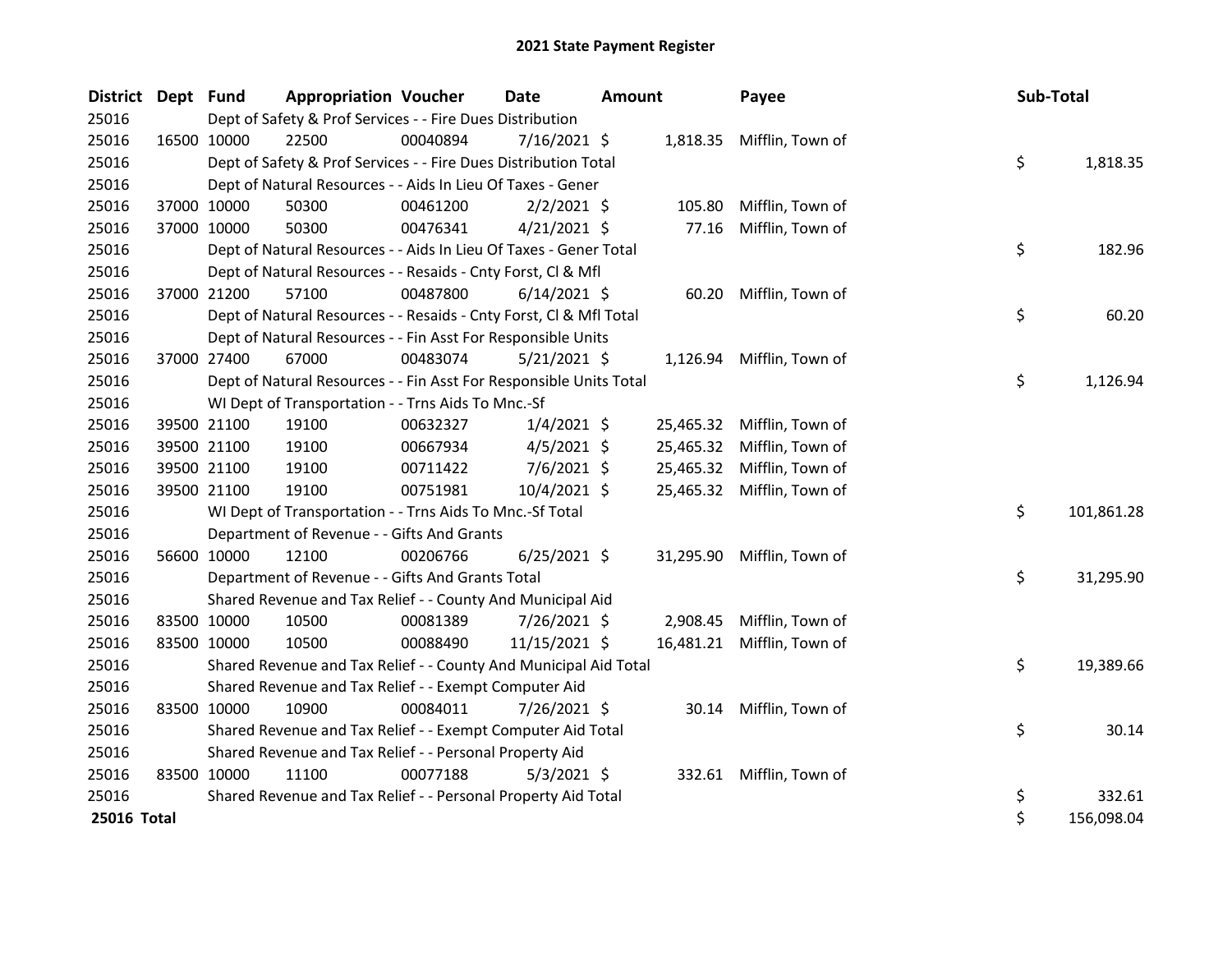| <b>District</b> | Dept Fund |             | <b>Appropriation Voucher</b>                                       |          | Date           | <b>Amount</b> |           | Payee                           | Sub-Total |            |
|-----------------|-----------|-------------|--------------------------------------------------------------------|----------|----------------|---------------|-----------|---------------------------------|-----------|------------|
| 25018           |           |             | Dept of Safety & Prof Services - - Fire Dues Distribution          |          |                |               |           |                                 |           |            |
| 25018           |           | 16500 10000 | 22500                                                              | 00040896 | 7/16/2021 \$   |               |           | 3,918.74 Town Of Mineral Point  |           |            |
| 25018           |           |             | Dept of Safety & Prof Services - - Fire Dues Distribution Total    |          |                |               |           |                                 | \$        | 3,918.74   |
| 25018           |           |             | Dept of Natural Resources - - Aids In Lieu Of Taxes - Gener        |          |                |               |           |                                 |           |            |
| 25018           |           | 37000 10000 | 50300                                                              | 00461201 | $2/2/2021$ \$  |               |           | 654.16 Town Of Mineral Point    |           |            |
| 25018           |           |             | Dept of Natural Resources - - Aids In Lieu Of Taxes - Gener Total  |          |                |               |           |                                 | \$        | 654.16     |
| 25018           |           |             | Dept of Natural Resources - - Resaids - Cnty Forst, Cl & Mfl       |          |                |               |           |                                 |           |            |
| 25018           |           | 37000 21200 | 57100                                                              | 00487801 | $6/14/2021$ \$ |               | 164.65    | Town Of Mineral Point           |           |            |
| 25018           |           |             | Dept of Natural Resources - - Resaids - Cnty Forst, CI & Mfl Total |          |                |               |           |                                 | \$        | 164.65     |
| 25018           |           |             | Dept of Natural Resources - - Fin Asst For Responsible Units       |          |                |               |           |                                 |           |            |
| 25018           |           | 37000 27400 | 67000                                                              | 00483365 | 5/21/2021 \$   |               |           | 3,684.15 Town Of Mineral Point  |           |            |
| 25018           |           |             | Dept of Natural Resources - - Fin Asst For Responsible Units Total |          |                |               |           |                                 | \$        | 3,684.15   |
| 25018           |           |             | WI Dept of Transportation - - Trns Aids To Mnc.-Sf                 |          |                |               |           |                                 |           |            |
| 25018           |           | 39500 21100 | 19100                                                              | 00632328 | $1/4/2021$ \$  |               | 34,426.80 | Town Of Mineral Point           |           |            |
| 25018           |           | 39500 21100 | 19100                                                              | 00667935 | $4/5/2021$ \$  |               | 34,426.80 | <b>Town Of Mineral Point</b>    |           |            |
| 25018           |           | 39500 21100 | 19100                                                              | 00711423 | 7/6/2021 \$    |               | 34,426.80 | Town Of Mineral Point           |           |            |
| 25018           |           | 39500 21100 | 19100                                                              | 00751982 | 10/4/2021 \$   |               | 34,426.80 | Town Of Mineral Point           |           |            |
| 25018           |           |             | WI Dept of Transportation - - Trns Aids To Mnc.-Sf Total           |          |                |               |           |                                 | \$        | 137,707.20 |
| 25018           |           |             | Department of Revenue - - Gifts And Grants                         |          |                |               |           |                                 |           |            |
| 25018           |           | 56600 10000 | 12100                                                              | 00206767 | $6/25/2021$ \$ |               |           | 55,003.33 Town Of Mineral Point |           |            |
| 25018           |           |             | Department of Revenue - - Gifts And Grants Total                   |          |                |               |           |                                 | \$        | 55,003.33  |
| 25018           |           |             | Shared Revenue and Tax Relief - - County And Municipal Aid         |          |                |               |           |                                 |           |            |
| 25018           |           | 83500 10000 | 10500                                                              | 00081390 | 7/26/2021 \$   |               |           | 2,962.01 Town Of Mineral Point  |           |            |
| 25018           |           | 83500 10000 | 10500                                                              | 00088491 | 11/15/2021 \$  |               |           | 16,784.70 Town Of Mineral Point |           |            |
| 25018           |           |             | Shared Revenue and Tax Relief - - County And Municipal Aid Total   |          |                |               |           |                                 | \$        | 19,746.71  |
| 25018           |           |             | Shared Revenue and Tax Relief - - Exempt Computer Aid              |          |                |               |           |                                 |           |            |
| 25018           |           | 83500 10000 | 10900                                                              | 00084012 | 7/26/2021 \$   |               |           | 46.76 Town Of Mineral Point     |           |            |
| 25018           |           |             | Shared Revenue and Tax Relief - - Exempt Computer Aid Total        |          |                |               |           |                                 | \$        | 46.76      |
| 25018           |           |             | Shared Revenue and Tax Relief - - Utility Aid                      |          |                |               |           |                                 |           |            |
| 25018           |           | 83500 10000 | 11000                                                              | 00081390 | 7/26/2021 \$   |               | 516.99    | Town Of Mineral Point           |           |            |
| 25018           |           | 83500 10000 | 11000                                                              | 00088491 | 11/15/2021 \$  |               |           | 2,951.28 Town Of Mineral Point  |           |            |
| 25018           |           |             | Shared Revenue and Tax Relief - - Utility Aid Total                |          |                |               |           |                                 | \$        | 3,468.27   |
| 25018           |           |             | Shared Revenue and Tax Relief - - Personal Property Aid            |          |                |               |           |                                 |           |            |
| 25018           |           | 83500 10000 | 11100                                                              | 00077189 | $5/3/2021$ \$  |               |           | 1,379.90 Town Of Mineral Point  |           |            |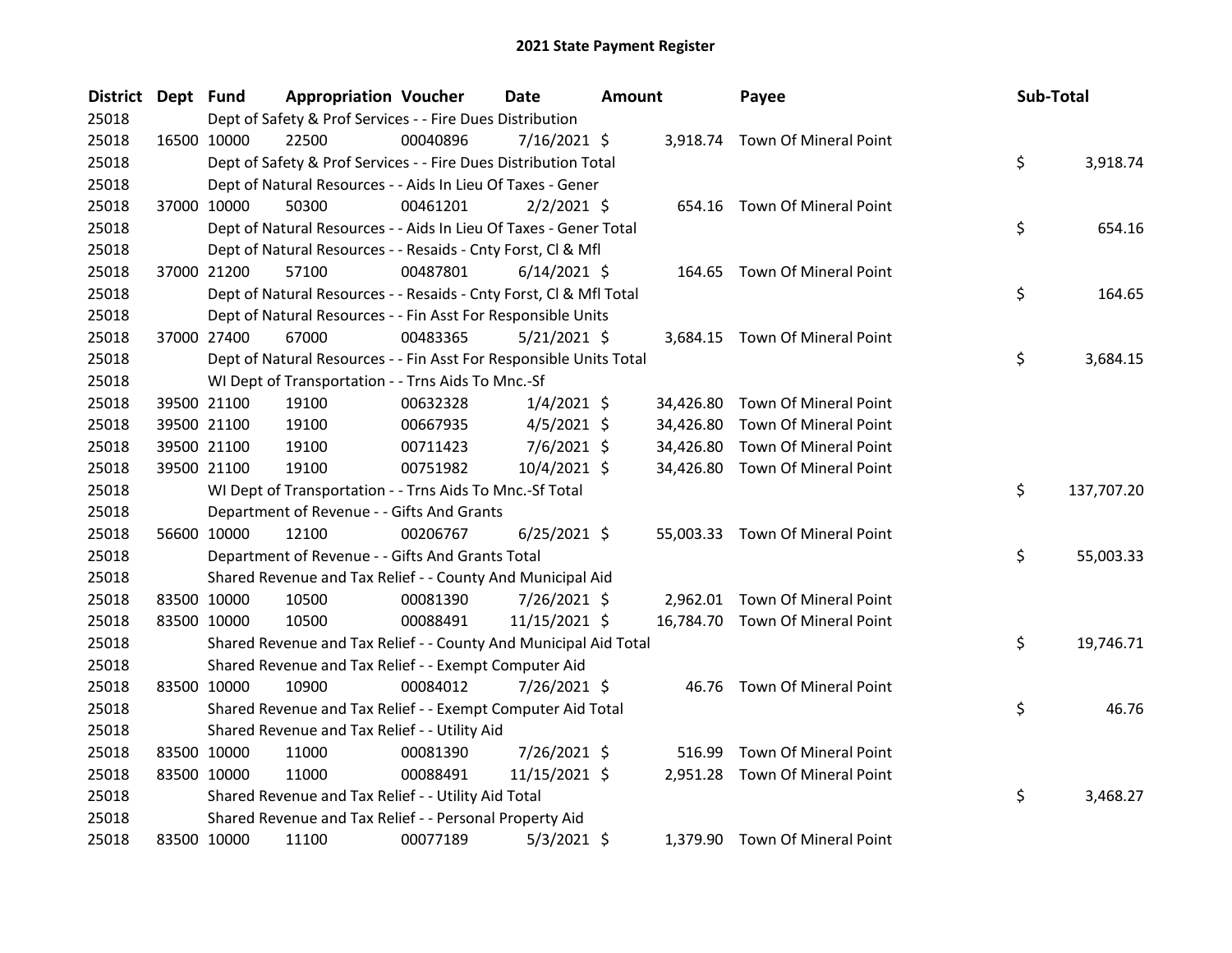| District Dept | Fund        | <b>Appropriation Voucher</b>                                    |          | Date         | Amount |  | Payee                          |  | Sub-Total |            |  |
|---------------|-------------|-----------------------------------------------------------------|----------|--------------|--------|--|--------------------------------|--|-----------|------------|--|
| 25018         |             | Shared Revenue and Tax Relief - - Personal Property Aid Total   |          |              |        |  |                                |  |           | 1,379.90   |  |
| 25018         |             | Shared Revenue and Tax Relief - - Lottery & Gaming Credit       |          |              |        |  |                                |  |           |            |  |
| 25018         | 83500 52100 | 36300                                                           | 00074201 | 3/22/2021 \$ |        |  | 1,011.22 Town Of Mineral Point |  |           |            |  |
| 25018         |             | Shared Revenue and Tax Relief - - Lottery & Gaming Credit Total |          |              |        |  |                                |  |           | 1.011.22   |  |
| 25018 Total   |             |                                                                 |          |              |        |  |                                |  |           | 226,785.09 |  |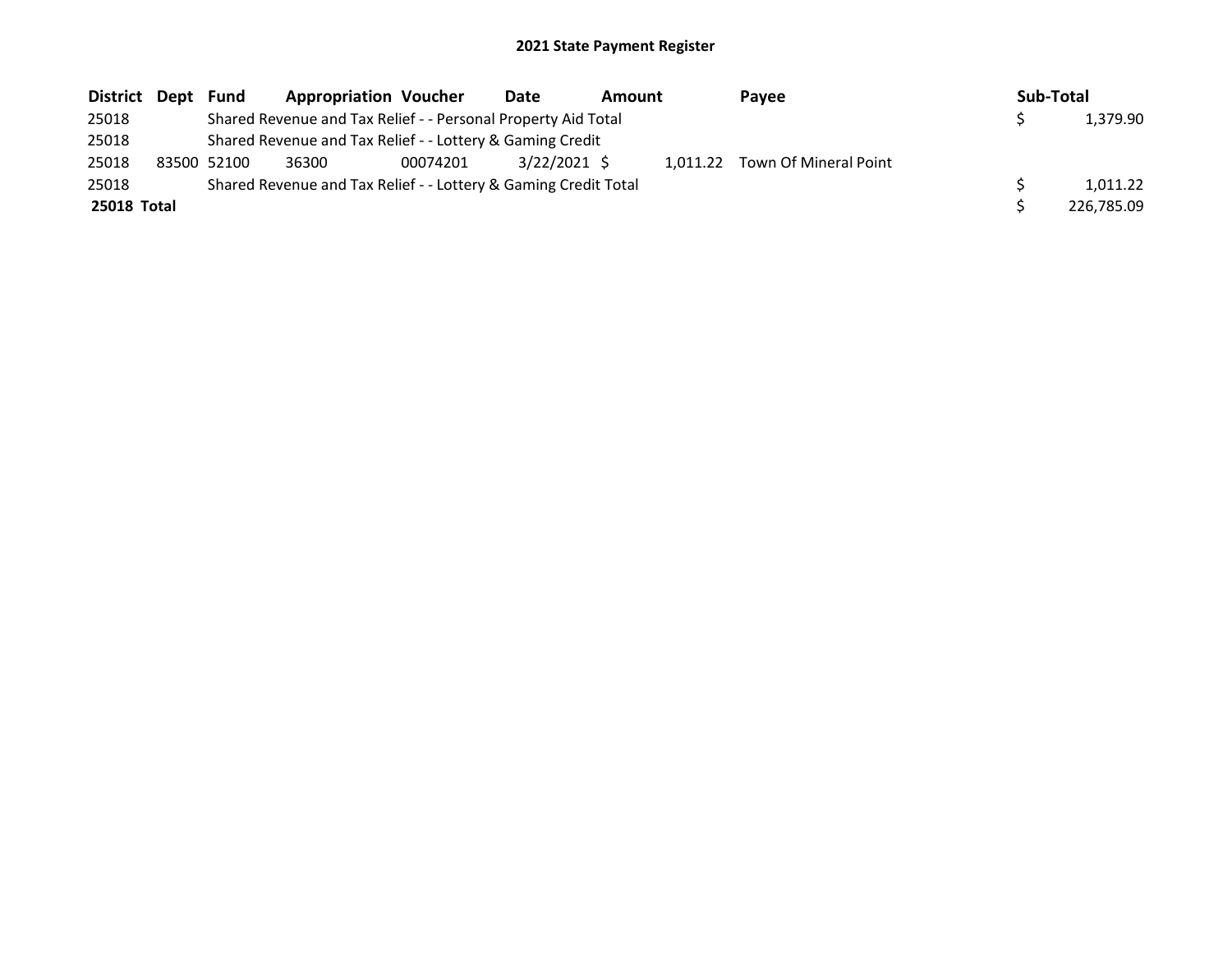| District Dept Fund |             | <b>Appropriation Voucher</b>                                          |          | <b>Date</b>    | <b>Amount</b> |           | Payee                    |    | Sub-Total  |  |
|--------------------|-------------|-----------------------------------------------------------------------|----------|----------------|---------------|-----------|--------------------------|----|------------|--|
| 25020              |             | Dept of Safety & Prof Services - - Fire Dues Distribution             |          |                |               |           |                          |    |            |  |
| 25020              | 16500 10000 | 22500                                                                 | 00040897 | 7/16/2021 \$   |               |           | 2,538.54 Town Of Moscow  |    |            |  |
| 25020              |             | Dept of Safety & Prof Services - - Fire Dues Distribution Total       |          |                |               |           |                          | \$ | 2,538.54   |  |
| 25020              |             | Dept of Natural Resources - - Resaids - Cnty Forst, Cl & Mfl          |          |                |               |           |                          |    |            |  |
| 25020              | 37000 21200 | 57100                                                                 | 00487802 | $6/14/2021$ \$ |               |           | 407.44 Town Of Moscow    |    |            |  |
| 25020              |             | Dept of Natural Resources - - Resaids - Cnty Forst, Cl & Mfl Total    |          |                |               |           |                          | \$ | 407.44     |  |
| 25020              |             | Dept of Natural Resources - - Fin Asst For Responsible Units          |          |                |               |           |                          |    |            |  |
| 25020              | 37000 27400 | 67000                                                                 | 00483420 | $5/21/2021$ \$ |               |           | 813.11 Town Of Moscow    |    |            |  |
| 25020              |             | Dept of Natural Resources - - Fin Asst For Responsible Units Total    |          |                |               |           |                          | \$ | 813.11     |  |
| 25020              |             | WI Dept of Transportation - - Trns Aids To Mnc.-Sf                    |          |                |               |           |                          |    |            |  |
| 25020              | 39500 21100 | 19100                                                                 | 00632329 | $1/4/2021$ \$  |               | 25,780.68 | Town Of Moscow           |    |            |  |
| 25020              | 39500 21100 | 19100                                                                 | 00667936 | $4/5/2021$ \$  |               | 25,780.68 | <b>Town Of Moscow</b>    |    |            |  |
| 25020              | 39500 21100 | 19100                                                                 | 00711424 | 7/6/2021 \$    |               | 25,780.68 | Town Of Moscow           |    |            |  |
| 25020              | 39500 21100 | 19100                                                                 | 00751983 | 10/4/2021 \$   |               | 25,780.68 | Town Of Moscow           |    |            |  |
| 25020              |             | WI Dept of Transportation - - Trns Aids To Mnc.-Sf Total              |          |                |               |           |                          | \$ | 103,122.72 |  |
| 25020              |             | WI Dept of Transportation - - Loc Rd Imp Prg St Fd                    |          |                |               |           |                          |    |            |  |
| 25020              | 39500 21100 | 27800                                                                 | 00726765 | 7/29/2021 \$   |               |           | 60,000.00 Town Of Moscow |    |            |  |
| 25020              |             | WI Dept of Transportation - - Loc Rd Imp Prg St Fd Total              |          |                |               |           |                          | \$ | 60,000.00  |  |
| 25020              |             | Department of Revenue - - Gifts And Grants                            |          |                |               |           |                          |    |            |  |
| 25020              | 56600 10000 | 12100                                                                 | 00206768 | $6/25/2021$ \$ |               |           | 31,452.90 Town Of Moscow |    |            |  |
| 25020              |             | Department of Revenue - - Gifts And Grants Total                      |          |                |               |           |                          | \$ | 31,452.90  |  |
| 25020              |             | Shared Revenue and Tax Relief - - Expenditure Restraint Program       |          |                |               |           |                          |    |            |  |
| 25020              | 83500 10000 | 10100                                                                 | 00081391 | 7/26/2021 \$   |               |           | 3,134.26 Town Of Moscow  |    |            |  |
| 25020              |             | Shared Revenue and Tax Relief - - Expenditure Restraint Program Total |          |                |               |           |                          | \$ | 3,134.26   |  |
| 25020              |             | Shared Revenue and Tax Relief - - County And Municipal Aid            |          |                |               |           |                          |    |            |  |
| 25020              | 83500 10000 | 10500                                                                 | 00081391 | 7/26/2021 \$   |               |           | 2,210.39 Town Of Moscow  |    |            |  |
| 25020              | 83500 10000 | 10500                                                                 | 00088492 | 11/15/2021 \$  |               |           | 12,525.57 Town Of Moscow |    |            |  |
| 25020              |             | Shared Revenue and Tax Relief - - County And Municipal Aid Total      |          |                |               |           |                          | \$ | 14,735.96  |  |
| 25020              |             | Shared Revenue and Tax Relief - - Exempt Computer Aid                 |          |                |               |           |                          |    |            |  |
| 25020              | 83500 10000 | 10900                                                                 | 00084013 | 7/26/2021 \$   |               |           | 4.16 Town Of Moscow      |    |            |  |
| 25020              |             | Shared Revenue and Tax Relief - - Exempt Computer Aid Total           |          |                |               |           |                          | \$ | 4.16       |  |
| 25020              |             | Shared Revenue and Tax Relief - - Utility Aid                         |          |                |               |           |                          |    |            |  |
| 25020              | 83500 10000 | 11000                                                                 | 00081391 | 7/26/2021 \$   |               | 52.43     | <b>Town Of Moscow</b>    |    |            |  |
| 25020              | 83500 10000 | 11000                                                                 | 00088492 | 11/15/2021 \$  |               |           | 296.42 Town Of Moscow    |    |            |  |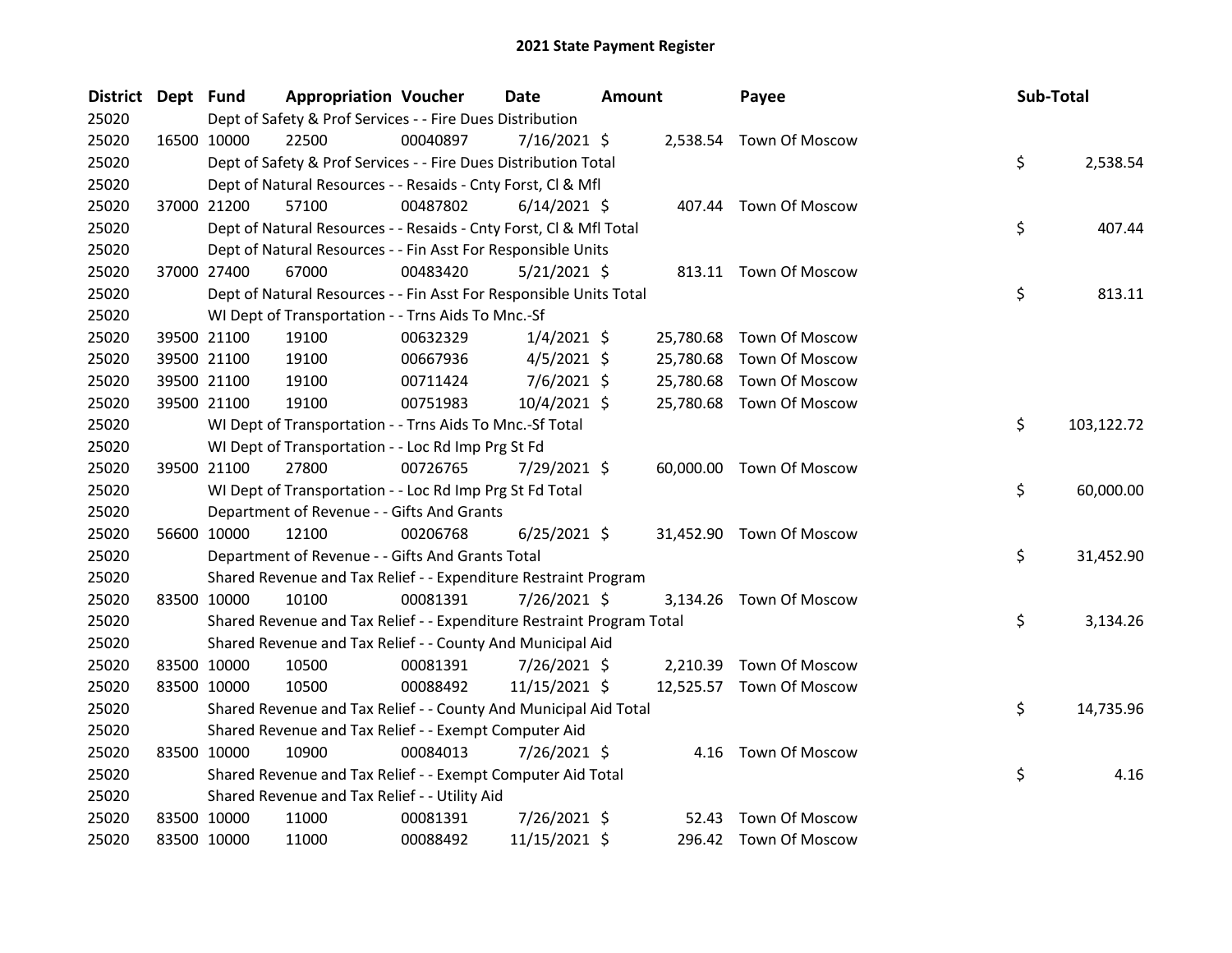| District Dept | Fund        | <b>Appropriation Voucher</b>                                  |          | Date        | <b>Amount</b> |        | Payee          |  | Sub-Total |            |
|---------------|-------------|---------------------------------------------------------------|----------|-------------|---------------|--------|----------------|--|-----------|------------|
| 25020         |             | Shared Revenue and Tax Relief - - Utility Aid Total           |          |             |               |        |                |  |           | 348.85     |
| 25020         |             | Shared Revenue and Tax Relief - - Personal Property Aid       |          |             |               |        |                |  |           |            |
| 25020         | 83500 10000 | 11100                                                         | 00077190 | 5/3/2021 \$ |               | 249.80 | Town Of Moscow |  |           |            |
| 25020         |             | Shared Revenue and Tax Relief - - Personal Property Aid Total |          |             |               |        |                |  |           | 249.80     |
| 25020 Total   |             |                                                               |          |             |               |        |                |  |           | 216.807.74 |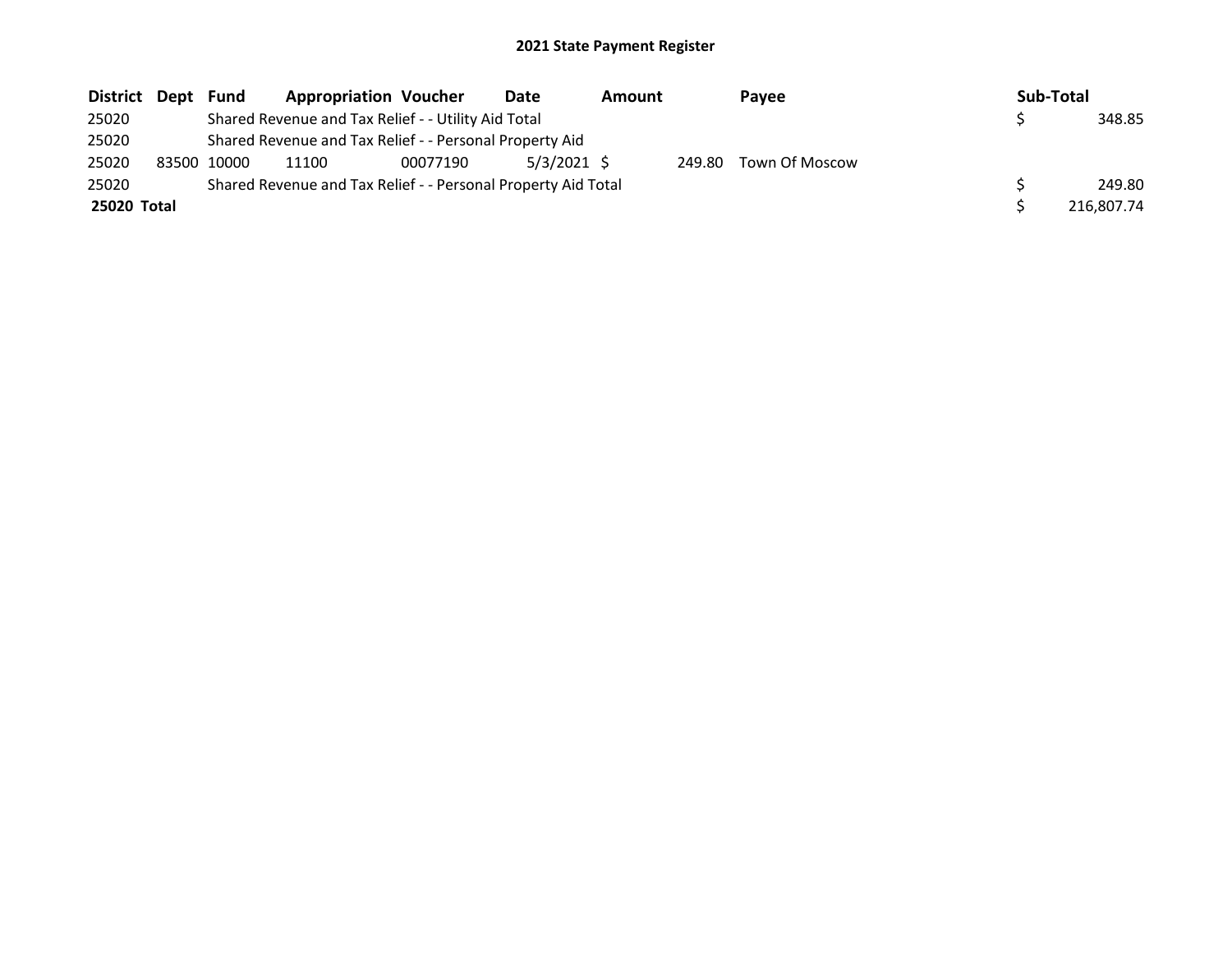| District Dept Fund |             | <b>Appropriation Voucher</b>                                       |          | <b>Date</b>    | <b>Amount</b> |           | Payee                     | Sub-Total |           |
|--------------------|-------------|--------------------------------------------------------------------|----------|----------------|---------------|-----------|---------------------------|-----------|-----------|
| 25022              |             | Dept of Safety & Prof Services - - Fire Dues Distribution          |          |                |               |           |                           |           |           |
| 25022              | 16500 10000 | 22500                                                              | 00040898 | 7/16/2021 \$   |               |           | 1,276.34 Town Of Pulaski  |           |           |
| 25022              |             | Dept of Safety & Prof Services - - Fire Dues Distribution Total    |          |                |               |           |                           | \$        | 1,276.34  |
| 25022              |             | Dept of Natural Resources - - Aids In Lieu Of Taxes - Gener        |          |                |               |           |                           |           |           |
| 25022              | 37000 10000 | 50300                                                              | 00461083 | $2/2/2021$ \$  |               |           | 12,319.46 Town Of Pulaski |           |           |
| 25022              | 37000 10000 | 50300                                                              | 00461084 | $2/2/2021$ \$  |               | 22,567.83 | Town Of Pulaski           |           |           |
| 25022              | 37000 10000 | 50300                                                              | 00475422 | $4/21/2021$ \$ |               | 668.20    | Town Of Pulaski           |           |           |
| 25022              |             | Dept of Natural Resources - - Aids In Lieu Of Taxes - Gener Total  |          |                |               |           |                           | \$        | 35,555.49 |
| 25022              |             | Dept of Natural Resources - - Seg Earned                           |          |                |               |           |                           |           |           |
| 25022              | 37000 21200 | 100SE                                                              | 00473971 | $4/15/2021$ \$ |               |           | 1,326.56 Town Of Pulaski  |           |           |
| 25022              |             | Dept of Natural Resources - - Seg Earned Total                     |          |                |               |           |                           | \$        | 1,326.56  |
| 25022              |             | Dept of Natural Resources - - Resaids - Cnty Forst, Cl & Mfl       |          |                |               |           |                           |           |           |
| 25022              | 37000 21200 | 57100                                                              | 00487803 | $6/14/2021$ \$ |               |           | 1,006.66 Town Of Pulaski  |           |           |
| 25022              |             | Dept of Natural Resources - - Resaids - Cnty Forst, Cl & Mfl Total |          |                |               |           |                           | \$        | 1,006.66  |
| 25022              |             | Dept of Natural Resources - - Aids In Lieu Of Taxes - Sum S        |          |                |               |           |                           |           |           |
| 25022              | 37000 21200 | 57900                                                              | 00475423 | $4/21/2021$ \$ |               |           | 1,989.78 Town Of Pulaski  |           |           |
| 25022              |             | Dept of Natural Resources - - Aids In Lieu Of Taxes - Sum S Total  |          |                |               |           |                           | \$        | 1,989.78  |
| 25022              |             | Dept of Natural Resources - - Fin Asst For Responsible Units       |          |                |               |           |                           |           |           |
| 25022              | 37000 27400 | 67000                                                              | 00483725 | $5/21/2021$ \$ |               |           | 1,302.88 Town Of Pulaski  |           |           |
| 25022              |             | Dept of Natural Resources - - Fin Asst For Responsible Units Total |          |                |               |           |                           | \$        | 1,302.88  |
| 25022              |             | WI Dept of Transportation - - Trns Aids To Mnc.-Sf                 |          |                |               |           |                           |           |           |
| 25022              | 39500 21100 | 19100                                                              | 00632330 | $1/4/2021$ \$  |               | 24,617.79 | Town Of Pulaski           |           |           |
| 25022              | 39500 21100 | 19100                                                              | 00667937 | $4/5/2021$ \$  |               | 24,617.79 | Town Of Pulaski           |           |           |
| 25022              | 39500 21100 | 19100                                                              | 00711425 | $7/6/2021$ \$  |               | 24,617.79 | Town Of Pulaski           |           |           |
| 25022              | 39500 21100 | 19100                                                              | 00751984 | 10/4/2021 \$   |               |           | 24,617.79 Town Of Pulaski |           |           |
| 25022              |             | WI Dept of Transportation - - Trns Aids To Mnc.-Sf Total           |          |                |               |           |                           | \$        | 98,471.16 |
| 25022              |             | Department of Revenue - - Gifts And Grants                         |          |                |               |           |                           |           |           |
| 25022              | 56600 10000 | 12100                                                              | 00206769 | $6/25/2021$ \$ |               |           | 20,096.36 Town Of Pulaski |           |           |
| 25022              |             | Department of Revenue - - Gifts And Grants Total                   |          |                |               |           |                           | \$        | 20,096.36 |
| 25022              |             | Shared Revenue and Tax Relief - - County And Municipal Aid         |          |                |               |           |                           |           |           |
| 25022              | 83500 10000 | 10500                                                              | 00081392 | 7/26/2021 \$   |               |           | 1,841.55 Town Of Pulaski  |           |           |
| 25022              | 83500 10000 | 10500                                                              | 00088493 | 11/15/2021 \$  |               |           | 10,435.46 Town Of Pulaski |           |           |
| 25022              |             | Shared Revenue and Tax Relief - - County And Municipal Aid Total   |          |                |               |           |                           | \$        | 12,277.01 |
| 25022              |             | Shared Revenue and Tax Relief - - Exempt Computer Aid              |          |                |               |           |                           |           |           |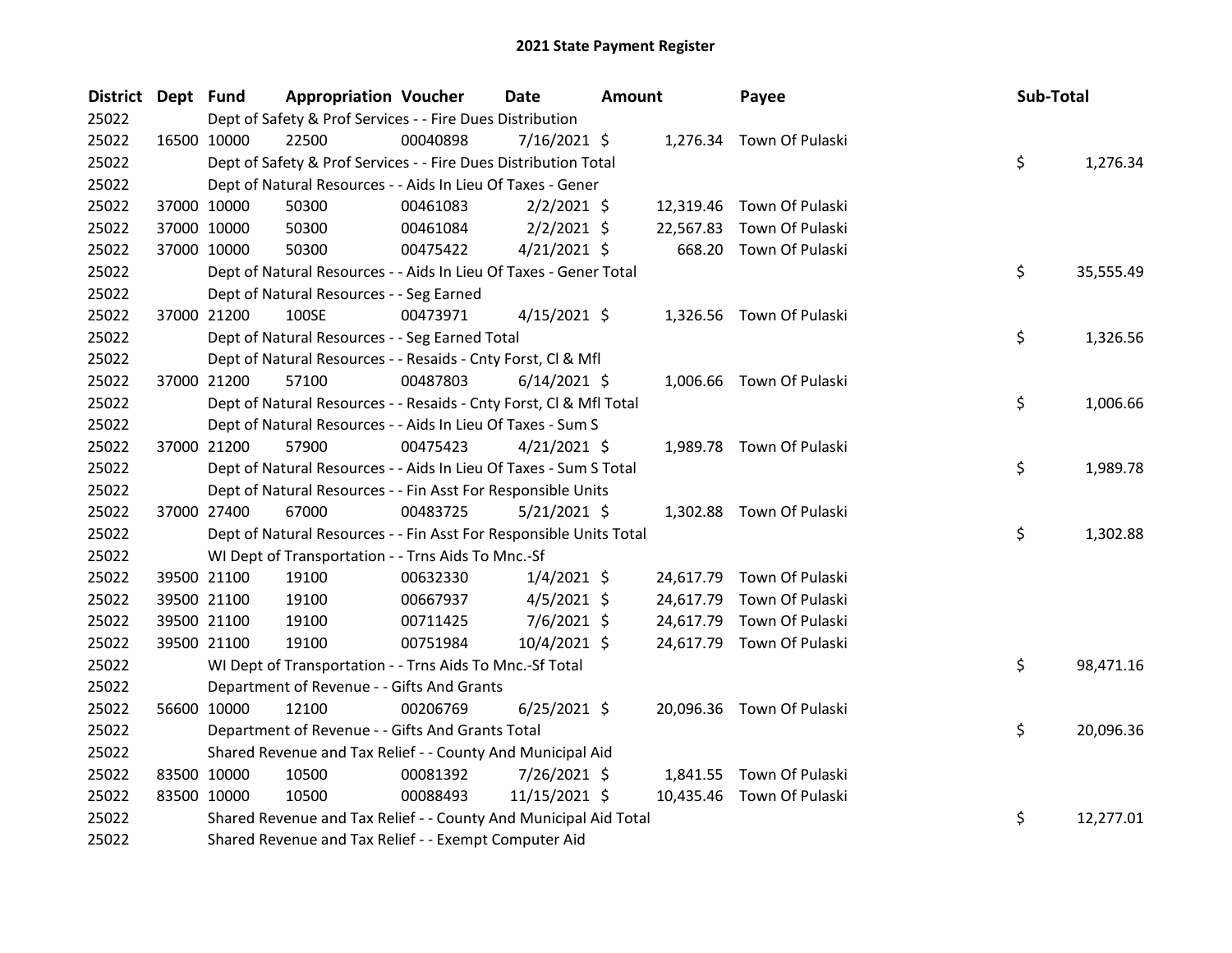| <b>District</b> | Dept | Fund        | <b>Appropriation Voucher</b>                                  |          | Date           | <b>Amount</b> |        | Payee           |    | Sub-Total |            |
|-----------------|------|-------------|---------------------------------------------------------------|----------|----------------|---------------|--------|-----------------|----|-----------|------------|
| 25022           |      | 83500 10000 | 10900                                                         | 00084014 | $7/26/2021$ \$ |               | 1.03   | Town Of Pulaski |    |           |            |
| 25022           |      |             | Shared Revenue and Tax Relief - - Exempt Computer Aid Total   |          |                |               |        |                 |    |           | 1.03       |
| 25022           |      |             | Shared Revenue and Tax Relief - - Utility Aid                 |          |                |               |        |                 |    |           |            |
| 25022           |      | 83500 10000 | 11000                                                         | 00081392 | $7/26/2021$ \$ |               | 64.26  | Town Of Pulaski |    |           |            |
| 25022           |      | 83500 10000 | 11000                                                         | 00088493 | 11/15/2021 \$  |               | 367.61 | Town Of Pulaski |    |           |            |
| 25022           |      |             | Shared Revenue and Tax Relief - - Utility Aid Total           |          |                |               |        |                 | \$ |           | 431.87     |
| 25022           |      |             | Shared Revenue and Tax Relief - - Personal Property Aid       |          |                |               |        |                 |    |           |            |
| 25022           |      | 83500 10000 | 11100                                                         | 00077191 | 5/3/2021 S     |               | 39.22  | Town Of Pulaski |    |           |            |
| 25022           |      |             | Shared Revenue and Tax Relief - - Personal Property Aid Total |          |                |               |        |                 |    |           | 39.22      |
| 25022 Total     |      |             |                                                               |          |                |               |        |                 | Ś  |           | 173,774.36 |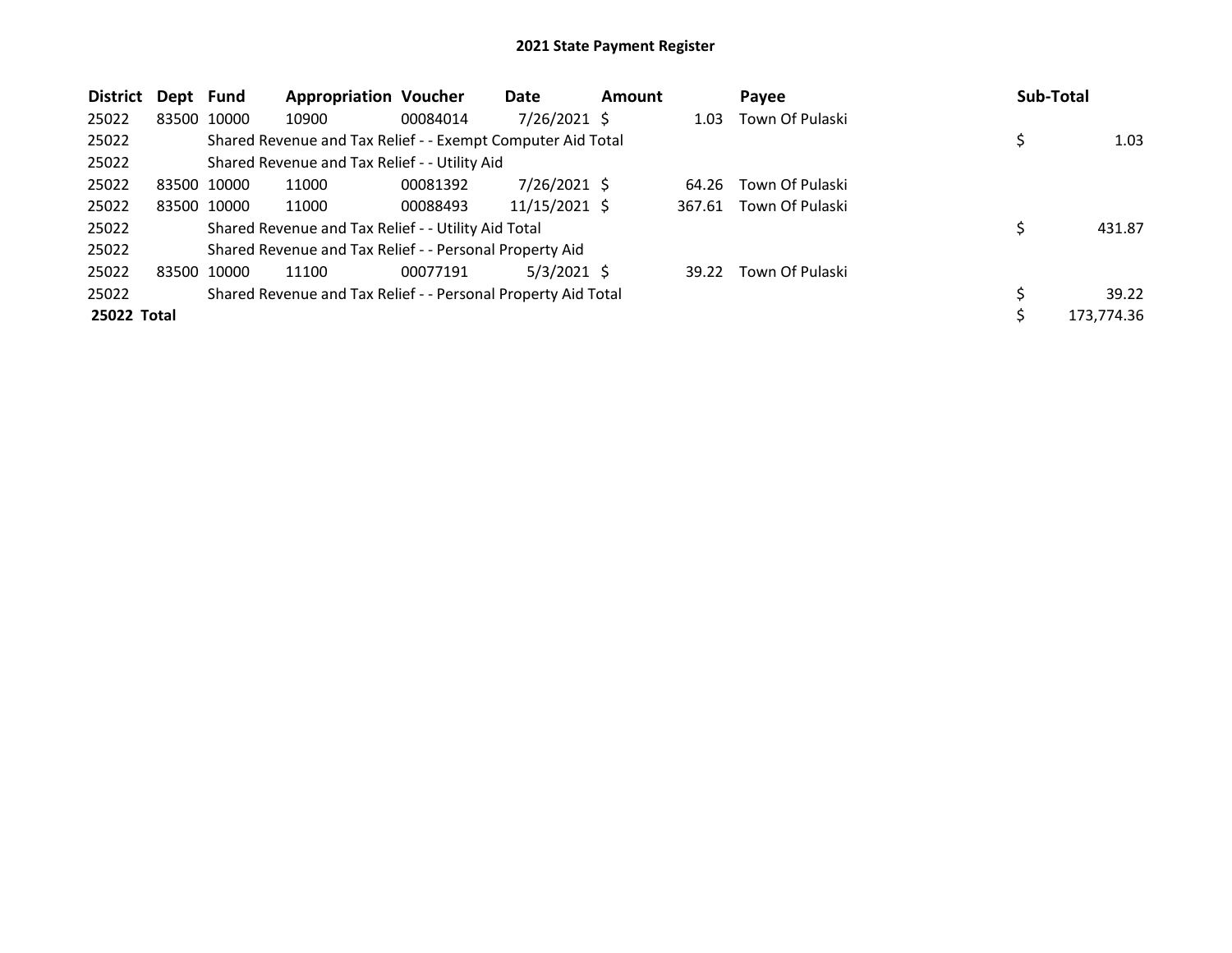| District Dept Fund |             |             | <b>Appropriation Voucher</b>                                       |          | <b>Date</b>    | <b>Amount</b> |           | Payee                      | Sub-Total |            |
|--------------------|-------------|-------------|--------------------------------------------------------------------|----------|----------------|---------------|-----------|----------------------------|-----------|------------|
| 25024              |             |             | Dept of Safety & Prof Services - - Fire Dues Distribution          |          |                |               |           |                            |           |            |
| 25024              |             | 16500 10000 | 22500                                                              | 00040900 | 7/16/2021 \$   |               |           | 2,779.00 Town Of Ridgeway  |           |            |
| 25024              |             |             | Dept of Safety & Prof Services - - Fire Dues Distribution Total    |          |                |               |           |                            | \$        | 2,779.00   |
| 25024              |             |             | Dept of Natural Resources - - Aids In Lieu Of Taxes - Gener        |          |                |               |           |                            |           |            |
| 25024              |             | 37000 10000 | 50300                                                              | 00461211 | $2/2/2021$ \$  |               | 39,434.99 | Town Of Ridgeway           |           |            |
| 25024              |             | 37000 10000 | 50300                                                              | 00476426 | $4/21/2021$ \$ |               | 865.32    | Town Of Ridgeway           |           |            |
| 25024              |             | 37000 10000 | 50300                                                              | 00476427 | $4/21/2021$ \$ |               | 54.49     | Town Of Ridgeway           |           |            |
| 25024              |             |             | Dept of Natural Resources - - Aids In Lieu Of Taxes - Gener Total  |          |                |               |           |                            | \$        | 40,354.80  |
| 25024              |             |             | Dept of Natural Resources - - Seg Earned                           |          |                |               |           |                            |           |            |
| 25024              |             | 37000 21200 | 100SE                                                              | 00473972 | $4/15/2021$ \$ |               | 548.50    | Town Of Ridgeway           |           |            |
| 25024              |             |             | Dept of Natural Resources - - Seg Earned Total                     |          |                |               |           |                            | \$        | 548.50     |
| 25024              |             |             | Dept of Natural Resources - - Resaids - Cnty Forst, Cl & Mfl       |          |                |               |           |                            |           |            |
| 25024              |             | 37000 21200 | 57100                                                              | 00487804 | $6/14/2021$ \$ |               |           | 911.49 Town Of Ridgeway    |           |            |
| 25024              |             |             | Dept of Natural Resources - - Resaids - Cnty Forst, Cl & Mfl Total |          |                |               |           |                            | \$        | 911.49     |
| 25024              |             |             | Dept of Natural Resources - - Fin Asst For Responsible Units       |          |                |               |           |                            |           |            |
| 25024              | 37000 27400 |             | 67000                                                              | 00483655 | $5/21/2021$ \$ |               |           | 3,818.94 Town Of Ridgeway  |           |            |
| 25024              |             |             | Dept of Natural Resources - - Fin Asst For Responsible Units Total |          |                |               |           |                            | \$        | 3,818.94   |
| 25024              |             |             | WI Dept of Transportation - - Trns Aids To Mnc.-Sf                 |          |                |               |           |                            |           |            |
| 25024              |             | 39500 21100 | 19100                                                              | 00632331 | $1/4/2021$ \$  |               |           | 31,687.11 Town Of Ridgeway |           |            |
| 25024              |             | 39500 21100 | 19100                                                              | 00667938 | $4/5/2021$ \$  |               |           | 31,687.11 Town Of Ridgeway |           |            |
| 25024              |             | 39500 21100 | 19100                                                              | 00711426 | 7/6/2021 \$    |               |           | 31,687.11 Town Of Ridgeway |           |            |
| 25024              |             | 39500 21100 | 19100                                                              | 00751985 | 10/4/2021 \$   |               |           | 31,687.11 Town Of Ridgeway |           |            |
| 25024              |             |             | WI Dept of Transportation - - Trns Aids To Mnc.-Sf Total           |          |                |               |           |                            | \$        | 126,748.44 |
| 25024              |             |             | WI Dept of Transportation - - Loc Rd Imp Prg St Fd                 |          |                |               |           |                            |           |            |
| 25024              |             | 39500 21100 | 27800                                                              | 00718488 | 7/9/2021 \$    |               |           | 14,177.01 Town Of Ridgeway |           |            |
| 25024              |             |             | WI Dept of Transportation - - Loc Rd Imp Prg St Fd Total           |          |                |               |           |                            | \$        | 14,177.01  |
| 25024              |             |             | Department of Revenue - - Gifts And Grants                         |          |                |               |           |                            |           |            |
| 25024              |             | 56600 10000 | 12100                                                              | 00206770 | $6/25/2021$ \$ |               |           | 30,563.22 Town Of Ridgeway |           |            |
| 25024              |             |             | Department of Revenue - - Gifts And Grants Total                   |          |                |               |           |                            | \$        | 30,563.22  |
| 25024              |             |             | Shared Revenue and Tax Relief - - County And Municipal Aid         |          |                |               |           |                            |           |            |
| 25024              |             | 83500 10000 | 10500                                                              | 00081393 | 7/26/2021 \$   |               | 1,560.43  | Town Of Ridgeway           |           |            |
| 25024              |             | 83500 10000 | 10500                                                              | 00088494 | 11/15/2021 \$  |               |           | 8,842.42 Town Of Ridgeway  |           |            |
| 25024              |             |             | Shared Revenue and Tax Relief - - County And Municipal Aid Total   |          |                |               |           |                            | \$        | 10,402.85  |
| 25024              |             |             | Shared Revenue and Tax Relief - - Exempt Computer Aid              |          |                |               |           |                            |           |            |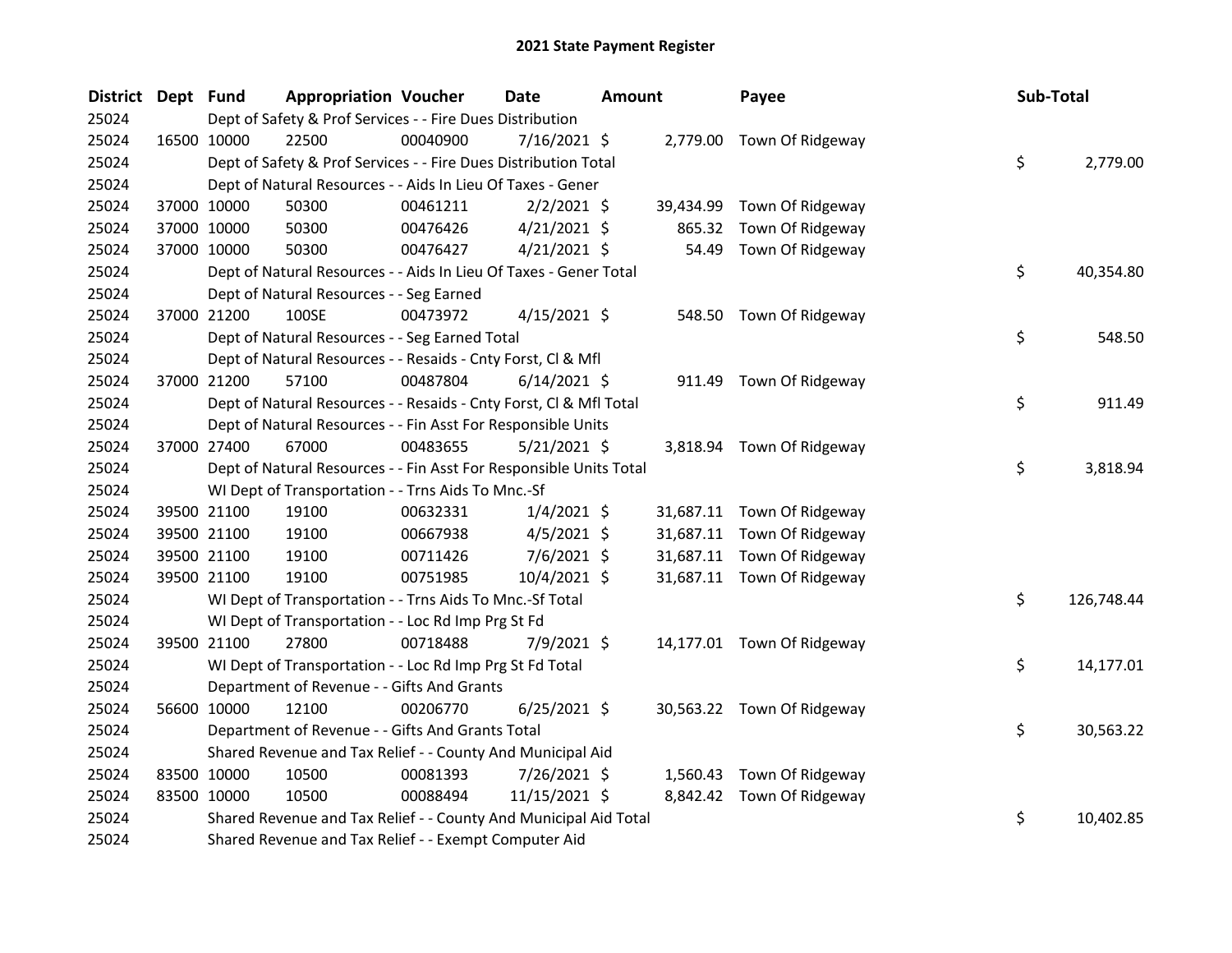| District Dept Fund |             | <b>Appropriation Voucher</b>                                  |          | Date          | <b>Amount</b> |        | Pavee            | Sub-Total  |
|--------------------|-------------|---------------------------------------------------------------|----------|---------------|---------------|--------|------------------|------------|
| 25024              | 83500 10000 | 10900                                                         | 00084015 | 7/26/2021 \$  |               | 3.11   | Town Of Ridgeway |            |
| 25024              |             | Shared Revenue and Tax Relief - - Exempt Computer Aid Total   |          |               |               |        |                  | 3.11       |
| 25024              |             | Shared Revenue and Tax Relief - - Personal Property Aid       |          |               |               |        |                  |            |
| 25024              | 83500 10000 | 11100                                                         | 00077192 | $5/3/2021$ \$ |               | 319.64 | Town Of Ridgeway |            |
| 25024              |             | Shared Revenue and Tax Relief - - Personal Property Aid Total |          |               |               |        |                  | 319.64     |
| 25024 Total        |             |                                                               |          |               |               |        |                  | 230,627.00 |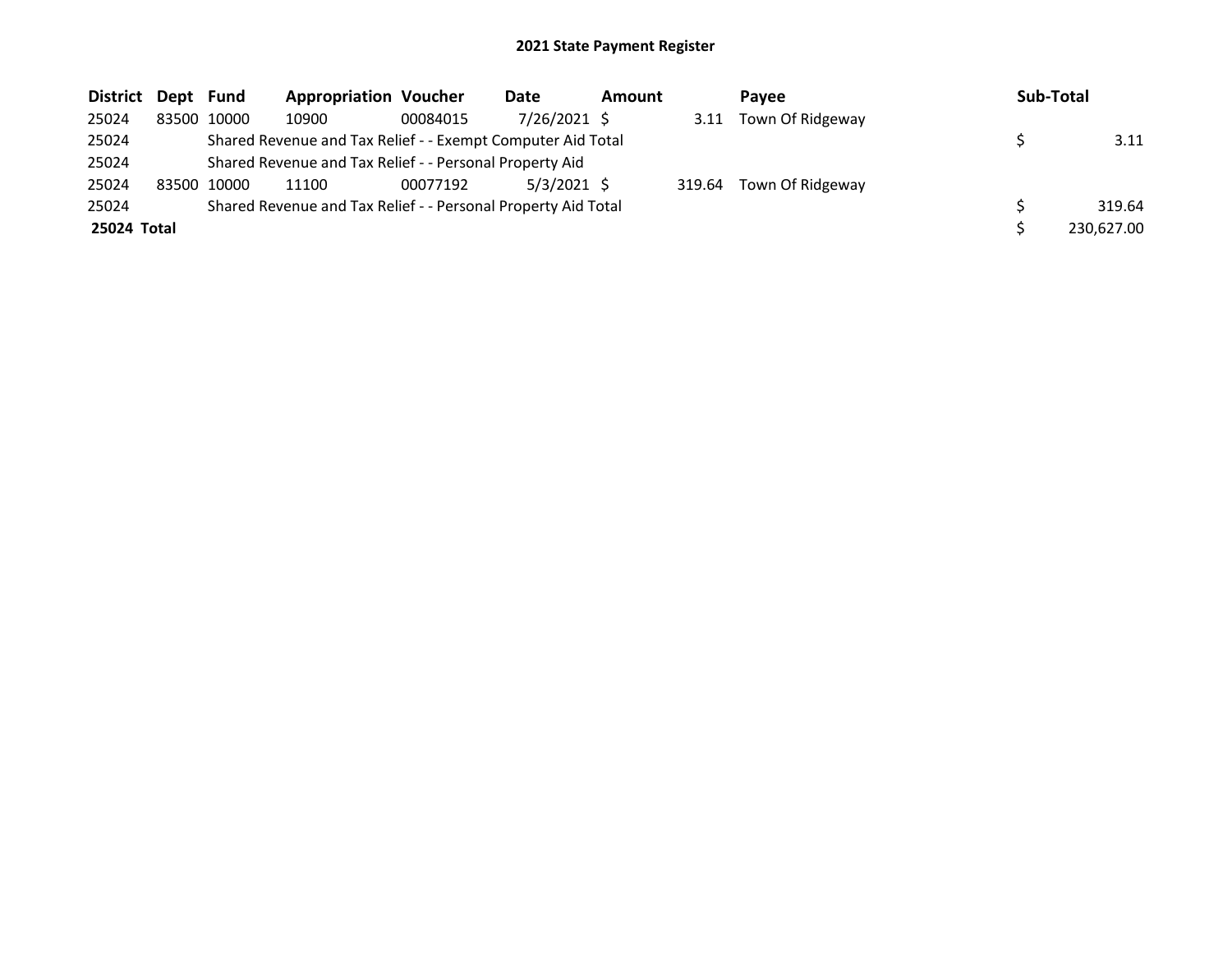| District Dept Fund |             |             | <b>Appropriation Voucher</b>                                       |          | <b>Date</b>    | <b>Amount</b> |           | Payee                      | Sub-Total |            |
|--------------------|-------------|-------------|--------------------------------------------------------------------|----------|----------------|---------------|-----------|----------------------------|-----------|------------|
| 25026              |             |             | Dept of Safety & Prof Services - - Fire Dues Distribution          |          |                |               |           |                            |           |            |
| 25026              | 16500 10000 |             | 22500                                                              | 00040902 | $7/16/2021$ \$ |               |           | 1,790.13 Town Of Waldwick  |           |            |
| 25026              |             |             | Dept of Safety & Prof Services - - Fire Dues Distribution Total    |          |                |               |           |                            | \$        | 1,790.13   |
| 25026              |             |             | Dept of Natural Resources - - Resaids - Cnty Forst, Cl & Mfl       |          |                |               |           |                            |           |            |
| 25026              | 37000 21200 |             | 57100                                                              | 00487805 | $6/14/2021$ \$ |               |           | 125.99 Town Of Waldwick    |           |            |
| 25026              |             |             | Dept of Natural Resources - - Resaids - Cnty Forst, Cl & Mfl Total |          |                |               |           |                            | \$        | 125.99     |
| 25026              |             |             | Dept of Natural Resources - - Fin Asst For Responsible Units       |          |                |               |           |                            |           |            |
| 25026              | 37000 27400 |             | 67000                                                              | 00483359 | 5/21/2021 \$   |               |           | 444.60 Town Of Waldwick    |           |            |
| 25026              |             |             | Dept of Natural Resources - - Fin Asst For Responsible Units Total |          |                |               |           |                            | \$        | 444.60     |
| 25026              |             |             | WI Dept of Transportation - - Trns Aids To Mnc.-Sf                 |          |                |               |           |                            |           |            |
| 25026              | 39500 21100 |             | 19100                                                              | 00632332 | $1/4/2021$ \$  |               |           | 21,142.26 Town Of Waldwick |           |            |
| 25026              |             | 39500 21100 | 19100                                                              | 00667939 | $4/5/2021$ \$  |               | 21,142.26 | Town Of Waldwick           |           |            |
| 25026              |             | 39500 21100 | 19100                                                              | 00711427 | $7/6/2021$ \$  |               | 21,142.26 | Town Of Waldwick           |           |            |
| 25026              |             | 39500 21100 | 19100                                                              | 00751986 | 10/4/2021 \$   |               |           | 21,142.26 Town Of Waldwick |           |            |
| 25026              |             |             | WI Dept of Transportation - - Trns Aids To Mnc.-Sf Total           |          |                |               |           |                            | \$        | 84,569.04  |
| 25026              |             |             | Department of Revenue - - Gifts And Grants                         |          |                |               |           |                            |           |            |
| 25026              | 56600 10000 |             | 12100                                                              | 00206771 | $6/25/2021$ \$ |               |           | 25,120.45 Town Of Waldwick |           |            |
| 25026              |             |             | Department of Revenue - - Gifts And Grants Total                   |          |                |               |           |                            | \$        | 25,120.45  |
| 25026              |             |             | Shared Revenue and Tax Relief - - County And Municipal Aid         |          |                |               |           |                            |           |            |
| 25026              | 83500 10000 |             | 10500                                                              | 00081394 | $7/26/2021$ \$ |               | 2,410.16  | Town Of Waldwick           |           |            |
| 25026              | 83500 10000 |             | 10500                                                              | 00088495 | 11/15/2021 \$  |               |           | 13,657.54 Town Of Waldwick |           |            |
| 25026              |             |             | Shared Revenue and Tax Relief - - County And Municipal Aid Total   |          |                |               |           |                            | \$        | 16,067.70  |
| 25026              |             |             | Shared Revenue and Tax Relief - - Exempt Computer Aid              |          |                |               |           |                            |           |            |
| 25026              | 83500 10000 |             | 10900                                                              | 00084016 | 7/26/2021 \$   |               | 2.08      | Town Of Waldwick           |           |            |
| 25026              |             |             | Shared Revenue and Tax Relief - - Exempt Computer Aid Total        |          |                |               |           |                            | \$        | 2.08       |
| 25026              |             |             | Shared Revenue and Tax Relief - - Utility Aid                      |          |                |               |           |                            |           |            |
| 25026              | 83500 10000 |             | 11000                                                              | 00081394 | 7/26/2021 \$   |               | 43.33     | Town Of Waldwick           |           |            |
| 25026              | 83500 10000 |             | 11000                                                              | 00088495 | 11/15/2021 \$  |               | 244.30    | Town Of Waldwick           |           |            |
| 25026              |             |             | Shared Revenue and Tax Relief - - Utility Aid Total                |          |                |               |           |                            | \$        | 287.63     |
| 25026              |             |             | Shared Revenue and Tax Relief - - Personal Property Aid            |          |                |               |           |                            |           |            |
| 25026              | 83500 10000 |             | 11100                                                              | 00077193 | $5/3/2021$ \$  |               |           | 0.29 Town Of Waldwick      |           |            |
| 25026              |             |             | Shared Revenue and Tax Relief - - Personal Property Aid Total      |          |                |               |           |                            | \$        | 0.29       |
| 25026 Total        |             |             |                                                                    |          |                |               |           |                            | \$        | 128,407.91 |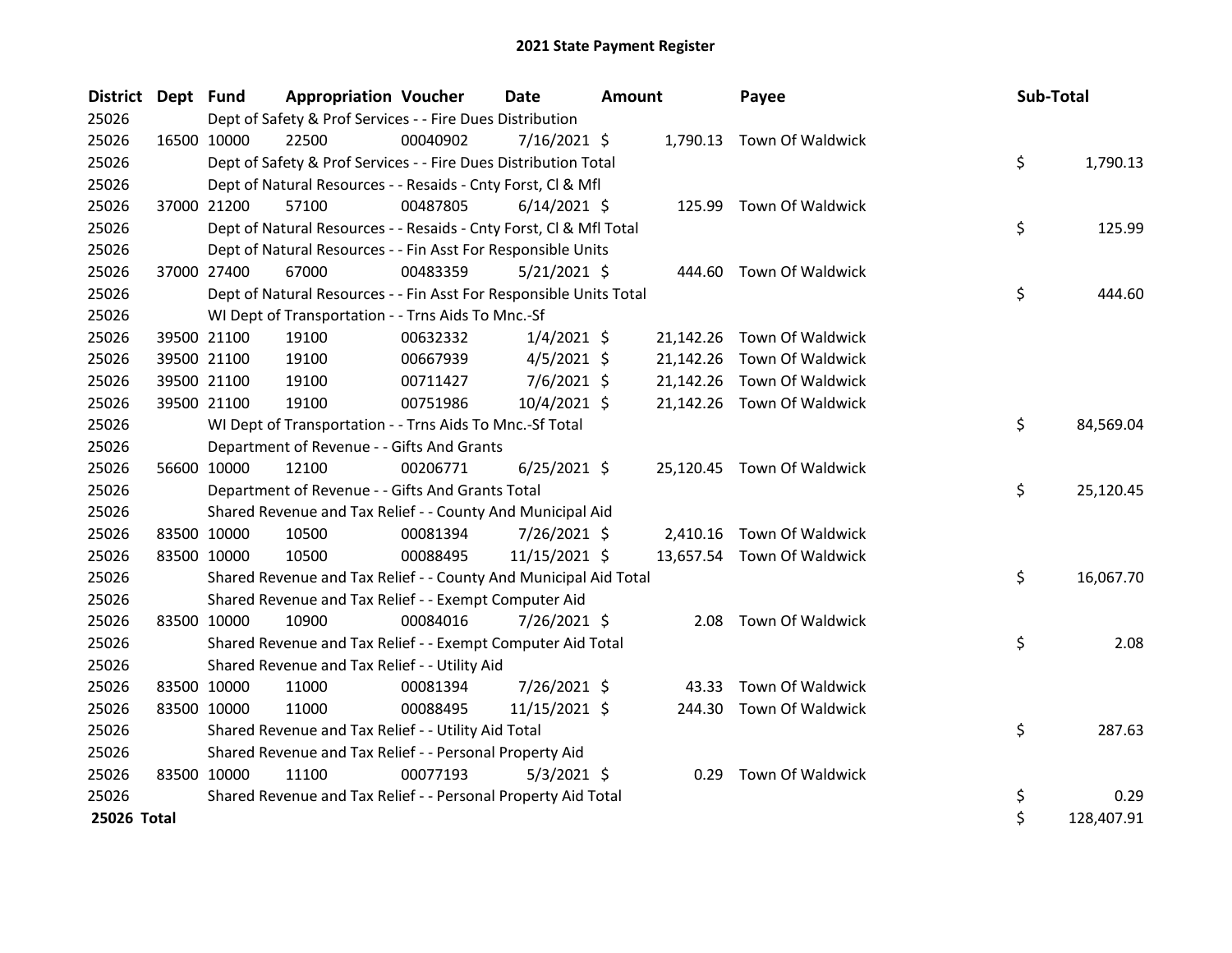| District Dept Fund |             | <b>Appropriation Voucher</b>                                       |          | <b>Date</b>    | <b>Amount</b> |           | Payee                     | Sub-Total |           |
|--------------------|-------------|--------------------------------------------------------------------|----------|----------------|---------------|-----------|---------------------------|-----------|-----------|
| 25028              |             | Dept of Safety & Prof Services - - Fire Dues Distribution          |          |                |               |           |                           |           |           |
| 25028              | 16500 10000 | 22500                                                              | 00040903 | $7/16/2021$ \$ |               |           | 3,690.14 Town of Wyoming  |           |           |
| 25028              |             | Dept of Safety & Prof Services - - Fire Dues Distribution Total    |          |                |               |           |                           | \$        | 3,690.14  |
| 25028              |             | Dept of Natural Resources - - Aids In Lieu Of Taxes - Gener        |          |                |               |           |                           |           |           |
| 25028              | 37000 10000 | 50300                                                              | 00461254 | $2/2/2021$ \$  |               | 2,243.69  | Town of Wyoming           |           |           |
| 25028              | 37000 10000 | 50300                                                              | 00461255 | $2/2/2021$ \$  |               | 6,378.24  | Town of Wyoming           |           |           |
| 25028              | 37000 10000 | 50300                                                              | 00476723 | $4/21/2021$ \$ |               | 5.84      | Town of Wyoming           |           |           |
| 25028              | 37000 10000 | 50300                                                              | 00476725 | $4/21/2021$ \$ |               | 394.84    | Town of Wyoming           |           |           |
| 25028              |             | Dept of Natural Resources - - Aids In Lieu Of Taxes - Gener Total  |          |                |               |           |                           | \$        | 9,022.61  |
| 25028              |             | Dept of Natural Resources - - Seg Earned                           |          |                |               |           |                           |           |           |
| 25028              | 37000 21200 | 100SE                                                              | 00456014 | $1/12/2021$ \$ |               | 3,297.50  | Town of Wyoming           |           |           |
| 25028              | 37000 21200 | 100SE                                                              | 00473973 | $4/15/2021$ \$ |               | 659.50    | Town of Wyoming           |           |           |
| 25028              |             | Dept of Natural Resources - - Seg Earned Total                     |          |                |               |           |                           | \$        | 3,957.00  |
| 25028              |             | Dept of Natural Resources - - Resaids - Cnty Forst, Cl & Mfl       |          |                |               |           |                           |           |           |
| 25028              | 37000 21200 | 57100                                                              | 00487806 | $6/14/2021$ \$ |               |           | 1,334.75 Town of Wyoming  |           |           |
| 25028              |             | Dept of Natural Resources - - Resaids - Cnty Forst, CI & Mfl Total |          |                |               |           |                           | \$        | 1,334.75  |
| 25028              |             | Dept of Natural Resources - - Aids In Lieu Of Taxes - Sum S        |          |                |               |           |                           |           |           |
| 25028              | 37000 21200 | 57900                                                              | 00476724 | $4/21/2021$ \$ |               | 58.52     | Town of Wyoming           |           |           |
| 25028              | 37000 21200 | 57900                                                              | 00476726 | $4/21/2021$ \$ |               | 41.54     | Town of Wyoming           |           |           |
| 25028              |             | Dept of Natural Resources - - Aids In Lieu Of Taxes - Sum S Total  |          |                |               |           |                           | \$        | 100.06    |
| 25028              |             | Dept of Natural Resources - - Fin Asst For Responsible Units       |          |                |               |           |                           |           |           |
| 25028              | 37000 27400 | 67000                                                              | 00483418 | $5/21/2021$ \$ |               |           | 1,232.35 Town of Wyoming  |           |           |
| 25028              |             | Dept of Natural Resources - - Fin Asst For Responsible Units Total |          |                |               |           |                           | \$        | 1,232.35  |
| 25028              |             | WI Dept of Transportation - - Trns Aids To Mnc.-Sf                 |          |                |               |           |                           |           |           |
| 25028              | 39500 21100 | 19100                                                              | 00632333 | $1/4/2021$ \$  |               | 19,440.63 | Town of Wyoming           |           |           |
| 25028              | 39500 21100 | 19100                                                              | 00667940 | $4/5/2021$ \$  |               | 19,440.63 | Town of Wyoming           |           |           |
| 25028              | 39500 21100 | 19100                                                              | 00711428 | $7/6/2021$ \$  |               | 19,440.63 | Town of Wyoming           |           |           |
| 25028              | 39500 21100 | 19100                                                              | 00751987 | 10/4/2021 \$   |               | 19,440.63 | Town of Wyoming           |           |           |
| 25028              |             | WI Dept of Transportation - - Trns Aids To Mnc.-Sf Total           |          |                |               |           |                           | \$        | 77,762.52 |
| 25028              |             | Department of Revenue - - Gifts And Grants                         |          |                |               |           |                           |           |           |
| 25028              | 56600 10000 | 12100                                                              | 00206772 | $6/25/2021$ \$ |               |           | 16,275.96 Town of Wyoming |           |           |
| 25028              |             | Department of Revenue - - Gifts And Grants Total                   |          |                |               |           |                           | \$        | 16,275.96 |
| 25028              |             | Shared Revenue and Tax Relief - - County And Municipal Aid         |          |                |               |           |                           |           |           |
| 25028              | 83500 10000 | 10500                                                              | 00081395 | 7/26/2021 \$   |               |           | 892.07 Town of Wyoming    |           |           |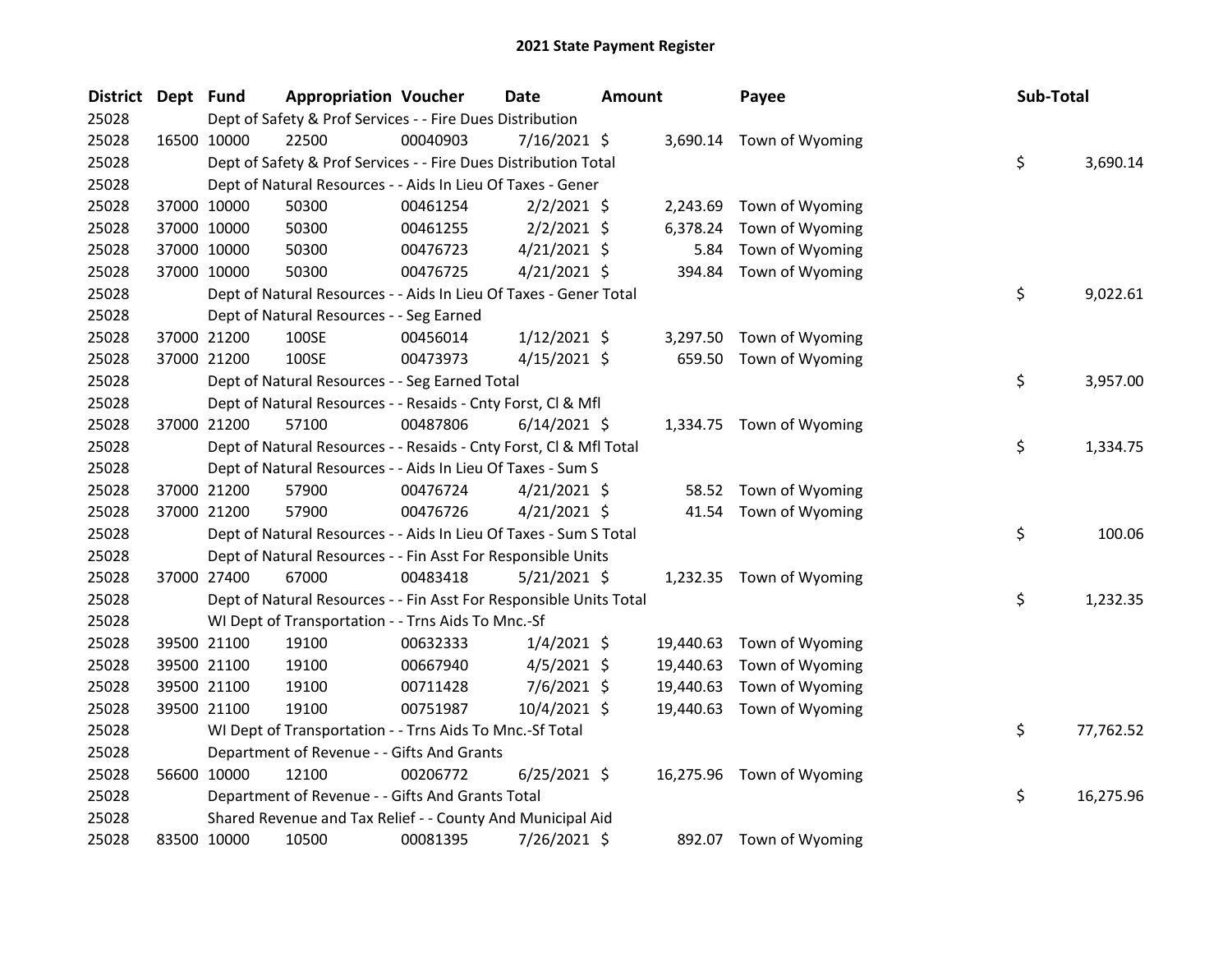| <b>District</b> | Dept Fund |             | <b>Appropriation Voucher</b>                                        |          | Date            | <b>Amount</b> |          | Payee           | Sub-Total      |
|-----------------|-----------|-------------|---------------------------------------------------------------------|----------|-----------------|---------------|----------|-----------------|----------------|
| 25028           | 83500     | 10000       | 10500                                                               | 00088496 | $11/15/2021$ \$ |               | 5,055.09 | Town of Wyoming |                |
| 25028           |           |             | Shared Revenue and Tax Relief - - County And Municipal Aid Total    |          |                 |               |          |                 | \$<br>5,947.16 |
| 25028           |           |             | Shared Revenue and Tax Relief - - Exempt Computer Aid               |          |                 |               |          |                 |                |
| 25028           | 83500     | 10000       | 10900                                                               | 00084017 | $7/26/2021$ \$  |               | 106.00   | Town of Wyoming |                |
| 25028           |           |             | Shared Revenue and Tax Relief - - Exempt Computer Aid Total         |          |                 |               |          |                 | \$<br>106.00   |
| 25028           |           |             | Shared Revenue and Tax Relief - - Utility Aid                       |          |                 |               |          |                 |                |
| 25028           | 83500     | 10000       | 11000                                                               | 00081395 | 7/26/2021 \$    |               | 345.17   | Town of Wyoming |                |
| 25028           |           | 83500 10000 | 11000                                                               | 00088496 | 11/15/2021 \$   |               | 2,128.26 | Town of Wyoming |                |
| 25028           |           |             | Shared Revenue and Tax Relief - - Utility Aid Total                 |          |                 |               |          |                 | \$<br>2,473.43 |
| 25028           |           |             | Shared Revenue and Tax Relief - - Personal Property Aid             |          |                 |               |          |                 |                |
| 25028           | 83500     | 10000       | 11100                                                               | 00077194 | $5/3/2021$ \$   |               | 320.16   | Town of Wyoming |                |
| 25028           |           |             | Shared Revenue and Tax Relief - - Personal Property Aid Total       |          |                 |               |          |                 | \$<br>320.16   |
| 25028           |           |             | Shared Revenue and Tax Relief - - Payments For Municipal Svcs       |          |                 |               |          |                 |                |
| 25028           | 83500     | 10000       | 50100                                                               | 00073628 | $2/1/2021$ \$   |               | 304.69   | Town of Wyoming |                |
| 25028           |           |             | Shared Revenue and Tax Relief - - Payments For Municipal Svcs Total |          |                 |               |          |                 | 304.69         |
| 25028 Total     |           |             |                                                                     |          |                 |               |          |                 | 122,526.83     |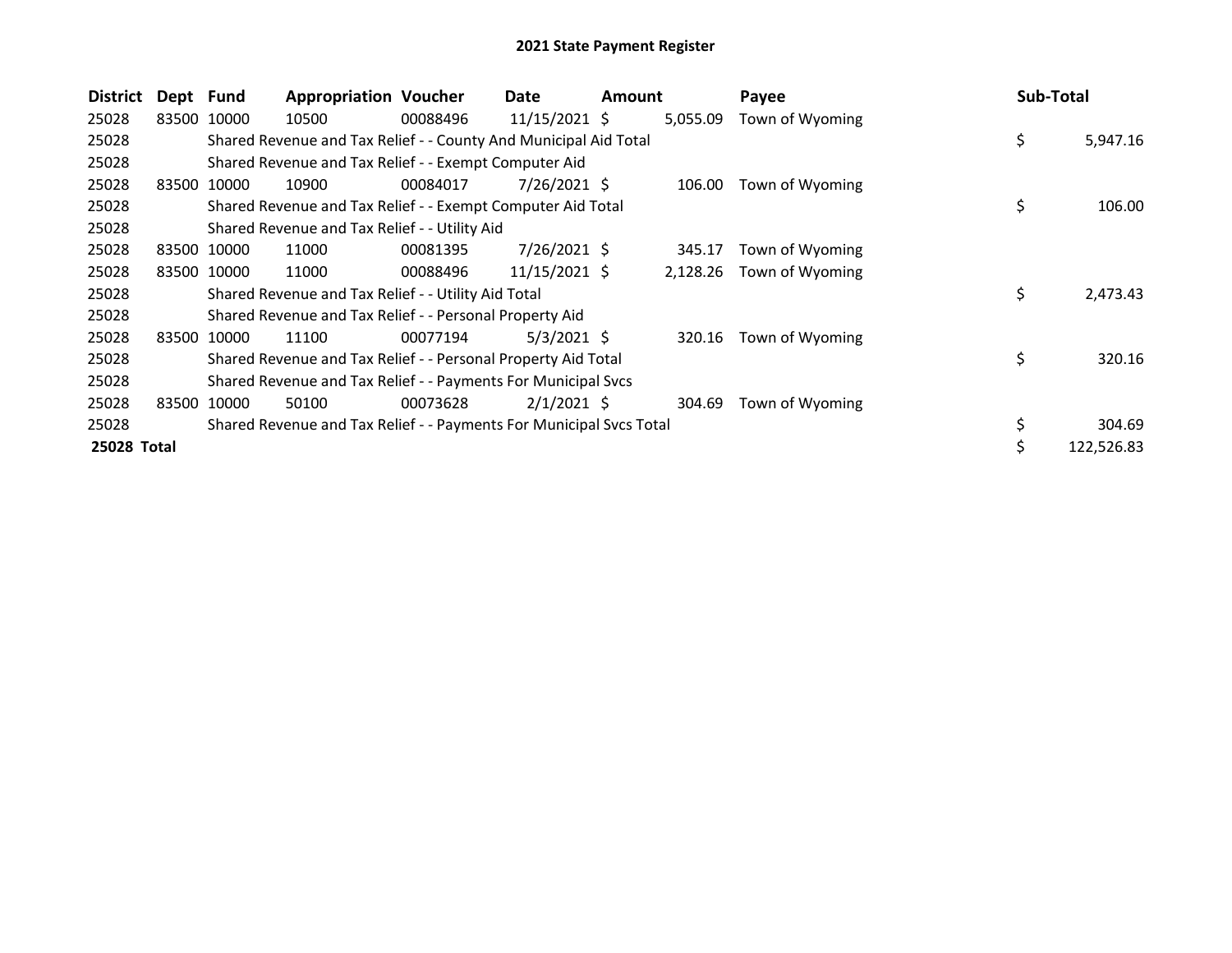| <b>District</b> | Dept Fund |             | <b>Appropriation Voucher</b>                                          |          | <b>Date</b>    | <b>Amount</b> |          | Payee                      | Sub-Total |           |
|-----------------|-----------|-------------|-----------------------------------------------------------------------|----------|----------------|---------------|----------|----------------------------|-----------|-----------|
| 25101           |           |             | Dept of Safety & Prof Services - - Fire Dues Distribution             |          |                |               |          |                            |           |           |
| 25101           |           | 16500 10000 | 22500                                                                 | 00040880 | 7/16/2021 \$   |               |          | 2,440.61 Village Of Arena  |           |           |
| 25101           |           |             | Dept of Safety & Prof Services - - Fire Dues Distribution Total       |          |                |               |          |                            | \$        | 2,440.61  |
| 25101           |           |             | Dept of Natural Resources - - Fin Asst For Responsible Units          |          |                |               |          |                            |           |           |
| 25101           |           | 37000 27400 | 67000                                                                 | 00483148 | $5/21/2021$ \$ |               |          | 1,110.30 Village Of Arena  |           |           |
| 25101           |           |             | Dept of Natural Resources - - Fin Asst For Responsible Units Total    |          |                |               |          |                            | \$        | 1,110.30  |
| 25101           |           |             | WI Dept of Transportation - - Trns Aids To Mnc.-Sf                    |          |                |               |          |                            |           |           |
| 25101           |           | 39500 21100 | 19100                                                                 | 00632334 | $1/4/2021$ \$  |               |          | 9,862.41 Village Of Arena  |           |           |
| 25101           |           | 39500 21100 | 19100                                                                 | 00667941 | $4/5/2021$ \$  |               | 9,862.41 | Village Of Arena           |           |           |
| 25101           |           | 39500 21100 | 19100                                                                 | 00711429 | 7/6/2021 \$    |               |          | 9,862.41 Village Of Arena  |           |           |
| 25101           |           | 39500 21100 | 19100                                                                 | 00751988 | 10/4/2021 \$   |               |          | 9,862.43 Village Of Arena  |           |           |
| 25101           |           |             | WI Dept of Transportation - - Trns Aids To Mnc.-Sf Total              |          |                |               |          |                            | \$        | 39,449.66 |
| 25101           |           |             | Department of Revenue - - Gifts And Grants                            |          |                |               |          |                            |           |           |
| 25101           |           | 56600 10000 | 12100                                                                 | 00206773 | $6/25/2021$ \$ |               |          | 43,280.45 Village Of Arena |           |           |
| 25101           |           |             | Department of Revenue - - Gifts And Grants Total                      |          |                |               |          |                            | \$        | 43,280.45 |
| 25101           |           |             | Department of Revenue - - Misc Revenue Holding Clearing               |          |                |               |          |                            |           |           |
| 25101           |           | 56600 10000 | 99500                                                                 | 00193484 | $3/5/2021$ \$  |               | 1,098.50 | Village Of Arena           |           |           |
| 25101           |           | 56600 10000 | 99500                                                                 | 00197754 | $4/7/2021$ \$  |               | 270.00   | Village Of Arena           |           |           |
| 25101           |           | 56600 10000 | 99500                                                                 | 00201127 | $5/7/2021$ \$  |               | 25.00    | Village Of Arena           |           |           |
| 25101           |           | 56600 10000 | 99500                                                                 | 00204353 | $6/7/2021$ \$  |               | 25.00    | Village Of Arena           |           |           |
| 25101           |           | 56600 10000 | 99500                                                                 | 00208935 | 7/8/2021 \$    |               | 25.00    | Village Of Arena           |           |           |
| 25101           |           | 56600 10000 | 99500                                                                 | 00211687 | $8/6/2021$ \$  |               | 25.00    | Village Of Arena           |           |           |
| 25101           |           | 56600 10000 | 99500                                                                 | 00214296 | $9/8/2021$ \$  |               | 20.00    | Village Of Arena           |           |           |
| 25101           |           | 56600 10000 | 99500                                                                 | 00219144 | 11/5/2021 \$   |               | 17.50    | Village Of Arena           |           |           |
| 25101           |           | 56600 10000 | 99500                                                                 | 00221285 | 12/7/2021 \$   |               | 25.00    | Village Of Arena           |           |           |
| 25101           |           |             | Department of Revenue - - Misc Revenue Holding Clearing Total         |          |                |               |          |                            | \$.       | 1,531.00  |
| 25101           |           |             | Shared Revenue and Tax Relief - - Expenditure Restraint Program       |          |                |               |          |                            |           |           |
| 25101           |           | 83500 10000 | 10100                                                                 | 00081396 | 7/26/2021 \$   |               |          | 15,526.51 Village Of Arena |           |           |
| 25101           |           |             | Shared Revenue and Tax Relief - - Expenditure Restraint Program Total |          |                |               |          |                            | \$        | 15,526.51 |
| 25101           |           |             | Shared Revenue and Tax Relief - - County And Municipal Aid            |          |                |               |          |                            |           |           |
| 25101           |           | 83500 10000 | 10500                                                                 | 00081396 | 7/26/2021 \$   |               |          | 14,850.21 Village Of Arena |           |           |
| 25101           |           | 83500 10000 | 10500                                                                 | 00088497 | 11/15/2021 \$  |               |          | 84,151.17 Village Of Arena |           |           |
| 25101           |           |             | Shared Revenue and Tax Relief - - County And Municipal Aid Total      |          |                |               |          |                            | \$        | 99,001.38 |
| 25101           |           |             | Shared Revenue and Tax Relief - - Exempt Computer Aid                 |          |                |               |          |                            |           |           |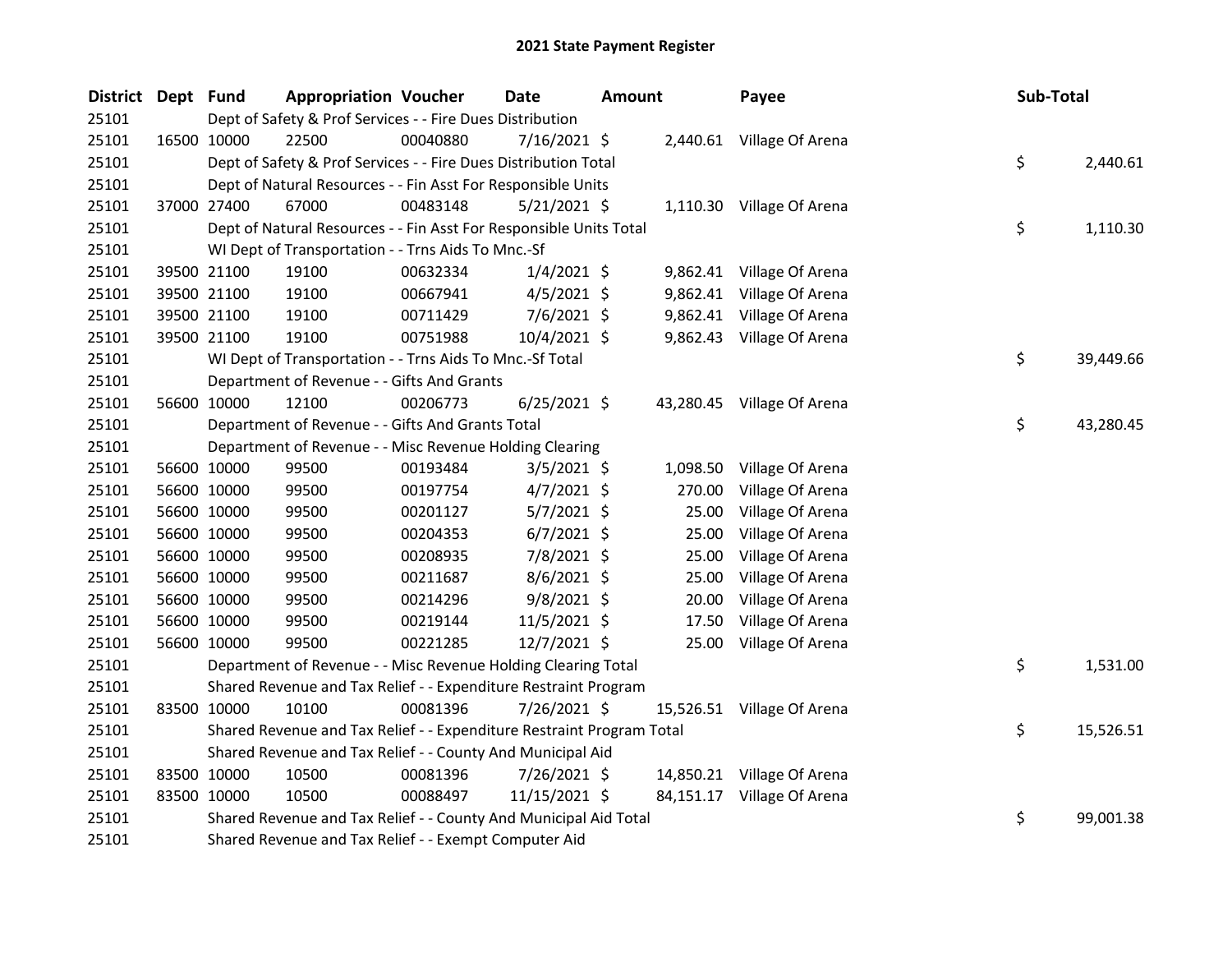| <b>District</b> | Dept Fund |             | <b>Appropriation Voucher</b>                                                  |          | Date           | <b>Amount</b> |          | Payee            | Sub-Total |            |
|-----------------|-----------|-------------|-------------------------------------------------------------------------------|----------|----------------|---------------|----------|------------------|-----------|------------|
| 25101           |           | 83500 10000 | 10900                                                                         | 00084018 | $7/26/2021$ \$ |               | 97.69    | Village Of Arena |           |            |
| 25101           |           |             | Shared Revenue and Tax Relief - - Exempt Computer Aid Total                   |          |                |               |          |                  | Ş         | 97.69      |
| 25101           |           |             | Shared Revenue and Tax Relief - - Personal Property Aid                       |          |                |               |          |                  |           |            |
| 25101           |           | 83500 10000 | 11100                                                                         | 00077195 | $5/3/2021$ \$  |               | 145.73   | Village Of Arena |           |            |
| 25101           |           | 83500 10000 | 11100                                                                         | 00078866 | $5/3/2021$ \$  |               | 978.60   | Village Of Arena |           |            |
| 25101           |           |             | Shared Revenue and Tax Relief - - Personal Property Aid Total                 |          |                |               |          |                  | S         | 1,124.33   |
| 25101           |           |             | Shared Revenue and Tax Relief - - State Aid; Video Service Provider Fee       |          |                |               |          |                  |           |            |
| 25101           |           | 83500 10000 | 11200                                                                         | 00082955 | $7/26/2021$ \$ |               | 2,411.03 | Village Of Arena |           |            |
| 25101           |           |             | Shared Revenue and Tax Relief - - State Aid; Video Service Provider Fee Total |          |                |               |          |                  | S         | 2,411.03   |
| 25101 Total     |           |             |                                                                               |          |                |               |          |                  |           | 205,972.96 |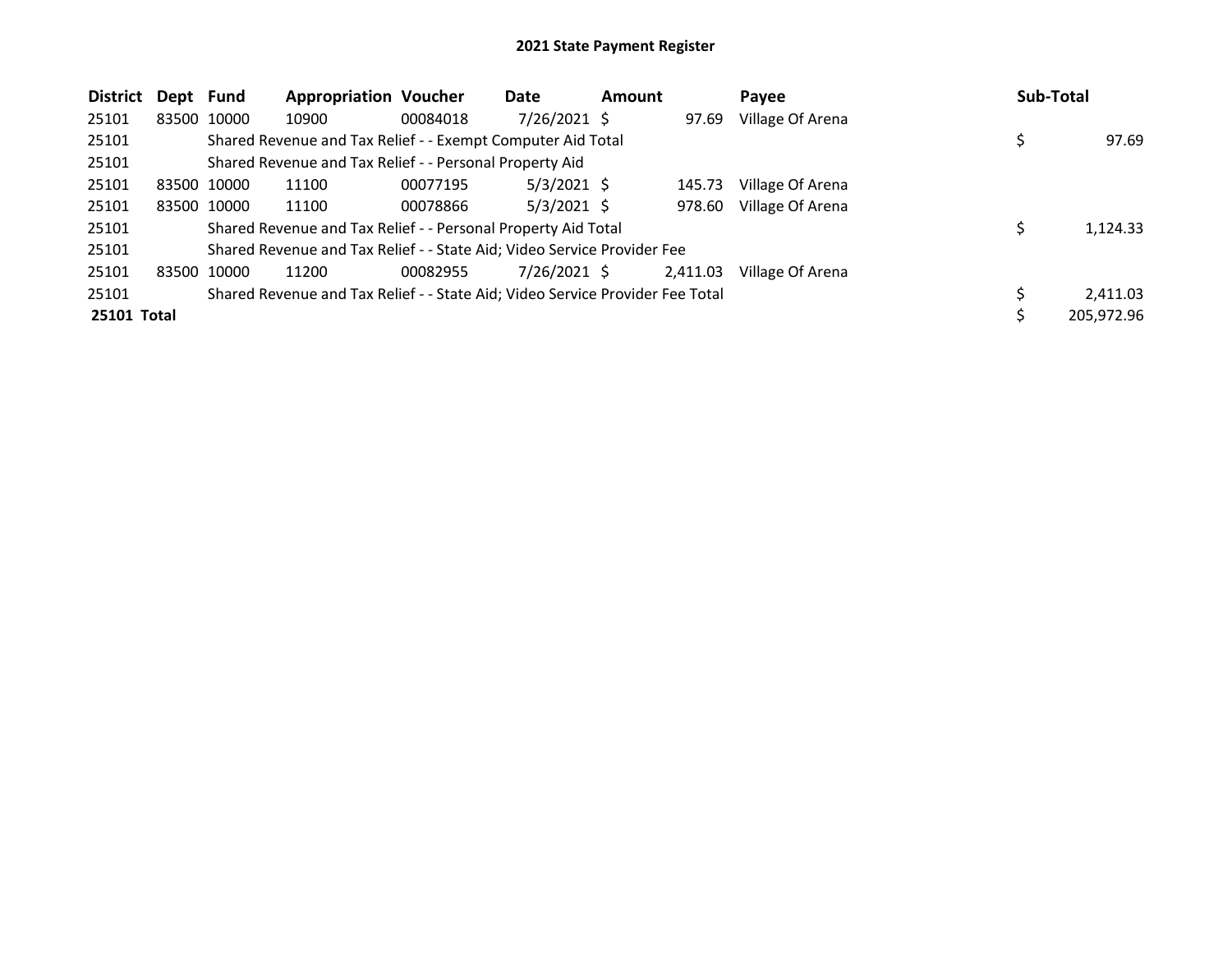| <b>District</b> | Dept Fund |             | <b>Appropriation Voucher</b>                                       |          | <b>Date</b>    | <b>Amount</b> |            | Payee                      | Sub-Total |           |
|-----------------|-----------|-------------|--------------------------------------------------------------------|----------|----------------|---------------|------------|----------------------------|-----------|-----------|
| 25102           |           |             | Dept of Safety & Prof Services - - Fire Dues Distribution          |          |                |               |            |                            |           |           |
| 25102           |           | 16500 10000 | 22500                                                              | 00040881 | 7/15/2021 \$   |               |            | 837.76 Village Of Avoca    |           |           |
| 25102           |           |             | Dept of Safety & Prof Services - - Fire Dues Distribution Total    |          |                |               |            |                            | \$        | 837.76    |
| 25102           |           |             | Dept of Natural Resources - - Aids In Lieu Of Taxes - Gener        |          |                |               |            |                            |           |           |
| 25102           |           | 37000 10000 | 50300                                                              | 00461259 | $2/1/2021$ \$  |               |            | 1,764.17 Village Of Avoca  |           |           |
| 25102           |           | 37000 10000 | 50300                                                              | 00476740 | $4/21/2021$ \$ |               | 69.19      | Village Of Avoca           |           |           |
| 25102           |           |             | Dept of Natural Resources - - Aids In Lieu Of Taxes - Gener Total  |          |                |               |            |                            | \$        | 1,833.36  |
| 25102           |           |             | Dept of Natural Resources - - Resaids - Cnty Forst, Cl & Mfl       |          |                |               |            |                            |           |           |
| 25102           |           | 37000 21200 | 57100                                                              | 00487807 | $6/14/2021$ \$ |               |            | 29.23 Village Of Avoca     |           |           |
| 25102           |           |             | Dept of Natural Resources - - Resaids - Cnty Forst, CI & Mfl Total |          |                |               |            |                            | \$        | 29.23     |
| 25102           |           |             | Dept of Natural Resources - - Aids In Lieu Of Taxes - Sum S        |          |                |               |            |                            |           |           |
| 25102           |           | 37000 21200 | 57900                                                              | 00476739 | $4/21/2021$ \$ |               |            | 479.73 Village Of Avoca    |           |           |
| 25102           |           |             | Dept of Natural Resources - - Aids In Lieu Of Taxes - Sum S Total  |          |                |               |            |                            | \$        | 479.73    |
| 25102           |           |             | Dept of Natural Resources - - Fin Asst For Responsible Units       |          |                |               |            |                            |           |           |
| 25102           |           | 37000 27400 | 67000                                                              | 00483525 | $5/21/2021$ \$ |               |            | 2,442.50 Village Of Avoca  |           |           |
| 25102           |           |             | Dept of Natural Resources - - Fin Asst For Responsible Units Total |          |                |               |            |                            | \$        | 2,442.50  |
| 25102           |           |             | WI Dept of Transportation - - Trns Aids To Mnc.-Sf                 |          |                |               |            |                            |           |           |
| 25102           |           | 39500 21100 | 19100                                                              | 00632335 | $1/4/2021$ \$  |               |            | 11,192.83 Village Of Avoca |           |           |
| 25102           |           | 39500 21100 | 19100                                                              | 00667942 | $4/5/2021$ \$  |               |            | 11,192.83 Village Of Avoca |           |           |
| 25102           |           | 39500 21100 | 19100                                                              | 00711430 | $7/6/2021$ \$  |               |            | 11,192.83 Village Of Avoca |           |           |
| 25102           |           | 39500 21100 | 19100                                                              | 00751989 | 10/4/2021 \$   |               |            | 11,192.85 Village Of Avoca |           |           |
| 25102           |           |             | WI Dept of Transportation - - Trns Aids To Mnc.-Sf Total           |          |                |               |            |                            | \$        | 44,771.34 |
| 25102           |           |             | WI Dept of Transportation - - Loc Rd Imp Prg St Fd                 |          |                |               |            |                            |           |           |
| 25102           |           | 39500 21100 | 27800                                                              | 00653824 | $2/16/2021$ \$ |               |            | 20,430.27 Village Of Avoca |           |           |
| 25102           |           |             | WI Dept of Transportation - - Loc Rd Imp Prg St Fd Total           |          |                |               |            |                            | \$        | 20,430.27 |
| 25102           |           |             | Department of Justice - - Officer training reimbursement           |          |                |               |            |                            |           |           |
| 25102           |           | 45500 10000 | 21400                                                              | 00104693 | 11/10/2021 \$  |               |            | 160.00 Village Of Avoca    |           |           |
| 25102           |           |             | Department of Justice - - Officer training reimbursement Total     |          |                |               |            |                            | \$        | 160.00    |
| 25102           |           |             | Department of Administration - - Federal Aid, Local Assistance     |          |                |               |            |                            |           |           |
| 25102           |           | 50500 10000 | 74300                                                              | 00146317 | $6/1/2021$ \$  |               |            | 35,643.00 Village Of Avoca |           |           |
| 25102           |           | 50500 10000 | 74300                                                              | 00147855 | $7/2/2021$ \$  |               | 195,357.00 | Village Of Avoca           |           |           |
| 25102           |           | 50500 10000 | 74300                                                              | 00149338 | 7/27/2021 \$   |               |            | 79,000.00 Village Of Avoca |           |           |
| 25102           |           | 50500 10000 | 74300                                                              | 00151197 | $9/7/2021$ \$  |               | 48,000.00  | Village Of Avoca           |           |           |
| 25102           |           | 50500 10000 | 74300                                                              | 00152852 | 10/13/2021 \$  |               | 61,578.00  | Village Of Avoca           |           |           |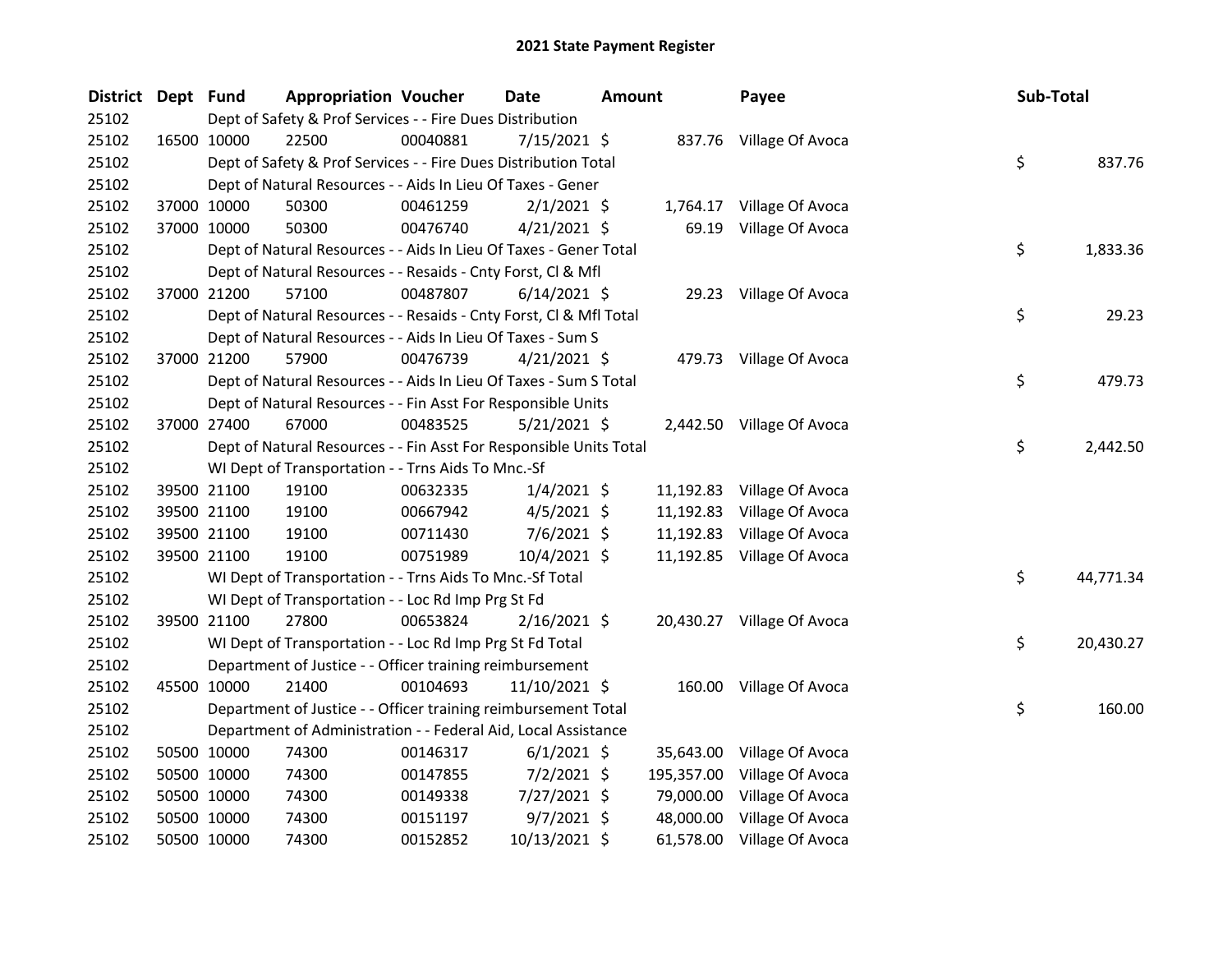| <b>District</b> | Dept Fund |             | <b>Appropriation Voucher</b>                                          |          | Date           | Amount |            | Payee                   | Sub-Total |            |
|-----------------|-----------|-------------|-----------------------------------------------------------------------|----------|----------------|--------|------------|-------------------------|-----------|------------|
| 25102           | 50500     | 10000       | 74300                                                                 | 00154213 | 11/10/2021 \$  |        | 108,000.00 | Village Of Avoca        |           |            |
| 25102           |           |             | Department of Administration - - Federal Aid, Local Assistance Total  |          |                |        |            |                         | \$        | 527,578.00 |
| 25102           |           |             | Department of Revenue - - Gifts And Grants                            |          |                |        |            |                         |           |            |
| 25102           | 56600     | 10000       | 12100                                                                 | 00206774 | $6/25/2021$ \$ |        | 32,604.25  | Village Of Avoca        |           |            |
| 25102           |           |             | Department of Revenue - - Gifts And Grants Total                      |          |                |        |            |                         | \$        | 32,604.25  |
| 25102           |           |             | Shared Revenue and Tax Relief - - Expenditure Restraint Program       |          |                |        |            |                         |           |            |
| 25102           | 83500     | 10000       | 10100                                                                 | 00081397 | 7/26/2021 \$   |        | 6,828.67   | Village Of Avoca        |           |            |
| 25102           |           |             | Shared Revenue and Tax Relief - - Expenditure Restraint Program Total |          |                |        |            |                         | \$        | 6,828.67   |
| 25102           |           |             | Shared Revenue and Tax Relief - - County And Municipal Aid            |          |                |        |            |                         |           |            |
| 25102           |           | 83500 10000 | 10500                                                                 | 00081397 | $7/26/2021$ \$ |        | 23,432.03  | Village Of Avoca        |           |            |
| 25102           |           | 83500 10000 | 10500                                                                 | 00088498 | 11/15/2021 \$  |        | 132,781.51 | Village Of Avoca        |           |            |
| 25102           |           |             | Shared Revenue and Tax Relief - - County And Municipal Aid Total      |          |                |        |            |                         | \$        | 156,213.54 |
| 25102           |           |             | Shared Revenue and Tax Relief - - Exempt Computer Aid                 |          |                |        |            |                         |           |            |
| 25102           |           | 83500 10000 | 10900                                                                 | 00084019 | $7/26/2021$ \$ |        | 70.67      | Village Of Avoca        |           |            |
| 25102           | 83500     | 10000       | 10900                                                                 | 00085777 | 7/26/2021 \$   |        | 9.01       | Village Of Avoca        |           |            |
| 25102           |           |             | Shared Revenue and Tax Relief - - Exempt Computer Aid Total           |          |                |        |            |                         | \$        | 79.68      |
| 25102           |           |             | Shared Revenue and Tax Relief - - Personal Property Aid               |          |                |        |            |                         |           |            |
| 25102           |           | 83500 10000 | 11100                                                                 | 00078867 | 5/3/2021 \$    |        |            | 250.68 Village Of Avoca |           |            |
| 25102           |           |             | Shared Revenue and Tax Relief - - Personal Property Aid Total         |          |                |        |            |                         | \$        | 250.68     |
| 25102           |           |             | Shared Revenue and Tax Relief - - Lottery & Gaming Credit             |          |                |        |            |                         |           |            |
| 25102           | 83500     | 52100       | 36300                                                                 | 00074202 | $3/22/2021$ \$ |        | 1,616.39   | Village Of Avoca        |           |            |
| 25102           |           |             | Shared Revenue and Tax Relief - - Lottery & Gaming Credit Total       |          |                |        |            |                         | \$        | 1,616.39   |
| 25102 Total     |           |             |                                                                       |          |                |        |            |                         | \$        | 796,155.40 |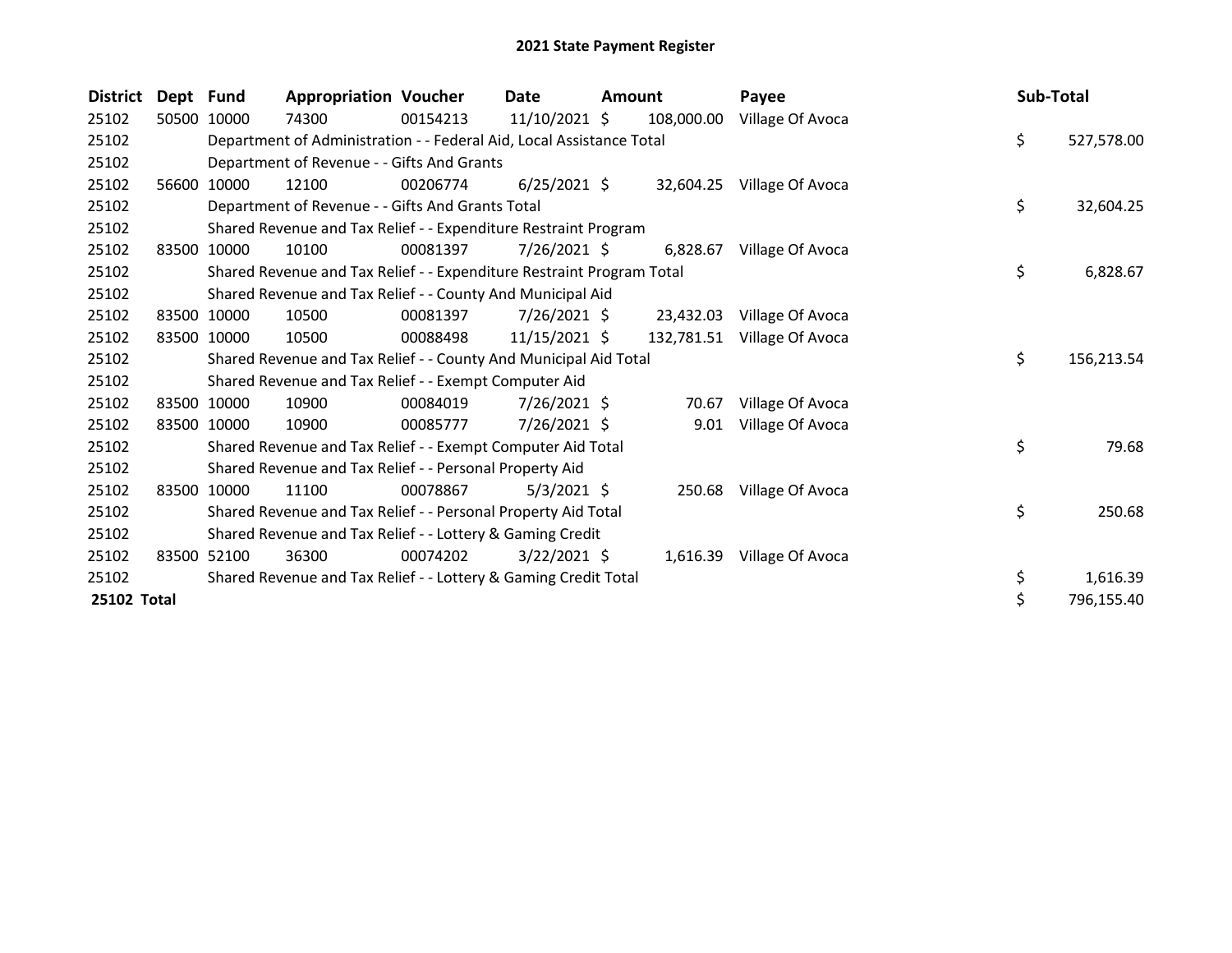| District Dept Fund |             |             | <b>Appropriation Voucher</b>                                                    |                         | <b>Date</b>     | <b>Amount</b> | Payee                          | Sub-Total |           |
|--------------------|-------------|-------------|---------------------------------------------------------------------------------|-------------------------|-----------------|---------------|--------------------------------|-----------|-----------|
| 25106              |             |             | Dept of Safety & Prof Services - - Fire Dues Distribution                       |                         |                 |               |                                |           |           |
| 25106              | 16500 10000 |             | 22500                                                                           | 00040882                | 7/16/2021 \$    |               | 6,757.02 Village Of Barneveld  |           |           |
| 25106              |             |             | Dept of Safety & Prof Services - - Fire Dues Distribution Total                 |                         |                 |               |                                | \$        | 6,757.02  |
| 25106              |             |             | Dept of Natural Resources - - Aids In Lieu Of Taxes - Gener                     |                         |                 |               |                                |           |           |
| 25106              |             | 37000 10000 | 50300                                                                           | 00475245                | $4/21/2021$ \$  |               | 52.19 Village Of Barneveld     |           |           |
| 25106              |             |             | Dept of Natural Resources - - Aids In Lieu Of Taxes - Gener Total               |                         |                 |               |                                | \$        | 52.19     |
| 25106              |             |             | Dept of Natural Resources - - Fin Asst For Responsible Units                    |                         |                 |               |                                |           |           |
| 25106              |             | 37000 27400 | 67000                                                                           | 00483251                | $5/21/2021$ \$  |               | 1,904.39 Village Of Barneveld  |           |           |
| 25106              |             |             | Dept of Natural Resources - - Fin Asst For Responsible Units Total              |                         |                 |               |                                | \$        | 1,904.39  |
| 25106              |             |             | WI Dept of Transportation - - Trns Aids To Mnc.-Sf                              |                         |                 |               |                                |           |           |
| 25106              |             | 39500 21100 | 19100                                                                           | 00632336                | $1/4/2021$ \$   |               | 16,284.75 Village Of Barneveld |           |           |
| 25106              |             | 39500 21100 | 19100                                                                           | 00667943                | $4/5/2021$ \$   |               | 16,284.75 Village Of Barneveld |           |           |
| 25106              |             | 39500 21100 | 19100                                                                           | 00711431                | $7/6/2021$ \$   |               | 16,284.75 Village Of Barneveld |           |           |
| 25106              |             | 39500 21100 | 19100                                                                           | 00751990                | 10/4/2021 \$    |               | 16,284.76 Village Of Barneveld |           |           |
| 25106              |             |             | WI Dept of Transportation - - Trns Aids To Mnc.-Sf Total                        |                         |                 |               |                                | \$        | 65,139.01 |
| 25106              |             |             | Department of Health Services - - Prepaid Medical Transport Reimbursement       |                         |                 |               |                                |           |           |
| 25106              |             | 43500 10000 | 16300                                                                           | AMBULANCE 11/15/2021 \$ |                 |               | 2,000.00 Village Of Barneveld  |           |           |
| 25106              |             |             | Department of Health Services - - Prepaid Medical Transport Reimbursement Total |                         |                 |               |                                | \$        | 2,000.00  |
| 25106              |             |             | Department of Justice - - Officer training reimbursement                        |                         |                 |               |                                |           |           |
| 25106              |             | 45500 10000 | 21400                                                                           | 00104699                | $11/12/2021$ \$ |               | 320.00 Village Of Barneveld    |           |           |
| 25106              |             |             | Department of Justice - - Officer training reimbursement Total                  |                         |                 |               |                                | \$        | 320.00    |
| 25106              |             |             | Department of Revenue - - Gifts And Grants                                      |                         |                 |               |                                |           |           |
| 25106              |             | 56600 10000 | 12100                                                                           | 00206775                | $6/25/2021$ \$  |               | 65,470.18 Village Of Barneveld |           |           |
| 25106              |             |             | Department of Revenue - - Gifts And Grants Total                                |                         |                 |               |                                | \$        | 65,470.18 |
| 25106              |             |             | Department of Revenue - - Misc Revenue Holding Clearing                         |                         |                 |               |                                |           |           |
| 25106              |             | 56600 10000 | 99500                                                                           | 00194061                | $3/8/2021$ \$   |               | 56.15 Village Of Barneveld     |           |           |
| 25106              |             |             | Department of Revenue - - Misc Revenue Holding Clearing Total                   |                         |                 |               |                                | \$        | 56.15     |
| 25106              |             |             | Shared Revenue and Tax Relief - - Expenditure Restraint Program                 |                         |                 |               |                                |           |           |
| 25106              | 83500 10000 |             | 10100                                                                           | 00081398                | 7/26/2021 \$    |               | 18,575.73 Village Of Barneveld |           |           |
| 25106              |             |             | Shared Revenue and Tax Relief - - Expenditure Restraint Program Total           |                         |                 |               |                                | \$        | 18,575.73 |
| 25106              |             |             | Shared Revenue and Tax Relief - - County And Municipal Aid                      |                         |                 |               |                                |           |           |
| 25106              |             | 83500 10000 | 10500                                                                           | 00081398                | 7/26/2021 \$    |               | 9,227.22 Village Of Barneveld  |           |           |
| 25106              | 83500 10000 |             | 10500                                                                           | 00088499                | 11/15/2021 \$   |               | 50,287.57 Village Of Barneveld |           |           |
| 25106              |             |             | Shared Revenue and Tax Relief - - County And Municipal Aid Total                |                         |                 |               |                                | \$        | 59,514.79 |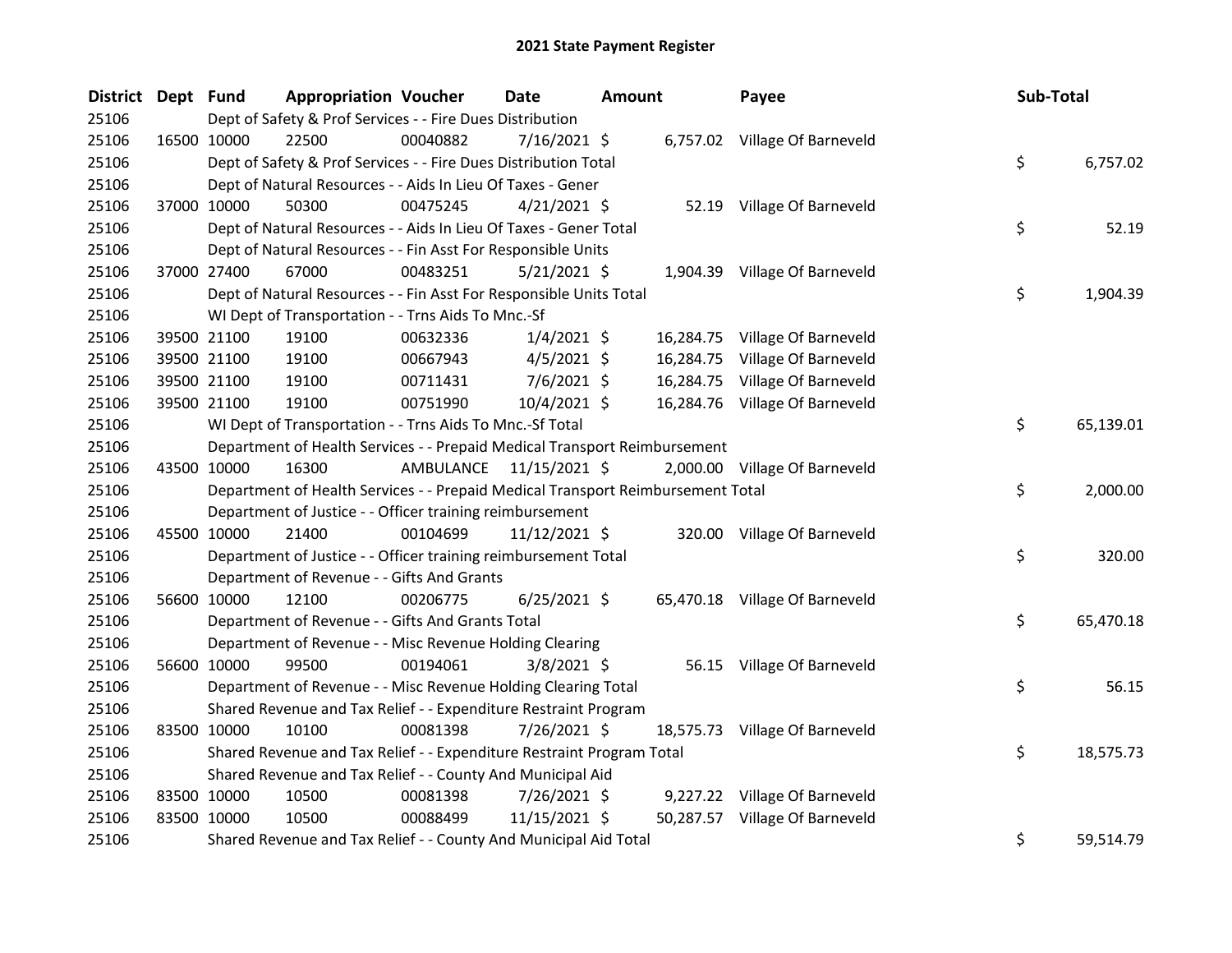| <b>District</b>    | Dept        | <b>Fund</b> | <b>Appropriation Voucher</b>                                                  |          | Date           | <b>Amount</b> |          | Payee                | <b>Sub-Total</b> |            |
|--------------------|-------------|-------------|-------------------------------------------------------------------------------|----------|----------------|---------------|----------|----------------------|------------------|------------|
| 25106              |             |             | Shared Revenue and Tax Relief - - Exempt Computer Aid                         |          |                |               |          |                      |                  |            |
| 25106              | 83500 10000 |             | 10900                                                                         | 00084020 | 7/26/2021 \$   |               | 266.05   | Village Of Barneveld |                  |            |
| 25106              | 83500 10000 |             | 10900                                                                         | 00085778 | $7/26/2021$ \$ |               | 666.72   | Village Of Barneveld |                  |            |
| 25106              |             |             | Shared Revenue and Tax Relief - - Exempt Computer Aid Total                   |          |                |               |          |                      | \$               | 932.77     |
| 25106              |             |             | Shared Revenue and Tax Relief - - Personal Property Aid                       |          |                |               |          |                      |                  |            |
| 25106              |             | 83500 10000 | 11100                                                                         | 00077196 | $5/3/2021$ \$  |               | 1,629.14 | Village Of Barneveld |                  |            |
| 25106              |             | 83500 10000 | 11100                                                                         | 00078868 | $5/3/2021$ \$  |               | 8.512.26 | Village Of Barneveld |                  |            |
| 25106              |             |             | Shared Revenue and Tax Relief - - Personal Property Aid Total                 |          |                |               |          |                      | \$.              | 10,141.40  |
| 25106              |             |             | Shared Revenue and Tax Relief - - State Aid; Video Service Provider Fee       |          |                |               |          |                      |                  |            |
| 25106              | 83500 10000 |             | 11200                                                                         | 00082956 | 7/26/2021 \$   |               | 3,086.06 | Village Of Barneveld |                  |            |
| 25106              |             |             | Shared Revenue and Tax Relief - - State Aid; Video Service Provider Fee Total |          |                |               |          |                      |                  | 3,086.06   |
| <b>25106 Total</b> |             |             |                                                                               |          |                |               |          |                      |                  | 233,949.69 |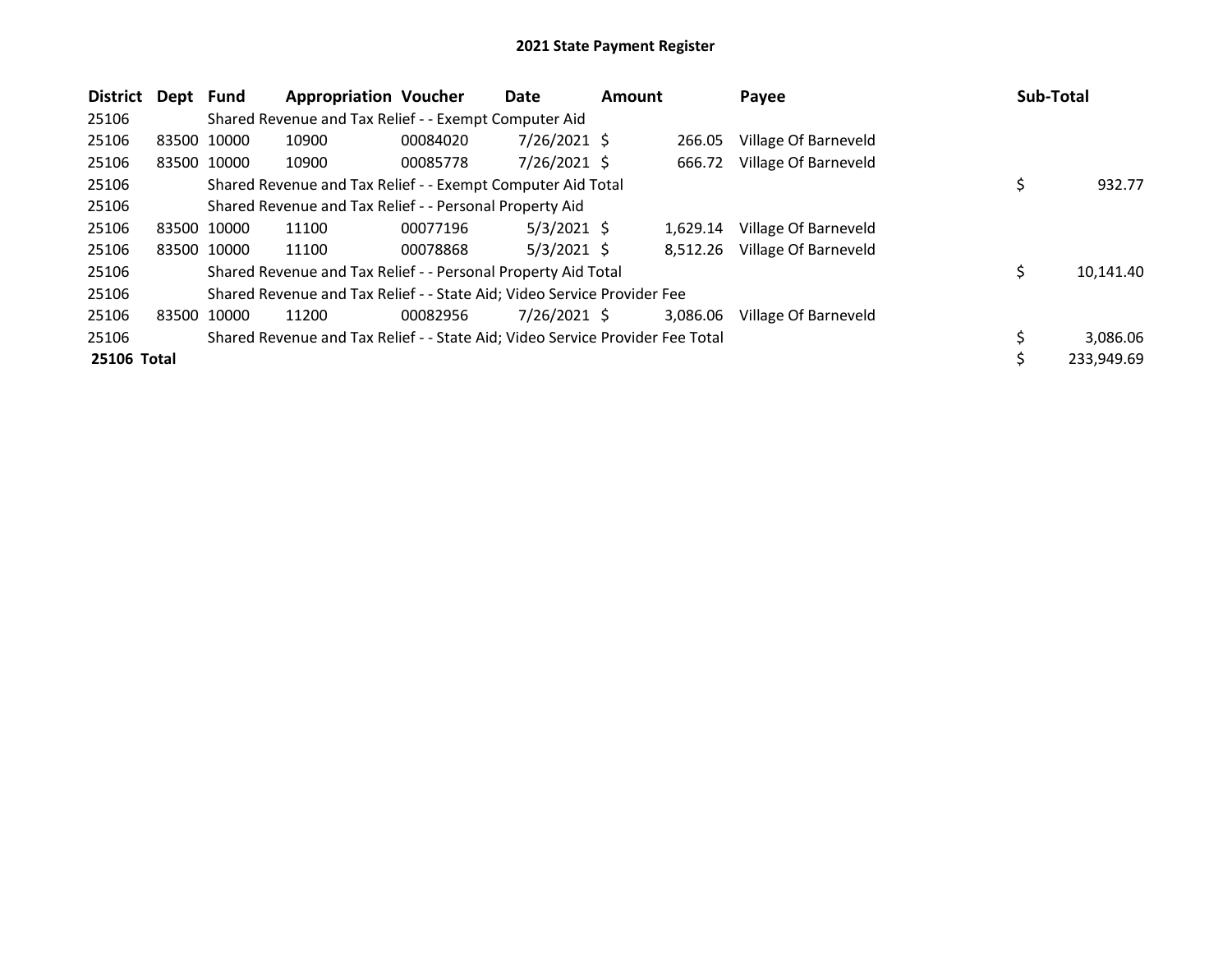| <b>District</b> | Dept Fund |             | <b>Appropriation Voucher</b>                                       |          | Date           | <b>Amount</b> |          | Payee                     | Sub-Total      |
|-----------------|-----------|-------------|--------------------------------------------------------------------|----------|----------------|---------------|----------|---------------------------|----------------|
| 25108           |           |             | Dept of Natural Resources - - Rec & Resource Aids, Fed             |          |                |               |          |                           |                |
| 25108           |           | 37000 21200 | 58300                                                              | 00459416 | $1/28/2021$ \$ |               | 2,540.00 | Village of Blanchardville |                |
| 25108           |           | 37000 21200 | 58300                                                              | 00524674 | 12/20/2021 \$  |               | 4.000.00 | Village of Blanchardville |                |
| 25108           |           |             | Dept of Natural Resources - - Rec & Resource Aids, Fed Total       |          |                |               |          |                           | \$<br>6,540.00 |
| 25108           |           |             | Dept of Natural Resources - - Fin Asst For Responsible Units       |          |                |               |          |                           |                |
| 25108           | 37000     | 27400       | 67000                                                              | 00485023 | $6/1/2021$ \$  |               | 3.036.88 | Village of Blanchardville |                |
| 25108           |           |             | Dept of Natural Resources - - Fin Asst For Responsible Units Total |          |                |               |          |                           | \$<br>3,036.88 |
| 25108           |           |             | Department of Justice - - Officer training reimbursement           |          |                |               |          |                           |                |
| 25108           |           | 45500 10000 | 21400                                                              | 00104887 | 11/10/2021 \$  |               | 320.00   | Village of Blanchardville |                |
| 25108           |           |             | Department of Justice - - Officer training reimbursement Total     |          |                |               |          |                           | \$<br>320.00   |
| 25108           |           |             | Shared Revenue and Tax Relief - - Personal Property Aid            |          |                |               |          |                           |                |
| 25108           |           | 83500 10000 | 11100                                                              | 00077197 | $5/3/2021$ \$  |               | 6.95     | Village of Blanchardville |                |
| 25108           |           |             | Shared Revenue and Tax Relief - - Personal Property Aid Total      |          |                |               |          |                           | \$<br>6.95     |
| 25108 Total     |           |             |                                                                    |          |                |               |          |                           | 9,903.83       |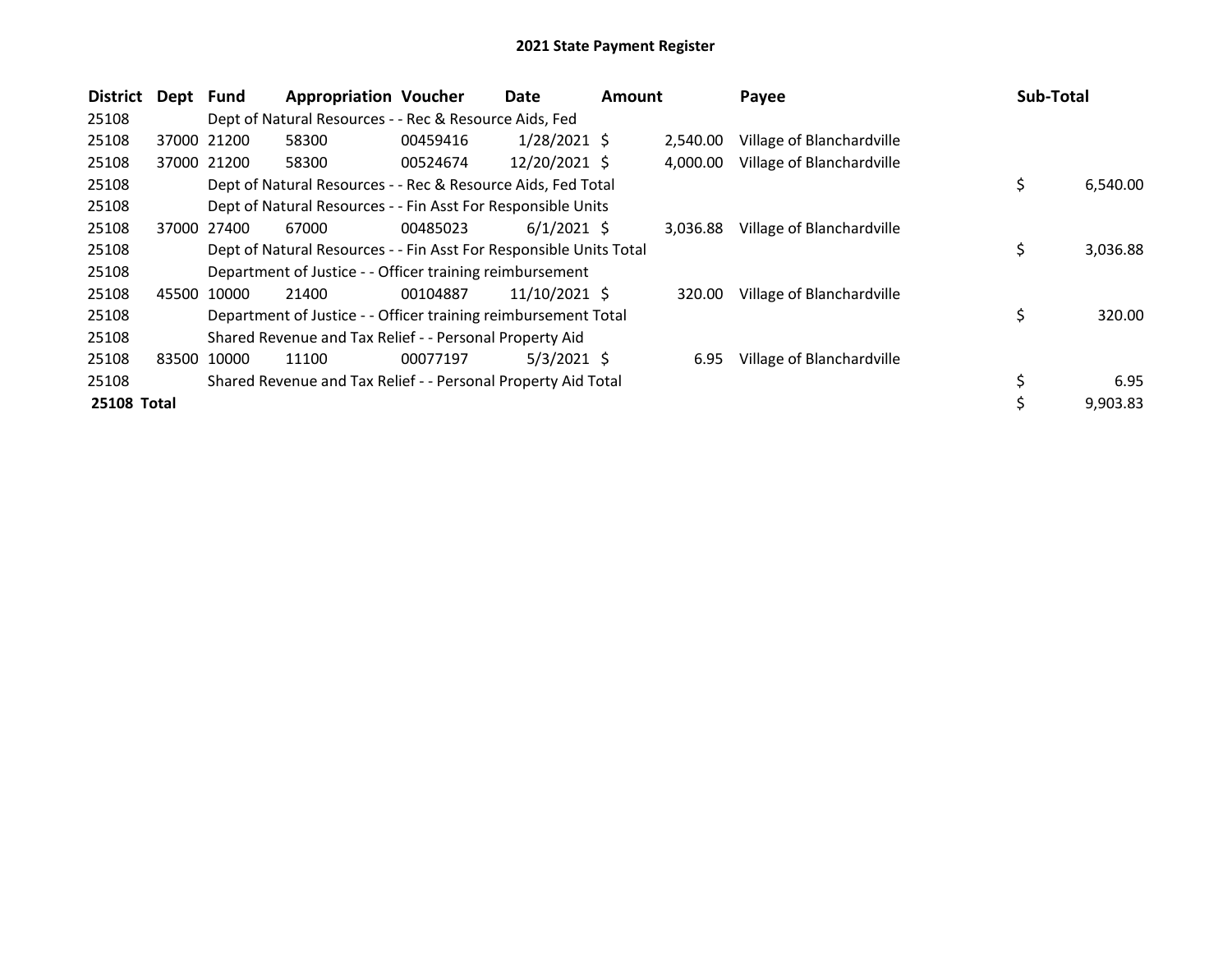| <b>District</b> | Dept Fund   |             | <b>Appropriation Voucher</b>                                          |          | Date           | <b>Amount</b> |          | Payee                     | Sub-Total |            |
|-----------------|-------------|-------------|-----------------------------------------------------------------------|----------|----------------|---------------|----------|---------------------------|-----------|------------|
| 25111           |             |             | Dept of Safety & Prof Services - - Fire Dues Distribution             |          |                |               |          |                           |           |            |
| 25111           |             | 16500 10000 | 22500                                                                 | 00040885 | 7/16/2021 \$   |               |          | 1,213.45 Village Of Cobb  |           |            |
| 25111           |             |             | Dept of Safety & Prof Services - - Fire Dues Distribution Total       |          |                |               |          |                           | \$        | 1,213.45   |
| 25111           |             |             | Dept of Natural Resources - - Fin Asst For Responsible Units          |          |                |               |          |                           |           |            |
| 25111           |             | 37000 27400 | 67000                                                                 | 00483890 | $5/21/2021$ \$ |               |          | 1,814.05 Village Of Cobb  |           |            |
| 25111           |             |             | Dept of Natural Resources - - Fin Asst For Responsible Units Total    |          |                |               |          |                           | \$        | 1,814.05   |
| 25111           |             |             | WI Dept of Transportation - - Trns Aids To Mnc.-Sf                    |          |                |               |          |                           |           |            |
| 25111           |             | 39500 21100 | 19100                                                                 | 00632337 | $1/4/2021$ \$  |               |          | 4,316.32 Village Of Cobb  |           |            |
| 25111           |             | 39500 21100 | 19100                                                                 | 00667944 | $4/5/2021$ \$  |               | 4,316.32 | Village Of Cobb           |           |            |
| 25111           |             | 39500 21100 | 19100                                                                 | 00711432 | $7/6/2021$ \$  |               |          | 4,316.32 Village Of Cobb  |           |            |
| 25111           |             | 39500 21100 | 19100                                                                 | 00751991 | 10/4/2021 \$   |               |          | 4,316.35 Village Of Cobb  |           |            |
| 25111           |             |             | WI Dept of Transportation - - Trns Aids To Mnc.-Sf Total              |          |                |               |          |                           | \$        | 17,265.31  |
| 25111           |             |             | Department of Revenue - - Gifts And Grants                            |          |                |               |          |                           |           |            |
| 25111           |             | 56600 10000 | 12100                                                                 | 00206776 | $6/25/2021$ \$ |               |          | 23,498.09 Village Of Cobb |           |            |
| 25111           |             |             | Department of Revenue - - Gifts And Grants Total                      |          |                |               |          |                           | \$        | 23,498.09  |
| 25111           |             |             | Department of Revenue - - Misc Revenue Holding Clearing               |          |                |               |          |                           |           |            |
| 25111           |             | 56600 10000 | 99500                                                                 | 00188820 | $1/8/2021$ \$  |               | 106.04   | Village Of Cobb           |           |            |
| 25111           |             | 56600 10000 | 99500                                                                 | 00193483 | $3/5/2021$ \$  |               | 261.50   | Village Of Cobb           |           |            |
| 25111           |             | 56600 10000 | 99500                                                                 | 00197753 | $4/7/2021$ \$  |               |          | 187.02 Village Of Cobb    |           |            |
| 25111           |             |             | Department of Revenue - - Misc Revenue Holding Clearing Total         |          |                |               |          |                           | \$        | 554.56     |
| 25111           |             |             | Shared Revenue and Tax Relief - - Expenditure Restraint Program       |          |                |               |          |                           |           |            |
| 25111           |             | 83500 10000 | 10100                                                                 | 00081399 | 7/26/2021 \$   |               |          | 1,507.96 Village Of Cobb  |           |            |
| 25111           |             |             | Shared Revenue and Tax Relief - - Expenditure Restraint Program Total |          |                |               |          |                           | \$        | 1,507.96   |
| 25111           |             |             | Shared Revenue and Tax Relief - - County And Municipal Aid            |          |                |               |          |                           |           |            |
| 25111           |             | 83500 10000 | 10500                                                                 | 00081399 | 7/26/2021 \$   |               |          | 16,507.36 Village Of Cobb |           |            |
| 25111           | 83500 10000 |             | 10500                                                                 | 00088500 | 11/15/2021 \$  |               |          | 93,541.70 Village Of Cobb |           |            |
| 25111           |             |             | Shared Revenue and Tax Relief - - County And Municipal Aid Total      |          |                |               |          |                           | \$        | 110,049.06 |
| 25111           |             |             | Shared Revenue and Tax Relief - - Exempt Computer Aid                 |          |                |               |          |                           |           |            |
| 25111           | 83500 10000 |             | 10900                                                                 | 00084021 | 7/26/2021 \$   |               |          | 99.77 Village Of Cobb     |           |            |
| 25111           |             |             | Shared Revenue and Tax Relief - - Exempt Computer Aid Total           |          |                |               |          |                           | \$        | 99.77      |
| 25111           |             |             | Shared Revenue and Tax Relief - - Utility Aid                         |          |                |               |          |                           |           |            |
| 25111           |             | 83500 10000 | 11000                                                                 | 00081399 | 7/26/2021 \$   |               |          | 9.48 Village Of Cobb      |           |            |
| 25111           |             |             | Shared Revenue and Tax Relief - - Utility Aid Total                   |          |                |               |          |                           | \$        | 9.48       |
| 25111           |             |             | Shared Revenue and Tax Relief - - Personal Property Aid               |          |                |               |          |                           |           |            |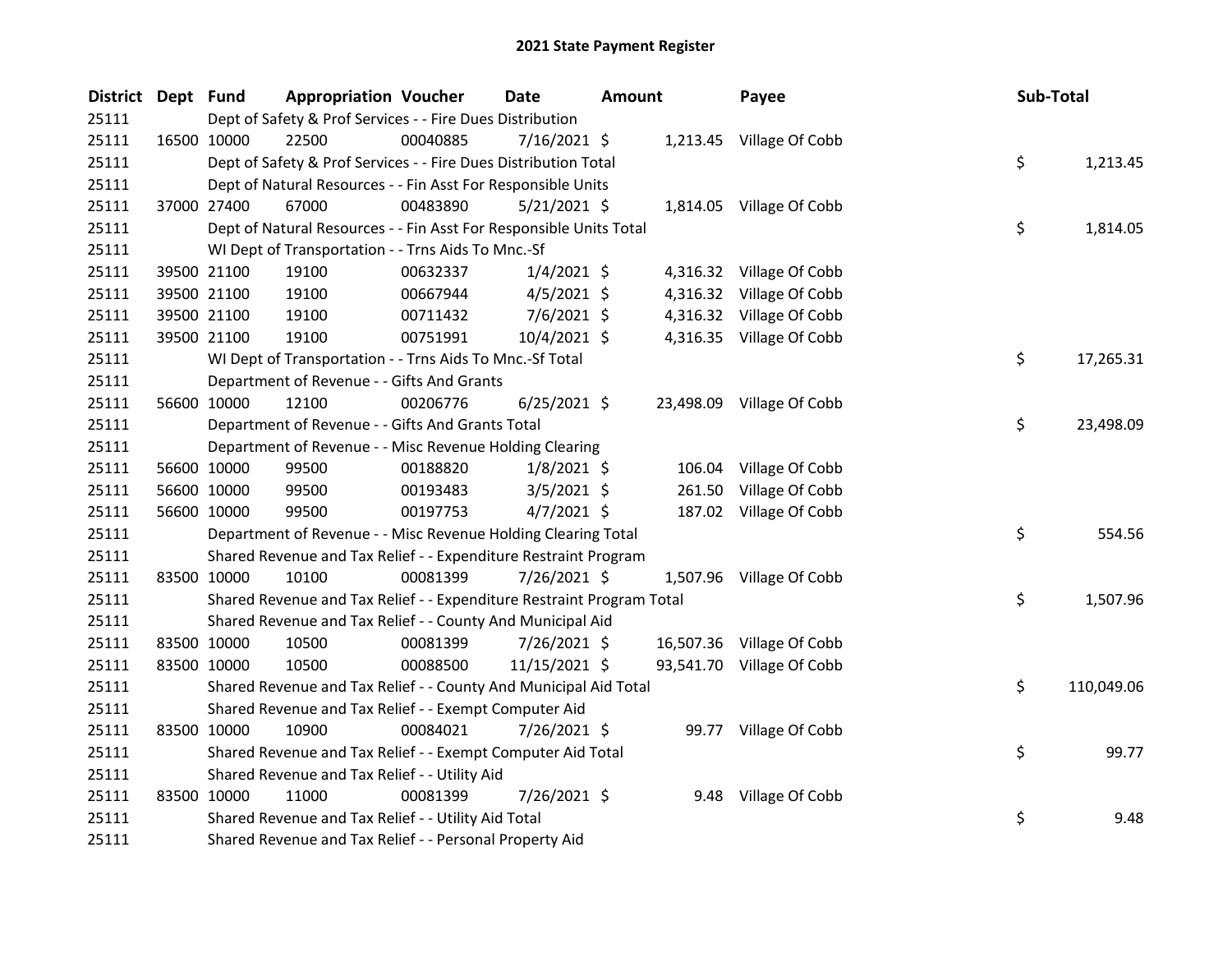| District Dept Fund |             | <b>Appropriation Voucher</b>                                  |          | Date       | <b>Amount</b> | <b>Pavee</b>             | Sub-Total  |
|--------------------|-------------|---------------------------------------------------------------|----------|------------|---------------|--------------------------|------------|
| 25111              | 83500 10000 | 11100                                                         | 00077198 | 5/3/2021 S |               | 2,614.22 Village Of Cobb |            |
| 25111              |             | Shared Revenue and Tax Relief - - Personal Property Aid Total |          |            |               |                          | 2.614.22   |
| 25111 Total        |             |                                                               |          |            |               |                          | 158,625.95 |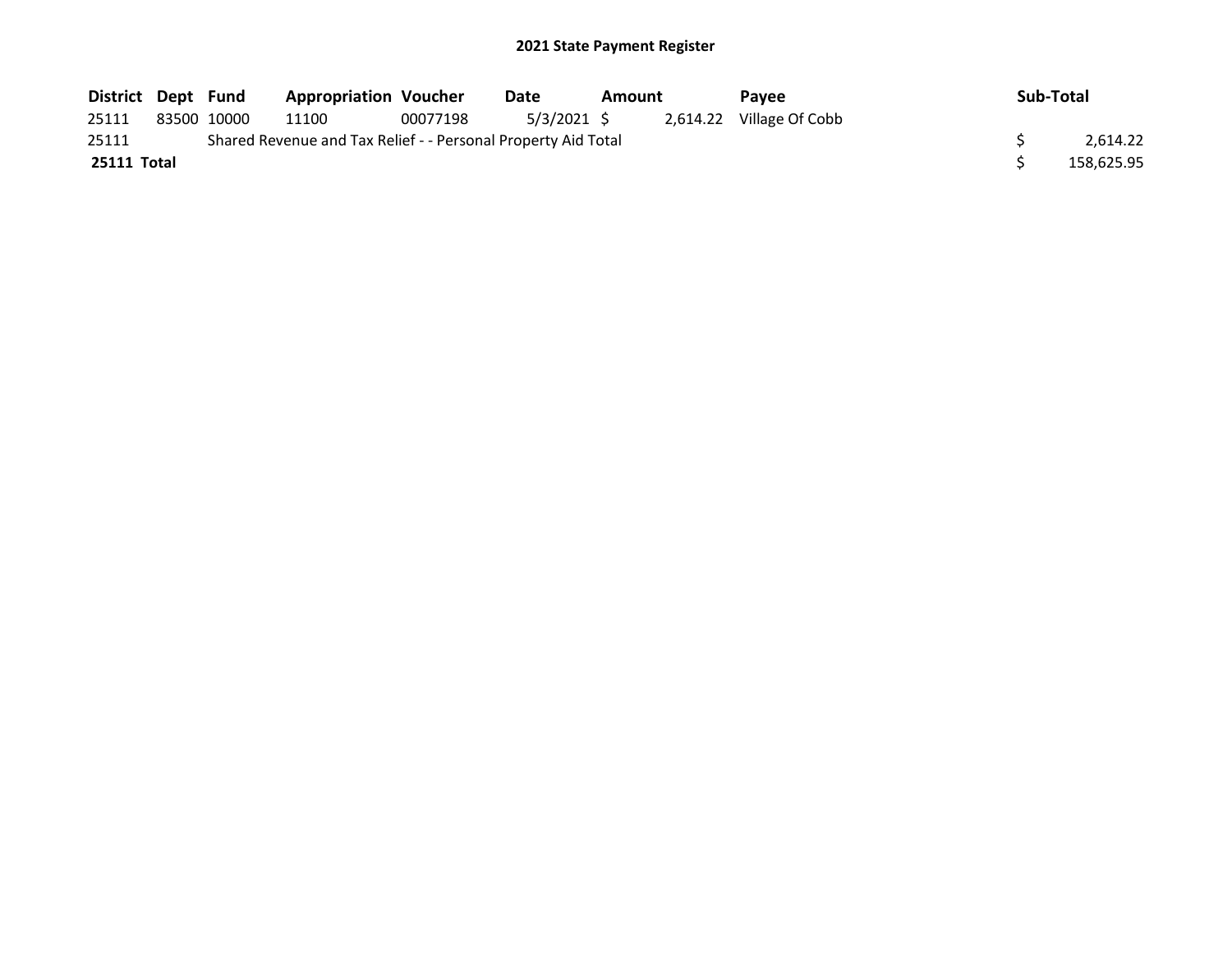| District Dept Fund |             | <b>Appropriation Voucher</b>                                                    |           | <b>Date</b>    | Amount | Payee                          | Sub-Total |            |
|--------------------|-------------|---------------------------------------------------------------------------------|-----------|----------------|--------|--------------------------------|-----------|------------|
| 25136              |             | Dept of Safety & Prof Services - - Fire Dues Distribution                       |           |                |        |                                |           |            |
| 25136              | 16500 10000 | 22500                                                                           | 00040890  | $7/16/2021$ \$ |        | 2,034.78 Village Of Highland   |           |            |
| 25136              |             | Dept of Safety & Prof Services - - Fire Dues Distribution Total                 |           |                |        |                                | \$        | 2,034.78   |
| 25136              |             | Dept of Natural Resources - - Fin Asst For Responsible Units                    |           |                |        |                                |           |            |
| 25136              | 37000 27400 | 67000                                                                           | 00483927  | $5/21/2021$ \$ |        | 2,422.69 Village Of Highland   |           |            |
| 25136              |             | Dept of Natural Resources - - Fin Asst For Responsible Units Total              |           |                |        |                                | \$        | 2,422.69   |
| 25136              |             | WI Dept of Transportation - - Trns Aids To Mnc.-Sf                              |           |                |        |                                |           |            |
| 25136              | 39500 21100 | 19100                                                                           | 00632338  | $1/4/2021$ \$  |        | 13,248.64 Village Of Highland  |           |            |
| 25136              | 39500 21100 | 19100                                                                           | 00667945  | $4/5/2021$ \$  |        | 13,248.64 Village Of Highland  |           |            |
| 25136              | 39500 21100 | 19100                                                                           | 00711433  | 7/6/2021 \$    |        | 13,248.64 Village Of Highland  |           |            |
| 25136              | 39500 21100 | 19100                                                                           | 00751992  | 10/4/2021 \$   |        | 13,248.67 Village Of Highland  |           |            |
| 25136              |             | WI Dept of Transportation - - Trns Aids To Mnc.-Sf Total                        |           |                |        |                                | \$        | 52,994.59  |
| 25136              |             | Department of Health Services - - Prepaid Medical Transport Reimbursement       |           |                |        |                                |           |            |
| 25136              | 43500 10000 | 16300                                                                           | AMBULANCE | 11/15/2021 \$  |        | 2,603.50 Village Of Highland   |           |            |
| 25136              |             | Department of Health Services - - Prepaid Medical Transport Reimbursement Total |           |                |        |                                | \$        | 2,603.50   |
| 25136              |             | Department of Justice - - Officer training reimbursement                        |           |                |        |                                |           |            |
| 25136              | 45500 10000 | 21400                                                                           | 00105324  | 11/15/2021 \$  |        | 160.00 Village Of Highland     |           |            |
| 25136              |             | Department of Justice - - Officer training reimbursement Total                  |           |                |        |                                | \$        | 160.00     |
| 25136              |             | Department of Revenue - - Gifts And Grants                                      |           |                |        |                                |           |            |
| 25136              | 56600 10000 | 12100                                                                           | 00206777  | $6/25/2021$ \$ |        | 43,228.11 Village Of Highland  |           |            |
| 25136              |             | Department of Revenue - - Gifts And Grants Total                                |           |                |        |                                | \$        | 43,228.11  |
| 25136              |             | Department of Revenue - - Misc Revenue Holding Clearing                         |           |                |        |                                |           |            |
| 25136              | 56600 10000 | 99500                                                                           | 00199768  | $4/26/2021$ \$ |        | 758.00 Village Of Highland     |           |            |
| 25136              |             | Department of Revenue - - Misc Revenue Holding Clearing Total                   |           |                |        |                                | \$        | 758.00     |
| 25136              |             | Shared Revenue and Tax Relief - - County And Municipal Aid                      |           |                |        |                                |           |            |
| 25136              | 83500 10000 | 10500                                                                           | 00081400  | 7/26/2021 \$   |        | 27,729.00 Village Of Highland  |           |            |
| 25136              | 83500 10000 | 10500                                                                           | 00088501  | 11/15/2021 \$  |        | 154,527.48 Village Of Highland |           |            |
| 25136              |             | Shared Revenue and Tax Relief - - County And Municipal Aid Total                |           |                |        |                                | \$        | 182,256.48 |
| 25136              |             | Shared Revenue and Tax Relief - - Exempt Computer Aid                           |           |                |        |                                |           |            |
| 25136              | 83500 10000 | 10900                                                                           | 00084022  | 7/26/2021 \$   |        | 235.91 Village Of Highland     |           |            |
| 25136              |             | Shared Revenue and Tax Relief - - Exempt Computer Aid Total                     |           |                |        |                                | \$        | 235.91     |
| 25136              |             | Shared Revenue and Tax Relief - - Personal Property Aid                         |           |                |        |                                |           |            |
| 25136              | 83500 10000 | 11100                                                                           | 00077199  | $5/3/2021$ \$  |        | 738.96 Village Of Highland     |           |            |
| 25136              | 83500 10000 | 11100                                                                           | 00078869  | $5/3/2021$ \$  |        | 2,693.26 Village Of Highland   |           |            |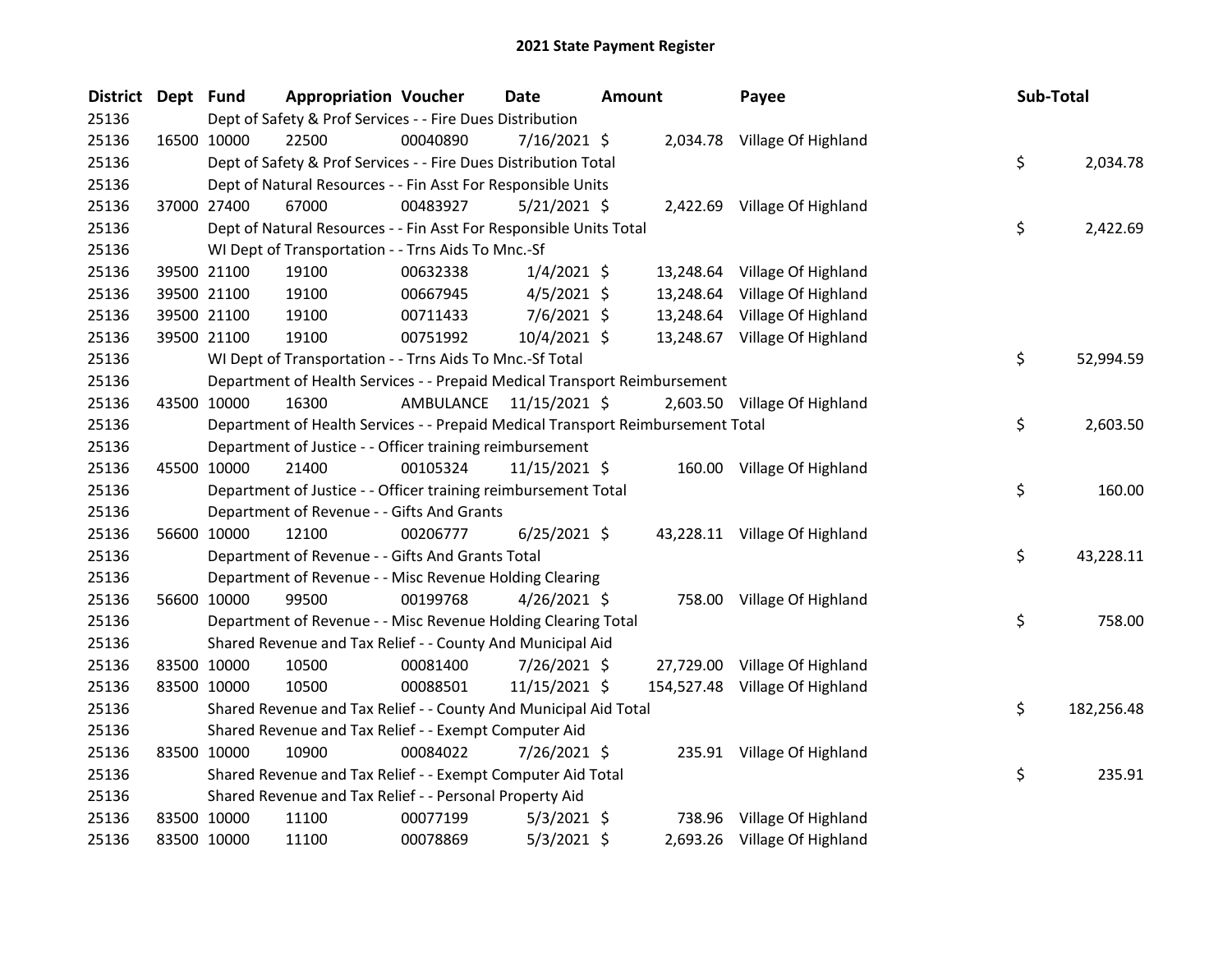| District Dept | Fund        | <b>Appropriation Voucher</b>                                    |          | Date           | Amount |        | Payee               | Sub-Total |            |
|---------------|-------------|-----------------------------------------------------------------|----------|----------------|--------|--------|---------------------|-----------|------------|
| 25136         |             | Shared Revenue and Tax Relief - - Personal Property Aid Total   |          |                |        |        |                     |           | 3.432.22   |
| 25136         |             | Shared Revenue and Tax Relief - - Lottery & Gaming Credit       |          |                |        |        |                     |           |            |
| 25136         | 83500 52100 | 36300                                                           | 00074203 | $3/22/2021$ \$ |        | 119.80 | Village Of Highland |           |            |
| 25136         |             | Shared Revenue and Tax Relief - - Lottery & Gaming Credit Total |          |                |        |        |                     |           | 119.80     |
| 25136 Total   |             |                                                                 |          |                |        |        |                     |           | 290.246.08 |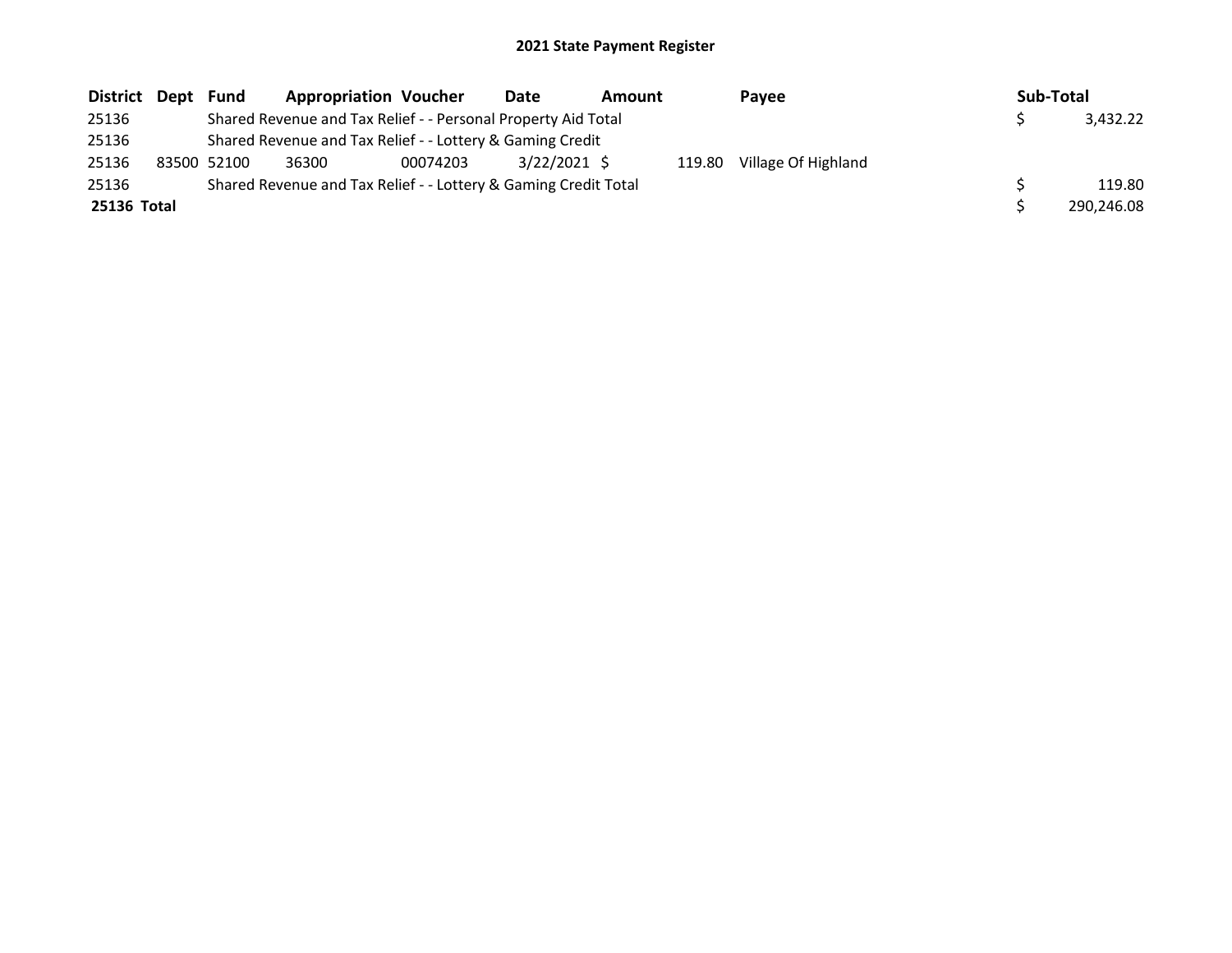| <b>District</b> | Dept Fund |             | <b>Appropriation Voucher</b>                                         |          | <b>Date</b>    | <b>Amount</b> |            | Payee                           | Sub-Total |            |
|-----------------|-----------|-------------|----------------------------------------------------------------------|----------|----------------|---------------|------------|---------------------------------|-----------|------------|
| 25137           |           |             | Dept of Safety & Prof Services - - Fire Dues Distribution            |          |                |               |            |                                 |           |            |
| 25137           |           | 16500 10000 | 22500                                                                | 00040891 | $7/16/2021$ \$ |               |            | 659.84 Village Of Hollandale    |           |            |
| 25137           |           |             | Dept of Safety & Prof Services - - Fire Dues Distribution Total      |          |                |               |            |                                 | \$.       | 659.84     |
| 25137           |           |             | Dept of Natural Resources - - Fin Asst For Responsible Units         |          |                |               |            |                                 |           |            |
| 25137           |           | 37000 27400 | 67000                                                                | 00483389 | 5/21/2021 \$   |               |            | 951.80 Village Of Hollandale    |           |            |
| 25137           |           |             | Dept of Natural Resources - - Fin Asst For Responsible Units Total   |          |                |               |            |                                 | \$        | 951.80     |
| 25137           |           |             | WI Dept of Transportation - - Trns Aids To Mnc.-Sf                   |          |                |               |            |                                 |           |            |
| 25137           |           | 39500 21100 | 19100                                                                | 00632339 | $1/4/2021$ \$  |               |            | 3,109.26 Village Of Hollandale  |           |            |
| 25137           |           | 39500 21100 | 19100                                                                | 00667946 | $4/5/2021$ \$  |               | 3,109.26   | Village Of Hollandale           |           |            |
| 25137           |           | 39500 21100 | 19100                                                                | 00711434 | $7/6/2021$ \$  |               | 3,109.26   | Village Of Hollandale           |           |            |
| 25137           |           | 39500 21100 | 19100                                                                | 00751993 | 10/4/2021 \$   |               |            | 3,109.26 Village Of Hollandale  |           |            |
| 25137           |           |             | WI Dept of Transportation - - Trns Aids To Mnc.-Sf Total             |          |                |               |            |                                 | \$        | 12,437.04  |
| 25137           |           |             | Department of Administration - - Federal Aid, Local Assistance       |          |                |               |            |                                 |           |            |
| 25137           |           | 50500 10000 | 74300                                                                | 00151304 | $9/9/2021$ \$  |               |            | 59,657.00 Village Of Hollandale |           |            |
| 25137           |           | 50500 10000 | 74300                                                                | 00153560 | 10/27/2021 \$  |               | 137,420.00 | Village Of Hollandale           |           |            |
| 25137           |           | 50500 10000 | 74300                                                                | 00155501 | 12/8/2021 \$   |               | 184,642.00 | Village Of Hollandale           |           |            |
| 25137           |           |             | Department of Administration - - Federal Aid, Local Assistance Total |          |                |               |            |                                 | \$        | 381,719.00 |
| 25137           |           |             | Department of Revenue - - Gifts And Grants                           |          |                |               |            |                                 |           |            |
| 25137           |           | 56600 10000 | 12100                                                                | 00206778 | $6/25/2021$ \$ |               |            | 14,391.93 Village Of Hollandale |           |            |
| 25137           |           |             | Department of Revenue - - Gifts And Grants Total                     |          |                |               |            |                                 | \$        | 14,391.93  |
| 25137           |           |             | Shared Revenue and Tax Relief - - County And Municipal Aid           |          |                |               |            |                                 |           |            |
| 25137           |           | 83500 10000 | 10500                                                                | 00081401 | 7/26/2021 \$   |               |            | 10,395.77 Village Of Hollandale |           |            |
| 25137           |           | 83500 10000 | 10500                                                                | 00088502 | 11/15/2021 \$  |               |            | 58,909.34 Village Of Hollandale |           |            |
| 25137           |           |             | Shared Revenue and Tax Relief - - County And Municipal Aid Total     |          |                |               |            |                                 | \$        | 69,305.11  |
| 25137           |           |             | Shared Revenue and Tax Relief - - Exempt Computer Aid                |          |                |               |            |                                 |           |            |
| 25137           |           | 83500 10000 | 10900                                                                | 00084023 | 7/26/2021 \$   |               |            | 18.70 Village Of Hollandale     |           |            |
| 25137           |           |             | Shared Revenue and Tax Relief - - Exempt Computer Aid Total          |          |                |               |            |                                 | \$        | 18.70      |
| 25137           |           |             | Shared Revenue and Tax Relief - - Personal Property Aid              |          |                |               |            |                                 |           |            |
| 25137           |           | 83500 10000 | 11100                                                                | 00077200 | $5/3/2021$ \$  |               |            | 343.26 Village Of Hollandale    |           |            |
| 25137           |           |             | Shared Revenue and Tax Relief - - Personal Property Aid Total        |          |                |               |            |                                 | \$        | 343.26     |
| 25137 Total     |           |             |                                                                      |          |                |               |            |                                 | \$        | 479,826.68 |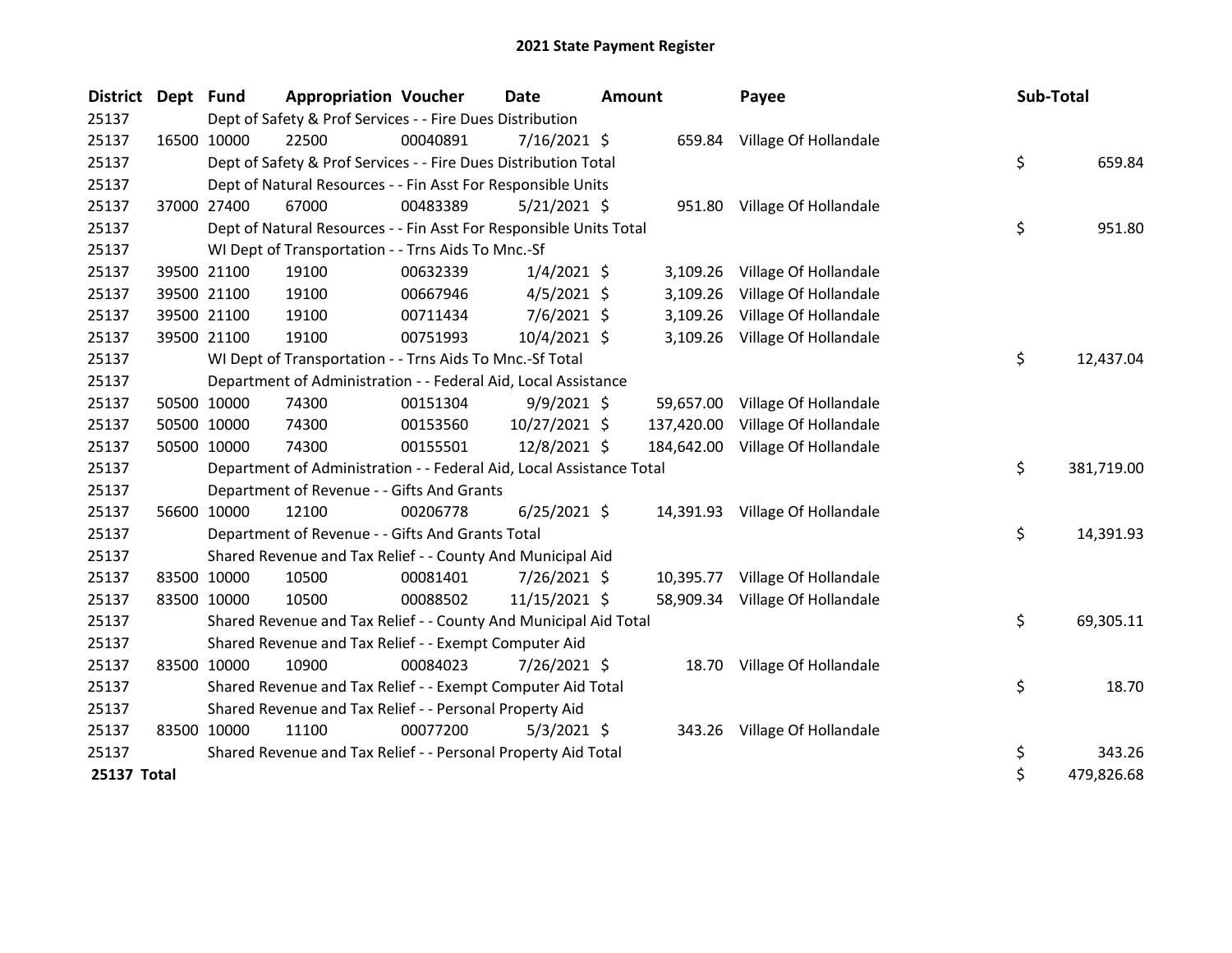| District Dept Fund |             | <b>Appropriation Voucher</b>                                          |          | <b>Date</b>    | <b>Amount</b> |          | Payee                        | Sub-Total |            |
|--------------------|-------------|-----------------------------------------------------------------------|----------|----------------|---------------|----------|------------------------------|-----------|------------|
| 25146              |             | Dept of Safety & Prof Services - - Fire Dues Distribution             |          |                |               |          |                              |           |            |
| 25146              | 16500 10000 | 22500                                                                 | 00040893 | 7/15/2021 \$   |               |          | 916.10 Village of Linden     |           |            |
| 25146              |             | Dept of Safety & Prof Services - - Fire Dues Distribution Total       |          |                |               |          |                              | \$        | 916.10     |
| 25146              |             | Dept of Natural Resources - - Rec & Resource Aids, Fed                |          |                |               |          |                              |           |            |
| 25146              | 37000 21200 | 58300                                                                 | 00480710 | $5/19/2021$ \$ |               |          | 2,623.01 Village of Linden   |           |            |
| 25146              |             | Dept of Natural Resources - - Rec & Resource Aids, Fed Total          |          |                |               |          |                              | \$        | 2,623.01   |
| 25146              |             | Dept of Natural Resources - - Fin Asst For Responsible Units          |          |                |               |          |                              |           |            |
| 25146              | 37000 27400 | 67000                                                                 | 00483345 | $5/21/2021$ \$ |               |          | 1,692.79 Village of Linden   |           |            |
| 25146              |             | Dept of Natural Resources - - Fin Asst For Responsible Units Total    |          |                |               |          |                              | \$        | 1,692.79   |
| 25146              |             | WI Dept of Transportation - - Trns Aids To Mnc.-Sf                    |          |                |               |          |                              |           |            |
| 25146              | 39500 21100 | 19100                                                                 | 00632340 | $1/4/2021$ \$  |               | 5,887.44 | Village of Linden            |           |            |
| 25146              | 39500 21100 | 19100                                                                 | 00667947 | $4/5/2021$ \$  |               | 5,887.44 | Village of Linden            |           |            |
| 25146              | 39500 21100 | 19100                                                                 | 00711435 | 7/6/2021 \$    |               | 5,887.44 | Village of Linden            |           |            |
| 25146              | 39500 21100 | 19100                                                                 | 00751994 | 10/4/2021 \$   |               |          | 5,887.46 Village of Linden   |           |            |
| 25146              |             | WI Dept of Transportation - - Trns Aids To Mnc.-Sf Total              |          |                |               |          |                              | \$        | 23,549.78  |
| 25146              |             | Department of Justice - - Internet Crimes Against Childr              |          |                |               |          |                              |           |            |
| 25146              | 45500 10000 | 28400                                                                 | 00101451 | $8/12/2021$ \$ |               |          | 1,000.00 Village of Linden   |           |            |
| 25146              |             | Department of Justice - - Internet Crimes Against Childr Total        |          |                |               |          |                              | \$        | 1,000.00   |
| 25146              |             | Department of Administration - - Police And Protection Function       |          |                |               |          |                              |           |            |
| 25146              | 50500 16400 | 52900                                                                 | 00147140 | $6/16/2021$ \$ |               |          | 476.52 Village of Linden     |           |            |
| 25146              |             | Department of Administration - - Police And Protection Function Total |          |                |               |          |                              | \$        | 476.52     |
| 25146              |             | Department of Revenue - - Gifts And Grants                            |          |                |               |          |                              |           |            |
| 25146              | 56600 10000 | 12100                                                                 | 00206779 | $6/25/2021$ \$ |               |          | 27,632.50 Village of Linden  |           |            |
| 25146              |             | Department of Revenue - - Gifts And Grants Total                      |          |                |               |          |                              | \$        | 27,632.50  |
| 25146              |             | Department of Revenue - - Misc Revenue Holding Clearing               |          |                |               |          |                              |           |            |
| 25146              | 56600 10000 | 99500                                                                 | 00206078 | $6/22/2021$ \$ |               | 24.00    | Village of Linden            |           |            |
| 25146              | 56600 10000 | 99500                                                                 | 00221287 | 12/7/2021 \$   |               |          | 33.29 Village of Linden      |           |            |
| 25146              |             | Department of Revenue - - Misc Revenue Holding Clearing Total         |          |                |               |          |                              | \$        | 57.29      |
| 25146              |             | Shared Revenue and Tax Relief - - County And Municipal Aid            |          |                |               |          |                              |           |            |
| 25146              | 83500 10000 | 10500                                                                 | 00081402 | 7/26/2021 \$   |               |          | 25,537.29 Village of Linden  |           |            |
| 25146              | 83500 10000 | 10500                                                                 | 00088503 | 11/15/2021 \$  |               |          | 144,711.33 Village of Linden |           |            |
| 25146              |             | Shared Revenue and Tax Relief - - County And Municipal Aid Total      |          |                |               |          |                              | \$        | 170,248.62 |
| 25146              |             | Shared Revenue and Tax Relief - - Exempt Computer Aid                 |          |                |               |          |                              |           |            |
| 25146              | 83500 10000 | 10900                                                                 | 00084024 | 7/26/2021 \$   |               |          | 10.40 Village of Linden      |           |            |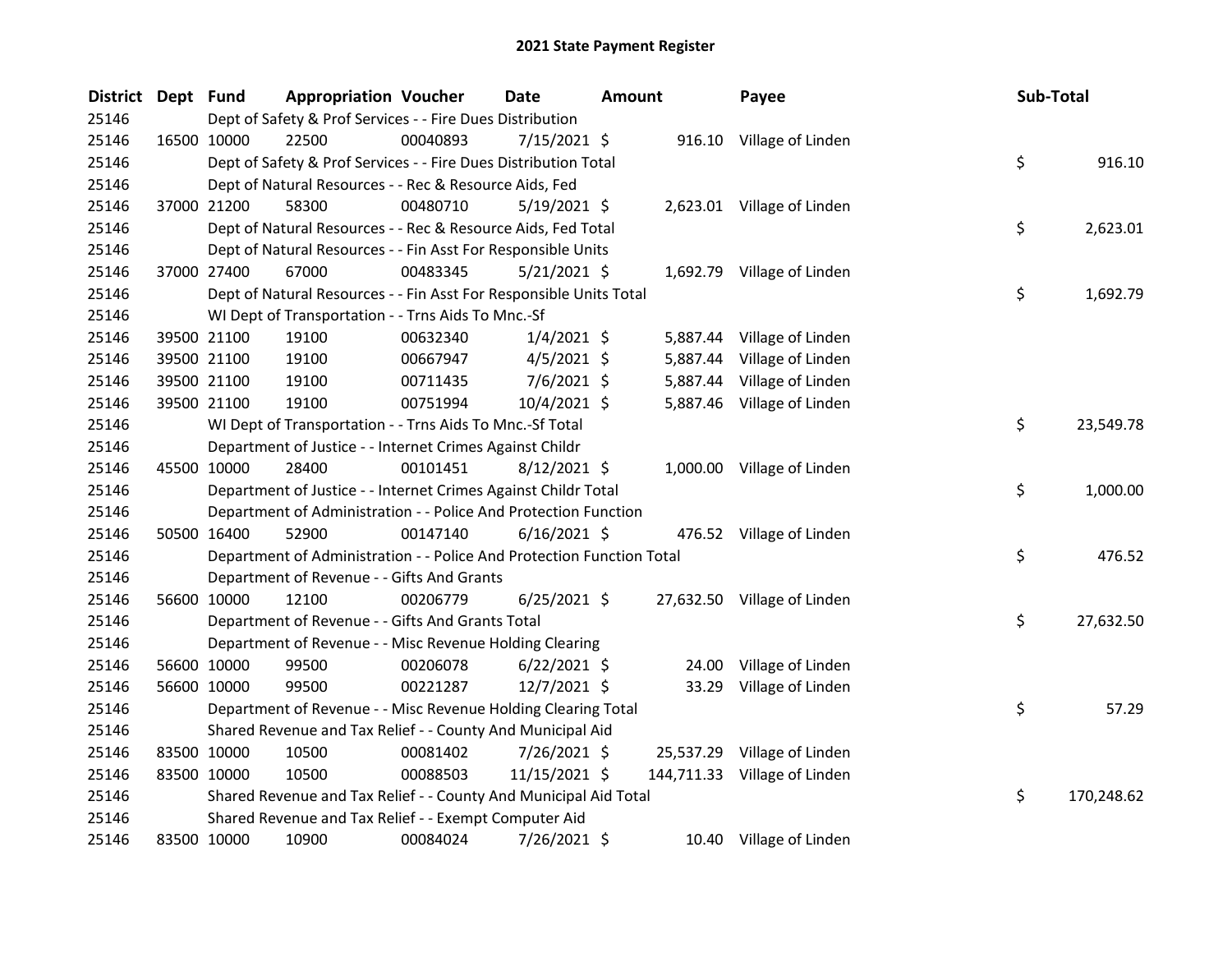| <b>District</b> | Dept  | <b>Fund</b> | <b>Appropriation Voucher</b>                                    |          | Date           | <b>Amount</b> |          | Payee             | Sub-Total |            |
|-----------------|-------|-------------|-----------------------------------------------------------------|----------|----------------|---------------|----------|-------------------|-----------|------------|
| 25146           |       |             | Shared Revenue and Tax Relief - - Exempt Computer Aid Total     |          |                |               |          |                   |           | 10.40      |
| 25146           |       |             | Shared Revenue and Tax Relief - - Personal Property Aid         |          |                |               |          |                   |           |            |
| 25146           | 83500 | 10000       | 11100                                                           | 00077201 | $5/3/2021$ \$  |               | 333.26   | Village of Linden |           |            |
| 25146           |       |             | Shared Revenue and Tax Relief - - Personal Property Aid Total   |          |                |               |          |                   |           | 333.26     |
| 25146           |       |             | Shared Revenue and Tax Relief - - Lottery & Gaming Credit       |          |                |               |          |                   |           |            |
| 25146           |       | 83500 52100 | 36300                                                           | 00074204 | $3/22/2021$ \$ |               | 1.518.24 | Village of Linden |           |            |
| 25146           |       |             | Shared Revenue and Tax Relief - - Lottery & Gaming Credit Total |          |                |               |          |                   |           | 1,518.24   |
| 25146 Total     |       |             |                                                                 |          |                |               |          |                   |           | 230.058.51 |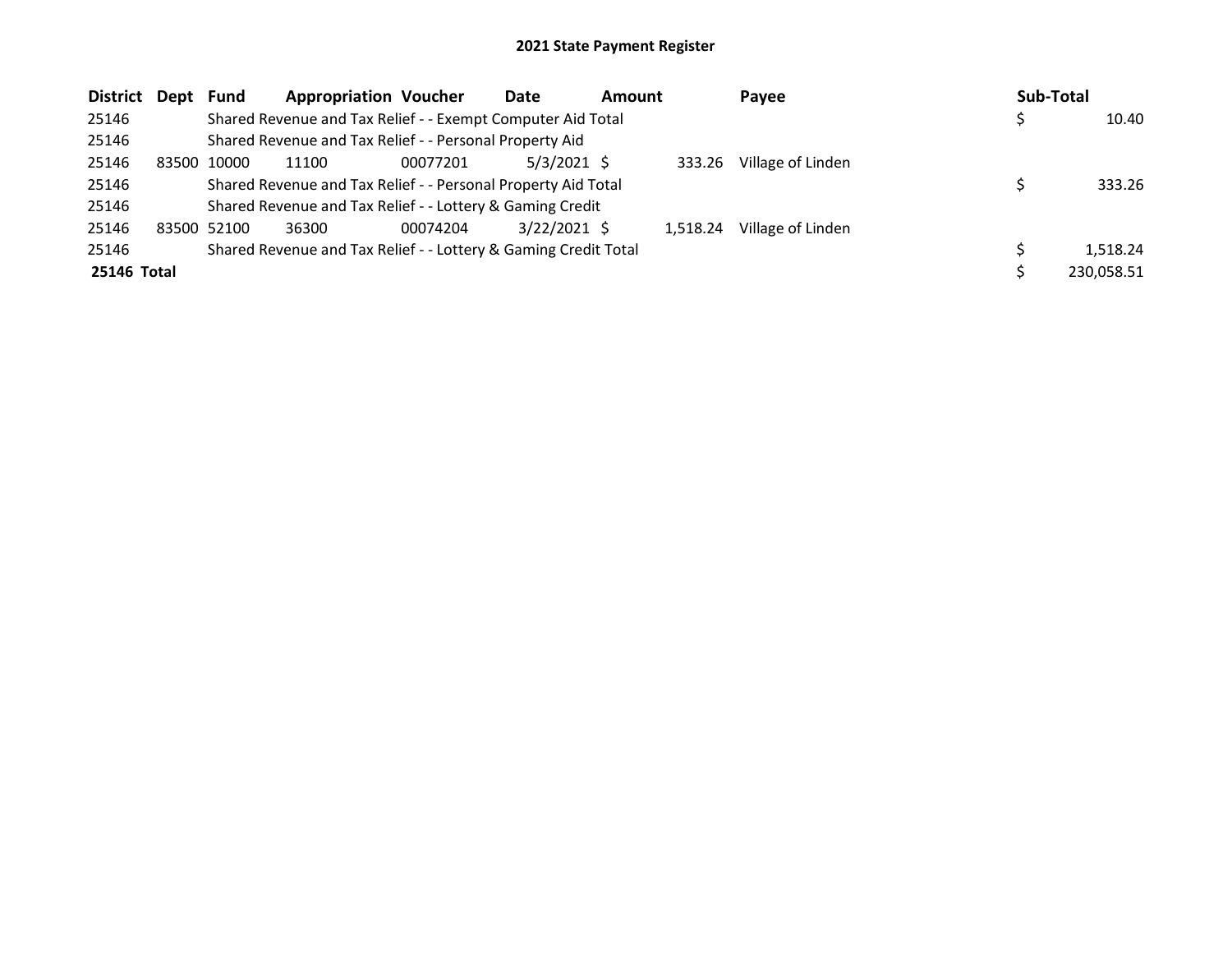| District Dept | Fund        | <b>Appropriation Voucher</b>                                |          | Date         | <b>Amount</b> | <b>Pavee</b>                | Sub-Total |       |
|---------------|-------------|-------------------------------------------------------------|----------|--------------|---------------|-----------------------------|-----------|-------|
| 25147         |             | Shared Revenue and Tax Relief - - Exempt Computer Aid       |          |              |               |                             |           |       |
| 25147         | 83500 10000 | 10900                                                       | 00084025 | 7/26/2021 \$ |               | 16.65 Village of Livingston |           |       |
| 25147         |             | Shared Revenue and Tax Relief - - Exempt Computer Aid Total |          |              |               |                             |           | 16.65 |
| 25147 Total   |             |                                                             |          |              |               |                             |           | 16.65 |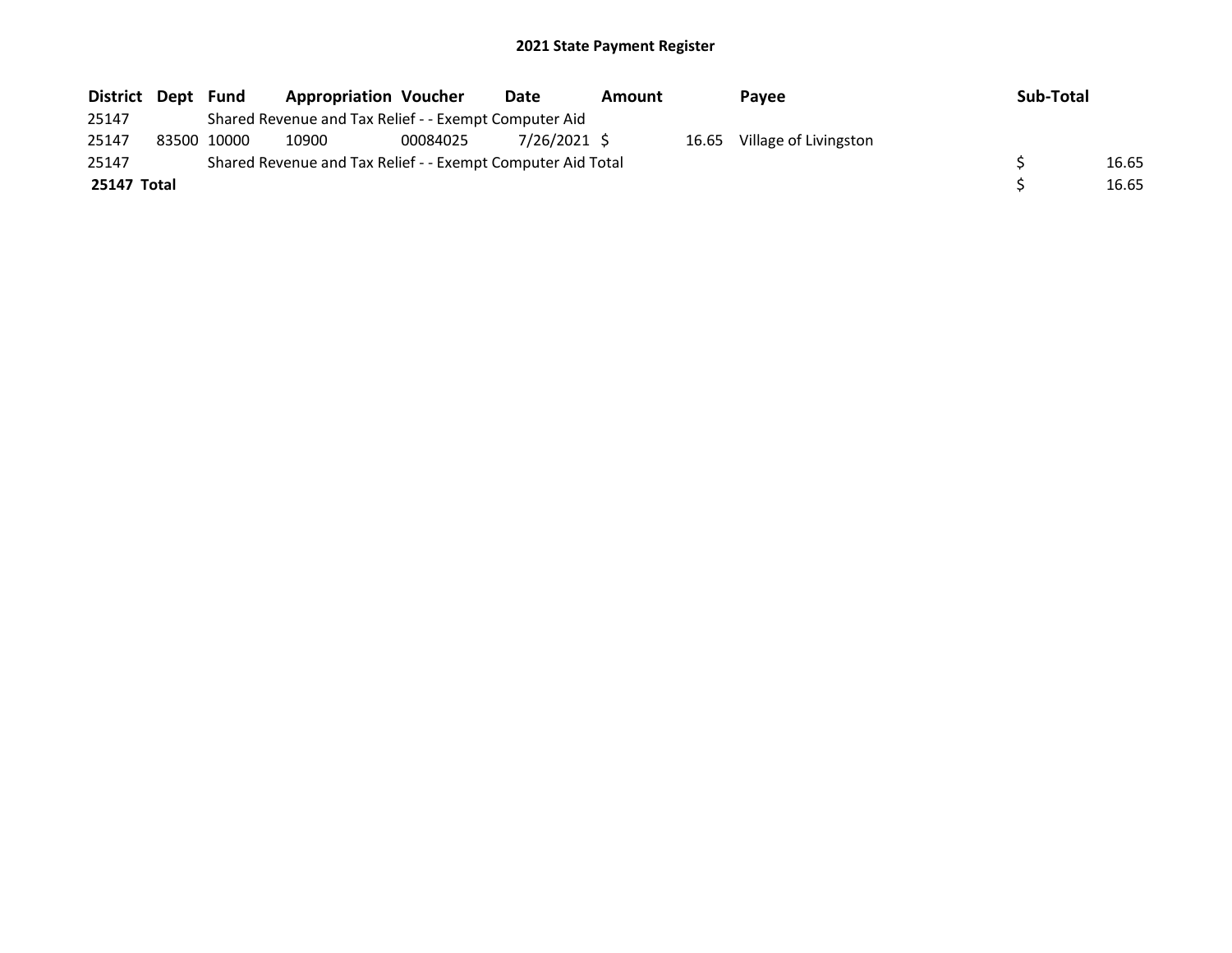| <b>District</b> | Dept  | Fund        | <b>Appropriation Voucher</b>                                    |          | Date           | <b>Amount</b> |          | Payee              | Sub-Total |          |
|-----------------|-------|-------------|-----------------------------------------------------------------|----------|----------------|---------------|----------|--------------------|-----------|----------|
| 25153           |       |             | Shared Revenue and Tax Relief - - Exempt Computer Aid           |          |                |               |          |                    |           |          |
| 25153           | 83500 | 10000       | 10900                                                           | 00084026 | 7/26/2021 \$   |               | 1.03     | Village of Muscoda |           |          |
| 25153           |       |             | Shared Revenue and Tax Relief - - Exempt Computer Aid Total     |          |                |               |          |                    | \$        | 1.03     |
| 25153           |       |             | Shared Revenue and Tax Relief - - Personal Property Aid         |          |                |               |          |                    |           |          |
| 25153           |       | 83500 10000 | 11100                                                           | 00077202 | $5/3/2021$ \$  |               | 50.39    | Village of Muscoda |           |          |
| 25153           |       |             | Shared Revenue and Tax Relief - - Personal Property Aid Total   |          |                |               |          |                    | \$        | 50.39    |
| 25153           |       |             | Shared Revenue and Tax Relief - - Lottery & Gaming Credit       |          |                |               |          |                    |           |          |
| 25153           |       | 83500 52100 | 36300                                                           | 00074205 | $3/22/2021$ \$ |               | 1.546.56 | Village of Muscoda |           |          |
| 25153           |       |             | Shared Revenue and Tax Relief - - Lottery & Gaming Credit Total |          |                |               |          |                    |           | 1,546.56 |
| 25153 Total     |       |             |                                                                 |          |                |               |          |                    | Ś         | 1,597.98 |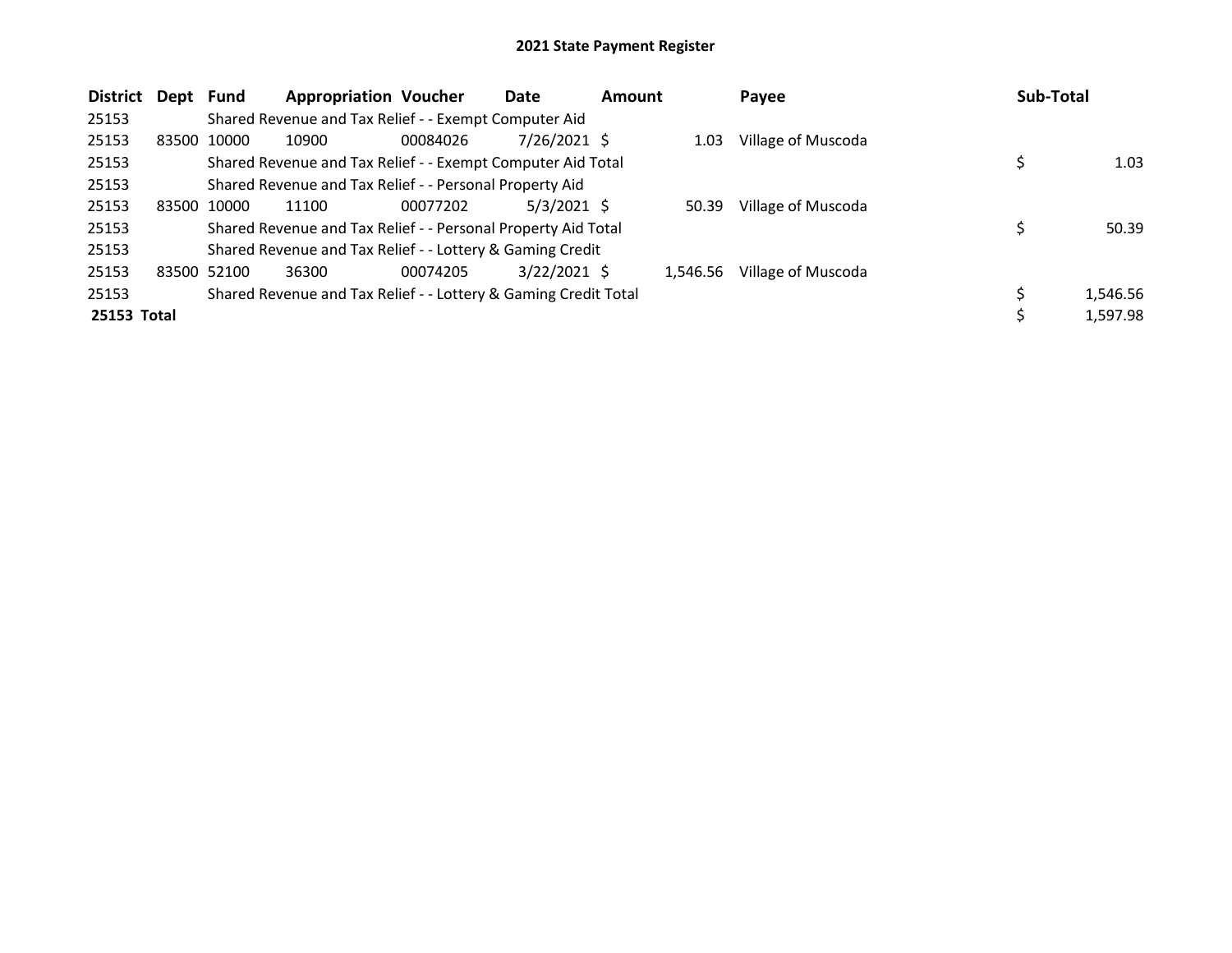| <b>District</b> | Dept Fund   |             | <b>Appropriation Voucher</b>                                          |          | <b>Date</b>    | <b>Amount</b> |          | Payee                      | Sub-Total |           |
|-----------------|-------------|-------------|-----------------------------------------------------------------------|----------|----------------|---------------|----------|----------------------------|-----------|-----------|
| 25176           |             |             | Dept of Safety & Prof Services - - Fire Dues Distribution             |          |                |               |          |                            |           |           |
| 25176           |             | 16500 10000 | 22500                                                                 | 00040899 | 7/16/2021 \$   |               |          | 470.96 Village Of Rewey    |           |           |
| 25176           |             |             | Dept of Safety & Prof Services - - Fire Dues Distribution Total       |          |                |               |          |                            | \$        | 470.96    |
| 25176           |             |             | Dept of Natural Resources - - Fin Asst For Responsible Units          |          |                |               |          |                            |           |           |
| 25176           |             | 37000 27400 | 67000                                                                 | 00483376 | $5/21/2021$ \$ |               |          | 920.10 Village Of Rewey    |           |           |
| 25176           |             |             | Dept of Natural Resources - - Fin Asst For Responsible Units Total    |          |                |               |          |                            | \$        | 920.10    |
| 25176           |             |             | WI Dept of Transportation - - Trns Aids To Mnc.-Sf                    |          |                |               |          |                            |           |           |
| 25176           |             | 39500 21100 | 19100                                                                 | 00632341 | $1/4/2021$ \$  |               |          | 1,879.02 Village Of Rewey  |           |           |
| 25176           |             | 39500 21100 | 19100                                                                 | 00667948 | $4/5/2021$ \$  |               | 1,879.02 | Village Of Rewey           |           |           |
| 25176           |             | 39500 21100 | 19100                                                                 | 00711436 | $7/6/2021$ \$  |               | 1,879.02 | Village Of Rewey           |           |           |
| 25176           |             | 39500 21100 | 19100                                                                 | 00751995 | 10/4/2021 \$   |               |          | 1,879.02 Village Of Rewey  |           |           |
| 25176           |             |             | WI Dept of Transportation - - Trns Aids To Mnc.-Sf Total              |          |                |               |          |                            | \$        | 7,516.08  |
| 25176           |             |             | Department of Revenue - - Gifts And Grants                            |          |                |               |          |                            |           |           |
| 25176           |             | 56600 10000 | 12100                                                                 | 00206780 | $6/25/2021$ \$ |               |          | 14,758.27 Village Of Rewey |           |           |
| 25176           |             |             | Department of Revenue - - Gifts And Grants Total                      |          |                |               |          |                            | \$        | 14,758.27 |
| 25176           |             |             | Shared Revenue and Tax Relief - - Expenditure Restraint Program       |          |                |               |          |                            |           |           |
| 25176           | 83500 10000 |             | 10100                                                                 | 00081403 | 7/26/2021 \$   |               | 342.06   | Village Of Rewey           |           |           |
| 25176           |             |             | Shared Revenue and Tax Relief - - Expenditure Restraint Program Total |          |                |               |          |                            | \$        | 342.06    |
| 25176           |             |             | Shared Revenue and Tax Relief - - County And Municipal Aid            |          |                |               |          |                            |           |           |
| 25176           |             | 83500 10000 | 10500                                                                 | 00081403 | 7/26/2021 \$   |               |          | 9,405.22 Village Of Rewey  |           |           |
| 25176           |             | 83500 10000 | 10500                                                                 | 00088504 | 11/15/2021 \$  |               |          | 53,296.23 Village Of Rewey |           |           |
| 25176           |             |             | Shared Revenue and Tax Relief - - County And Municipal Aid Total      |          |                |               |          |                            | \$        | 62,701.45 |
| 25176           |             |             | Shared Revenue and Tax Relief - - Exempt Computer Aid                 |          |                |               |          |                            |           |           |
| 25176           |             | 83500 10000 | 10900                                                                 | 00084027 | 7/26/2021 \$   |               |          | 12.47 Village Of Rewey     |           |           |
| 25176           |             |             | Shared Revenue and Tax Relief - - Exempt Computer Aid Total           |          |                |               |          |                            | \$        | 12.47     |
| 25176           |             |             | Shared Revenue and Tax Relief - - Utility Aid                         |          |                |               |          |                            |           |           |
| 25176           | 83500 10000 |             | 11000                                                                 | 00081403 | 7/26/2021 \$   |               | 68.46    | Village Of Rewey           |           |           |
| 25176           | 83500 10000 |             | 11000                                                                 | 00088504 | 11/15/2021 \$  |               |          | 755.65 Village Of Rewey    |           |           |
| 25176           |             |             | Shared Revenue and Tax Relief - - Utility Aid Total                   |          |                |               |          |                            | \$        | 824.11    |
| 25176           |             |             | Shared Revenue and Tax Relief - - Personal Property Aid               |          |                |               |          |                            |           |           |
| 25176           | 83500 10000 |             | 11100                                                                 | 00077203 | $5/3/2021$ \$  |               |          | 91.80 Village Of Rewey     |           |           |
| 25176           |             |             | Shared Revenue and Tax Relief - - Personal Property Aid Total         |          |                |               |          |                            | \$        | 91.80     |
| 25176 Total     |             |             |                                                                       |          |                |               |          |                            | \$        | 87,637.30 |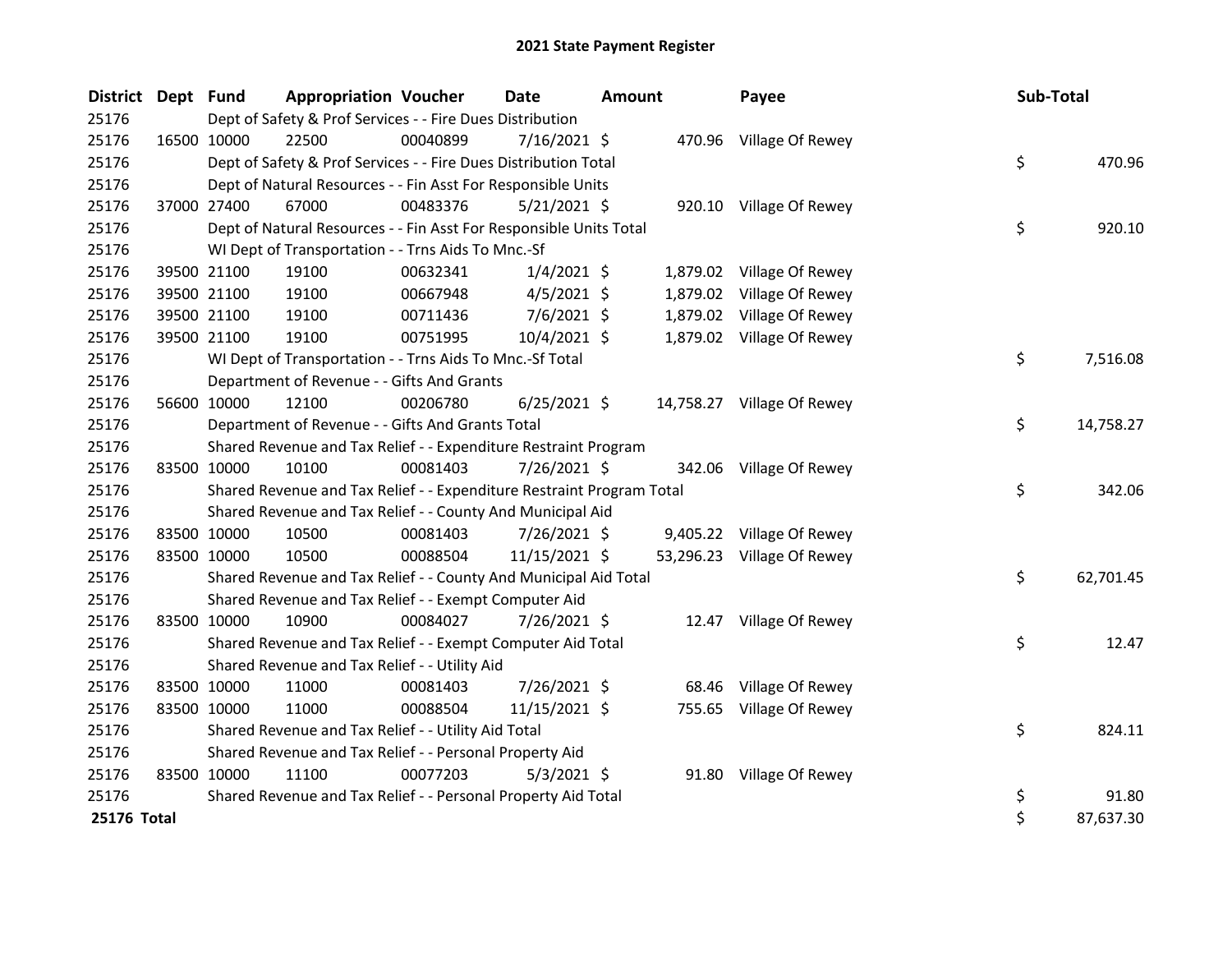| <b>District</b> | Dept Fund |             | <b>Appropriation Voucher</b>                                          |          | <b>Date</b>     | <b>Amount</b> |            | Payee                          | Sub-Total |            |
|-----------------|-----------|-------------|-----------------------------------------------------------------------|----------|-----------------|---------------|------------|--------------------------------|-----------|------------|
| 25177           |           |             | Dept of Safety & Prof Services - - Fire Dues Distribution             |          |                 |               |            |                                |           |            |
| 25177           |           | 16500 10000 | 22500                                                                 | 00040901 | $7/16/2021$ \$  |               |            | 1,804.39 Village Of Ridgeway   |           |            |
| 25177           |           |             | Dept of Safety & Prof Services - - Fire Dues Distribution Total       |          |                 |               |            |                                | \$        | 1,804.39   |
| 25177           |           |             | Dept of Natural Resources - - Aids In Lieu Of Taxes - Gener           |          |                 |               |            |                                |           |            |
| 25177           |           | 37000 10000 | 50300                                                                 | 00475489 | $4/21/2021$ \$  |               |            | 34.85 Village Of Ridgeway      |           |            |
| 25177           |           |             | Dept of Natural Resources - - Aids In Lieu Of Taxes - Gener Total     |          |                 |               |            |                                | \$        | 34.85      |
| 25177           |           |             | Dept of Natural Resources - - Fin Asst For Responsible Units          |          |                 |               |            |                                |           |            |
| 25177           |           | 37000 27400 | 67000                                                                 | 00483378 | $5/21/2021$ \$  |               |            | 2,643.01 Village Of Ridgeway   |           |            |
| 25177           |           |             | Dept of Natural Resources - - Fin Asst For Responsible Units Total    |          |                 |               |            |                                | \$        | 2,643.01   |
| 25177           |           |             | WI Dept of Transportation - - Trns Aids To Mnc.-Sf                    |          |                 |               |            |                                |           |            |
| 25177           |           | 39500 21100 | 19100                                                                 | 00632342 | $1/4/2021$ \$   |               |            | 11,085.17 Village Of Ridgeway  |           |            |
| 25177           |           | 39500 21100 | 19100                                                                 | 00667949 | $4/5/2021$ \$   |               |            | 11,085.17 Village Of Ridgeway  |           |            |
| 25177           |           | 39500 21100 | 19100                                                                 | 00711437 | 7/6/2021 \$     |               | 11,085.17  | Village Of Ridgeway            |           |            |
| 25177           |           | 39500 21100 | 19100                                                                 | 00751996 | 10/4/2021 \$    |               |            | 11,085.18 Village Of Ridgeway  |           |            |
| 25177           |           |             | WI Dept of Transportation - - Trns Aids To Mnc.-Sf Total              |          |                 |               |            |                                | \$        | 44,340.69  |
| 25177           |           |             | Department of Justice - - Officer training reimbursement              |          |                 |               |            |                                |           |            |
| 25177           |           | 45500 10000 | 21400                                                                 | 00105871 | 11/24/2021 \$   |               |            | 160.00 Village Of Ridgeway     |           |            |
| 25177           |           |             | Department of Justice - - Officer training reimbursement Total        |          |                 |               |            |                                | \$        | 160.00     |
| 25177           |           |             | Department of Administration - - Federal Aid, Local Assistance        |          |                 |               |            |                                |           |            |
| 25177           |           | 50500 10000 | 74300                                                                 | 00149327 | $7/27/2021$ \$  |               |            | 14,307.00 Village Of Ridgeway  |           |            |
| 25177           |           | 50500 10000 | 74300                                                                 | 00150233 | $8/16/2021$ \$  |               | 141,269.00 | Village Of Ridgeway            |           |            |
| 25177           |           | 50500 10000 | 74300                                                                 | 00152863 | $10/13/2021$ \$ |               | 119,424.00 | Village Of Ridgeway            |           |            |
| 25177           |           | 50500 10000 | 74300                                                                 | 00154392 | 11/9/2021 \$    |               | 105,000.00 | Village Of Ridgeway            |           |            |
| 25177           |           | 50500 10000 | 74300                                                                 | 00155450 | 12/8/2021 \$    |               | 82,500.00  | Village Of Ridgeway            |           |            |
| 25177           |           | 50500 10000 | 74300                                                                 | 00156952 | 12/29/2021 \$   |               |            | 166,500.00 Village Of Ridgeway |           |            |
| 25177           |           |             | Department of Administration - - Federal Aid, Local Assistance Total  |          |                 |               |            |                                | \$        | 629,000.00 |
| 25177           |           |             | Department of Revenue - - Gifts And Grants                            |          |                 |               |            |                                |           |            |
| 25177           |           | 56600 10000 | 12100                                                                 | 00206781 | $6/25/2021$ \$  |               |            | 32,970.59 Village Of Ridgeway  |           |            |
| 25177           |           |             | Department of Revenue - - Gifts And Grants Total                      |          |                 |               |            |                                | \$        | 32,970.59  |
| 25177           |           |             | Shared Revenue and Tax Relief - - Expenditure Restraint Program       |          |                 |               |            |                                |           |            |
| 25177           |           | 83500 10000 | 10100                                                                 | 00081404 | 7/26/2021 \$    |               |            | 12,778.88 Village Of Ridgeway  |           |            |
| 25177           |           |             | Shared Revenue and Tax Relief - - Expenditure Restraint Program Total |          |                 |               |            |                                | \$        | 12,778.88  |
| 25177           |           |             | Shared Revenue and Tax Relief - - County And Municipal Aid            |          |                 |               |            |                                |           |            |
| 25177           |           | 83500 10000 | 10500                                                                 | 00081404 | 7/26/2021 \$    |               |            | 18,820.68 Village Of Ridgeway  |           |            |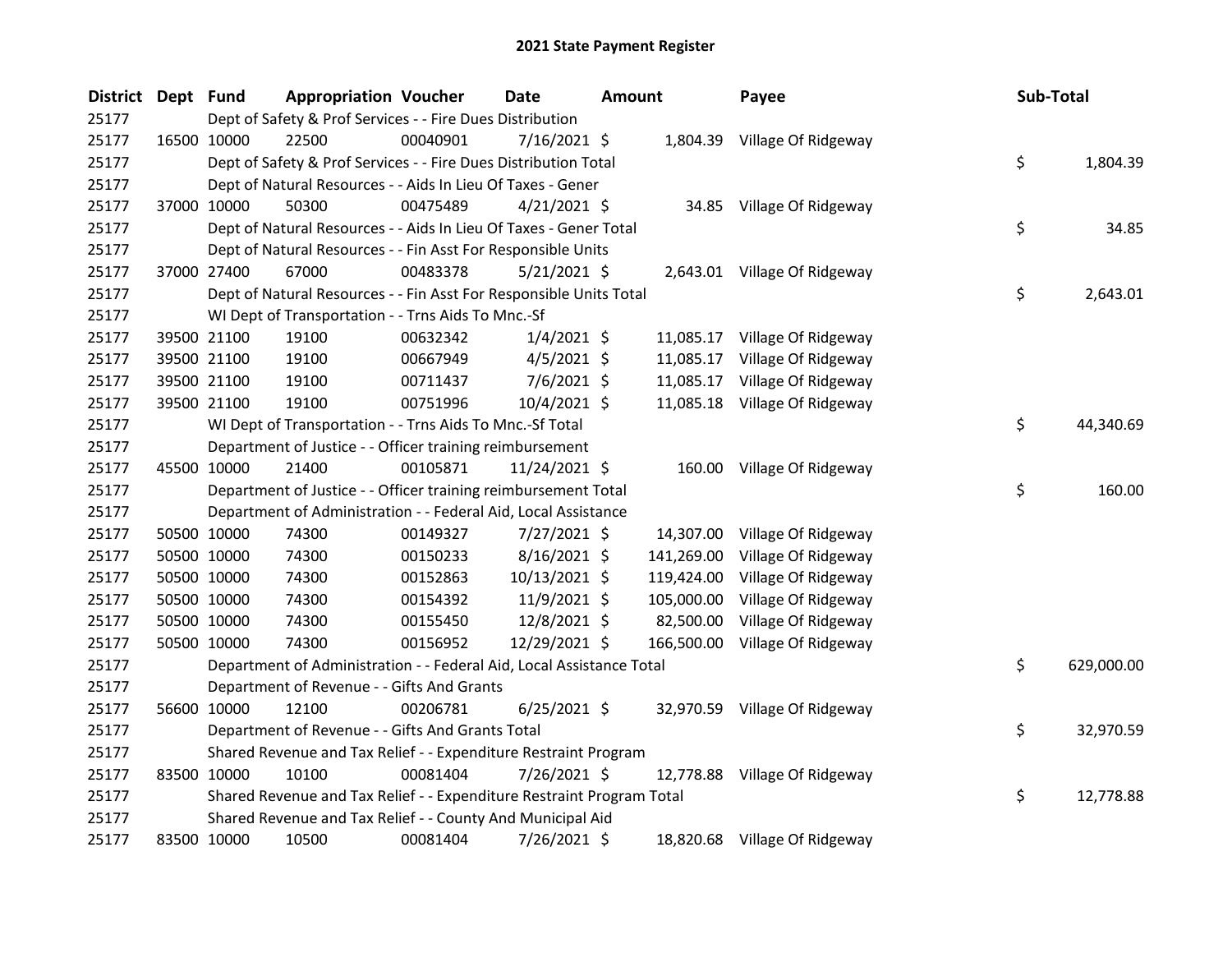| <b>District</b> | Dept Fund   |             | <b>Appropriation Voucher</b>                                     |          | Date            | <b>Amount</b> |            | Payee               |   | Sub-Total  |
|-----------------|-------------|-------------|------------------------------------------------------------------|----------|-----------------|---------------|------------|---------------------|---|------------|
| 25177           |             | 83500 10000 | 10500                                                            | 00088505 | $11/15/2021$ \$ |               | 106,650.49 | Village Of Ridgeway |   |            |
| 25177           |             |             | Shared Revenue and Tax Relief - - County And Municipal Aid Total |          |                 |               |            |                     | S | 125,471.17 |
| 25177           |             |             | Shared Revenue and Tax Relief - - Exempt Computer Aid            |          |                 |               |            |                     |   |            |
| 25177           | 83500 10000 |             | 10900                                                            | 00084028 | 7/26/2021 \$    |               | 7.27       | Village Of Ridgeway |   |            |
| 25177           |             |             | Shared Revenue and Tax Relief - - Exempt Computer Aid Total      |          |                 |               |            |                     |   | 7.27       |
| 25177           |             |             | Shared Revenue and Tax Relief - - Personal Property Aid          |          |                 |               |            |                     |   |            |
| 25177           |             | 83500 10000 | 11100                                                            | 00077204 | $5/3/2021$ \$   |               | 1,166.69   | Village Of Ridgeway |   |            |
| 25177           |             | 83500 10000 | 11100                                                            | 00078870 | $5/3/2021$ \$   |               | 848.68     | Village Of Ridgeway |   |            |
| 25177           |             |             | Shared Revenue and Tax Relief - - Personal Property Aid Total    |          |                 |               |            |                     |   | 2,015.37   |
| 25177 Total     |             |             |                                                                  |          |                 |               |            |                     | S | 851,226.22 |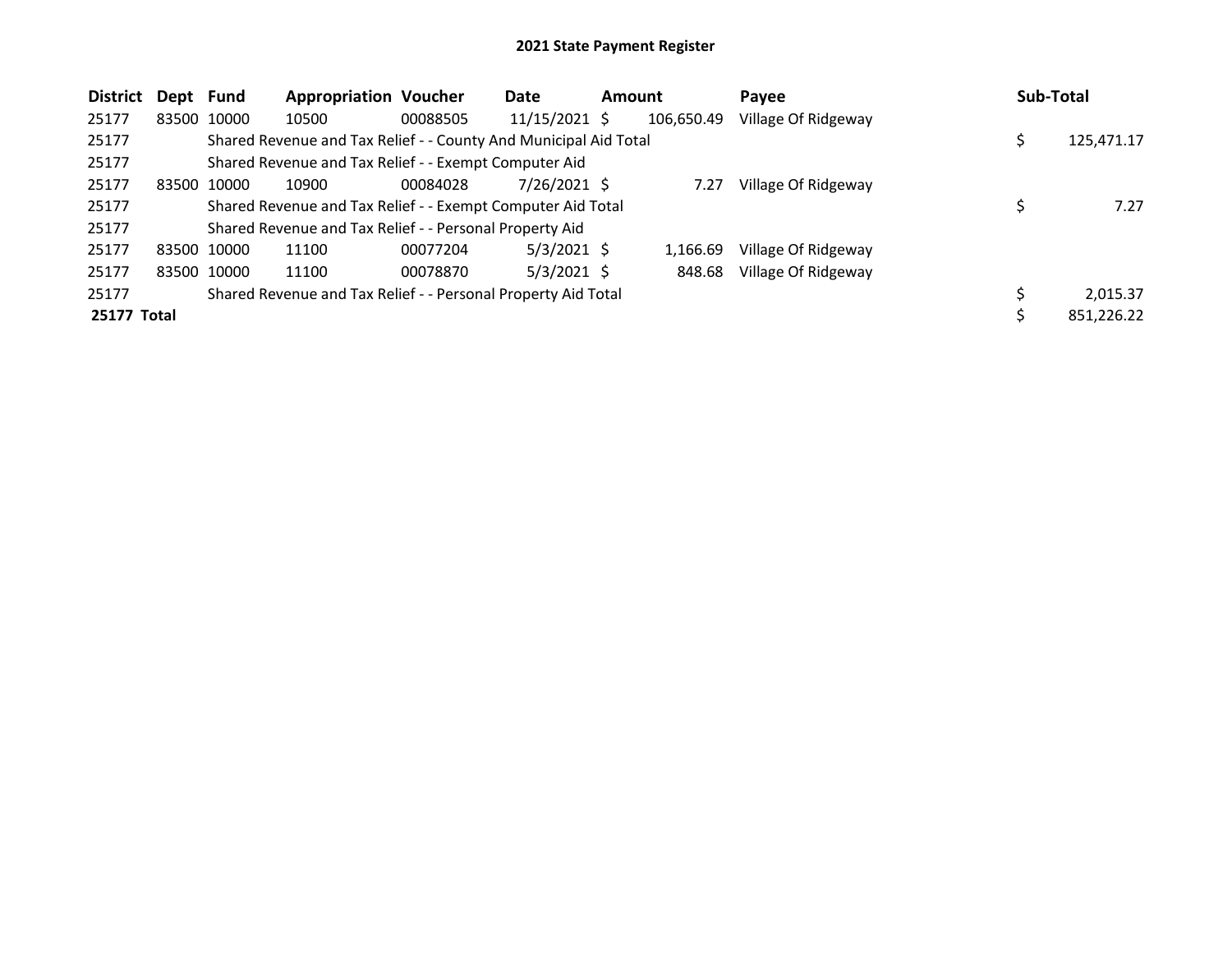| <b>District</b> | Dept Fund |                                                                 | <b>Appropriation Voucher</b>                                       |          | <b>Date</b>    | <b>Amount</b> |           | Payee                        |  | Sub-Total |           |
|-----------------|-----------|-----------------------------------------------------------------|--------------------------------------------------------------------|----------|----------------|---------------|-----------|------------------------------|--|-----------|-----------|
| 25216           |           |                                                                 | Dept of Safety & Prof Services - - Fire Dues Distribution          |          |                |               |           |                              |  |           |           |
| 25216           |           | 16500 10000                                                     | 22500                                                              | 00040886 | $7/16/2021$ \$ |               |           | 18,044.70 City Of Dodgeville |  |           |           |
| 25216           |           | Dept of Safety & Prof Services - - Fire Dues Distribution Total |                                                                    |          |                |               |           |                              |  | \$        | 18,044.70 |
| 25216           |           | Dept of Natural Resources - - Aids In Lieu Of Taxes - Gener     |                                                                    |          |                |               |           |                              |  |           |           |
| 25216           |           | 37000 10000                                                     | 50300                                                              | 00476038 | $4/21/2021$ \$ |               |           | 52.16 City Of Dodgeville     |  |           |           |
| 25216           |           |                                                                 | Dept of Natural Resources - - Aids In Lieu Of Taxes - Gener Total  |          |                |               |           |                              |  | \$        | 52.16     |
| 25216           |           |                                                                 | Dept of Natural Resources - - GPO--State Funds                     |          |                |               |           |                              |  |           |           |
| 25216           |           | 37000 21200                                                     | 86100                                                              | 00455237 | $1/7/2021$ \$  |               | 79.04     | City Of Dodgeville           |  |           |           |
| 25216           |           | 37000 21200                                                     | 86100                                                              | 00461501 | $2/5/2021$ \$  |               | 75.69     | City Of Dodgeville           |  |           |           |
| 25216           |           | 37000 21200                                                     | 86100                                                              | 00466146 | $3/4/2021$ \$  |               | 75.93     | City Of Dodgeville           |  |           |           |
| 25216           |           | 37000 21200                                                     | 86100                                                              | 00471789 | $4/6/2021$ \$  |               | 78.46     | City Of Dodgeville           |  |           |           |
| 25216           |           | 37000 21200                                                     | 86100                                                              | 00479185 | $5/7/2021$ \$  |               | 84.11     | City Of Dodgeville           |  |           |           |
| 25216           |           | 37000 21200                                                     | 86100                                                              | 00485912 | $6/4/2021$ \$  |               | 78.34     | City Of Dodgeville           |  |           |           |
| 25216           |           | 37000 21200                                                     | 86100                                                              | 00494532 | $7/7/2021$ \$  |               | 78.80     | City Of Dodgeville           |  |           |           |
| 25216           |           | 37000 21200                                                     | 86100                                                              | 00500858 | $8/4/2021$ \$  |               | 118.67    | City Of Dodgeville           |  |           |           |
| 25216           |           | 37000 21200                                                     | 86100                                                              | 00506110 | $9/1/2021$ \$  |               | 121.32    | City Of Dodgeville           |  |           |           |
| 25216           |           | 37000 21200                                                     | 86100                                                              | 00512312 | 10/5/2021 \$   |               | 126.39    | City Of Dodgeville           |  |           |           |
| 25216           |           | 37000 21200                                                     | 86100                                                              | 00517814 | 11/5/2021 \$   |               | 122.01    | City Of Dodgeville           |  |           |           |
| 25216           |           | 37000 21200                                                     | 86100                                                              | 00522763 | 12/2/2021 \$   |               | 120.29    | City Of Dodgeville           |  |           |           |
| 25216           |           |                                                                 | Dept of Natural Resources - - GPO--State Funds Total               |          |                |               |           |                              |  | \$        | 1,159.05  |
| 25216           |           |                                                                 | Dept of Natural Resources - - Fin Asst For Responsible Units       |          |                |               |           |                              |  |           |           |
| 25216           |           | 37000 27400                                                     | 67000                                                              | 00483400 | $5/21/2021$ \$ |               |           | 15,174.11 City Of Dodgeville |  |           |           |
| 25216           |           |                                                                 | Dept of Natural Resources - - Fin Asst For Responsible Units Total |          |                |               |           |                              |  | \$        | 15,174.11 |
| 25216           |           |                                                                 | WI Dept of Transportation - - Conn Hwy Aids St Fds                 |          |                |               |           |                              |  |           |           |
| 25216           |           | 39500 21100                                                     | 16200                                                              | 00633551 | $1/4/2021$ \$  |               | 5,477.96  | City Of Dodgeville           |  |           |           |
| 25216           |           | 39500 21100                                                     | 16200                                                              | 00669158 | $4/5/2021$ \$  |               | 5,477.96  | City Of Dodgeville           |  |           |           |
| 25216           |           | 39500 21100                                                     | 16200                                                              | 00712646 | $7/6/2021$ \$  |               | 5,477.96  | City Of Dodgeville           |  |           |           |
| 25216           |           | 39500 21100                                                     | 16200                                                              | 00753205 | $10/4/2021$ \$ |               | 5,477.99  | City Of Dodgeville           |  |           |           |
| 25216           |           |                                                                 | WI Dept of Transportation - - Conn Hwy Aids St Fds Total           |          |                |               |           |                              |  | \$        | 21,911.87 |
| 25216           |           |                                                                 | WI Dept of Transportation - - Trns Aids To Mnc.-Sf                 |          |                |               |           |                              |  |           |           |
| 25216           |           | 39500 21100                                                     | 19100                                                              | 00632343 | $1/4/2021$ \$  |               | 67,225.21 | City Of Dodgeville           |  |           |           |
| 25216           |           | 39500 21100                                                     | 19100                                                              | 00667950 | $4/5/2021$ \$  |               | 67,225.21 | City Of Dodgeville           |  |           |           |
| 25216           |           | 39500 21100                                                     | 19100                                                              | 00711438 | $7/6/2021$ \$  |               | 67,225.21 | City Of Dodgeville           |  |           |           |
| 25216           |           | 39500 21100                                                     | 19100                                                              | 00751997 | 10/4/2021 \$   |               | 67,225.23 | City Of Dodgeville           |  |           |           |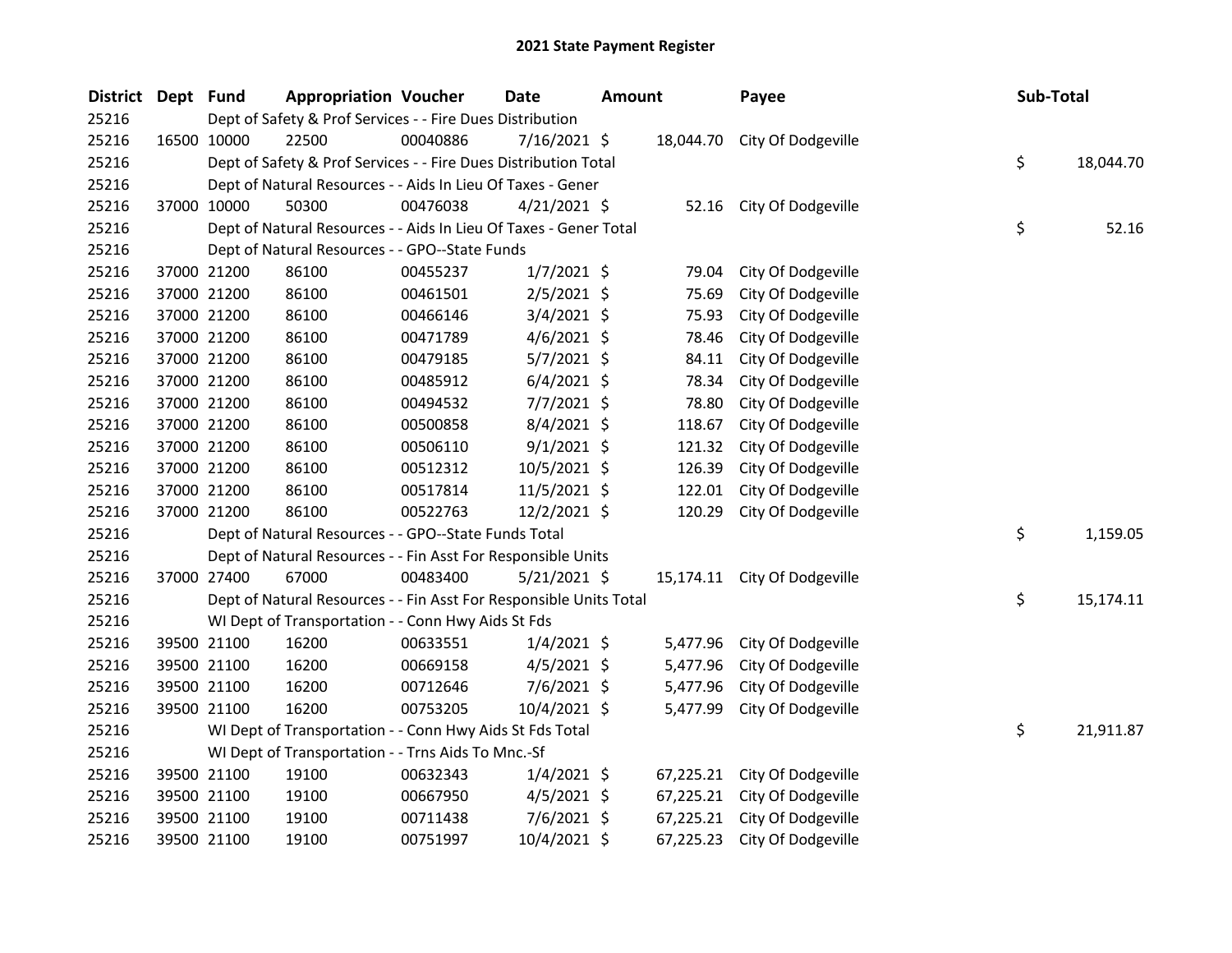| District Dept Fund |             | <b>Appropriation Voucher</b>                                                    |           | Date           | <b>Amount</b> |           | Payee                         | Sub-Total        |
|--------------------|-------------|---------------------------------------------------------------------------------|-----------|----------------|---------------|-----------|-------------------------------|------------------|
| 25216              |             | WI Dept of Transportation - - Trns Aids To Mnc.-Sf Total                        |           |                |               |           |                               | \$<br>268,900.86 |
| 25216              |             | Department of Health Services - - Prepaid Medical Transport Reimbursement       |           |                |               |           |                               |                  |
| 25216              | 43500 10000 | 16300                                                                           | AMBULANCE | 11/15/2021 \$  |               |           | 14,414.47 City Of Dodgeville  |                  |
| 25216              |             | Department of Health Services - - Prepaid Medical Transport Reimbursement Total |           |                |               |           |                               | \$<br>14,414.47  |
| 25216              |             | Department of Justice - - Officer training reimbursement                        |           |                |               |           |                               |                  |
| 25216              | 45500 10000 | 21400                                                                           | 00105257  | 11/16/2021 \$  |               |           | 1,920.00 City Of Dodgeville   |                  |
| 25216              |             | Department of Justice - - Officer training reimbursement Total                  |           |                |               |           |                               | \$<br>1,920.00   |
| 25216              |             | Department of Justice - - Federal Aid, Local Assistance                         |           |                |               |           |                               |                  |
| 25216              | 45500 10000 | 25100                                                                           | 00093793  | $1/29/2021$ \$ |               | 7,692.00  | City Of Dodgeville            |                  |
| 25216              |             | Department of Justice - - Federal Aid, Local Assistance Total                   |           |                |               |           |                               | \$<br>7,692.00   |
| 25216              |             | Department of Administration - - Federal Aid, Local Assistance                  |           |                |               |           |                               |                  |
| 25216              | 50500 10000 | 74300                                                                           | 00139684  | $1/26/2021$ \$ |               |           | 618,974.91 City Of Dodgeville |                  |
| 25216              | 50500 10000 | 74300                                                                           | 00147053  | $6/16/2021$ \$ |               | 25,000.00 | City Of Dodgeville            |                  |
| 25216              |             | Department of Administration - - Federal Aid, Local Assistance Total            |           |                |               |           |                               | \$<br>643,974.91 |
| 25216              |             | Public Defender Board - - Trial Representation                                  |           |                |               |           |                               |                  |
| 25216              | 55000 10000 | 10300                                                                           | 00299435  | 7/8/2021 \$    |               | 36.00     | City Of Dodgeville            |                  |
| 25216              |             | Public Defender Board - - Trial Representation Total                            |           |                |               |           |                               | \$<br>36.00      |
| 25216              |             | Department of Revenue - - Gifts And Grants                                      |           |                |               |           |                               |                  |
| 25216              | 56600 10000 | 12100                                                                           | 00206782  | $6/25/2021$ \$ |               |           | 245,709.43 City Of Dodgeville |                  |
| 25216              |             | Department of Revenue - - Gifts And Grants Total                                |           |                |               |           |                               | \$<br>245,709.43 |
| 25216              |             | Department of Revenue - - Misc Revenue Holding Clearing                         |           |                |               |           |                               |                  |
| 25216              | 56600 10000 | 99500                                                                           | 00188821  | $1/8/2021$ \$  |               | 5.37      | City Of Dodgeville            |                  |
| 25216              | 56600 10000 | 99500                                                                           | 00190889  | $2/5/2021$ \$  |               | 362.47    | City Of Dodgeville            |                  |
| 25216              | 56600 10000 | 99500                                                                           | 00193485  | $3/5/2021$ \$  |               | 1,195.73  | City Of Dodgeville            |                  |
| 25216              | 56600 10000 | 99500                                                                           | 00194914  | 3/15/2021 \$   |               | 395.00    | City Of Dodgeville            |                  |
| 25216              | 56600 10000 | 99500                                                                           | 00196441  | $3/29/2021$ \$ |               | 42.65     | City Of Dodgeville            |                  |
| 25216              | 56600 10000 | 99500                                                                           | 00197755  | $4/7/2021$ \$  |               | 866.74    | City Of Dodgeville            |                  |
| 25216              | 56600 10000 | 99500                                                                           | 00201128  | $5/7/2021$ \$  |               | 774.00    | City Of Dodgeville            |                  |
| 25216              | 56600 10000 | 99500                                                                           | 00201582  | 5/10/2021 \$   |               | 184.40    | City Of Dodgeville            |                  |
| 25216              | 56600 10000 | 99500                                                                           | 00204354  | $6/7/2021$ \$  |               | 827.06    | City Of Dodgeville            |                  |
| 25216              | 56600 10000 | 99500                                                                           | 00205837  | $6/21/2021$ \$ |               | 13.17     | City Of Dodgeville            |                  |
| 25216              | 56600 10000 | 99500                                                                           | 00208936  | 7/8/2021 \$    |               | 352.71    | City Of Dodgeville            |                  |
| 25216              | 56600 10000 | 99500                                                                           | 00210783  | 7/26/2021 \$   |               | 35.00     | City Of Dodgeville            |                  |
| 25216              | 56600 10000 | 99500                                                                           | 00211688  | $8/6/2021$ \$  |               | 502.98    | City Of Dodgeville            |                  |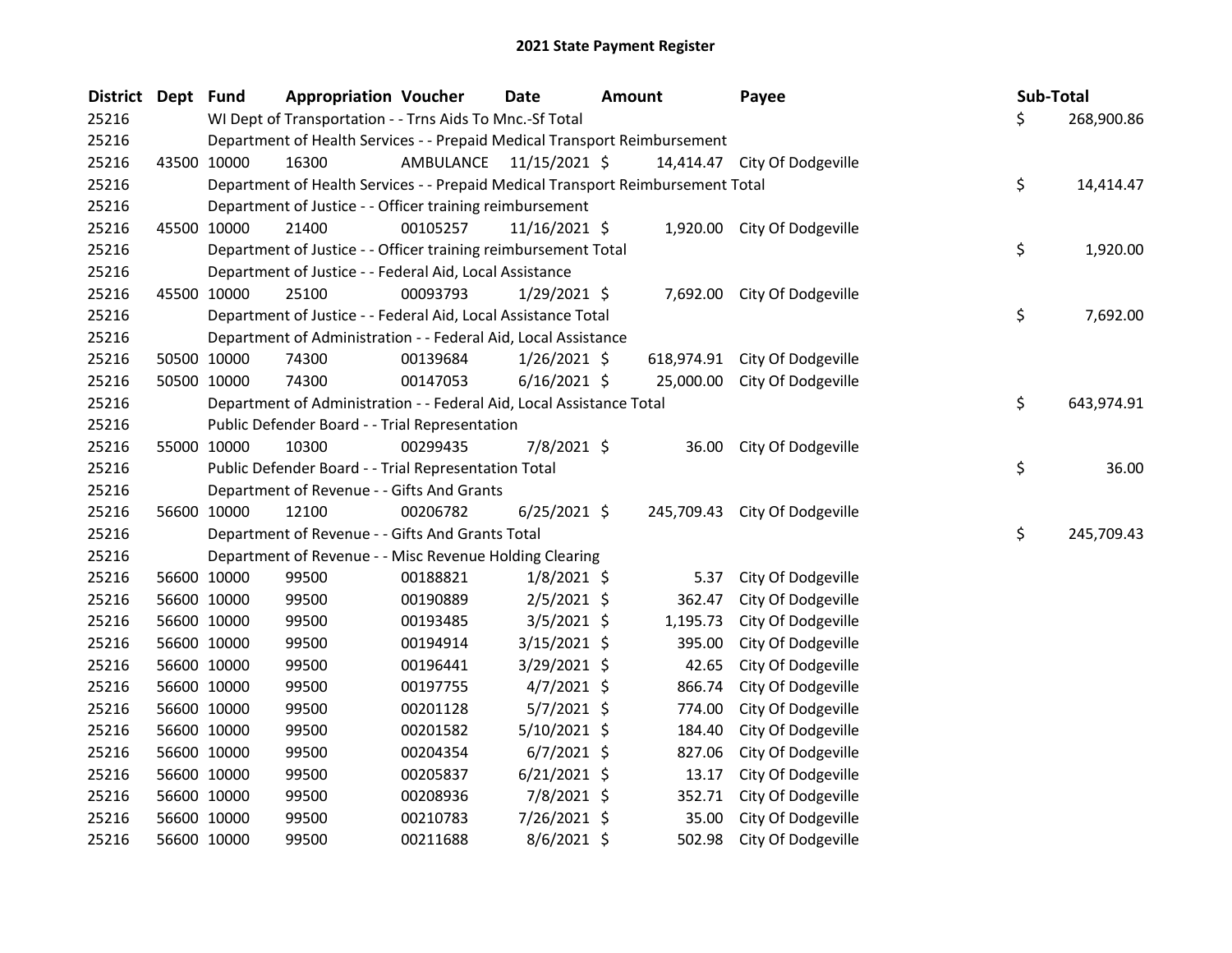| <b>District</b> | Dept Fund |             | <b>Appropriation Voucher</b>                                                  |          | <b>Date</b>   | Amount |            | Payee                         | <b>Sub-Total</b>   |  |
|-----------------|-----------|-------------|-------------------------------------------------------------------------------|----------|---------------|--------|------------|-------------------------------|--------------------|--|
| 25216           |           | 56600 10000 | 99500                                                                         | 00212112 | 8/9/2021 \$   |        | 39.40      | City Of Dodgeville            |                    |  |
| 25216           |           | 56600 10000 | 99500                                                                         | 00214297 | 9/8/2021 \$   |        | 179.60     | City Of Dodgeville            |                    |  |
| 25216           |           | 56600 10000 | 99500                                                                         | 00217042 | 10/12/2021 \$ |        | 3,129.00   | City Of Dodgeville            |                    |  |
| 25216           |           | 56600 10000 | 99500                                                                         | 00219145 | 11/5/2021 \$  |        | 128.01     | City Of Dodgeville            |                    |  |
| 25216           |           | 56600 10000 | 99500                                                                         | 00221286 | 12/7/2021 \$  |        | 400.06     | City Of Dodgeville            |                    |  |
| 25216           |           |             | Department of Revenue - - Misc Revenue Holding Clearing Total                 |          |               |        |            |                               | \$<br>9,433.35     |  |
| 25216           |           |             | Shared Revenue and Tax Relief - - Expenditure Restraint Program               |          |               |        |            |                               |                    |  |
| 25216           |           | 83500 10000 | 10100                                                                         | 00081405 | 7/26/2021 \$  |        | 88,911.51  | City Of Dodgeville            |                    |  |
| 25216           |           |             | Shared Revenue and Tax Relief - - Expenditure Restraint Program Total         |          |               |        |            |                               | \$<br>88,911.51    |  |
| 25216           |           |             | Shared Revenue and Tax Relief - - County And Municipal Aid                    |          |               |        |            |                               |                    |  |
| 25216           |           | 83500 10000 | 10500                                                                         | 00081405 | 7/26/2021 \$  |        | 23,385.68  | City Of Dodgeville            |                    |  |
| 25216           |           | 83500 10000 | 10500                                                                         | 00088506 | 11/15/2021 \$ |        | 118,104.37 | City Of Dodgeville            |                    |  |
| 25216           |           |             | Shared Revenue and Tax Relief - - County And Municipal Aid Total              |          |               |        |            |                               | \$<br>141,490.05   |  |
| 25216           |           |             | Shared Revenue and Tax Relief - - Exempt Computer Aid                         |          |               |        |            |                               |                    |  |
| 25216           |           | 83500 10000 | 10900                                                                         | 00084029 | 7/26/2021 \$  |        |            | 198,625.11 City Of Dodgeville |                    |  |
| 25216           |           | 83500 10000 | 10900                                                                         | 00085779 | 7/26/2021 \$  |        |            | 8,415.32 City Of Dodgeville   |                    |  |
| 25216           |           |             | Shared Revenue and Tax Relief - - Exempt Computer Aid Total                   |          |               |        |            |                               | \$<br>207,040.43   |  |
| 25216           |           |             | Shared Revenue and Tax Relief - - Utility Aid                                 |          |               |        |            |                               |                    |  |
| 25216           |           | 83500 10000 | 11000                                                                         | 00081405 | 7/26/2021 \$  |        | 1,848.77   | City Of Dodgeville            |                    |  |
| 25216           |           | 83500 10000 | 11000                                                                         | 00088506 | 11/15/2021 \$ |        | 10,584.92  | City Of Dodgeville            |                    |  |
| 25216           |           |             | Shared Revenue and Tax Relief - - Utility Aid Total                           |          |               |        |            |                               | \$<br>12,433.69    |  |
| 25216           |           |             | Shared Revenue and Tax Relief - - Personal Property Aid                       |          |               |        |            |                               |                    |  |
| 25216           |           | 83500 10000 | 11100                                                                         | 00077205 | $5/3/2021$ \$ |        |            | 145,502.00 City Of Dodgeville |                    |  |
| 25216           |           |             | Shared Revenue and Tax Relief - - Personal Property Aid Total                 |          |               |        |            |                               | \$<br>145,502.00   |  |
| 25216           |           |             | Shared Revenue and Tax Relief - - State Aid; Video Service Provider Fee       |          |               |        |            |                               |                    |  |
| 25216           |           | 83500 10000 | 11200                                                                         | 00082957 | 7/26/2021 \$  |        | 12,812.44  | City Of Dodgeville            |                    |  |
| 25216           |           |             | Shared Revenue and Tax Relief - - State Aid; Video Service Provider Fee Total |          |               |        |            |                               | \$<br>12,812.44    |  |
| 25216           |           |             | Shared Revenue and Tax Relief - - Payments For Municipal Svcs                 |          |               |        |            |                               |                    |  |
| 25216           |           | 83500 10000 | 50100                                                                         | 00073629 | $2/1/2021$ \$ |        | 3,934.58   | City Of Dodgeville            |                    |  |
| 25216           |           |             | Shared Revenue and Tax Relief - - Payments For Municipal Svcs Total           |          |               |        |            |                               | \$<br>3,934.58     |  |
| 25216           |           |             | Shared Revenue and Tax Relief - - Lottery & Gaming Credit                     |          |               |        |            |                               |                    |  |
| 25216           |           | 83500 52100 | 36300                                                                         | 00074206 | 3/22/2021 \$  |        |            | 4,191.96 City Of Dodgeville   |                    |  |
| 25216           |           |             | Shared Revenue and Tax Relief - - Lottery & Gaming Credit Total               |          |               |        |            |                               | \$<br>4,191.96     |  |
| 25216 Total     |           |             |                                                                               |          |               |        |            |                               | \$<br>1,864,739.57 |  |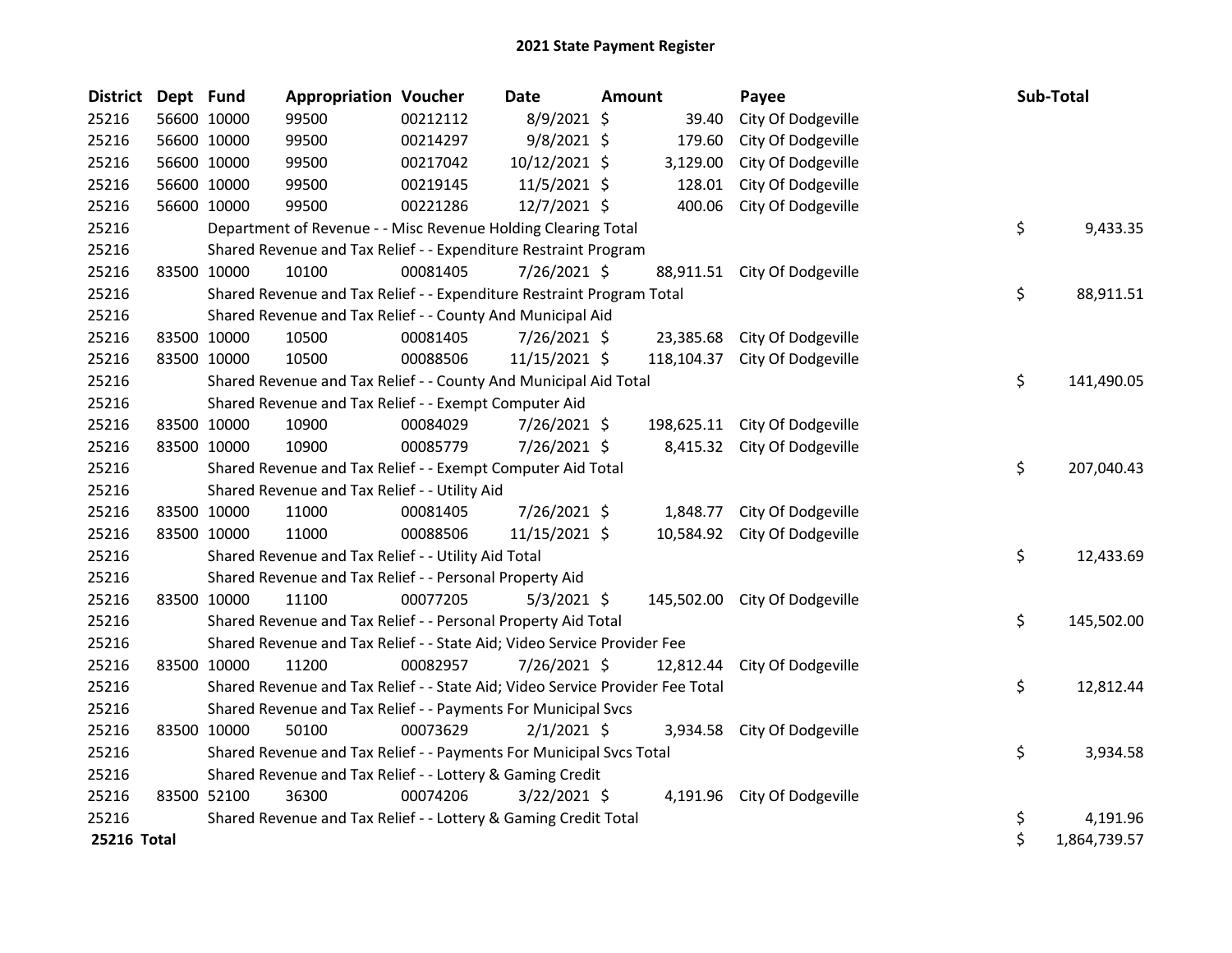| District | Dept Fund |             | <b>Appropriation Voucher</b>                                    |                                                                                  | Date           | <b>Amount</b> |        | Payee                          | Sub-Total |          |
|----------|-----------|-------------|-----------------------------------------------------------------|----------------------------------------------------------------------------------|----------------|---------------|--------|--------------------------------|-----------|----------|
| 25251    |           |             | Dept of Safety & Prof Services - - Fire Dues Distribution       |                                                                                  |                |               |        |                                |           |          |
| 25251    |           | 16500 10000 | 22500                                                           | 00040895                                                                         | 7/16/2021 \$   |               |        | 9,708.32 City Of Mineral Point |           |          |
| 25251    |           |             | Dept of Safety & Prof Services - - Fire Dues Distribution Total |                                                                                  |                |               |        |                                | \$        | 9,708.32 |
| 25251    |           |             | Wisconsin Historical Society - - Energy Costs                   |                                                                                  |                |               |        |                                |           |          |
| 25251    |           | 24500 10000 | 10500                                                           | 00030939                                                                         | $1/11/2021$ \$ |               | 69.26  | City Of Mineral Point          |           |          |
| 25251    |           | 24500 10000 | 10500                                                           | 00030940                                                                         | $1/11/2021$ \$ |               | 34.55  | City Of Mineral Point          |           |          |
| 25251    |           | 24500 10000 | 10500                                                           | 00031219                                                                         | $2/1/2021$ \$  |               | 69.26  | City Of Mineral Point          |           |          |
| 25251    |           | 24500 10000 | 10500                                                           | 00031220                                                                         | $2/1/2021$ \$  |               | 33.83  | City Of Mineral Point          |           |          |
| 25251    |           | 24500 10000 | 10500                                                           | 00031562                                                                         | $3/2/2021$ \$  |               | 41.26  | City Of Mineral Point          |           |          |
| 25251    |           | 24500 10000 | 10500                                                           | 00031563                                                                         | $3/2/2021$ \$  |               | 52.80  | City Of Mineral Point          |           |          |
| 25251    |           | 24500 10000 | 10500                                                           | 00031854                                                                         | $4/8/2021$ \$  |               | 58.89  | City Of Mineral Point          |           |          |
| 25251    |           | 24500 10000 | 10500                                                           | 00031855                                                                         | $4/8/2021$ \$  |               | 33.72  | City Of Mineral Point          |           |          |
| 25251    |           | 24500 10000 | 10500                                                           | 00032115                                                                         | $5/3/2021$ \$  |               | 58.89  | City Of Mineral Point          |           |          |
| 25251    |           | 24500 10000 | 10500                                                           | 00032116                                                                         | $5/3/2021$ \$  |               | 34.03  | City Of Mineral Point          |           |          |
| 25251    |           | 24500 10000 | 10500                                                           | 00032384                                                                         | $6/1/2021$ \$  |               | 149.29 | City Of Mineral Point          |           |          |
| 25251    |           | 24500 10000 | 10500                                                           | 00032385                                                                         | $6/1/2021$ \$  |               | 34.45  | City Of Mineral Point          |           |          |
| 25251    |           | 24500 10000 | 10500                                                           | 00032834                                                                         | $7/6/2021$ \$  |               | 69.26  | City Of Mineral Point          |           |          |
| 25251    |           | 24500 10000 | 10500                                                           | 00032835                                                                         | 7/6/2021 \$    |               | 35.17  | City Of Mineral Point          |           |          |
| 25251    |           | 24500 10000 | 10500                                                           | 00033345                                                                         | 8/4/2021 \$    |               | 69.26  | City Of Mineral Point          |           |          |
| 25251    |           | 24500 10000 | 10500                                                           | 00033347                                                                         | 8/4/2021 \$    |               | 32.89  | City Of Mineral Point          |           |          |
| 25251    |           | 24500 10000 | 10500                                                           | 00033348                                                                         | $8/4/2021$ \$  |               | 35.48  | City Of Mineral Point          |           |          |
| 25251    |           | 24500 10000 | 10500                                                           | 00033762                                                                         | $9/1/2021$ \$  |               | 74.65  | City Of Mineral Point          |           |          |
| 25251    |           | 24500 10000 | 10500                                                           | 00033763                                                                         | $9/1/2021$ \$  |               | 32.89  | City Of Mineral Point          |           |          |
| 25251    |           | 24500 10000 | 10500                                                           | 00033764                                                                         | $9/1/2021$ \$  |               | 34.65  | City Of Mineral Point          |           |          |
| 25251    |           | 24500 10000 | 10500                                                           | 00034122                                                                         | $10/1/2021$ \$ |               | 69.26  | City Of Mineral Point          |           |          |
| 25251    |           | 24500 10000 | 10500                                                           | 00034123                                                                         | $10/1/2021$ \$ |               | 32.89  | City Of Mineral Point          |           |          |
| 25251    |           | 24500 10000 | 10500                                                           | 00034124                                                                         | $10/1/2021$ \$ |               | 38.08  | City Of Mineral Point          |           |          |
| 25251    |           | 24500 10000 | 10500                                                           | 00034537                                                                         | $11/1/2021$ \$ |               | 69.26  | City Of Mineral Point          |           |          |
| 25251    |           | 24500 10000 | 10500                                                           | 00034538                                                                         | $11/1/2021$ \$ |               | 32.89  | City Of Mineral Point          |           |          |
| 25251    |           | 24500 10000 | 10500                                                           | 00034539                                                                         | $11/1/2021$ \$ |               | 34.96  | City Of Mineral Point          |           |          |
| 25251    |           | 24500 10000 | 10500                                                           | 00034961                                                                         | 12/1/2021 \$   |               | 80.15  | City Of Mineral Point          |           |          |
| 25251    |           | 24500 10000 | 10500                                                           | 00034962                                                                         | 12/1/2021 \$   |               | 35.07  | City Of Mineral Point          |           |          |
| 25251    |           | 24500 10000 | 10500                                                           | 00034963                                                                         | $12/1/2021$ \$ |               | 43.58  | City Of Mineral Point          |           |          |
| 20225    |           |             | a a la attachitat a lata al 19 a ataultar                       | $\ldots$ $\sim$ $\sim$ $\ldots$ $\sim$ $\sim$ $\sim$ $\sim$ $\sim$ $\sim$ $\sim$ |                |               |        |                                |           | 1.000c   |

25251 Wisconsin Historical Society - - Energy Costs Total **1,490.62** 1,490.62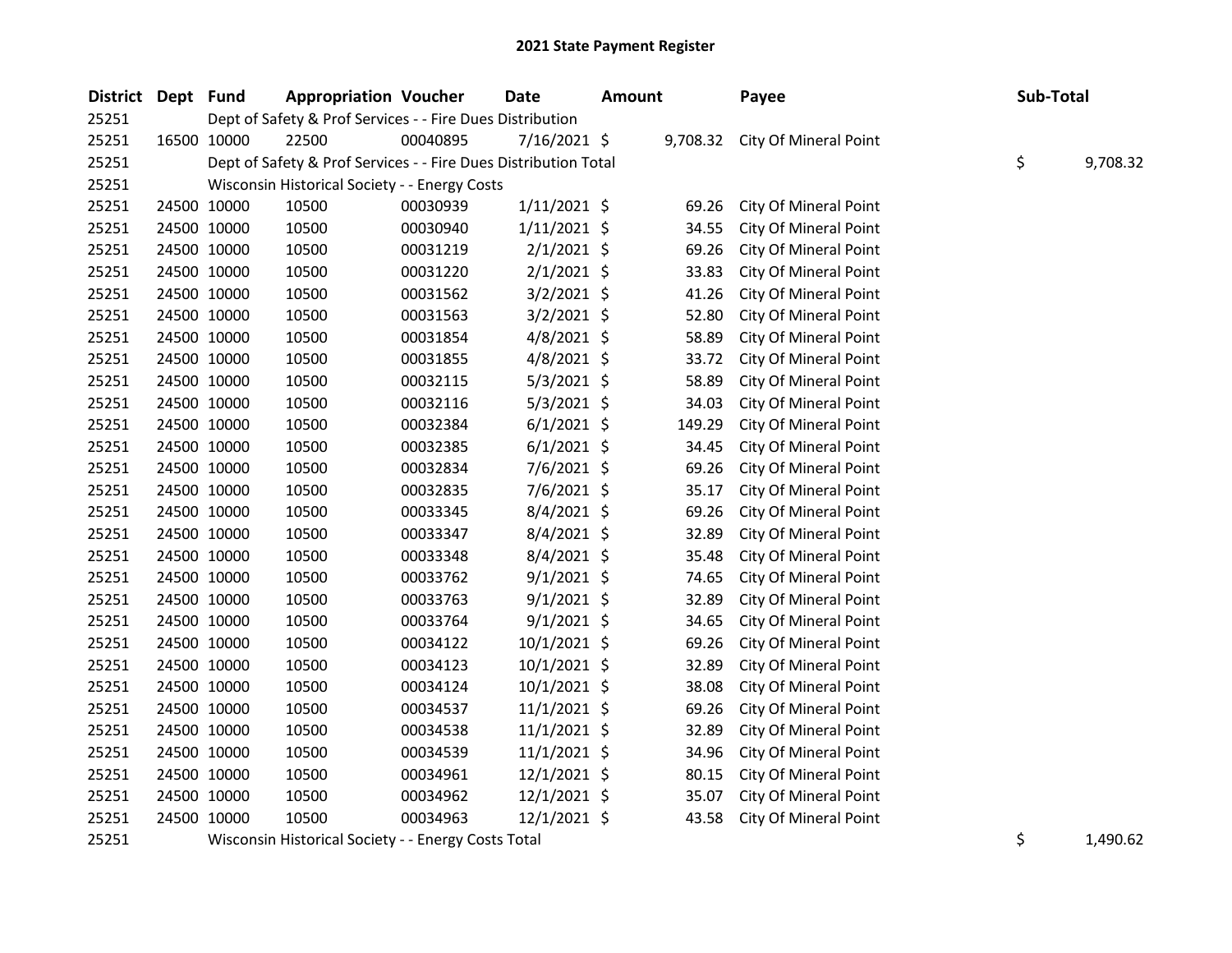| District Dept Fund |             | <b>Appropriation Voucher</b>                                          |          | <b>Date</b>    | <b>Amount</b> |           | Payee                                                                                                   | Sub-Total        |  |
|--------------------|-------------|-----------------------------------------------------------------------|----------|----------------|---------------|-----------|---------------------------------------------------------------------------------------------------------|------------------|--|
| 25251              |             | Dept of Natural Resources - - Fin Asst For Responsible Units          |          |                |               |           |                                                                                                         |                  |  |
| 25251              | 37000 27400 | 67000                                                                 | 00483364 | $5/21/2021$ \$ |               |           | 9,156.61 City Of Mineral Point                                                                          |                  |  |
| 25251              |             | Dept of Natural Resources - - Fin Asst For Responsible Units Total    |          |                |               |           |                                                                                                         | \$<br>9,156.61   |  |
| 25251              |             | WI Dept of Transportation - - Conn Hwy Aids St Fds                    |          |                |               |           |                                                                                                         |                  |  |
| 25251              | 39500 21100 | 16200                                                                 | 00633552 | $1/4/2021$ \$  |               | 3,857.26  | City Of Mineral Point                                                                                   |                  |  |
| 25251              | 39500 21100 | 16200                                                                 | 00669159 | $4/5/2021$ \$  |               | 3,857.26  | City Of Mineral Point                                                                                   |                  |  |
| 25251              | 39500 21100 | 16200                                                                 | 00712647 | $7/6/2021$ \$  |               | 3,857.26  | City Of Mineral Point                                                                                   |                  |  |
| 25251              | 39500 21100 | 16200                                                                 | 00753206 | 10/4/2021 \$   |               | 3,857.29  | City Of Mineral Point                                                                                   |                  |  |
| 25251              |             | WI Dept of Transportation - - Conn Hwy Aids St Fds Total              |          |                |               |           |                                                                                                         | \$<br>15,429.07  |  |
| 25251              |             | WI Dept of Transportation - - Trns Aids To Mnc.-Sf                    |          |                |               |           |                                                                                                         |                  |  |
| 25251              | 39500 21100 | 19100                                                                 | 00632344 | $1/4/2021$ \$  |               |           | 53,550.89 City Of Mineral Point                                                                         |                  |  |
| 25251              | 39500 21100 | 19100                                                                 | 00667951 | $4/5/2021$ \$  |               | 53,550.89 | City Of Mineral Point                                                                                   |                  |  |
| 25251              | 39500 21100 | 19100                                                                 | 00711439 | $7/6/2021$ \$  |               | 53,550.89 | City Of Mineral Point                                                                                   |                  |  |
| 25251              | 39500 21100 | 19100                                                                 | 00751998 | 10/4/2021 \$   |               |           | 53,550.91 City Of Mineral Point                                                                         |                  |  |
| 25251              |             | WI Dept of Transportation - - Trns Aids To Mnc.-Sf Total              |          |                |               |           |                                                                                                         | \$<br>214,203.58 |  |
| 25251              |             | WI Dept of Transportation - - Local Rds, Grants Sf                    |          |                |               |           |                                                                                                         |                  |  |
| 25251              | 39500 21100 | 27000                                                                 | 00658011 | $2/25/2021$ \$ |               |           | 127,425.00 City Of Mineral Point                                                                        |                  |  |
| 25251              |             | WI Dept of Transportation - - Local Rds, Grants Sf Total              |          |                |               |           |                                                                                                         | \$<br>127,425.00 |  |
| 25251              |             | Department of Justice - - Officer training reimbursement              |          |                |               |           |                                                                                                         |                  |  |
| 25251              | 45500 10000 | 21400                                                                 | 00105608 | 11/19/2021 \$  |               |           | 960.00 City Of Mineral Point                                                                            |                  |  |
| 25251              |             | Department of Justice - - Officer training reimbursement Total        |          |                |               |           |                                                                                                         | \$<br>960.00     |  |
| 25251              |             |                                                                       |          |                |               |           | Public Defender Board - - Transcript, Discovery and Records Provided to the Public Defender Board       |                  |  |
| 25251              | 55000 10000 | 10600                                                                 | 00299538 | $7/1/2021$ \$  |               |           | 6.75 City Of Mineral Point                                                                              |                  |  |
| 25251              | 55000 10000 | 10600                                                                 | 00299539 | $7/1/2021$ \$  |               |           | 6.85 City Of Mineral Point                                                                              |                  |  |
| 25251              |             |                                                                       |          |                |               |           | Public Defender Board - - Transcript, Discovery and Records Provided to the Public Defender Board Total | \$<br>13.60      |  |
| 25251              |             | Department of Revenue - - Gifts And Grants                            |          |                |               |           |                                                                                                         |                  |  |
| 25251              | 56600 10000 | 12100                                                                 | 00206783 | $6/25/2021$ \$ |               |           | 129,003.99 City Of Mineral Point                                                                        |                  |  |
| 25251              |             | Department of Revenue - - Gifts And Grants Total                      |          |                |               |           |                                                                                                         | \$<br>129,003.99 |  |
| 25251              |             | Shared Revenue and Tax Relief - - Expenditure Restraint Program       |          |                |               |           |                                                                                                         |                  |  |
| 25251              | 83500 10000 | 10100                                                                 | 00081406 | 7/26/2021 \$   |               |           | 37,143.51 City Of Mineral Point                                                                         |                  |  |
| 25251              |             | Shared Revenue and Tax Relief - - Expenditure Restraint Program Total |          |                |               |           |                                                                                                         | \$<br>37,143.51  |  |
| 25251              |             | Shared Revenue and Tax Relief - - County And Municipal Aid            |          |                |               |           |                                                                                                         |                  |  |
| 25251              | 83500 10000 | 10500                                                                 | 00081406 | $7/26/2021$ \$ |               |           | 45,744.81 City Of Mineral Point                                                                         |                  |  |
| 25251              | 83500 10000 | 10500                                                                 | 00088507 | 11/15/2021 \$  |               |           | 259,220.59 City Of Mineral Point                                                                        |                  |  |